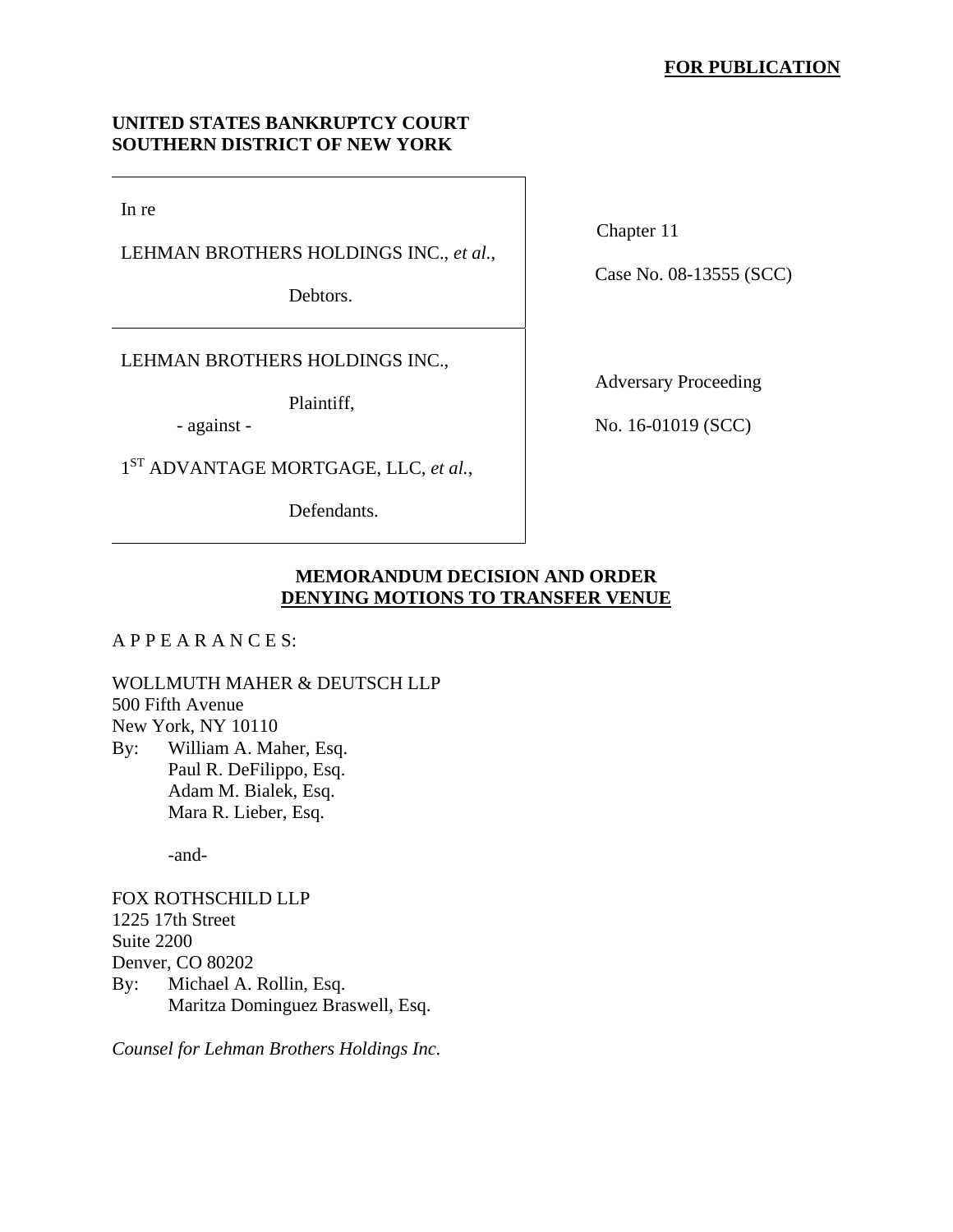AMERICAN MORTGAGE LAW GROUP, PC 775 Baywood Drive, Suite 100 Petaluma, CA 94954 By: Tracy L. Henderson, Esq. Jack Vincent Valinoti, Esq.

*Counsel for Approved Funding Corp.; Arlington Capital Mortgage Corporation; Broadview Mortgage Corporation; BWC Mortgage Services f/k/a Commerce Home Mortgage, Inc. f/k/a Simonich Corp.; CMG Mortgage, Inc.; Congressional Bancshares, Inc.; First California Mortgage Company; First Mortgage Corporation; Hartland Mortgage Centers, Inc.; Gateway Funding Diversified Mortgage Services, L.P.; Loan Simple, Inc. f/k/a Ascent Home Loans Inc.; MC Advantage, LLC f/k/a Republic Mortgage Home Loans, LLC; Mega Capital Funding, Inc.; New Fed Mortgage Corp.; Oaktree Funding Corp.; Republic State Mortgage Co.; Residential Home Funding Corp.; Ross Mortgage Corporation; Sun American Mortgage Company; Windsor Capital Mortgage Corporation; and WR Starkey Mortgage, LLP* 

#### MOYE WHITE LLP

1400 16th Street Denver, CO 80202 By: Timothy M. Swanson, Esq. Paul R. Franke, III, Esq.

*Counsel for Cherry Creek Mortgage Co.* 

REED SMITH LLP 10 South Wacker Drive, Suite 4000 Chicago, IL 60606 By: Michael Leib, Esq.

*Counsel for Wintrust Mortgage* 

LANI ADLER PARTNERS LLC 275 West 96th Street, Suite 15G New York, NY 10025 By: Lani Aloha Adler, Esq.

*Counsel for Suburban Mortgage, Inc.*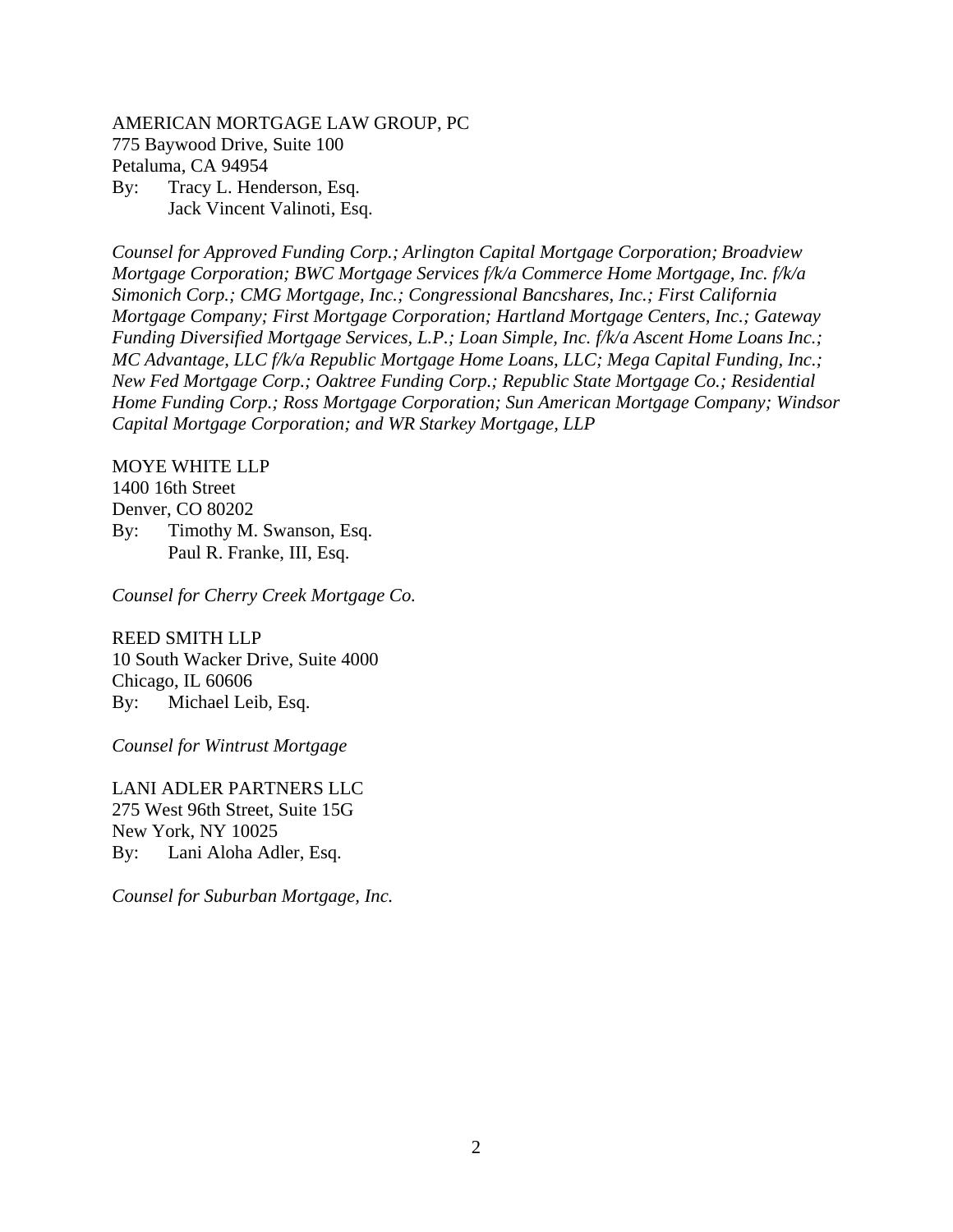MEDLIN & HARGRAVE A Professional Corporation 3562 Round Barn Circle, Suite 212 Santa Rosa, CA 95403 By: Joshua A. Rosenthal, Esq.

*Counsel for American Pacific Mortgage Inc.; Cornerstone Mortgage Inc.; Parkside Lending, LLC; and Sacramento 1st Mortgage, Inc.* 

ARMSTRONG TEASDALE LLP 4643 South Ulster Street, Suite 800 Denver, CO 80237 By: Alec Harris, Esq. Mashach Y. Rhoades, Esq. Martin Estevao, Esq.

*Counsel for America's Mortgage Alliance, Inc. and America's Mortgage, LLC*

MAYER BROWN LLP 1675 Broadway New York, NY 10028 By: Matthew Ingber, Esq. Christopher J. Houpt, Esq.

71 South Wacker Drive Chicago, IL 60606 By: Christopher S. Comstock, Esq. Lucia Nale, Esq. Thomas V. Panoff, Esq.

*Counsel for Guaranteed Rate, Inc.* 

INCORVAIA & ASSOCIATES 1947 Camino Vida Roble, Suite 230 Carlsbad, CA 92008 By: Joel L. Incorvaia, Esq. G. Ehrich Lenz, Esq.

*Counsel for Guild Mortgage Company*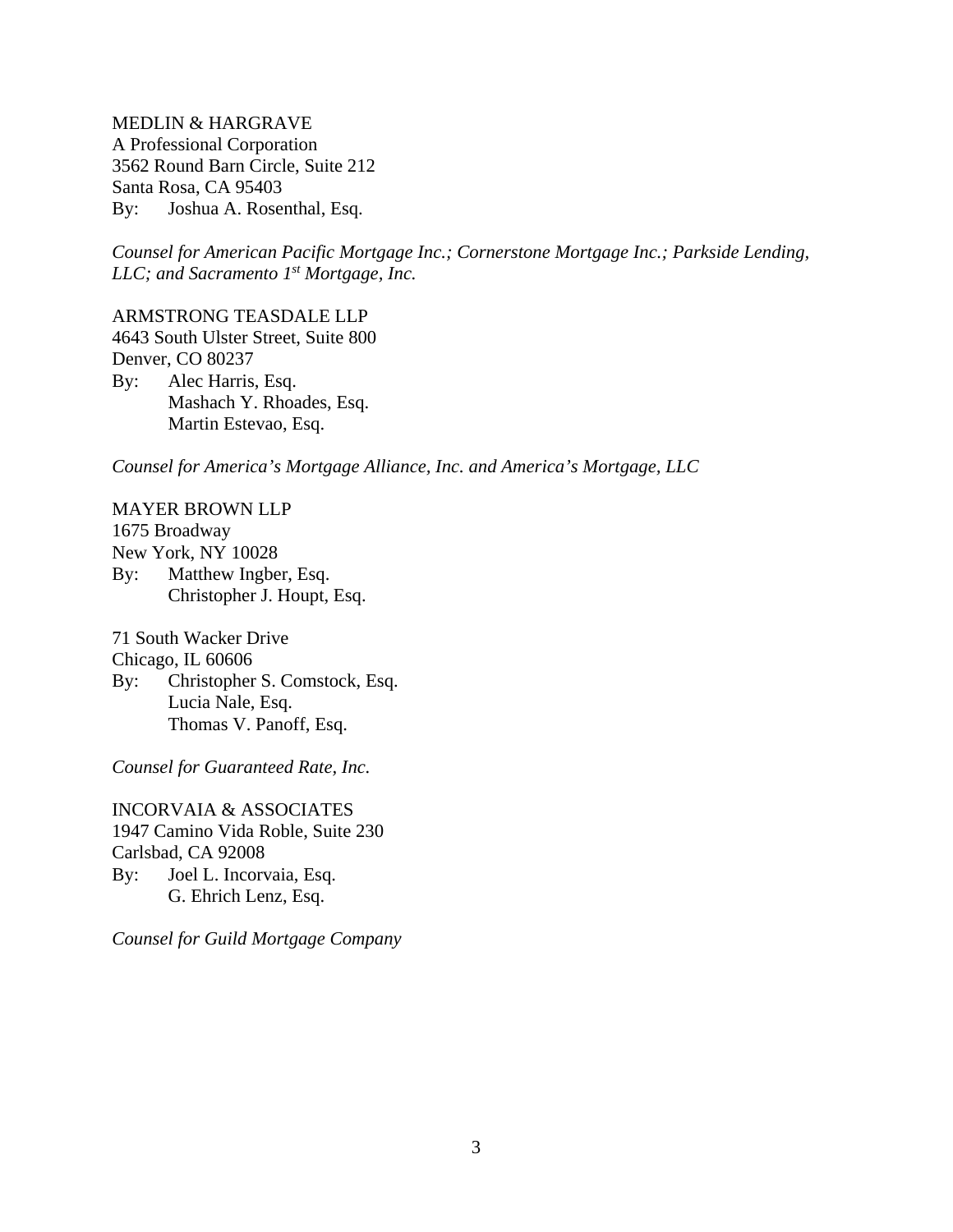## **SHELLEY C. CHAPMAN UNITED STATES BANKRUPTCY JUDGE**

 $\overline{a}$ 

Before the Court is Certain Defendants' Omnibus Motion to Transfer Venue, dated August 7, 2017 [Dkt. No. 457]<sup>1</sup> (the "Omnibus Motion"), filed by the defendants listed on Exhibit  $A^2$  annexed hereto (collectively, the "Defendants")<sup>3</sup> seeking transfer of the adversary proceedings set forth on Exhibit A to the district courts specified therein. In addition to the Omnibus Motion, certain Defendants filed (i) individual motions to address issues unique to such Defendants (the "Supplemental Motions" and, together with the Omnibus Motion, the "Motions")<sup>4</sup> and (ii) an affidavit or declaration (the "Individual Defendant Declarations"), each as listed herein. On October 6, 2017, in opposition to the Motions, Lehman Brothers Holdings Inc. ("LBHI") filed its Memorandum of Law of Plaintiff Lehman Brothers Holdings Inc. in Opposition to Certain Defendants' Motions to Transfer Venue [Dkt. No. 522] (the "Opposition"), together with the Declaration of John Baker [Dkt. No. 522-2] and the Declaration of Michael A. Rollin [Dkt. No. 522-3] (the "Rollin Decl.").

<sup>1</sup> Docket numbers used herein refer to documents filed in Adversary Proceeding No. 16-01019 unless otherwise indicated.

<sup>2</sup> Since the filing of the Omnibus Motion, the Adversary Proceedings (as defined below) filed against certain of the movants listed on Exhibit A to the Omnibus Motion have been dismissed or certain Defendants have withdrawn as movants. Accordingly, Exhibit A to this Decision contains a modified list of Defendants who remain as movants as of the date of this Decision.

<sup>3</sup> The adversary proceedings filed against the Defendants listed on Exhibit A (and against certain other parties) have been administratively coordinated pursuant to (i) the Case Management Order, dated November 1, 2016 [Dkt. No. 305] (the "CMO") and (ii) the Order to Administratively Coordinate Adversary Proceeding Dockets Under the Case Management Order and Pursuant to U.S.C. § 105, dated March 6, 2017 [Dkt. No. 398]. Notwithstanding this administrative coordination and the single caption placed on this Decision pursuant to the CMO, this Decision will be filed on the docket of each of the Adversary Proceedings listed on Exhibit A annexed hereto and shall apply to each such Adversary Proceeding.

<sup>4</sup> In lieu of filing individual motions, certain Defendants represented by the same counsel collectively filed the Memorandum of Law in Support of Each Individual Transfer Defendant's Motion to Transfer Venue, dated August 7, 2017 [Dkt. No. 480] (the "AMLG Motion"). The AMLG Motion is included in the definition of Supplemental Motions.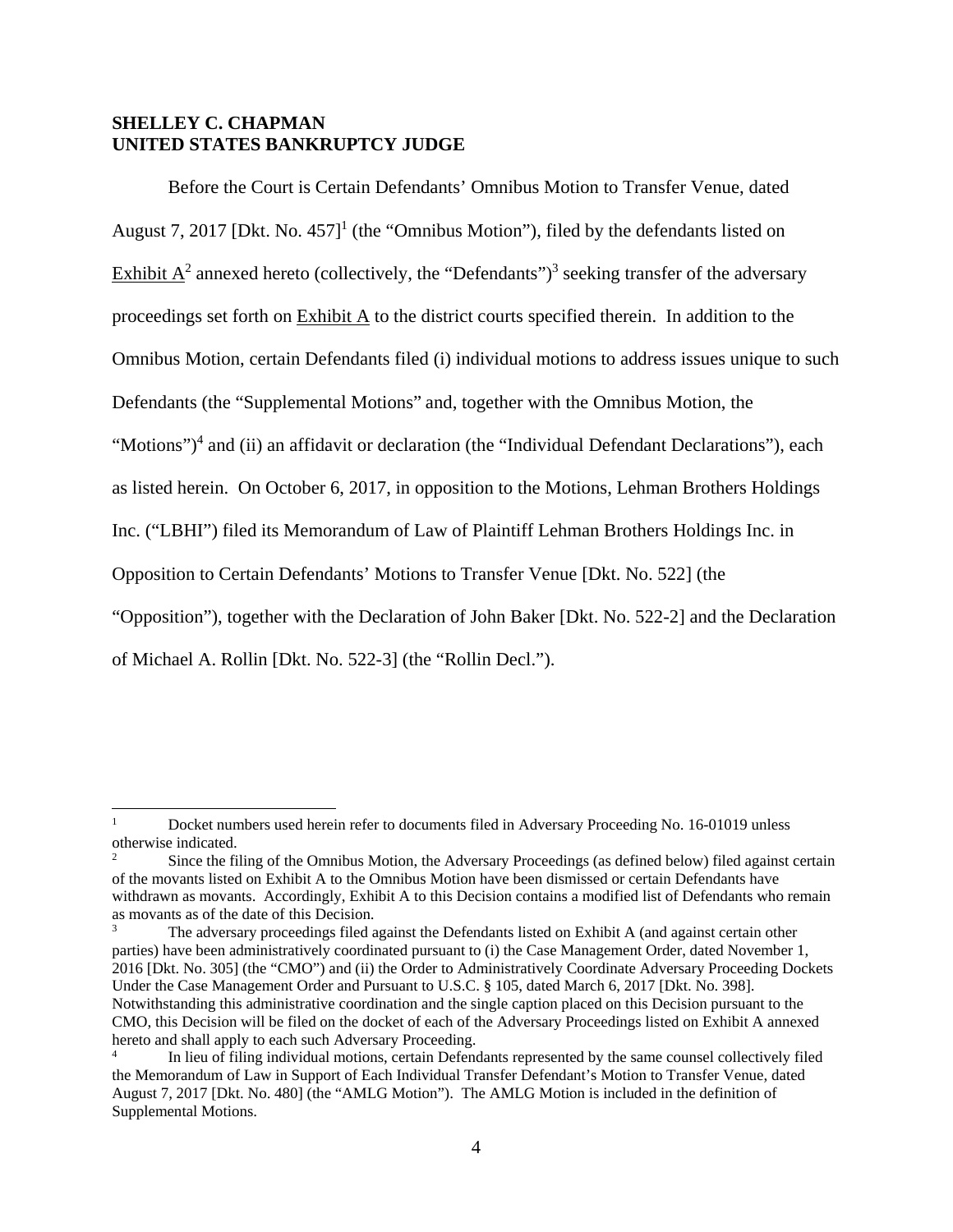#### **BACKGROUND**

The Court assumes familiarity with the general background and history of the LBHI chapter 11 cases; this Decision will provide limited background facts pertinent to the Motions.

Prior to its bankruptcy, LBHI, directly or through its affiliates, including Lehman Brothers Bank, FSB ("LBB"), engaged in the purchase and sale of mortgage loans. LBHI arranged directly or through affiliates such as LBB to purchase mortgage loans from loan originators and other third parties (the "Sellers") including the Defendants; it then packaged such loans for securitization or sale to other third parties. In transactions involving the Defendants, the Defendants sold the mortgage loans to LBB (which thereafter assigned its rights thereunder to LBHI)<sup>5</sup> pursuant to agreements (the "Agreements") in which, among other things, the Defendants contractually agreed to indemnify LBB and hold it harmless from liabilities or losses it might incur (including liabilities to third parties) as a result of breaches of the representations and warranties in the Agreements.<sup>6</sup>

The Federal National Mortgage Association ("Fannie Mae") and the Federal Home Loan Mortgage Corporation ("Freddie Mac," and, together with Fannie Mae, the "GSEs") were two subsequent purchasers of mortgage loans from LBHI. On September 15, 2008, LBHI and certain of its subsidiaries and affiliates (collectively, the "Debtors") filed voluntary chapter 11 cases in this Court. In September 2009, both GSEs filed proofs of claim against LBHI (collectively, the

 $\overline{a}$ 

<sup>5</sup> The Complaints filed in the Adversary Proceedings (each as defined below) assert that LBB subsequently assigned to LBHI all of its rights and remedies under the Agreements pertaining to the loans at issue. *See* Ex. 1 to Rollin Decl. ¶ 20 (Complaint, *Lehman Brothers Holdings, Inc. v. Windsor Capital Mortgage Corporation*, Adv. Pro. No. 16-01333 [Dkt. No. 1]) (the "Windsor Complaint"). The Windsor Complaint is an example of an adversary complaint the Plan Administrator filed against one of the Defendants in the Adversary Proceedings. In the Opposition, LBHI has stated that, unless otherwise noted, the allegations in the Complaints are substantially similar regarding all Defendants. *See* Opposition at 3 n.5. 6

*See* Windsor Complaint ¶¶ 28, 32, 44.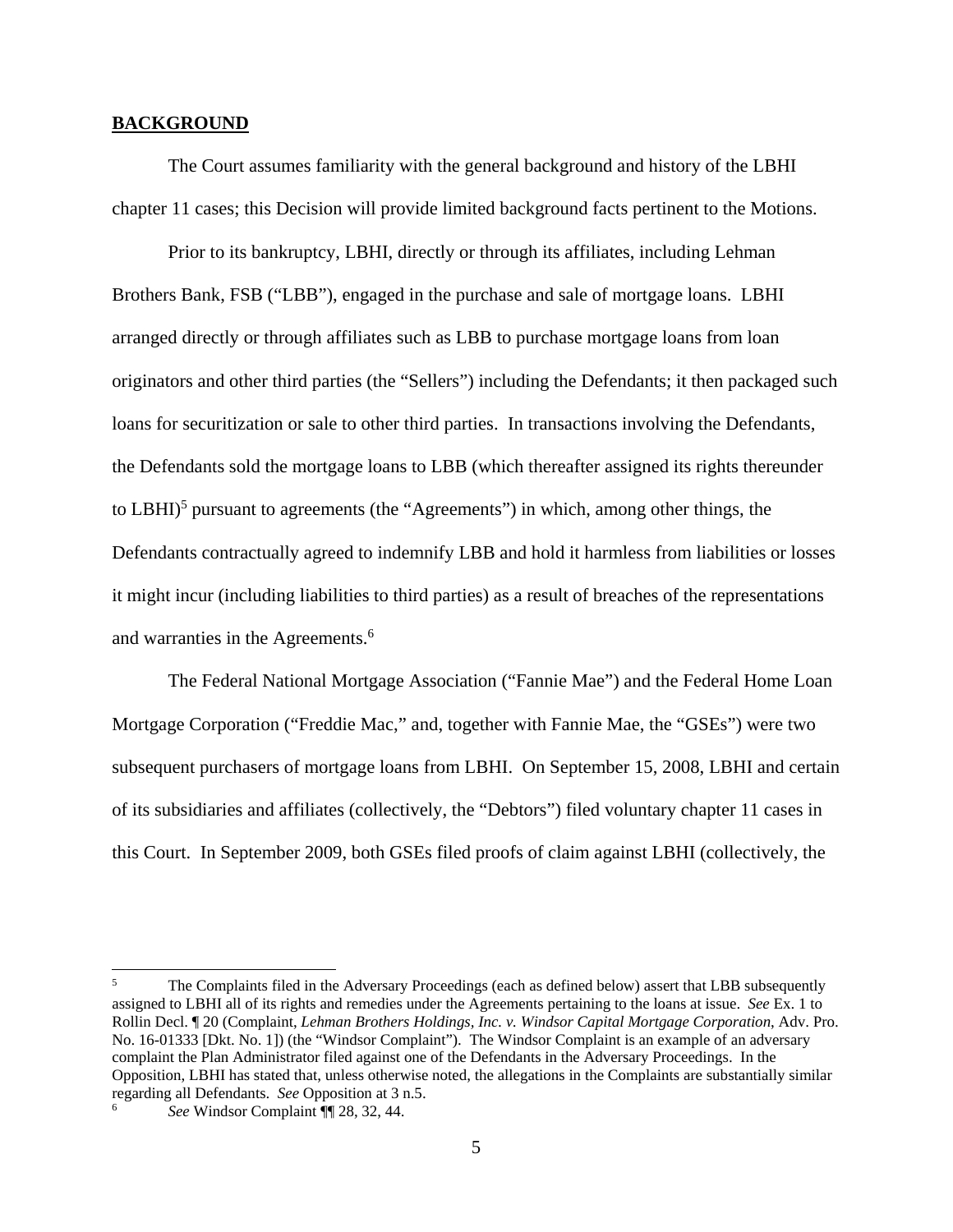"GSE Claims"), asserting breaches of representations, warranties, or covenants in numerous sale agreements for loans they had acquired from LBHI.

The GSE Claims asserted claims for, among other things, "alleged indemnity/reimbursement obligations" and "indemnity claims" arising from the sale of mortgage loans to the GSEs, including mortgage loans originated by and purchased from the Defendants and ultimately sold to the GSEs.<sup>7</sup> In its review of the GSE Claims, LBHI determined that certain loans, including those brokered or sold by Defendants, contained various defects that violated the representations, warranties, and covenants under the Agreements. Lehman has alleged that the representations, warranties, and covenants in the sale agreements between the GSEs and LBHI were co-extensive with those in the Agreements between LBB and the Defendants.<sup>8</sup> Thus, Lehman asserts that Defendants' breaches, acts, and omissions caused LBHI to incur liability to the GSEs.

On December 6, 2011, this Court confirmed the Modified Third Amended Joint Chapter 11 Plan of LBHI and Its Affiliated Debtors (the "Plan"). *See* Order Confirming Plan [Case No. 08-13555, Dkt. No. 23023] (the "Confirmation Order").<sup>9</sup>

In January 2014, LBHI settled its disputes with the GSEs regarding the allowance of the GSE Claims (the "GSE Settlements"). The Court approved the GSE Settlements by Orders dated January 31, 2014 and February 19, 2014 (the "GSE Settlement Orders") [Case No. 08- 13555, Dkt. Nos. 42420, 42918]. Pursuant to the Fannie Settlement, Fannie Mae received an allowed claim for \$2.15 billion in LBHI Class 7 under the Plan, and, pursuant to the Freddie

 $\overline{a}$ 

<sup>7</sup> *See* Settlement Agreement, dated January 22, 2014, by and among LBHI, et al., and Fannie Mae (the "Fannie Settlement") §§ C, D [Case No. 08-13555, Dkt. No. 42153]; Settlement and Assignment Agreement, dated February 12, 2014, by and among LBHI, et al., and Freddie Mac (the "Freddie Settlement") §§ C, E [Case No. 08- 13555, Dkt. No. 42754].

<sup>8</sup> *See* Windsor Complaint ¶ 2, 35, 43.

The Plan is annexed as Exhibit A to the Confirmation Order.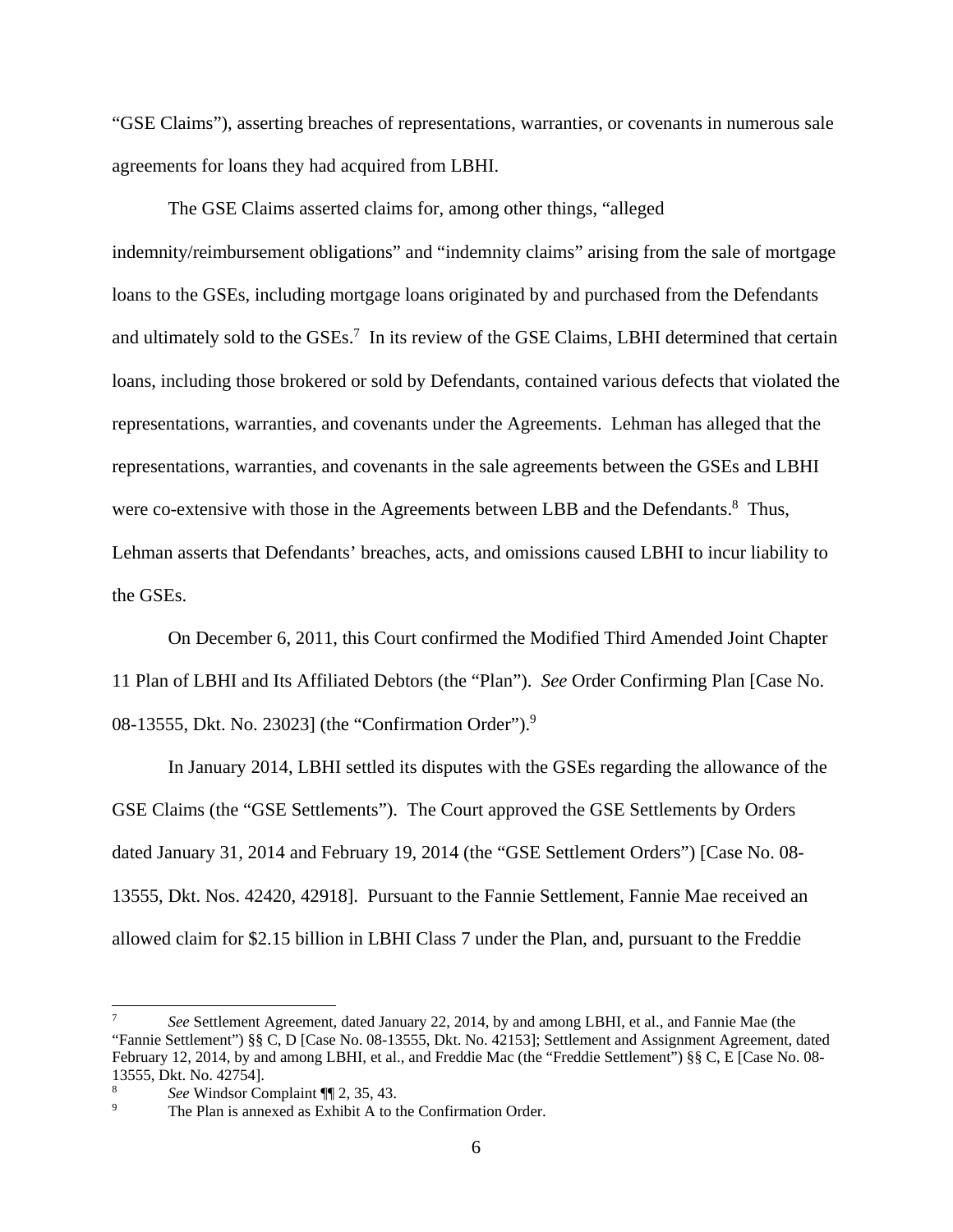Settlement, Freddie Mac received a one-time cash payment of \$767 million from LBHI, each in settlement of all claims and disputes between the parties.<sup>10</sup>

Subsequently, the Plan Administrator identified over 11,000 loans and over 3,000 potential counterparties against which LBHI allegedly held third-party contractual claims for indemnification and/or reimbursement by virtue of the GSE Settlements.<sup>11</sup> To manage this volume of indemnification claims, the Court authorized the Plan Administrator to implement a pre-litigation mediation protocol with the Sellers from which it sought indemnification. *See* Alternative Dispute Resolution Procedures Order for Indemnification Claims of The Debtors Against Mortgage Loan Sellers, dated June 24, 2014 [Case No. 08-13555, Dkt. No. 45277].

To further facilitate its pursuit of recoveries from those Sellers with whom mediation was unsuccessful, the Plan Administrator initiated adversary proceedings in this Court, including those at issue here, against more than one hundred Sellers (including the Defendants) in tandem with six previously-filed adversary actions (collectively, the "Adversary Proceedings"). Pursuant to the CMO, the Adversary Proceedings have a central docket for court filings (Adv. Pro. No. 16-01019) and have been coordinated for administrative purposes, including scheduling motions and discovery procedures.

By the complaints filed in the Adversary Proceedings, the allegations of which are substantially identical across all Defendants (collectively, the "Complaints"), LBHI claims that each of the Defendants breached its obligations under the Agreements by selling or submitting defective mortgage loans into LBHI's loan sale and securitization channels, and, thus, LBHI has

 $10<sup>10</sup>$ 

<sup>&</sup>lt;sup>10</sup> See Fannie Settlement §§ 2.1, 3.1, 5; Freddie Settlement §§ 2.1-2.3.<br><sup>11</sup> The settlement agreements with the GSEs obligated the GSEs to provide the Plan Administrator with certain documents and to otherwise assist the Plan Administrator in bringing indemnification claims against the Sellers to indemnify LBHI for its liability to the GSEs. *See* Fannie Settlement §§ 3.1-3.6 (provisions requiring Fannie Mae to assist the Plan Administrator in pursuing "Rep and Warranty Default" claims); Freddie Settlement §§ 4.1-4.6 (similar provisions to assist the Plan Administrator in pursuing claims related to "Liquidated Rep and Warranty Default Loans").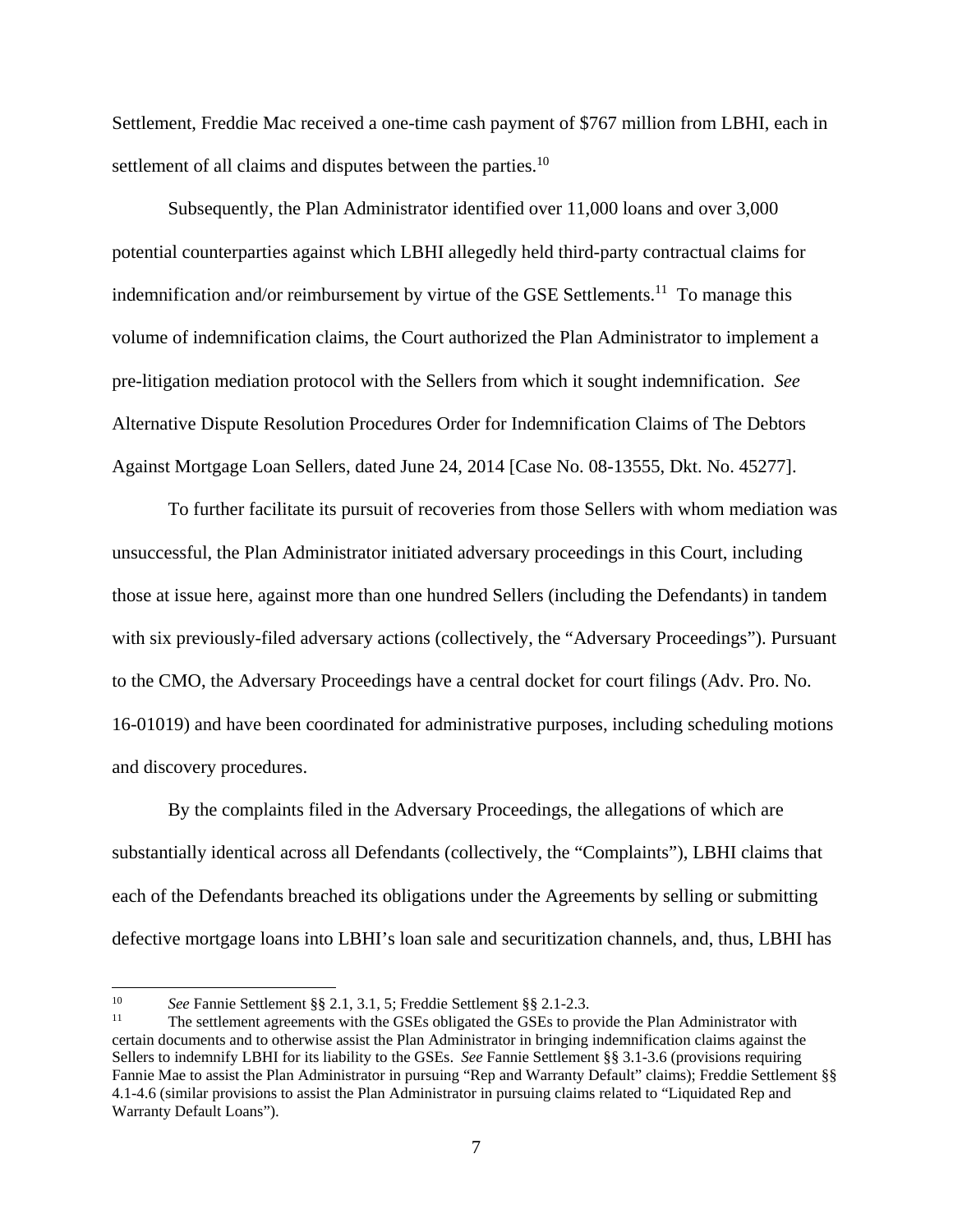a third-party indemnification claim against each Defendant for LBHI's liability to the GSEs (collectively, the "Indemnification Claims"). Specifically, the Complaints allege that it was Defendants' breaches of the representations, warranties, and/or covenants under the Agreements that caused LBHI to have to compensate the GSEs pursuant to agreements between LBHI and the GSEs that contained representations, warranties, and/or covenants co-extensive with those contained in the Agreements.<sup>12</sup>

The CMO provides a time frame for (i) the filing of so-called threshold motions such as motions under Federal Rule of Civil Procedure 12(b) based on venue, jurisdiction, and/or failure to state a claim and (ii) objections to such motions.<sup>13</sup> On March 31, 2017, certain defendants in the Adversary Proceedings filed an omnibus motion to dismiss the Complaints filed against such defendants pursuant to (i) Fed. R. Civ. P. 12(b)(1) for lack of subject matter jurisdiction and (ii) Fed. R. Civ. P. 12(b)(3) for improper venue [Dkt. No. 413] (the "Motion to Dismiss"). By Memorandum Decision and Order dated August 13, 2018 [Dkt. No. 606], this Court denied the Motion to Dismiss, finding that this Court has subject matter jurisdiction over each of the Adversary Proceedings and that venue in this Court is proper.

By the Omnibus Motion seeking to transfer venue of the Adversary Proceedings against each of the Defendants listed on Exhibit A, Defendants assert that "even if this Court finds that venue is proper, the Court should still exercise its discretion to transfer the cases filed against the

... Defendants to more appropriate venues."<sup>14</sup> The CMO provides a time frame for the filing of

 $12$ 

<sup>12</sup>*See* Windsor Complaint ¶¶ 2, 35, 43. 13 *See* CMO ¶¶ 8-9 ("During Phase I, as set forth below, Defendants may file motions to dismiss pursuant to Fed. R. Civ. P. 12(b) and other threshold motions as set forth more fully below (the "Phase I Motions"). No other motions shall be filed during Phase I absent good cause shown. Within sixty (60) days after the commencement of Phase I, the Defendants shall file a single consolidated motion to dismiss pursuant to Fed. R. Civ. Pro. 12(b)(1) (lack of subject matter jurisdiction), 12(b)(3) (improper venue), 12(b)(6) (failure to state a claim upon which relief can be granted), 12 (b)(7) (failure to join a party under Rule 19), 12(e) (for a more definite statement), and 12(f) (to strike), addressing issues common to all Defendants . . . .").

See Omnibus Motion at 1.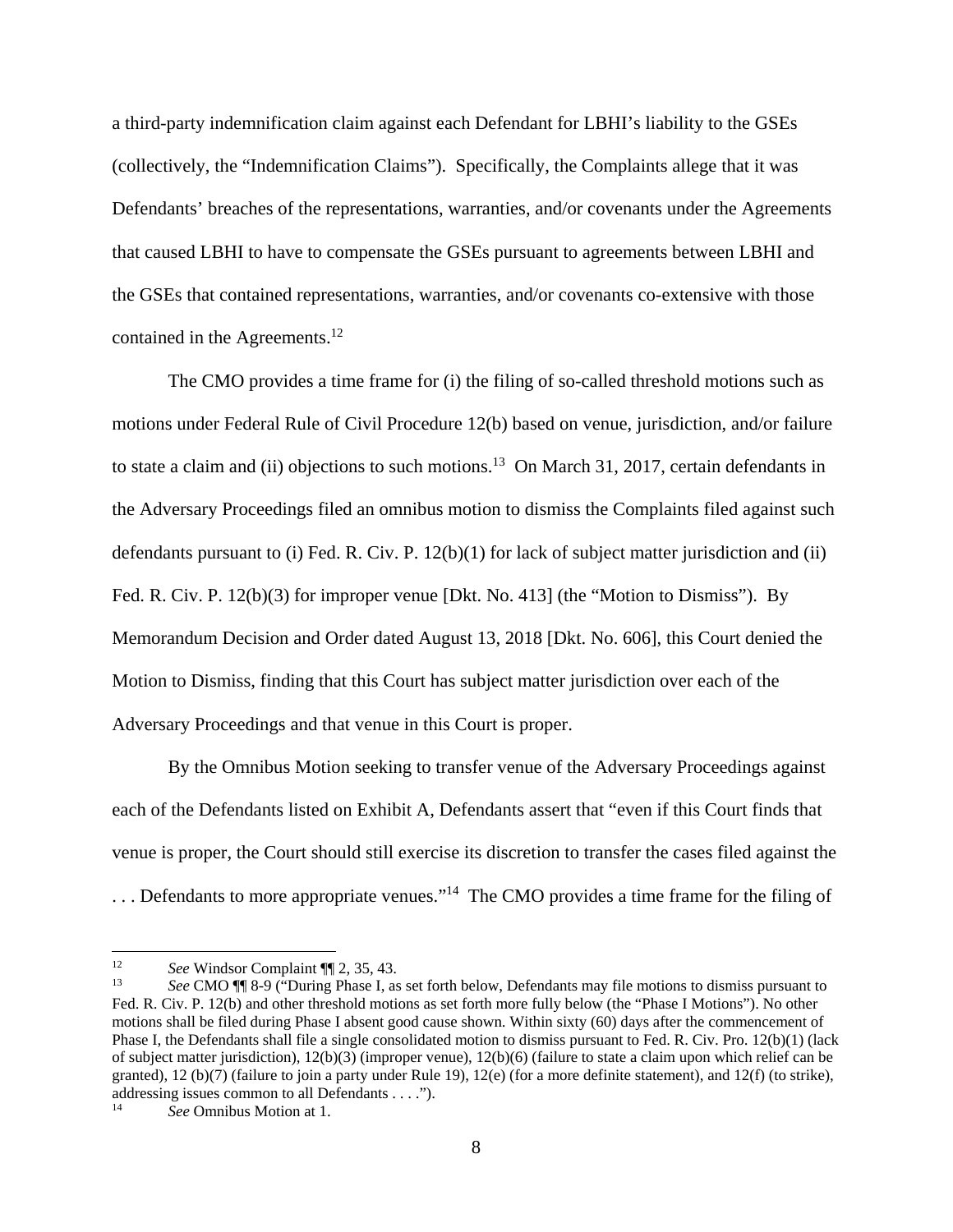so-called threshold motions such as motions (i) under Federal Rule of Civil Procedure 12(b) based on lack of personal jurisdiction, improper process, and/or insufficient service of process and/or (ii) under 28 U.S.C. § 1404 seeking transfer of venue.<sup>15</sup> As permitted by the CMO, certain Defendants filed letters requesting a pre-motion conferences, and this Court held an omnibus conference on May 11, 2017 to address such letters. On June 6, 2017, the Court entered that certain Order Setting Briefing Schedule for Motions to Transfer Venue [Dkt. No. 451] setting forth the time and manner for briefing on motions to transfer venue, which order the parties have followed. The Court heard oral argument on the Motions on June 12, 2018.

### **GENERAL DISCUSSION APPLICABLE TO ALL MOVING DEFENDANTS**

#### **A. Applicable Law**

Section 1334(b) of title 28 of the United States Code provides that federal courts "shall have original but not exclusive jurisdiction of all civil proceedings arising under title 11, or arising in or related to cases under title 11." 28 U.S.C. § 1334(b). The transfer of venue of a case or proceeding under title 11 is governed by section 1412 of title 28 of the United States Code, which provides that "[a] district court may transfer a case or proceeding under title 11 to a district court for another district, in the interest of justice or for the convenience of the parties." 28 U.S.C. § 1412. Most courts in this District have interpreted the terms of section 1412 to apply only to core bankruptcy proceedings because, unlike section 1334(b), the language of section 1412 notably does not reference proceedings "related to" title 11; accordingly, when evaluating whether a transfer of venue is appropriate for a non-core adversary proceeding "related to" a case

 $15<sup>15</sup>$ 15 *See* CMO ¶ 15 ("Within fifteen (15) days after the commencement of Phase I, if any Defendant intends to file any threshold motion, including motions under Fed. R. Civ. P. 12(b)(2) (lack of personal jurisdiction); 12(b)(4) (improper process); 12(b)(5) (insufficient service of process): and 28 U.S.C. § 1404 (change of venue), which arguably address issues unique to that Defendant (the "Individual Motions"), it shall request a pre-motion conference.).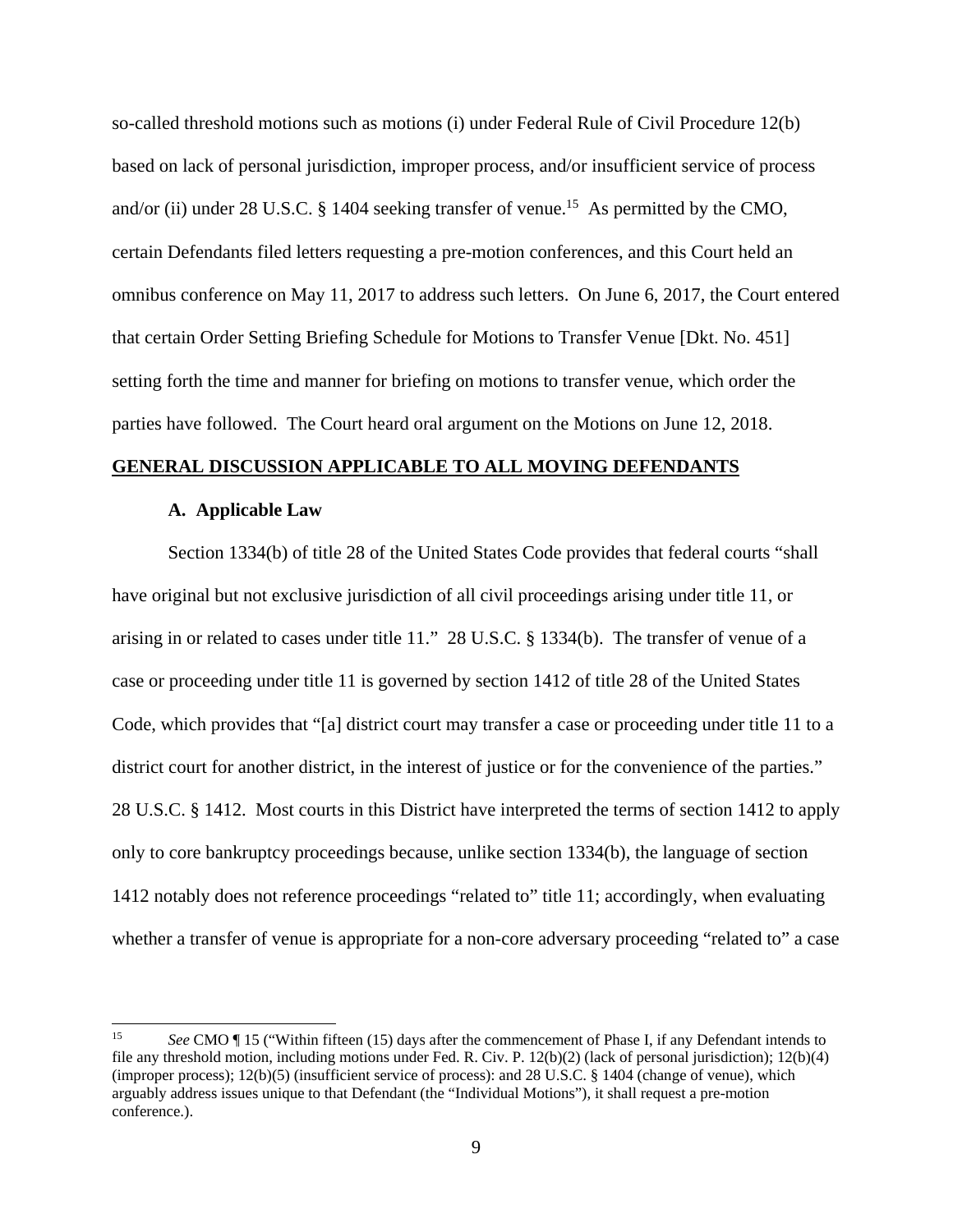under title 11, such courts have applied section 1404(a). *See ICICI Bank Ltd. v. Essar Glob. Fund Ltd.*, 565 B.R. 241, 249 n.3 (S.D.N.Y. 2017) (citing *Credit Suisse AG v. Appaloosa Inv. Ltd. P'ship I*, No. 15-CV-3474 (SAS), 2015 WL 5257003 at \*7 (S.D.N.Y. Sept. 9, 2015); *Thomson McKinnon Sec., Inc. v. White (In re Thomson McKinnon Sec., Inc.)*, 126 B.R. 833, 834 (Bankr. S.D.N.Y. 1991)); *Onewoo Corp. v. Hampshire Brands, Inc. (In re Onewoo Corp.)*, 566 B.R. 136, 140 (Bankr. S.D.N.Y. 2017) (citations omitted). Section 1404(a) provides that, "[f]or the convenience of parties and witnesses, in the interest of justice, a district court may transfer any civil action to any other district or division where it might have been brought or to any district or division to which all parties have consented." 28 U.S.C. §1404(a).

Because the United States Court of Appeals for the Second Circuit has not ruled as to which statutory section should be applied to requests to transfer venue of non-core adversary proceedings related to title 11 cases, other courts in this District have relied on section 1412 in such instances, rather than section 1404(a). *See Smartmatic USA Corp. v. Dominion Voting Sys. Corp.*, No. 13-CV-5349, 2013 WL 5798986, at \*5 (S.D.N.Y. Oct. 22, 2013); *Urban v. Hurley*, 261 B.R. 587, 591-92 (S.D.N.Y. 2001); *Enron Corp., v. Dynegy Inc. (In re Enron Corp.)*, 2002 WL 32153911, at \*3 (Bankr. S.D.N.Y. Apr. 12, 2002)).

Whether this Court conducts its analysis of the relief requested in the Motions by applying section 1412 or, as the Defendants request, by applying section 1404(a), is largely inconsequential. Courts in this District have determined that the analyses under section 1404 and section 1412 are substantially similar. *See ICICI Bank Ltd.*, 565 B.R. at 249 n.3 ("[i]n any event, the distinction makes little difference, because courts consider substantially the same factors in determining whether to grant a motion under § 1404(a) and § 1412") (citing *ResCap Liquidating Tr. v. PHH Mortg. Corp.*, 518 B.R. 259, 267 (S.D.N.Y. 2014); *Bank of Am., N.A. v. Wilmington*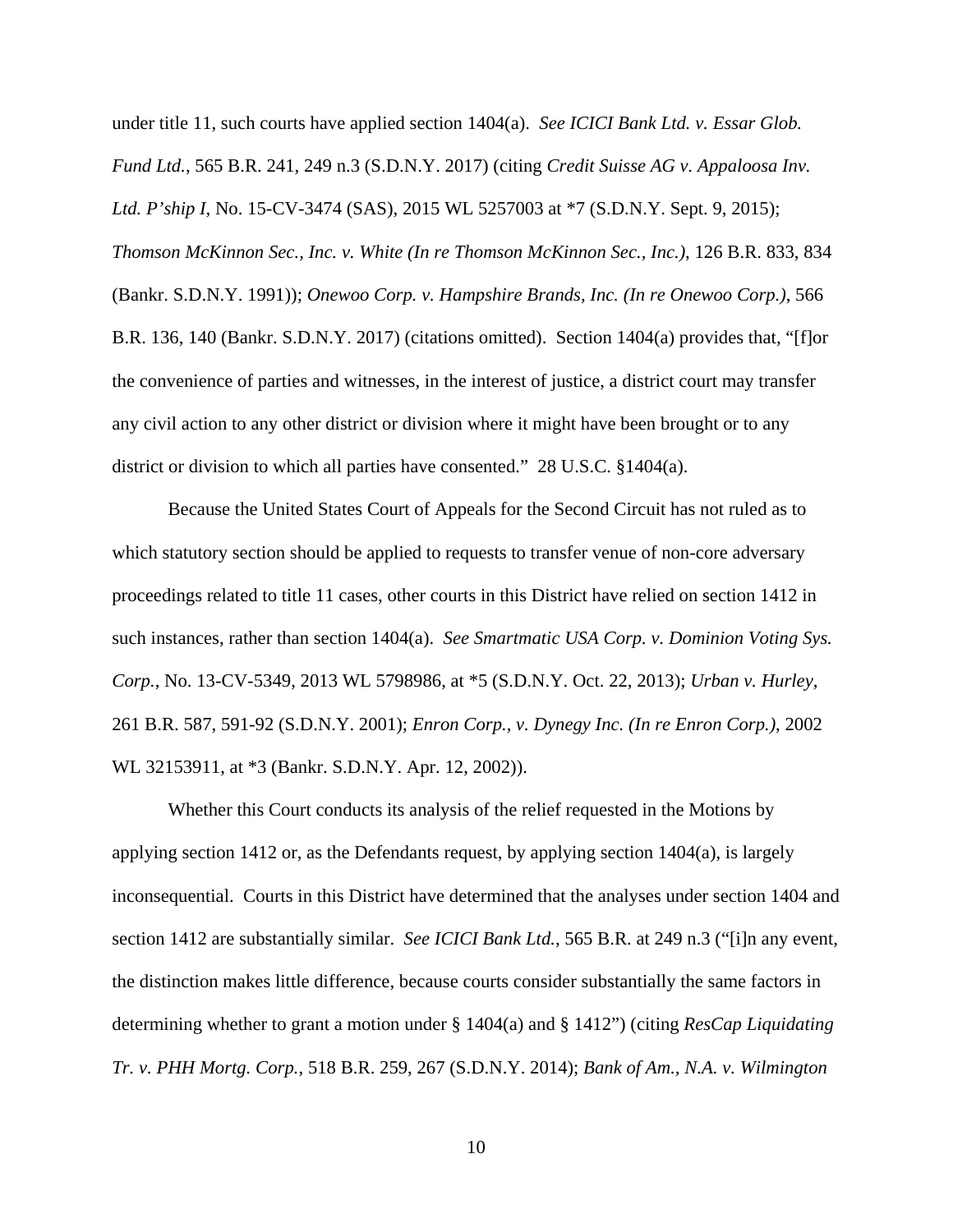*Tr. FSB*, 943 F. Supp. 2d 417, 426 n.5 (S.D.N.Y. 2013)); *see also Onewoo*, 566 B.R. at 140. Because Defendants seek transfer pursuant to section 1404(a) and the Plan Administrator agrees that the analysis is the same under section  $1404(a)$  or under section 1412, the Court will apply section 1404(a) here; this does not constitute a determination by this Court, however, that section 1404(a) is the appropriate statutory section to apply in all circumstances in which a transfer of a non-core adversary proceeding related to a title 11 case is sought.

When considering whether to grant a request for transfer of venue pursuant to section 1404(a), courts examine whether (i) the case could have been brought in the proposed transferee district; and (ii) the convenience of the parties and witnesses and the interest of justice favor transfer. *See Berman v. Informix Corp.*, 30 F. Supp. 2d 653, 656 (S.D.N.Y. 1998) (citations omitted); *ICICI Bank Ltd.,* 565 B.R. at 250 (citations omitted). Under the first prong of this test, courts consider whether (a) the transferee court had subject matter jurisdiction and personal jurisdiction over the defendants, and (b) venue would have been proper in the transferee court. *See Posven, C.A. v. Liberty Mut. Ins. Co.*, 303 F. Supp. 2d 391, 401 (S.D.N.Y. 2004) (citations omitted). Under the second prong of this test, courts typically consider various factors (hereinafter, the "Transfer Factors") including, but not limited to, the following: "(1) the convenience of witnesses, (2) the convenience of the parties, (3) the location of relevant documents and the relative ease of access to sources of proof, (4) the locus of operative facts, (5) the availability of process to compel the attendance of unwilling witnesses, (6) the relative means of the parties, (7) the forum's familiarity with the governing law, (8) the weight accorded the plaintiff's choice of forum, and (9) trial efficiency and the interest of justice, based on the totality of the circumstances." *Berman*, 30 F. Supp. 2d at 657 (citations omitted); *see also Bank of Am.,*  943 F. Supp. 2d at 426.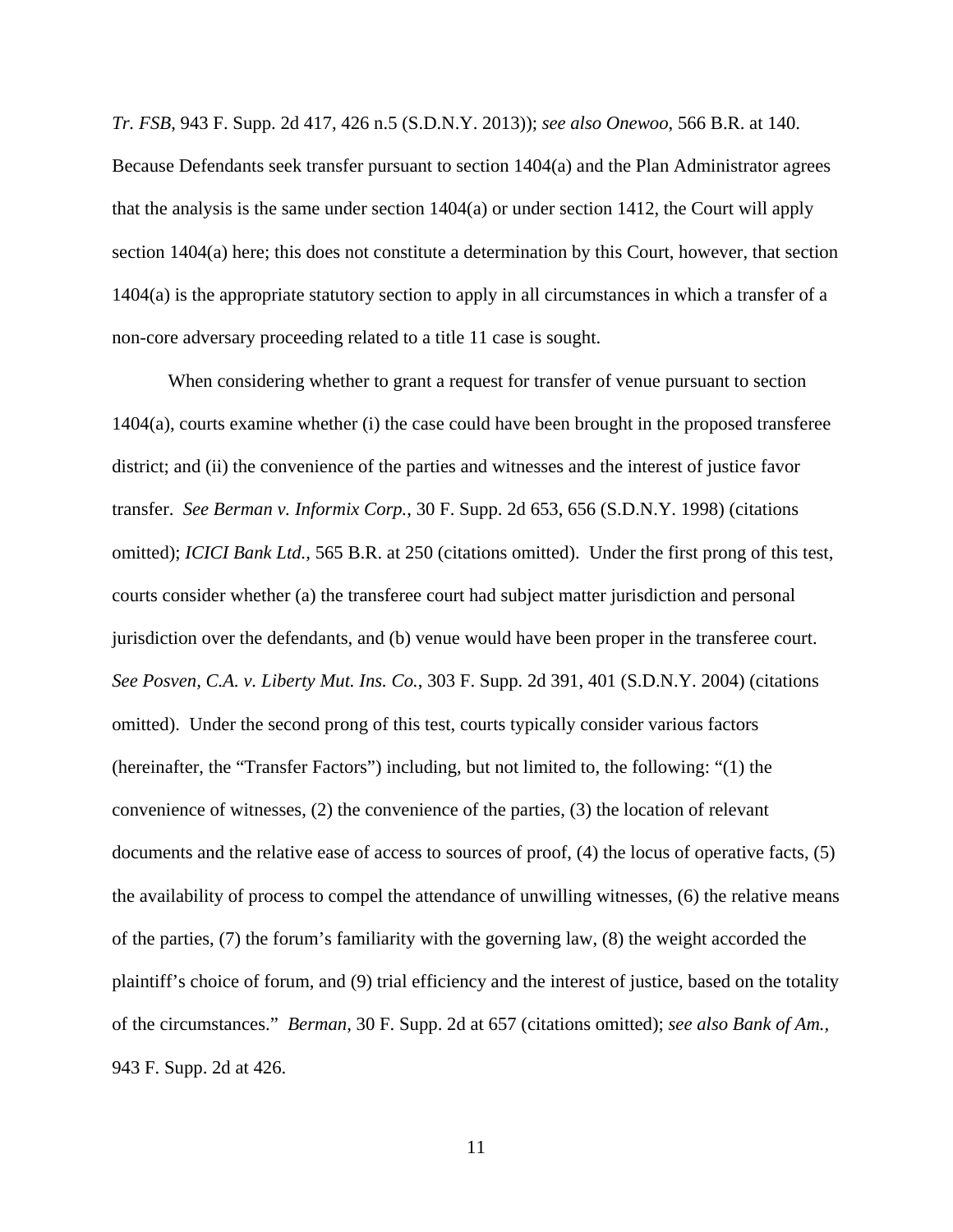In evaluating a motion to transfer venue, "[t]here is no rigid formula for balancing these factors and no single one of them is determinative." *Flood v. Carlson Restaurants Inc*., 94 F. Supp. 3d 572, 576 (S.D.N.Y. 2015) (citing *Citigroup Inc. v. City Holding Co.*, 97 F. Supp. 2d 549, 561 (S.D.N.Y. 2000)). Indeed, the balancing of the Transfer Factors is an equitable task within the broad discretion of the court. *Id.* Courts evaluate a motion to transfer venue "according to an individualized, case-by-case consideration of convenience and fairness." *Gulf States Exploration Co. v. Manville Forest Prods. Corp. (In re Manville Forest Prods. Corp.)*, 896 F.2d 1384, 1391 (2d Cir. 1990) (citations omitted).

The party moving for change of venue bears the burden of proof. *See N.Y. Marine & Gen. Ins. Co. v. Lafarge N. Am*., *Inc.*, 599 F.3d 102, 114 (2d Cir. 2010) (citations omitted). Courts in this Circuit have applied the clear and convincing standard in determining whether venue transfer is warranted; absent the movant demonstrating by clear and convincing evidence that transfer is warranted, a discretionary transfer is not typically granted. *See id.* (collecting cases). "The burden of demonstrating the desirability of transfer lies with the moving party, and in considering the motion for transfer, a court should not disturb a plaintiff's choice of forum 'unless the defendants make a clear and convincing showing that the balance of convenience favors defendants' choice.'" *Berman*, 30 F. Supp. 2d at 656 (citations omitted).

#### **B. Summary of the Parties' Positions**

 $\overline{a}$ 

By the Motions, Defendants seek to transfer the venue of each Adversary Proceeding listed on Exhibit A to the respective district court listed on Exhibit A.<sup>16</sup> Defendants contend that the convenience of the parties is the single most important factor in determining whether to

<sup>16</sup> Certain Defendants seeking transfer have listed more than one district court to which they seek (or alternatively seek) to transfer of the applicable Adversary Proceeding. For example, Wintrust Mortgage seeks transfer of Adv. Pro. No. 16-1369 to the United States District Court for the District of Colorado or, in the alternative, to the United States District Court for the Northern District of Illinois.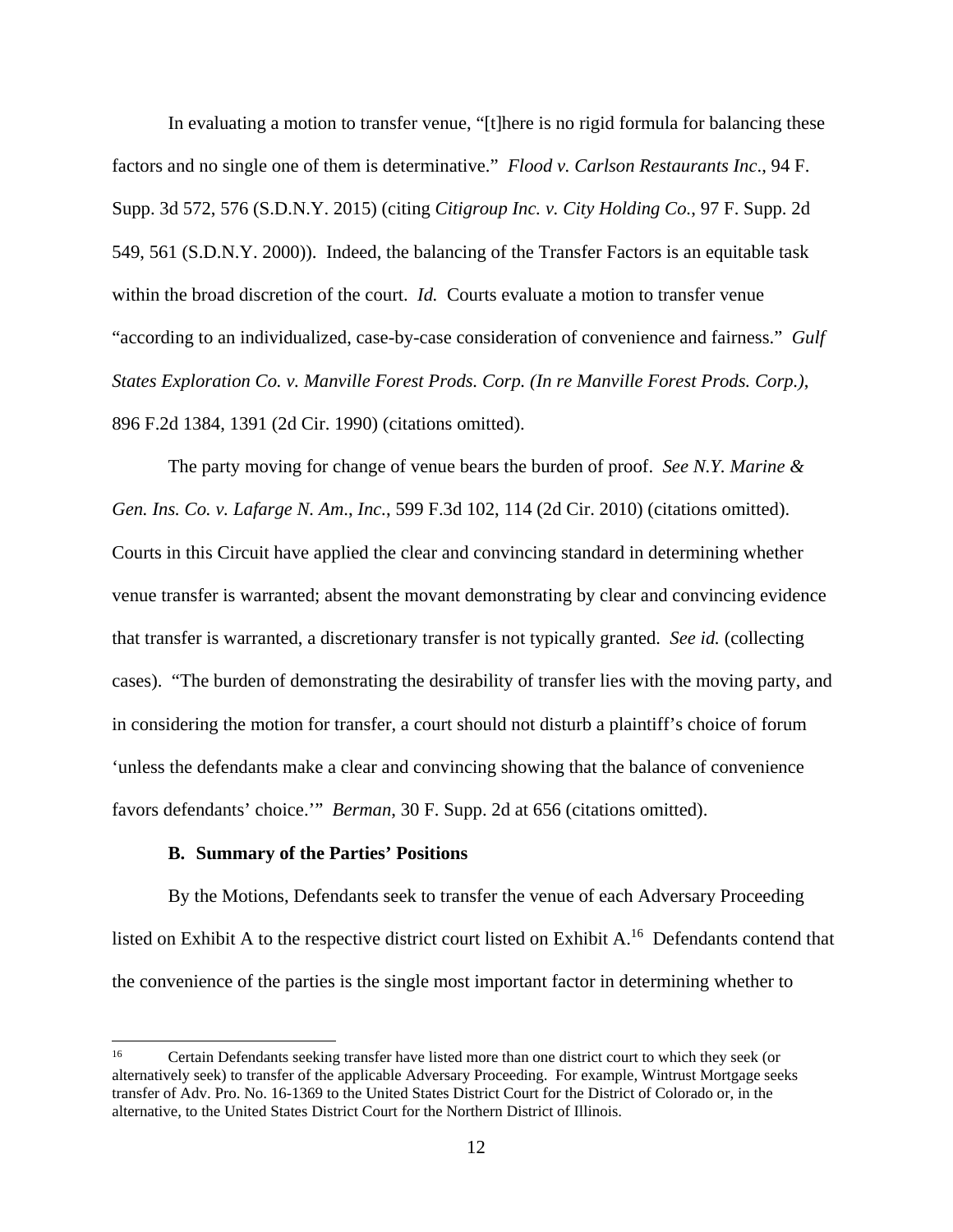transfer venue, and that the convenience of the parties weighs heavily in their favor because, for each Adversary Proceeding at issue here, the majority of the parties, the non-party witnesses (who cannot be compelled to testify at trial in this District), and the documentary evidence to be utilized at trial is located outside of New York.<sup>17</sup> Additionally, the Defendants argue that the locus of operative facts in each of the Adversary Proceedings did not arise in the Southern District of New York because none of the significant events material to the asserted claims occurred in New York.18 Because the Defendants assert that there is little material connection between the operative facts and this forum, Defendants assert that the plaintiff's choice of forum should be entitled to no deference here.<sup>19</sup> Defendants further submit that each individual Defendant's case is predicated on different facts and will require different witnesses at trial; thus, even though the Adversary Proceedings all relate to similar causes of action, each case must be brought separately; therefore, there is little benefit to coordination in the same forum.<sup>20</sup>

As more specifically discussed below, for the reasons set forth in the Supplemental Motions and in the supporting declarations filed by the Defendants, each Defendant argues that its circumstances are unique and that an equitable weighing of the Transfer Factors supports transferring venue of its respective Adversary Proceeding.

By its Opposition, LBHI contends that the Transfer Factors weigh in favor of maintaining venue in this District because the interest of justice, which LBHI asserts is the most important consideration in determining whether to transfer venue, strongly favors adjudicating all of the Adversary Proceedings in one forum "to avoid duplicative litigation, save time and expense for

 $\overline{a}$ 

<sup>17</sup>*See* Omnibus Motion at 7-10. 18 *See id.* at 9.

<sup>19</sup>*See id.* at 11. 20 *See id.* at 12-13.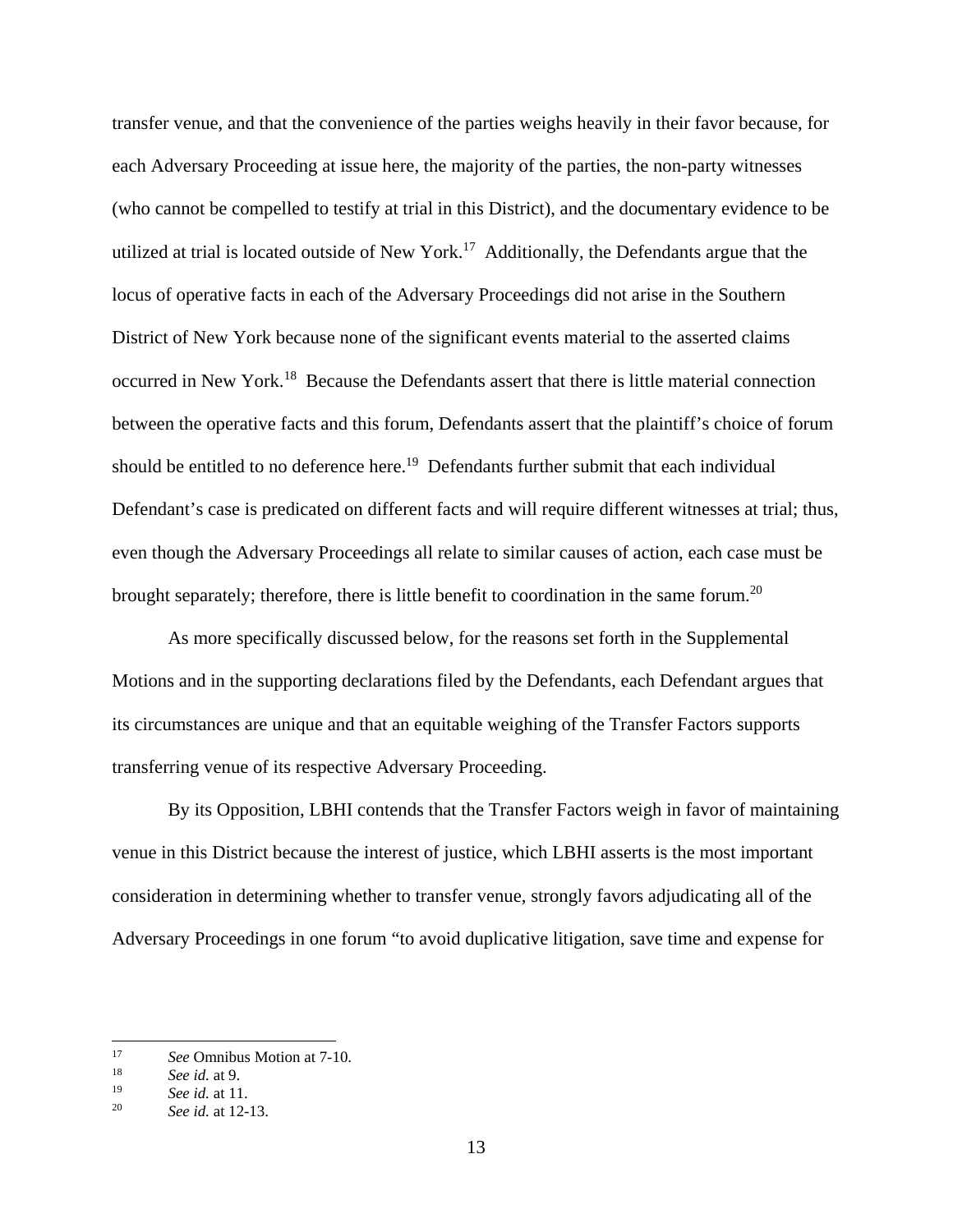parties and witnesses, and avert inconsistent results."21 LBHI argues that this Court is "intimately familiar" with the approximately one hundred Adversary Proceedings asserting Indemnification Claims brought by LBHI in this Court, all of which involve common issues of fact and law. Since approximately two-thirds of the defendants in such Adversary Proceedings (approximately 67 proceedings) have not sought transfer, this Court will continue to preside over the majority of the Adversary Proceedings even if the Motions are granted. Accordingly, transferring one-third of the proceedings – the 32 Adversary Proceedings filed against the Defendant movants here – to approximately 20 different courts around the country would disrupt the efficiencies created by centralizing the proceedings in this Court.<sup>22</sup> LBHI further contends that the Defendants must overcome the presumption in favor of the plaintiff's choice of forum and the presumption in favor of the district where the bankruptcy is pending, and they have failed to do. Because the Defendants have not met their burden to demonstrate by clear and convincing evidence that transfer of any of the Adversary Proceedings is warranted, LBHI requests that the Motions be denied.<sup>23</sup>

## **C. Defendants Have Not Made a Clear and Convincing Showing That the Interest of Justice or the Convenience of the Parties Weighs in Favor of Defendants' Choices of Forum**

Because section 1404(a) of title 28 provides, in pertinent part, that "[f]or the convenience of parties and witnesses, in the interest of justice, a district court may transfer any civil action to any other district or division where it might have been brought . . . ," the Court will begin by analyzing certain of the most significant Transfer Factors here – first, as generally applicable to

 $21$  $\frac{21}{22}$  Opposition at 2.

<sup>22</sup>*See* Opposition at 11. 23 *See* Opposition at 8-10.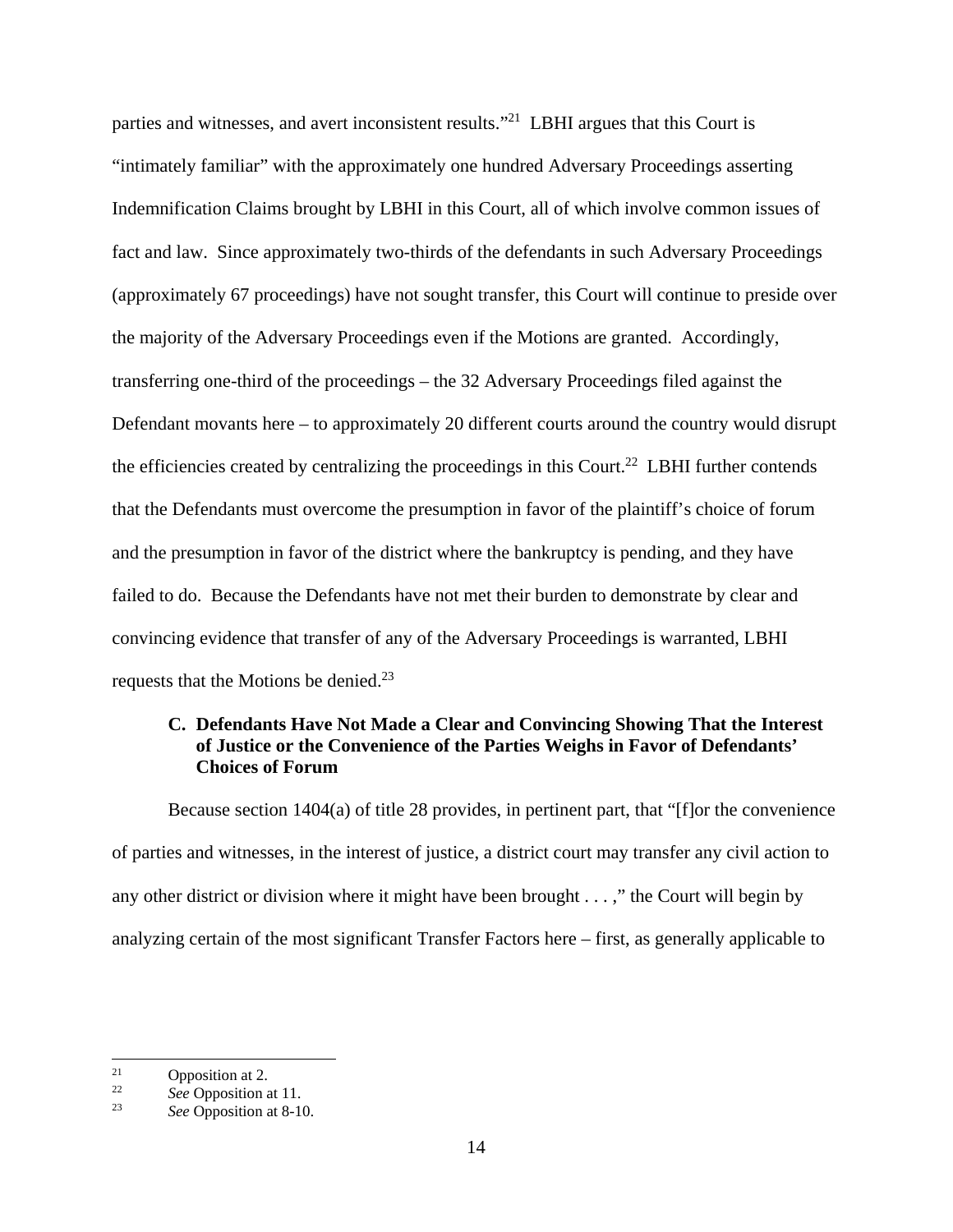all Defendants, and second, on an individualized basis as to each Adversary Proceeding at  $i$ ssue.<sup>24</sup>

#### **1. Judicial Efficiency and the Interest of Justice**

The Second Circuit has held that the "interest of justice" component is a "broad and flexible standard which must be applied on a case by case basis" in consideration of promoting "the efficient administration of the bankruptcy estate, judicial economy, timeliness, and fairness."25 *Manville Forest*, 896 F.2d at 1391. Here, the interest of justice weighs heavily in favor of denial of the Motions with respect to each Adversary Proceeding at issue.

Were the Court to grant the Motions, the transfer of 32 Adversary Proceedings to approximately twenty different districts around the country would disrupt the efficiencies achieved by having centralized proceedings in this Court. Moreover, as noted by LBHI in its Opposition, defendants in approximately 67 of the approximately 100 Adversary Proceedings do not seek to transfer venue; therefore, this Court will continue to preside over the majority of LBHI's actions seeking indemnification from such Sellers even if it were to grant the Motions. Judicial economy would not be served by having twenty different courts adjudicating common issues of law. The ensuing litigations would be duplicative and would inevitably result in inconsistent rulings. Such a scenario would entail an enormous waste of judicial and party resources. This Court has previously emphasized during the initial stages of the Adversary Proceedings (in which numerous conferences and hearings have been held over the past few

 $24$ 24 *See* June 12, 2018 Hr'g Tr. 158:18-22 (counsel reminding the Court of its obligation to consider each motion on an individualized basis).

<sup>25</sup> Although the Second Circuit in *Manville Forrest* analyzed the "interests of justice" component in the context of section 1412 rather than section 1404(a), the court drew its interpretation from the Supreme Court's decision in *Stewart Org.* regarding venue transfer under section 1404(a). *See Manville Forest*, 896 F.2d at 1391 (citing *Stewart Org., Inc. v. Ricoh Corp*., 487 U.S. 22, 108 S. Ct. 2239, 101 L.Ed.2d 22 (1988)).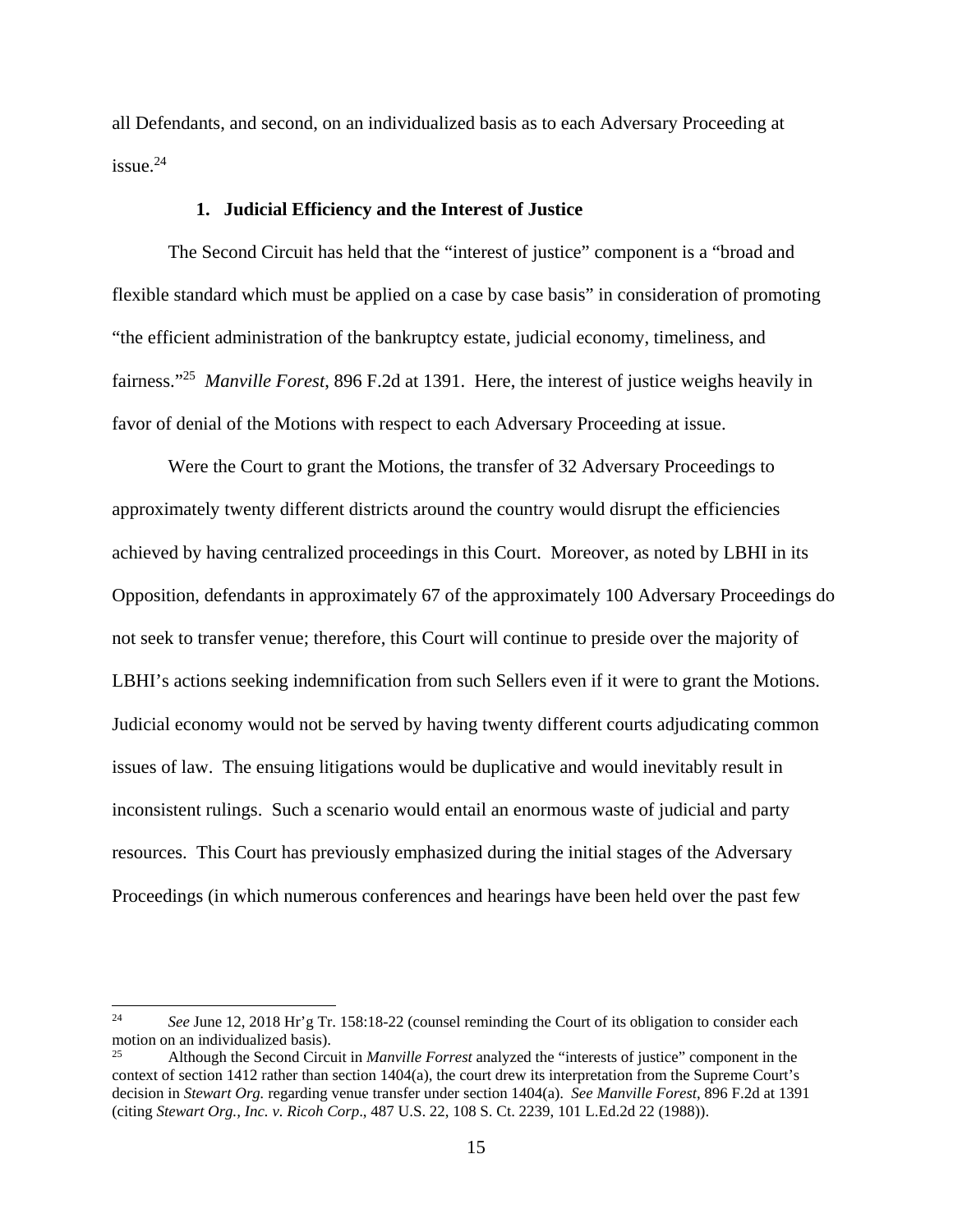years) that consolidated proceedings are appropriate to conserve the resources of the Court and the parties. $26$ 

While the Court recognizes that each Adversary Proceeding entails distinct issues of fact, LBHI's allegations are substantially identical across Defendants. Most of the allegations of breach of representations and warranties contained in the Complaints stem from the same document, the Seller's Guide. Accordingly, common issues of law exist across the Adversary Proceedings, a factor which also weighs in favor of adjudication of all of the proceedings before one court. Resources on all sides would be wasted by requiring additional courts to tackle the learning curve required for these Adversary Proceedings. This Court, with its extensive familiarity with the Lehman chapter 11 cases and, specifically, the legal issues surrounding the Indemnification Claims asserted in each of the Adversary Proceedings, is in the best position to resolve matters in each of the Adversary Proceedings at this time.<sup>27</sup>

Significantly, numerous other federal courts facing litigation regarding the Indemnification Claims have observed that such litigation is best resolved in this Court. In each of these actions, a federal court outside New York was confronted with an action brought by one or more of the Sellers against LBHI seeking a declaratory judgment that the Indemnification Claims are barred by the applicable statute of limitations. Each of these courts dismissed the declaratory judgment action filed by such Sellers, acknowledging this Court's familiarity with LBHI's chapter 11 proceedings and emphasizing the judicial efficiencies which would be gained by centralizing litigation concerning the Indemnification Claims in this Court. *See iFreedom* 

 $26\,$ 

<sup>&</sup>lt;sup>26</sup> See CMO ¶ 1.<br><sup>27</sup> This Court has previously adjudicated matters involving claims as to tens of thousands of allegedly deficient mortgage loans sold to Lehman entities prepetition. *See* Order Estimating Allowed Claim Pursuant to RMBS Settlement Agreement, dated March 15, 2018 [Case No. 08-13555, Dkt. No. 57785] (attaching transcript of March 8, 2018 bench decision rendered after 22 days of trial involving approximately 76,000 mortgage loan files, which decision allowed claims of RMBS Trustees for approximately \$2.38 billion).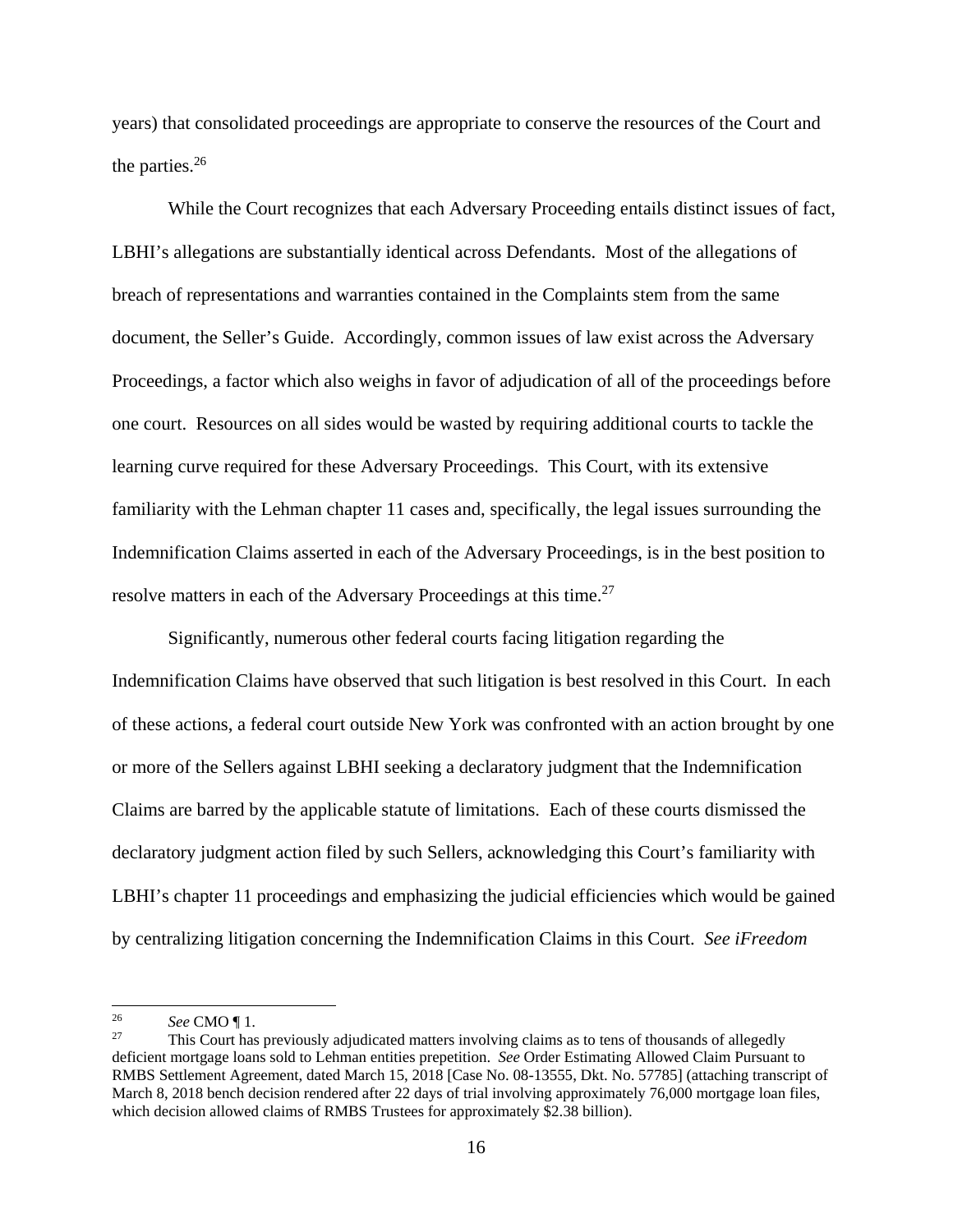*Direct Corp. v. Lehman Bros. Holdings Inc.*, No. 2:15-CV-00868, Dkt. No. 65, at 17 (D. Utah Aug. 24, 2017)<sup>28</sup> ("[T]he Bankruptcy Court has shown an aptitude for managing such a complex bankruptcy with all its correlative proceedings. And the Bankruptcy Court is more familiar with the underlying facts and issues than any other court."); *Guaranty Bank v. Lehman Bros. Holdings Inc.*, No. 2015-CV-00549, Court Minutes and Order, Dkt. No. 32, at 3 (E.D. Wis. May 20,  $2016$ <sup>29</sup> ("II)n looking at all of the economy and efficiency interests – not just those of the plaintiff [loan Seller] – the decision that most favored economy and efficiency was for this court to . . . dismiss this case, so that the issues the plaintiff had raised could be resolved in the adversary proceeding pending in the bankruptcy court for the Southern District of New York."); *Gateway Mortg. Group, L.L.C. v. Lehman Bros. Holdings Inc.*, No. 2016-CV-02123, Order of Dismissal, Dkt. No. 32 (S.D. Tex. Sept. 13, 2016),<sup>30</sup> (dismissing case to permit Gateway to pursue its claims in the Southern District of New York, where Lehman's bankruptcy case is pending, and noting that "public policy . . . strongly disfavors duplicate proceedings in multiple fora"), *aff'd*, 2017 WL 2347603 (5th Cir. May 30, 2017); *Sec. Nat'l Mortg. Co. v. Lehman Bros. Holdings Inc.*, No. N16C-01-221, 2016 WL 6396343, at \*10 (Del. Super. Ct. Aug. 24, 2016) ("This Court recognizes the obvious complexity of the Lehman bankruptcy and the diligent and extraordinary efforts already undertaken (and completed) by the Bankruptcy Court [for the Southern District of New York]. This Court should and will not waste judicial resources duplicating that work already done. Judicial efficiency weighs heavily in favor of dismissal.").

Moreover, in denying certain Sellers' motions to withdraw the reference from this Court in several of the Adversary Proceedings, the United States District Court for the Southern

<sup>28</sup> <sup>28</sup> *See* Ex. 5 to Rollin Decl.<br><sup>29</sup> *See Ex.* 6 to Pollin Decl.

<sup>29</sup>*See* Ex. 6 to Rollin Decl. 30 *See* Ex. 7 to Rollin Decl.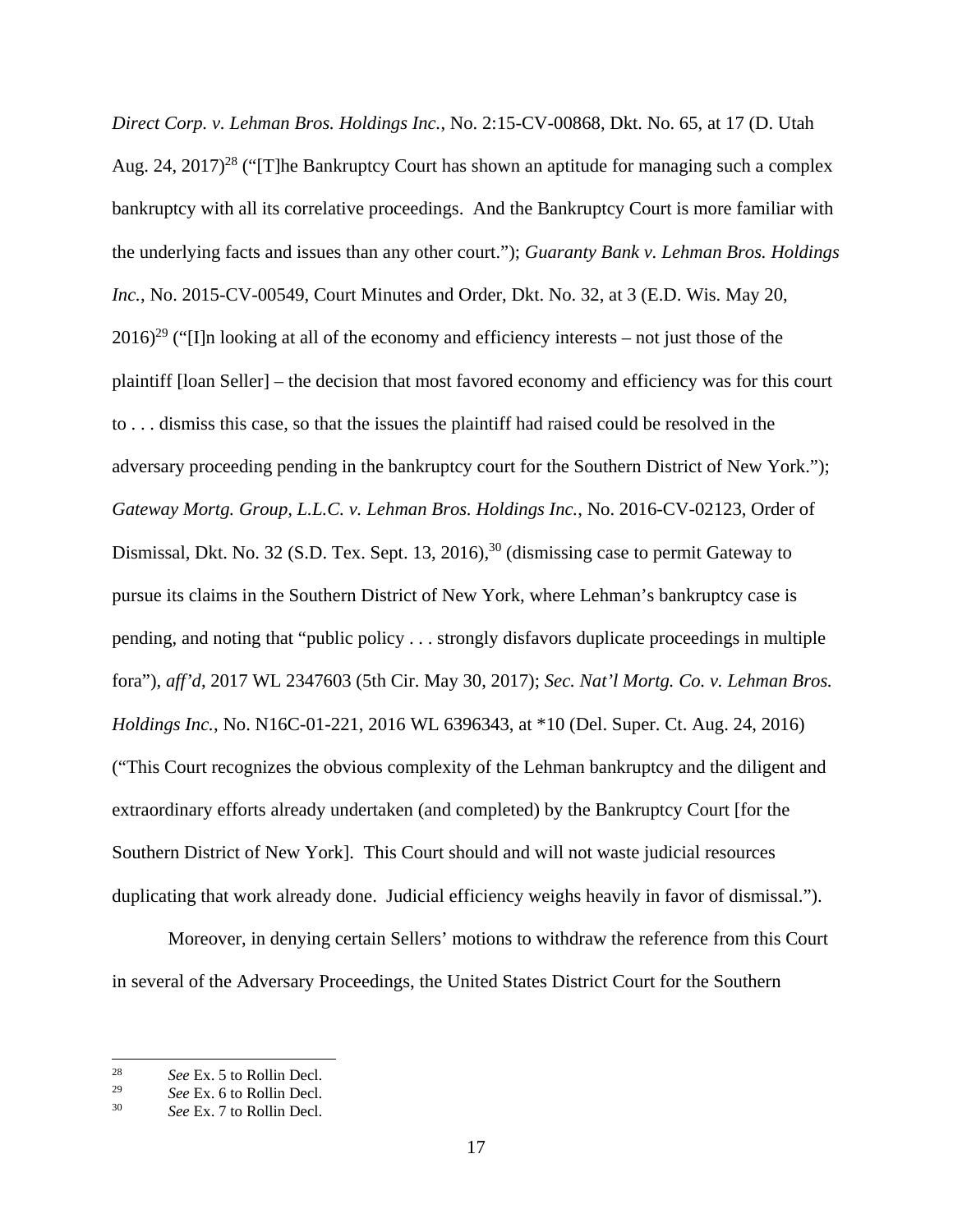District of New York has determined in three separate decisions that, based on this Court's familiarity with these chapter 11 cases, judicial economy would best be served if this Court adjudicated the Indemnification Claims in the first instance. *See Lehman Bros. Holdings Inc. v. iFreedom Direct Corp*., No. 16-CV-423 (VEC), Order, Dkt. No. 29 at 1 (S.D.N.Y. Mar. 7,  $2017$ <sup>31</sup> ("As of the date of the motion, there were adversary proceedings before the Bankruptcy Court against more than 140 similarly-situated defendants, involving similar facts and common legal issues. Substantial efficiencies will be gained by consolidating the resolution of those proceedings in a single forum" and "the bankruptcy judge is familiar with the facts and law in these actions and is better positioned than [the District Court] to hear the cases in the first instance."); *Lehman Bros. Holdings v. Hometrust Mortg. Co*., No. 15-CV-304 (PAE), 2015 WL 891663, at \*4 (S.D.N.Y. Feb. 25, 2015) ("[The Bankruptcy Court] has, to say the least, far greater familiarity with the underlying facts of the Lehman bankruptcy than this Court, and [it] likely has a superior understanding of the law and theories relevant to the parties' dispute. This specialized knowledge will contribute to swifter resolution of the claims at issue.") (citations omitted); *Lehman Bros. Holdings Inc. v. LHM Fin. Corp*., No. 15-CV-300 (GHW), 2015 WL 2337104, at \*2 (S.D.N.Y. May 12, 2015) (same).

The unanimous decisions of these courts speak volumes. The Adversary Proceedings have been pending before this Court since their inception, and, as one court has recognized explicitly, transfer of certain of these actions at this time would result in a waste of judicial resources by duplicating work that has already been done.<sup>32</sup> This Court has approved the GSE Settlements, entered the ADR Order, and ruled on substantive motions to dismiss in certain of the Adversary Proceedings with respect to (i) the statute of limitations (including interpreting

 $31$ 

<sup>31</sup>*See* Ex. 4 to Rollin Decl. 32 *See Sec. Nat'l Mortg.*, 2016 WL 6396343, at \*10.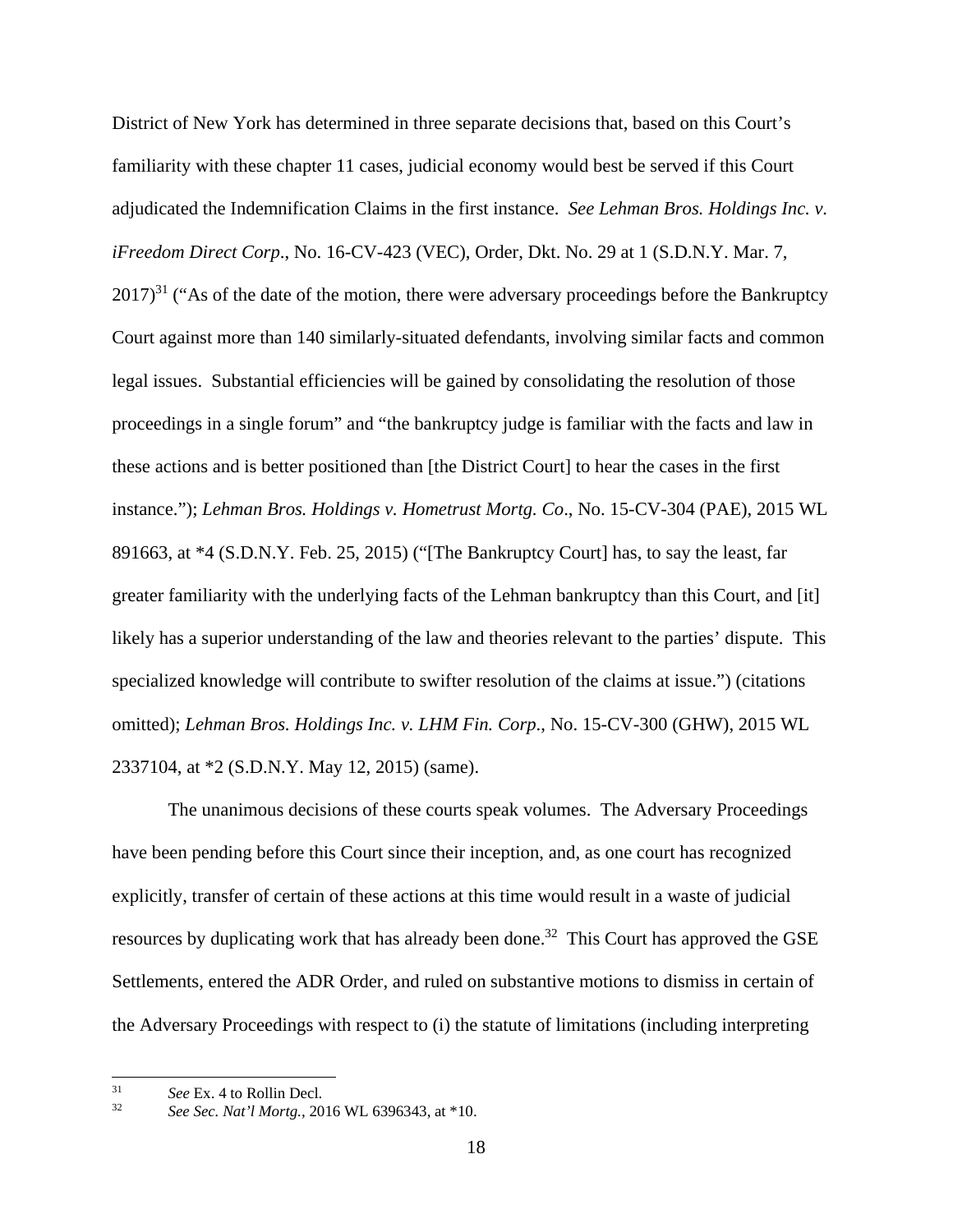portions of the Agreements and the Seller's Guide); (ii) subject matter jurisdiction; and (iii) improper venue. It is already immersed in the common issues of law and fact central to the actions. In addition, this Court has held numerous conferences and hearings in the Adversary Proceedings and has established procedures for administrative coordination which will serve to streamline discovery and pretrial matters once these actions emerge from the motion to dismiss phase. Even if certain of the Adversary Proceedings eventually require a jury trial or cannot otherwise be finally adjudicated by this Court, judicial efficiency and economy would still be best achieved by having the pretrial stages of the proceedings coordinated in this Court. The District Court for the Southern District of New York has consistently and repeatedly found that judicial efficiency supports maintaining the reference in this Court in Lehman matters even in circumstances in which this Court lacked final adjudicative authority such that this Court's findings were subject to *de novo* review if appealed.33

Certain defendants' assertions regarding their alleged entitlement to a jury trial also do not compel transfer from this Court at this time. In *Enron Corp. v. Belo Co. (In re Enron Corp.)*, 317 B.R. 232, 234–35 (S.D.N.Y. 2004), the District Court considered and rejected a defendant's argument that its right to a jury trial constituted sufficient cause for permissive withdrawal of the reference from the bankruptcy court. In denying the motion, the court recognized other decisions

 $\overline{a}$ 

<sup>&</sup>lt;sup>33</sup> In actions unrelated to the Indemnification Claims, the District Court has denied motions to withdraw the reference, emphasizing the importance of this Court's knowledge of the Lehman chapter 11 proceedings*. See Lehman Bros. Holdings Inc. v. Wellmont Health Sys.*, No. 14-CV-01083 (LGS), 2014 WL 3583089, at \*4 (S.D.N.Y. July 18, 2014) ("[J]udicial efficiency will be served by keeping the present action in the bankruptcy court given its substantial experience with the Lehman bankruptcy proceedings, the breadth and complexity of which are unparalleled . . . . Although the bankruptcy court is limited to issuing a report and recommendation, which must be reviewed *de novo* by the district court, neither court's efforts will be duplicative. Multiple courts have observed that experience strongly suggests that having the benefit of the report and recommendation will save the district court and the parties an immense amount of time.") (internal quotation marks and citations omitted); *Moore Macro Fund, LP v. Lehman Bros. Holdings Inc. (In re Lehman Bros. Holdings Inc*.), No. 14-CV-5053 (WHP), 2014 WL 4635576, at \*1 (S.D.N.Y. Sept. 5, 2014) ("Keeping this matter in the bankruptcy court promotes judicial economy. The bankruptcy court has handled the Lehman bankruptcy for over five years and is well equipped to address these disputes."); *see also Lehman Bros. Holdings Inc. v. Intel Corp. (In re Lehman Bros. Holdings Inc.)*, 18 F. Supp. 3d 553, 557-58 (S.D.N.Y. 2014).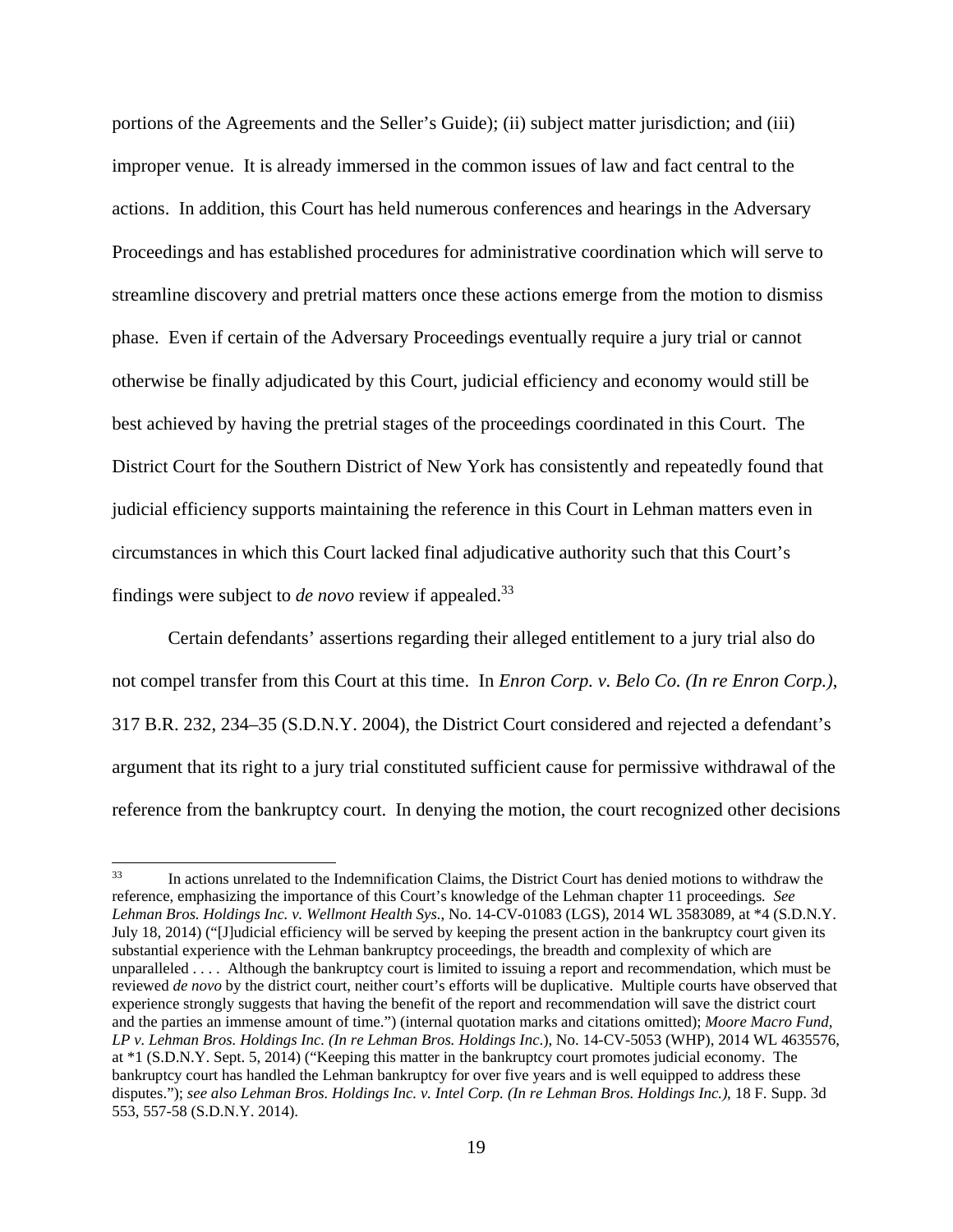from this District emphasizing the efficient use of judicial resources and balancing factors of judicial economy and uniform administration of a bankruptcy case with a demand for a jury trial. *See id.* (citing *Bianco v. Hoehn (In re Gaston & Snow),* 173 B.R. 302, 307 (S.D.N.Y. 1994); *Hassett v. BancOhio Nat'l Bank (In re CIS Corp.),* 172 B.R. 748, 761–62 (S.D.N.Y. 1994); *Kenai Corp. v. Nat'l Union Fire Ins. Co. (In re Kenai Corp.),* 136 B.R. 59, 61 (S.D.N.Y. 1992) ("A rule that would require a district court to withdraw a reference simply because a party is entitled to a jury trial, regardless of how far along toward trial a case may be, runs counter to the policy of favoring judicial economy that underlies the statutory bankruptcy scheme.")). In *Enron*, the court concluded that withdrawal of the reference during the pretrial stage of the proceeding would be "premature" because the bankruptcy court was best equipped to handle discovery and other pretrial matters since it had presided over the case for almost one year and was already familiar with Enron's claims. Other decisions in this District have reached the same conclusion on similar facts. *See*, *e.g.*, *Schneider v. Riddick (In re Formica Corp.)*, 305 B.R. 147, 150 (S.D.N.Y. 2004) ("While the plaintiff has a right to a jury trial, such a right does not compel withdrawing the reference until the case is ready to proceed to trial."); *Hunnicutt Co. v. TJX Cos., Inc. (In re Ames Dep't Stores)*, 190 B.R. 157, 162-63 (S.D.N.Y. 1995) ("withdrawal of the reference . . . still depends on the particular circumstances of each case, including whether the case is likely to reach trial . . ."). While the underlying issues in *Enron* differ from those at issue in the instant cases, its holding is nonetheless instructive. Transfer of the Adversary Proceedings to district courts<sup>34</sup> around the country during their pretrial stages would be premature, inefficient, and not in the interest of justice.

 $34$ Indeed, it is highly likely that a transferee district court would refer pretrial matters to a magistrate judge, resulting in the same pretrial/trial dichotomy that now will occur if an Adversary Proceeding indeed ultimately requires a jury trial. Of course, the parties always have the ability to consent to conducting a jury trial in the Bankruptcy Court.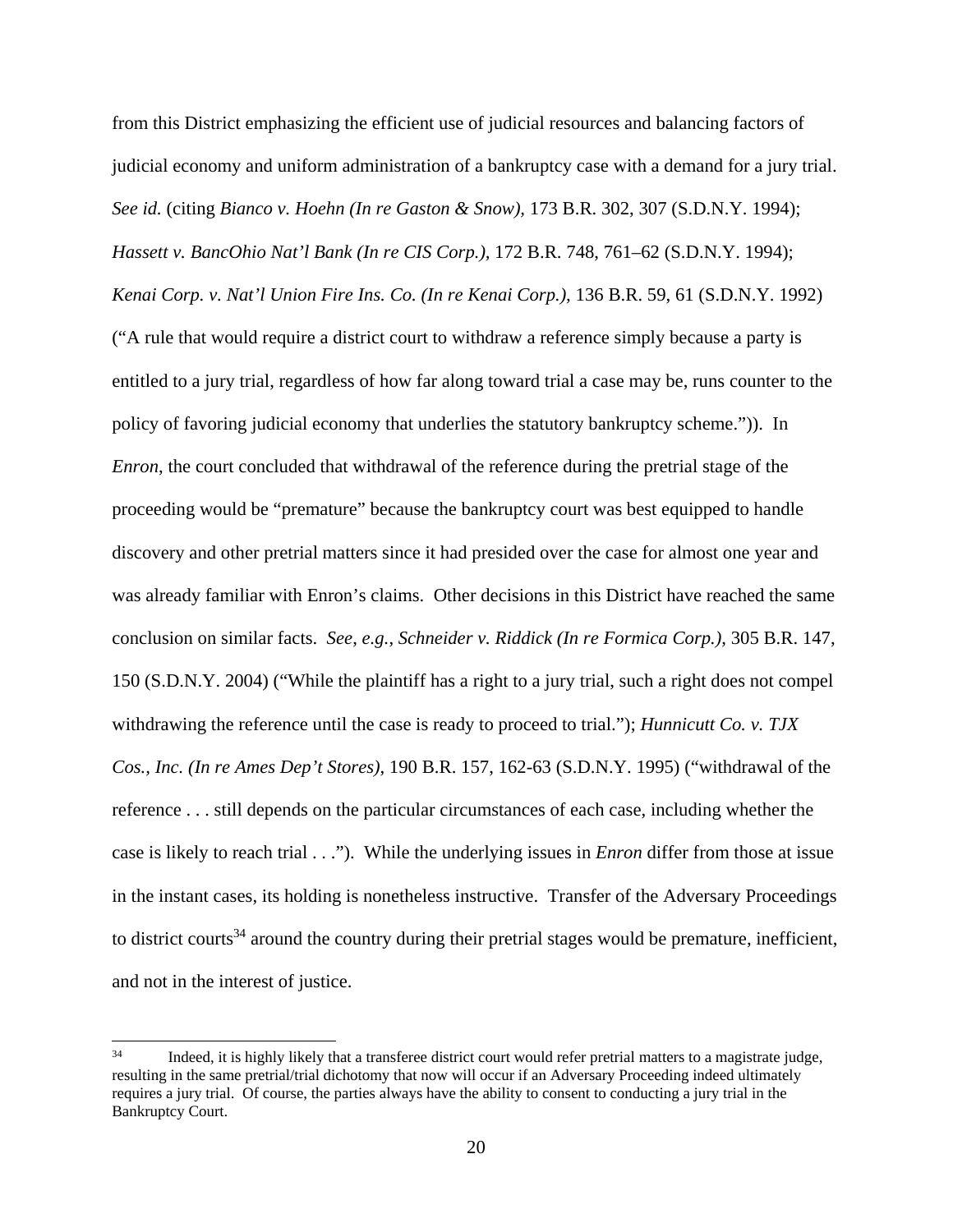### **2. Deference to Plaintiff's Choice Of Forum**

When considering a motion to transfer venue, great deference is generally given to a plaintiff's choice of forum. *See Flood v. Carlson Rests. Inc.*, 94 F. Supp. 3d at 576 ("A plaintiff's choice of forum is entitled to significant consideration and will not be disturbed unless other factors weigh strongly in favor of transfer.") (citing *Hershman v. UnumProvident Corp.*, 658 F. Supp. 2d 598, 601 (S.D.N.Y. 2009)). Accordingly, courts have held that a court's power to transfer a case or proceeding should be exercised cautiously. *See Enron Corp. v. Arora (In re Enron Corp.)*, 317 B.R. 629, 638 (Bankr. S.D.N.Y. 2004) (collecting cases). However, where the forum selected is not the plaintiff's home forum or the place where the operative facts of the action occurred, courts have held that this diminishes the weight assigned to this factor. *See McGraw-Hill Companies Inc. v. Jones*, No. 12-CV-7085 (AJN), 2014 WL 988607, at \*7 (S.D.N.Y. Mar. 12, 2014) (citations omitted).

The Defendants contend that deference should not be afforded to the plaintiff's choice of forum where, as here, they assert that "there is 'little material connection' between the chosen forum and the facts and issues of the case."<sup>35</sup> They argue that this Court's only interest in the litigation is the bankruptcy proceeding, and that there is no material connection to the formation, negotiation, or execution of the contracts at issue; to the parties to the loan transactions; or to any of parties involved in the origination of the subject loans. In contrast, they submit that the venues to which they seek transfer are "where the operative facts occurred" and "have a greater interest in the controversy."36

The Court does not dispute that certain of the Adversary Proceedings could have been brought or could be litigated in venues other than the Southern District of New York, and it

<sup>35</sup>  $\frac{35}{36}$  Motion at 11.

Motion at 12.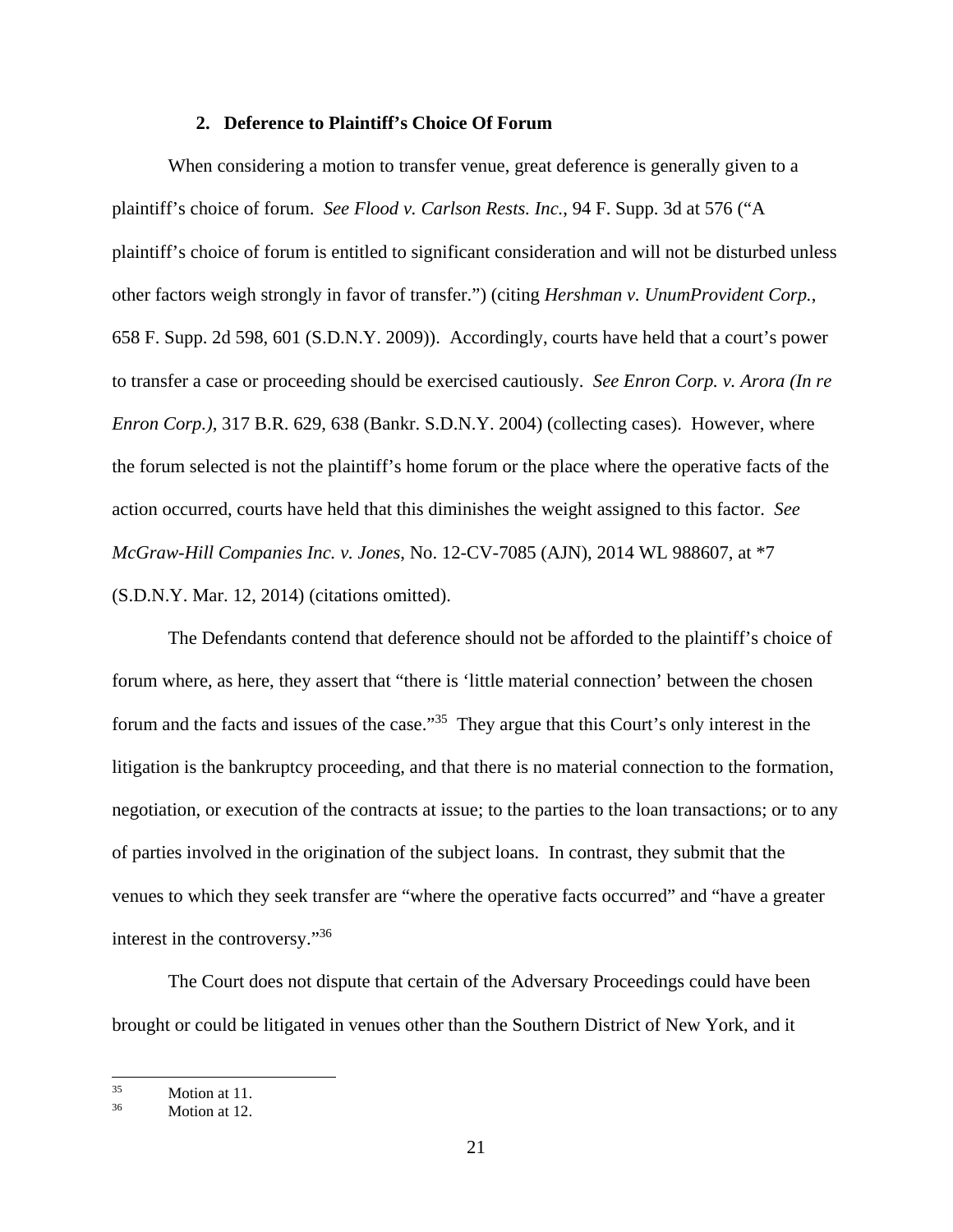acknowledges Defendants' arguments in that regard – venue can be proper in more than one forum.<sup>37</sup> Notwithstanding, Defendants have failed to acknowledge that certain events which gave rise to the Indemnification Claims occurred in New York as well, namely, that (i) LBHI is headquartered in, and had its business operations in, New York; (ii) the Agreements contain a New York choice of law provision; and (iii) the Defendants' alleged liability to LBHI matured in New York upon approval of the GSE Settlements. Moreover, this Court has already determined that the Indemnification Claims have a close nexus to the Plan and the chapter 11 proceedings here.<sup>38</sup>

When analyzing venue, a court "may determine that there are several loci of operative facts." *Pence v. Gee Grp., Inc.*, 236 F. Supp. 3d 843, 855 (S.D.N.Y. 2017) (citing *Adams v. Key Tronic Corp.*, 1997 WL 1864, at \*4 n.1 (S.D.N.Y. Jan. 2, 1997)). In venue transfer cases where key events occurred in both plaintiff's chosen forum and the movant's proposed forum, courts in this District have denied motions to transfer venue. *See, e.g.*, *St. Paul Fire & Marine Ins. Co. v. Novus Int'l, Inc.*, No. 09-CV-01108 (BSJ), 2011 WL 6937593, at \*3 (S.D.N.Y. Dec. 28, 2011) (holding that where the operative facts did not occur "exclusively" in the transferee court, considerations regarding the loci of operative facts "weigh[] against transferring the case"). Here, the Court concludes that the Defendants have not established by clear and convincing evidence that this Court lacks any material connection to the Indemnification Claims such that deference to the plaintiff's choice of forum should be disregarded.

<sup>37</sup> 37 *See*, *e.g.*, *Gulf Ins. Co. v. Glasbrenner*, 417 F.3d 353, 356 (2d Cir. 2005) ("We thus join several other circuits in holding that the civil venue statute permits venue in multiple judicial districts as long as 'a substantial part' of the underlying events took place in those districts . . .").<br><sup>38</sup> *See* Memorandum Decision and Order Denying Omnibus Motion to Dismiss for Lack of Subject Matter

Jurisdiction and Improper Venue [Dkt. No. 606].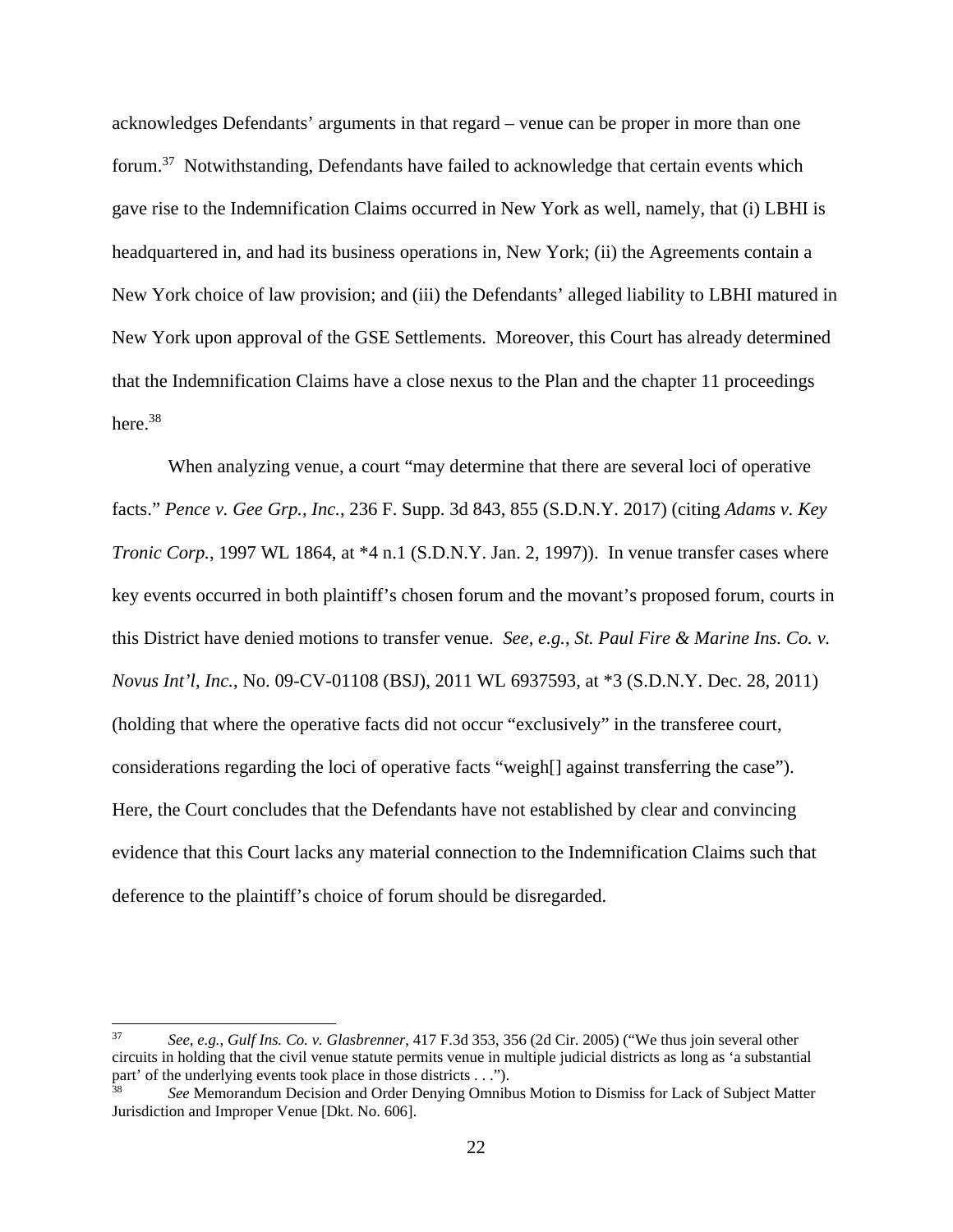#### **3. Convenience of the Witnesses and Parties**

The Defendants argue that the convenience of the witnesses, particularly third-party witnesses, is the most important consideration under section 1404.<sup>39</sup> By their Individual Defendant Declarations, as further discussed *infra*, the Defendants contend that they, and their material witnesses, would be severely inconvenienced were the trials on the Indemnification Claims to take place in New York. The Defendants list numerous individuals (*e.g.*, appraisers, brokers, title officers, borrowers, and former employees of Defendants) who reside outside of New York whom they assert they intend to call to testify in support of their individual defenses against LBHI's claims. Because they assert that (i) each witness's testimony is material; (ii) it is inconvenient for the witnesses to travel to New York to testify; and (iii) if such witnesses were to refuse to testify, the Court would be unable to compel non-party witnesses residing over 100 miles away to testify, the Defendants argue that the convenience of the witnesses weighs heavily in favor of transferring venue of their respective Adversary Proceedings.

While the Defendants appear to recognize that, at trial, *LBHI* will have the burden to establish on a loan-by-loan basis that the borrower for each allegedly breaching mortgage loan made a material misrepresentation which caused a loss, the Defendants disregard this critical fact when making their arguments regarding the quantity and nature of the witness testimony which they will require for trial. First, this Court observes, based on its experience in trying cases similar to the Adversary Proceedings, that an appropriate trial regarding alleged breaches of the Agreements may not necessarily involve dozens of witnesses providing live testimony at trial. One reason for this is likely to be the passage of time; since the allegedly breaching loans were each issued over a decade ago, witness availability and/or ability to provide meaningful

 $\overline{a}$ 

<sup>39</sup> *See* June 12, 2018 Hr'g Tr. 131:16-133:8.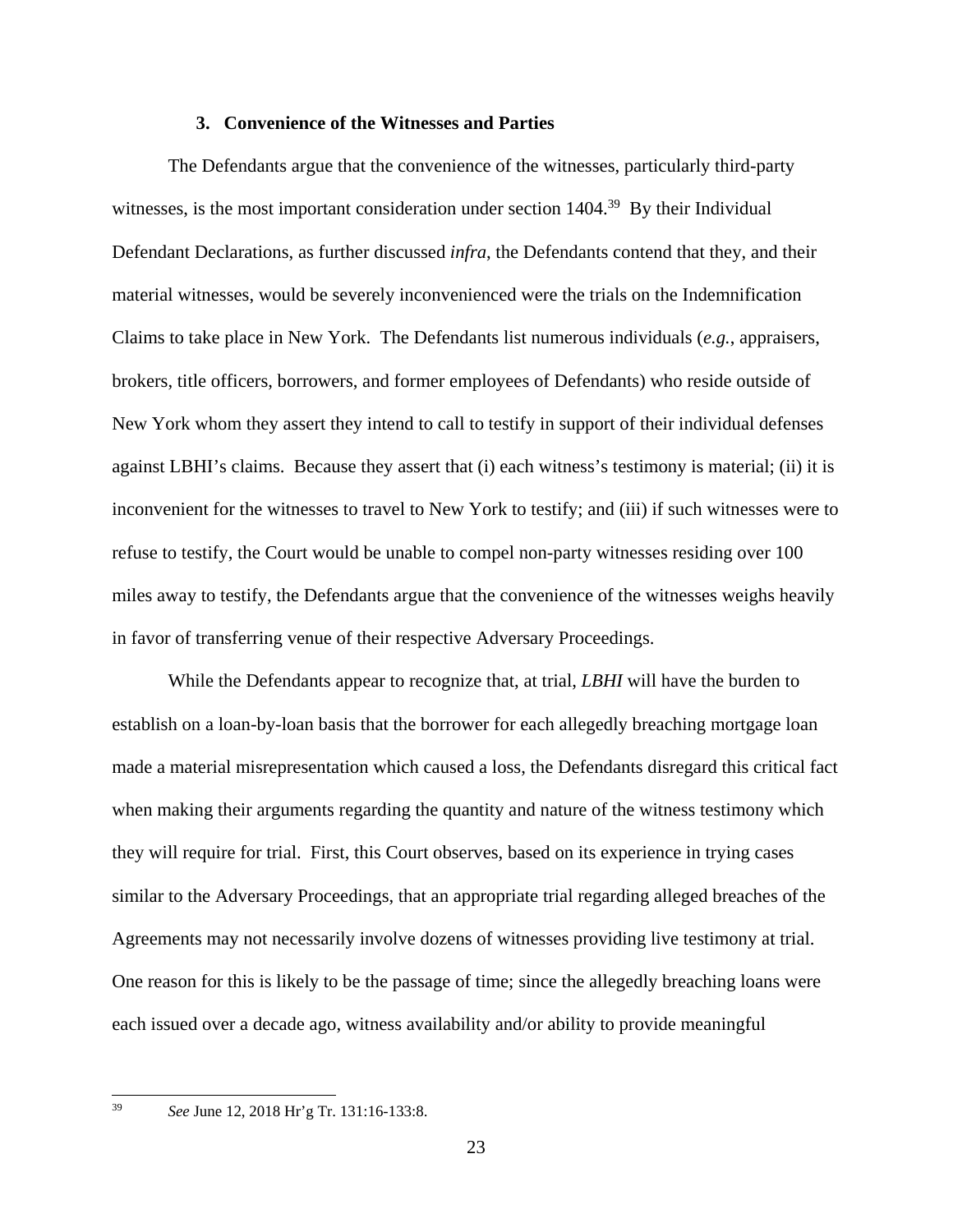testimony based on recollections may be much more limited in the Adversary Proceedings than in a case in which allegedly breaching loans were originated more recently. In addition, the focus on live witness testimony ignores the central role that documentary evidence plays in cases such as these. The Court is skeptical that a trial in any one of the Adversary Proceedings will necessarily involve dozens of witnesses, as certain of the Defendants assert.<sup>40</sup>

Second, even if each Defendant does determine to call a number of witnesses at trial, Defendants have failed to provide evidentiary support for the assertions in the Motions and in the Individual Defendant Declarations that certain witnesses would refuse to travel to New York to testify. As LBHI points out, not one Defendant has provided a single witness affidavit stating that such witness would be unwilling to testify in New York; instead the statements made to the Court simply appear to be inadmissible hearsay. While the Court recognizes that travel to New York may be inconvenient for some witnesses, in the absence of proof that such witnesses would refuse to testify, the Court cannot determine that this consideration weighs in favor of transfer of venue. *See*, *e.g.*, *NBA Properties, Inc. v. Salvino, Inc.*, No. 99-CV-11799 (AGS), 2000 WL 323257, at \*8 (S.D.N.Y. Mar. 27, 2000) (finding that the availability of process to compel attendance also does not weigh in favor of transfer where defendant fails to provide any affidavits from its witnesses stating that the witnesses will not voluntarily appear absent transfer).

Further, as discussed *infra*, certain Defendants have failed to demonstrate definitively that their witnesses are in fact all located in the forum to which their seek transfer, such that the

<sup>40</sup> 40 For example, in *Lehman Brothers Holdings, Inc. v. Suburban Mortgage, Inc.* (Adv. Pro. 16-01295), the Defendant, Suburban Mortgage, Inc., maintains that, for the 12 loans at issue, it intends to call 41 witnesses, 37 of whom are non-party witnesses consisting of appraisers, underwriters, loan officers, real estate brokers/agents, and borrowers. *See* Memorandum of Law in Support of Defendant Suburban Mortgage, Inc.'s Motion to Transfer Venue [Dkt. No. 462] at 3.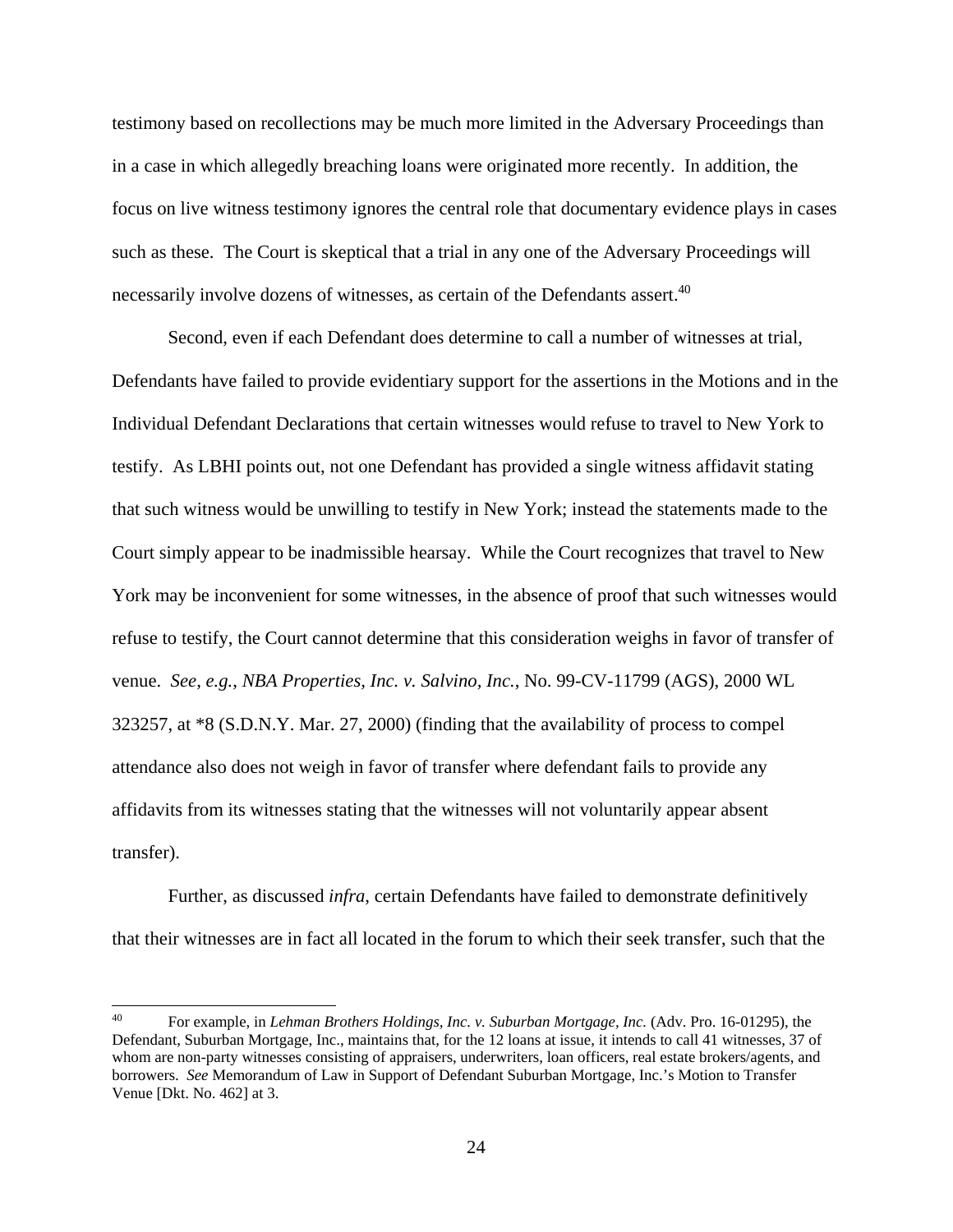convenience of the witnesses favors transfer to the requested forum. *See, e.g.*, June 12, 2018 Hr'g Tr. 176:17-178:3 (attorney for Guaranteed Rate, Inc. admitting, in response to questions from the Court, that, while his client seeks transfer of its Adversary Proceeding to the Northern District of Illinois, (i) only eight of the 22 allegedly defective loans at issue are "associated with Illinois;" (ii) he does not know whether Guaranteed Rate's material third-party witnesses are located in Illinois, as no investigation has been done as to where such persons reside; and (iii) he does not know whether the borrowers on the eight loans originated in Illinois still reside there). In fact, the witness lists in the Individual Defendant Declarations are replete with potential witnesses who reside outside the district to which transfer is sought or whose state of residence has not been confirmed with certainty at this time. Finally, many of the vague statements regarding witness inconvenience contained in the declarations (*e.g.*, statements asserting that "cost of travel, loss of time at work and family obligations" make New York an "extremely inconvenient" forum) are also unsupported by statements of the witnesses themselves explaining how or why New York is any less convenient than any other forum. It is not sufficient for the moving party merely to shift the inconvenience to the other party, nor is it sufficient to demonstrate that the equities lean slightly in favor of the movant. *See In re Enron Corp.*, 274 B.R. 327, 342-43 (Bankr. S.D.N.Y. 2002) (citing *In re Garden Manor Associates, L.P.*, 99 B.R. 551, 555 (Bankr, S.D.N.Y. 1988)).<sup>41</sup> As discussed more fully with respect to individual

 $\overline{a}$ 

<sup>&</sup>lt;sup>41</sup> The Court finds that certain of the other Transfer Factors – the location of relevant documents and the relative means of the parties – are neutral or not dispositive to either side, and this Decision will not address them in detail. Regarding the forum's familiarity with the governing law, this factor weighs in favor of denial of transfer where, as here, the agreements at issue require the application of New York law; in such instance, federal courts in New York are presumed to be more familiar with New York law than a federal court in another state. *See Eres N.V. v. Citgo Asphalt Ref. Co.*, 605 F. Supp. 2d 473, 482-83 (S.D.N.Y. 2009); *see also Royal Ins. Co. of Am. v. United States*, 998 F. Supp. 351, 355 (S.D.N.Y. 1998) ("federal courts are presumed to be fully capable of applying *nationally* applicable legal principles," but "federal courts have generally favored adjudication of a controversy by the court which sits in the *state* whose law will provide the rules of decision") (citing *In re Eastern District Repetitive Stress Injury Litigation*, 850 F. Supp. 188, 196 (E.D.N.Y. 1994)) (emphasis added).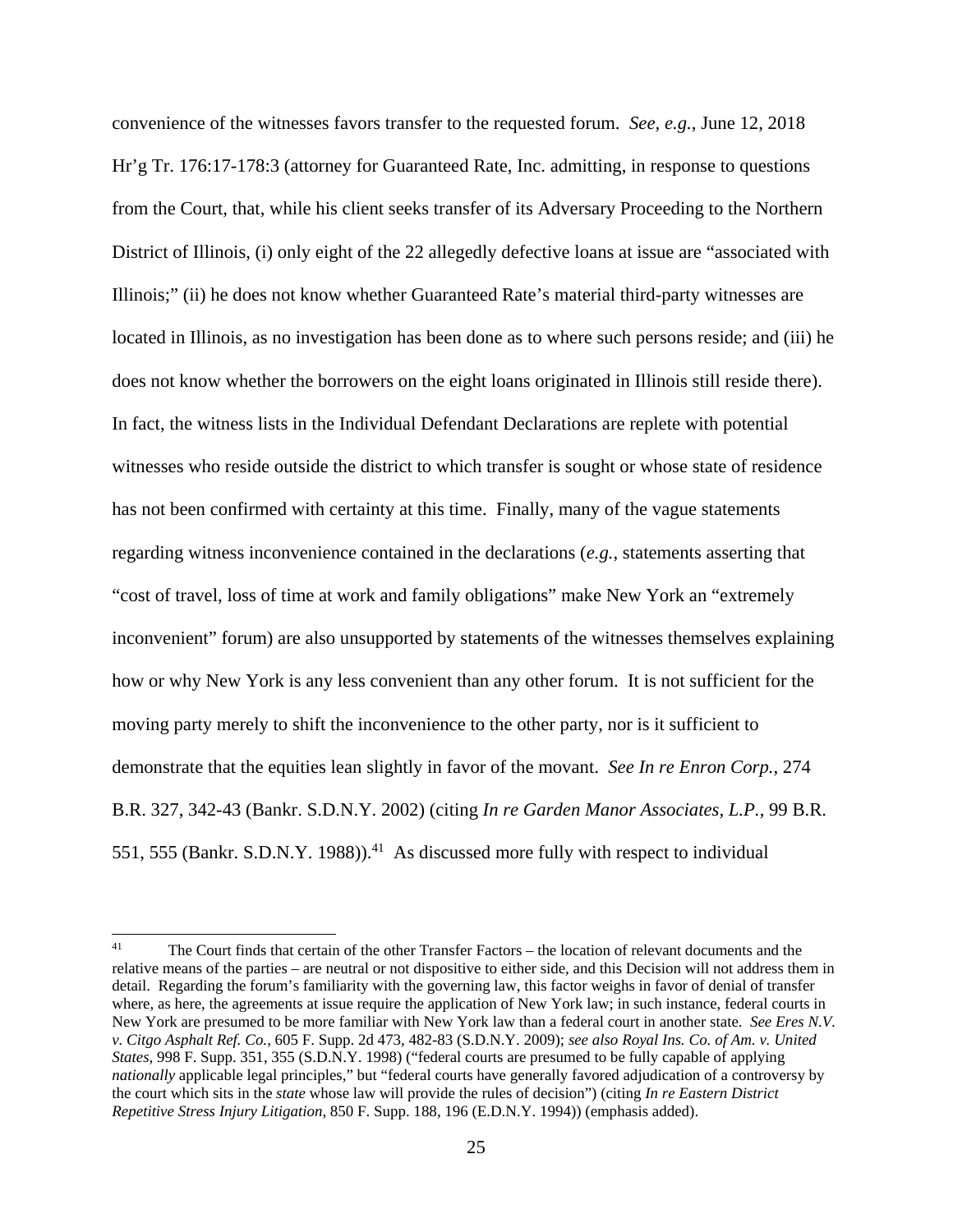Adversary Proceedings *infra*, while the Court recognizes that New York may be an inconvenient forum for certain parties and witnesses, each Defendant has failed to meet its burden to demonstrate that this factor weighs heavily in favor of transferring venue in its respective Adversary Proceeding.

# **DISCUSSION OF EACH INDIVIDUAL DEFENDANT'S MOTION42**

### **A. America's Mortgage Alliance, Inc. and America's Mortgage, LLC (Adv. Pro. No. 16-01378)**

America's Mortgage Alliance, Inc. and America's Mortgage, LLC (together, "America's Mortgage") have asserted that the convenience of the parties and the interest of justice strongly favor transferring venue of Adversary Proceeding No. 16-01378 to the U.S. District Court for the District of Colorado (the "Colorado District Court"). In addition to joining the Omnibus Motion, America's Mortgage filed (i) the Memorandum of Law In Support of America's Mortgage Alliance, Inc.'s and America's Mortgage, LLC's Motion to Transfer Venue [Dkt. No. 478] (the "Am. Mortg. Motion") and (ii) the Declaration of Ardith White [Dkt. No. 478-1] (the "White Decl.") in support thereof.

America's Mortgage asserts that the most important factors weighing in favor of transferring venue of its Adversary Proceeding are (i) the convenience of the witnesses and parties and (ii) the locus of operative facts. It argues that such factors weigh in favor of transfer because (i) the majority of witnesses necessary for its defense are located in Colorado and it would be extremely inconvenient and costly for its witnesses to travel to New York; and (ii) most decisions related to the underwriting and sale of the loans at issue occurred in Colorado.<sup>43</sup>

<sup>42</sup> Exhibit A annexed hereto lists each individual Defendant and its proposed transferee court(s), and it reproduces and attempts to conform to the documents and the list attached to the Omnibus Motion and subsequently provided to the Court by counsel in an updated form. Any errors contained herein are not attributable to this Court. In particular, the Court notes that certain of the federal courts listed herein may be incorrectly named or do not exist, but the Court declines to rectify these errors in light of its denial of the Motions. 43 *See* Am. Mortg. Motion at 4-5; White Decl. ¶¶ 8-9, 12-13.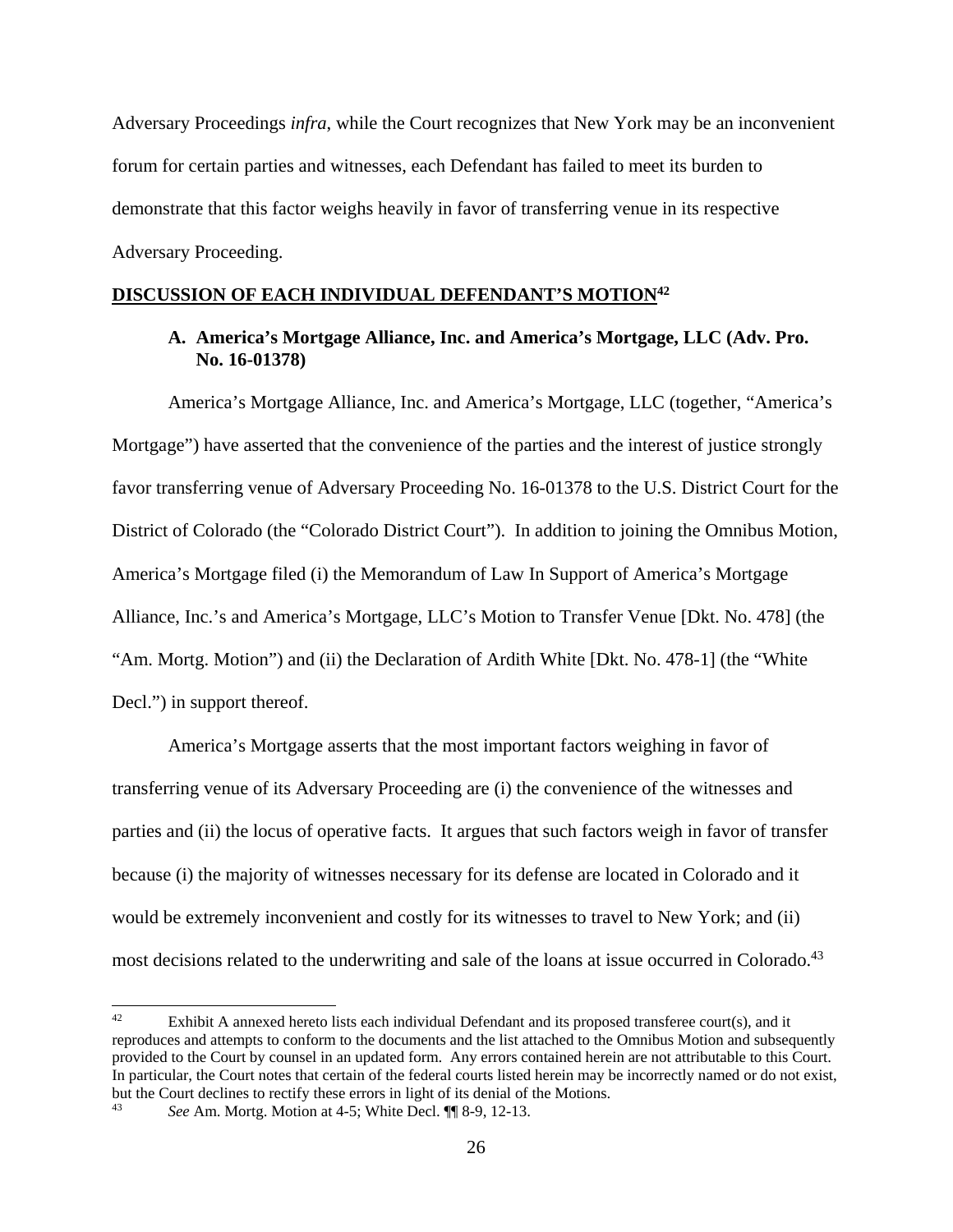Additionally, because (a) the America's Mortgage entities are both defunct and have no resources and (b) LBHI allegedly has not satisfied its burden to demonstrate that transfer to Colorado would be financially burdensome to LBHI, America's Mortgage argues that the "relative means of the parties" factor also weighs in its favor.<sup>44</sup>

The Court has considered each of America's Mortgage's arguments and finds that America's Mortgage has failed to meet its burden to show by clear and convincing evidence that Adversary Proceeding No. 16-01378 should be transferred to the Colorado District Court. The Court has determined that the interest of justice, which favors centralizing litigation of all of the Adversary Proceedings in one forum to avoid duplicative litigation, avert inconsistent results, preserve judicial and party resources, and provide for the efficient administration of the Adversary Proceedings, weighs heavily in favor of retaining venue of Adversary Proceeding No. 16-01378 in this Court. The common issues of law in the Adversary Proceedings, this Court's extensive experience with Lehman matters and with the Indemnification Claims in particular (as noted by multiple federal courts across the nation confronted with litigation regarding the Indemnification Claims), and the deference afforded to a plaintiff's choice of forum lend further support to this factor.

America's Mortgage's stated concerns surrounding the convenience of witnesses, relative means of the parties, and locus of operative facts, when balanced against the foregoing considerations, are insufficiently substantial to outweigh them. Specifically, America's Mortgage (i) has provided no evidence to support its assertions regarding lack of financial means and (ii) has identified no witnesses unwilling to appear voluntarily at a trial in New York. In fact, its witnesses are unnamed, and it has provided no evidence as to whether such witnesses

 $44$ 

<sup>44</sup> *See* White Decl. ¶ 15; June 12, 2018 Hr'g Tr. 172:8-10, 174:16-176:5.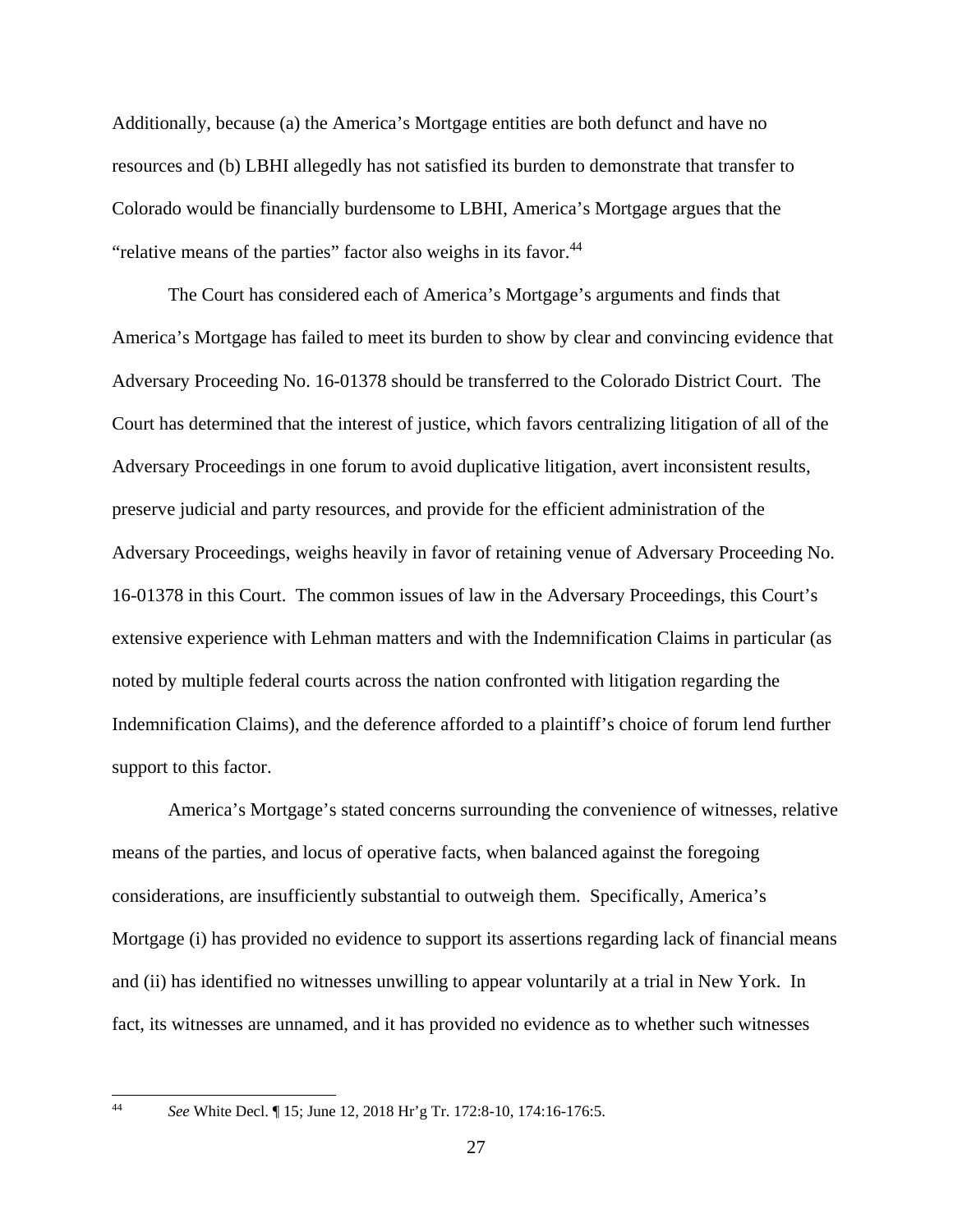reside in Colorado at all or whether they would be unwilling or unable to travel. Finally, with respect to the locus of operative facts, America's Mortgage fails to acknowledge that, while certain decisions or activities relating to the loans at issue may have occurred in Colorado, other facts which gave rise to the Indemnification Claims occurred in New York, namely, that (i) LBHI is headquartered in, and had its business operations in, New York; (ii) the Agreements contain a New York choice of law provision; and (iii) the alleged liability to LBHI matured in New York upon approval of the GSE Settlements. Moreover, this Court has already determined that the Indemnification Claims have a close nexus to the Plan and the chapter 11 proceedings here.

After balancing the Transfer Factors, this Court concludes that, for the foregoing reasons, the motion to transfer venue of Adversary Proceeding No. 16-01378 is denied.

### **B. American Pacific Mortgage Corporation (Adv. Pro. No. 16-01360)**

American Pacific Mortgage Corporation, individually, and as successor by merger to Diversified Capital Funding, Inc., asserts that the convenience of the parties and the interest of justice strongly favor transferring venue of Adversary Proceeding No. 16-01360 to the U.S. District Court for the Eastern District of California. In addition to joining the Omnibus Motion, American Pacific Mortgage Corporation filed (i) its Individual Brief in Support of its Motion for Transfer of Venue, per 28 U.S.C. § 1404(a) [Dkt. No. 471] (the "APMC Motion") and (ii) the Declaration of Chuck Nugent [Dkt. No. 471-2] (the "Nugent Decl.") in support thereof.

American Pacific Mortgage Corporation asserts that its Adversary Proceeding should be transferred to the U.S. District Court for the Eastern District of California because (i) the "loans were originated in California, by a California corporation, to California borrowers, secured by California properties," and (ii) all of its potential witnesses and documentary evidence are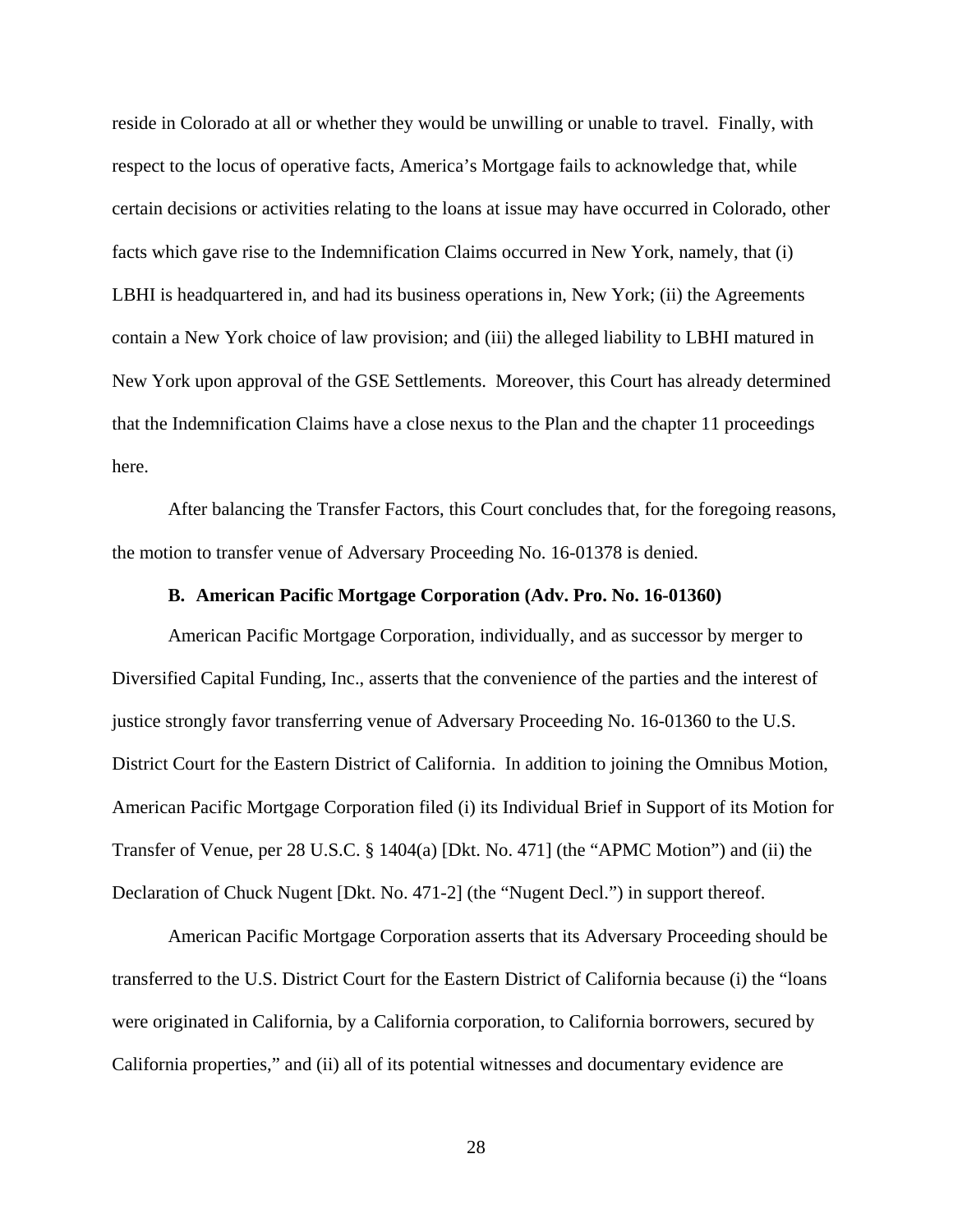located in California and, as a result, it would be extremely inconvenient if venue were not transferred from the Southern District of New York.45

American Pacific Mortgage Corporation concedes that its prepetition brokerage agreement with LBB (the "APMC Brokerage Agreement") explicitly provides that the nonexclusive jurisdiction and venue of any disputes arising under such agreement shall be the state courts of New York County and the Federal Courts of the Southern District of New York.<sup>46</sup> LBHI asserts that two of the five loans at issue in the Adversary Proceeding against American Pacific Mortgage Corporation arise out of the APMC Brokerage Agreement; the other three loans relate to a loan purchase agreement between LBB and Diversified Capital Funding, Inc. which did not contain a forum selection clause.<sup>47</sup> American Pacific Mortgage Corporation submits that (i) the forum selection clause contained in the APMC Brokerage Agreement should not control any claims related to the three loans originated by Diversified Capital Funding, Inc. and (ii) in the case of the two loans arising under the APMC Brokerage Agreement, the forum selection clause should be entitled to less weight because it is permissive rather than mandatory, and because the other Transfer Factors overwhelmingly favor transfer to California.48

The Court has considered each of American Pacific Mortgage Corporation's other arguments and finds that American Pacific Mortgage Corporation has failed to meet its burden to demonstrate by clear and convincing evidence that the Adversary Proceeding No. 16-01360 should be transferred to the U.S. District Court for the Eastern District of California.

 $45\,$ 

APMC Motion at 3-4; see also Nugent Decl. ¶ 8-9.<br>
See APMC Motion at 2-3; Nugent Decl. ¶ 3.<br>
See APMC Motion at 2-3. LBHI asserts that American Pacific Mortgage Corporation is liable for the loans originated by Diversified Capital Funding, Inc., a dissolved corporation; however, American Pacific Mortgage Corporation disputes such liability. *See id.* at 2.<br><sup>48</sup> *See id.* at 5; June 12, 2018 Hr'g Tr. 164:1-24.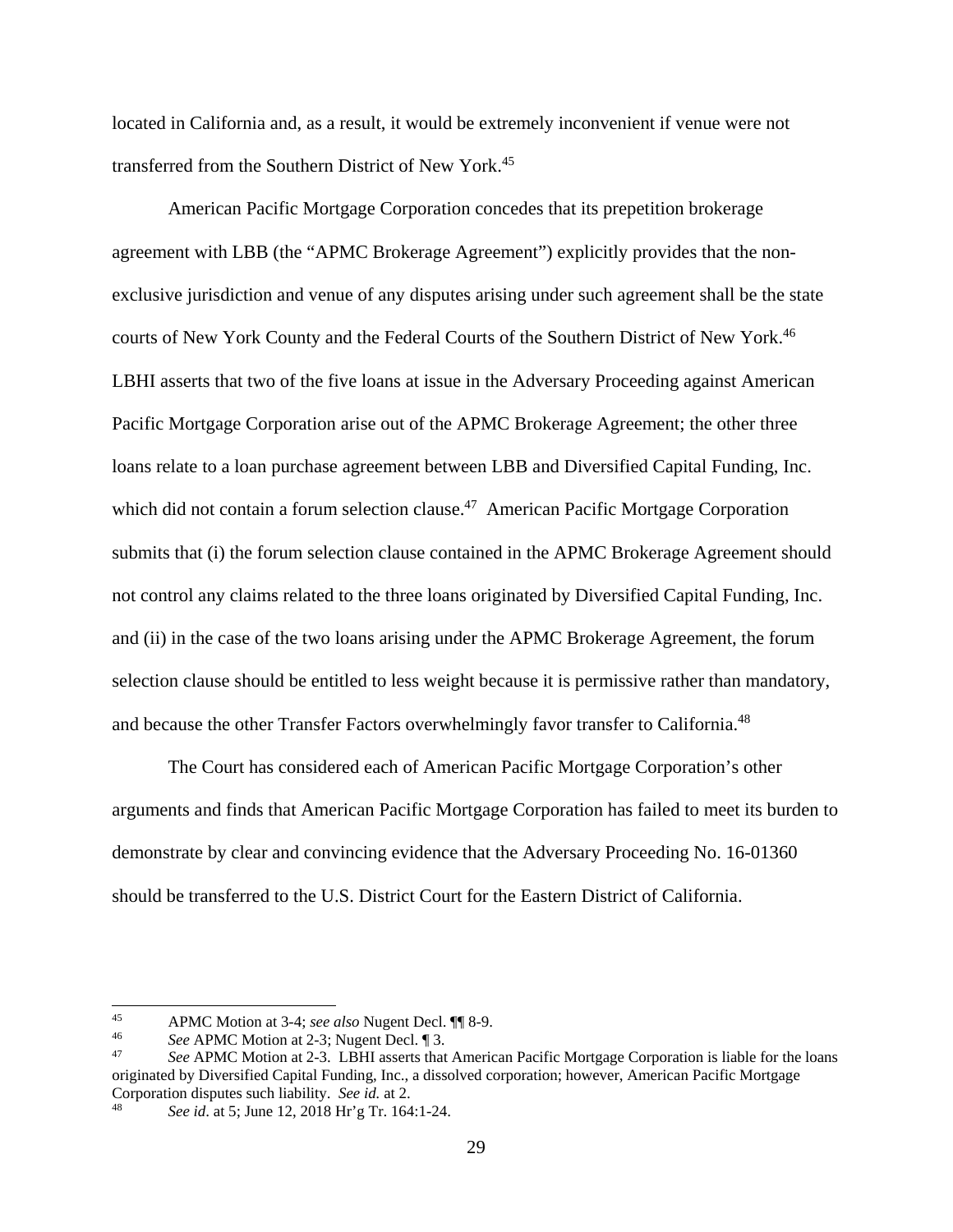The Court has determined that the interest of justice, which favors centralizing litigation of all of the Adversary Proceedings in one forum to avoid duplicative litigation, avert inconsistent results, preserve judicial and party resources, and provide for the efficient administration of the Adversary Proceedings, weighs heavily in favor of retaining venue of Adversary Proceeding No. 16-01360 in this Court. The common issues of law in the Adversary Proceedings, this Court's extensive experience with Lehman matters and with the Indemnification Claims in particular (as noted by multiple federal courts across the nation confronted with litigation regarding the Indemnification Claims), and the deference afforded to a plaintiff's choice of forum lend further support to this factor.

Further, although the forum selection clause under the APMC Brokerage Agreement is permissive rather than mandatory, a permissive forum selection clause is nonetheless afforded significant weight and necessarily indicates the parties' prior consent to litigation in the venue stated therein. *See SBAV LP v. Porter Bancorp, Inc.*, No. 13-CV-372, 2013 WL 3467030, at \*10 (S.D.N.Y. July 10, 2013) (collecting cases) (finding that non-exclusive forum selection clause deserves significant weight); *Orix Credit All., Inc. v. Mid-S. Materials Corp*., 816 F. Supp. 230, 234 (S.D.N.Y. 1993) (citations omitted). The fact that American Pacific Mortgage Corporation initially accepted the jurisdiction of the courts of New York when it entered into the APMC Brokerage Agreement reflects a commitment not to challenge New York as an inconvenient forum for any lawsuit related thereto. *See SBAV LP v. Porter Bancorp, Inc.*, 2013 WL 3467030, at \*10. In addition, while the forum selection clause does not cover all of the loans at issue, the Court finds that bifurcating this Adversary Proceeding into two litigations in two different fora would be contrary to judicial economy and the interest of justice.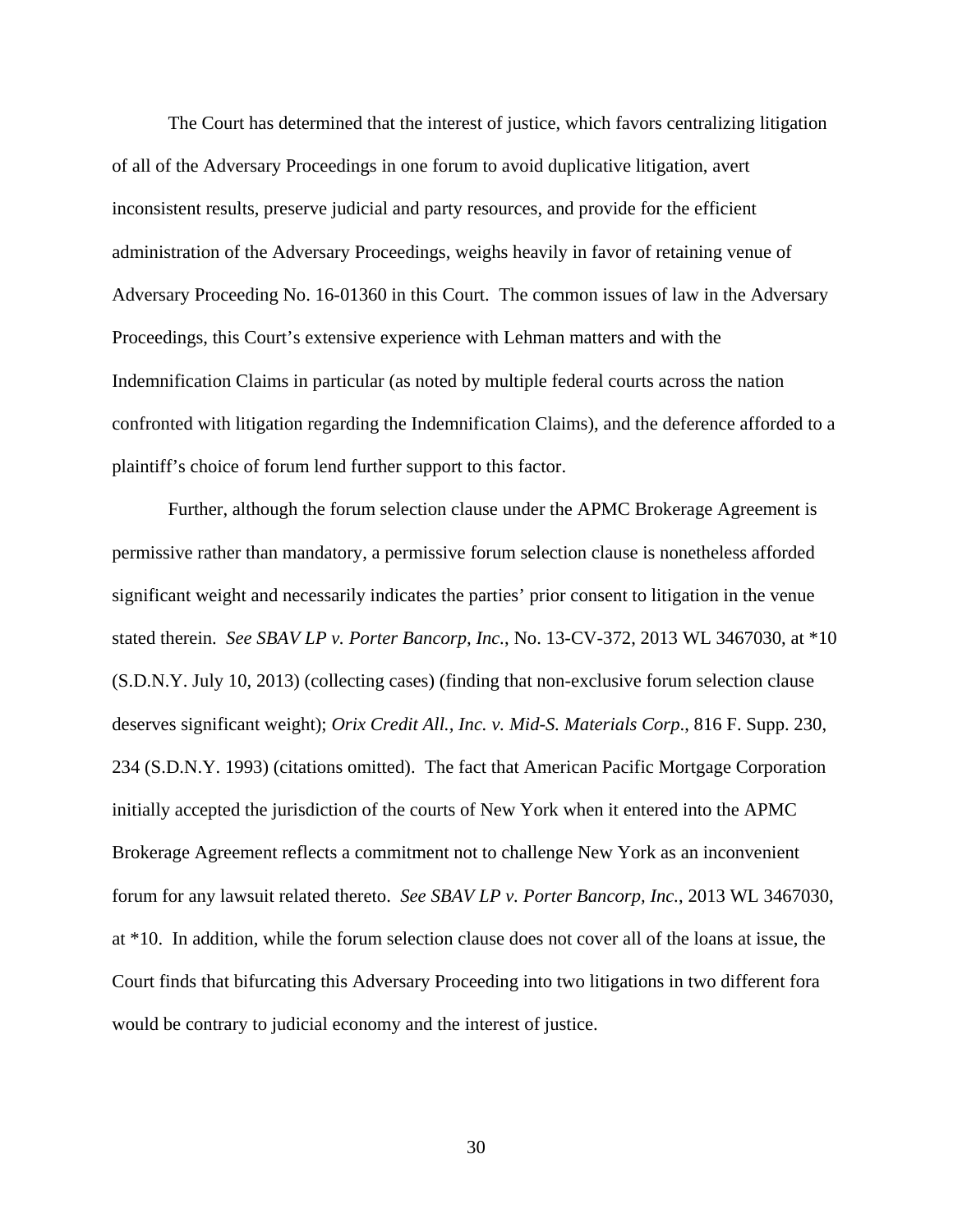Moreover, American Pacific Mortgage Corporation's stated concerns surrounding the convenience of witnesses, the locus of operative facts, and the location of documents, when balanced against the foregoing considerations, are insufficiently substantial to outweigh them. Specifically, American Pacific Mortgage Corporation (i) provides only vague, unsupported statements regarding witness inconvenience and (ii) has identified no witnesses unwilling to appear voluntarily at a trial in New York. In fact, its witnesses are unnamed, and it has provided no evidence as to whether such witnesses reside in California (or the specific district in California to which transfer is sought) at all or whether they would be unwilling or unable to travel. While American Pacific Mortgage Corporation asserts that the location of the operative documents is in California, it does not address LBHI's contention that hard copy documents located anywhere could be transmitted electronically or scanned for use at a trial in New York. Finally, with respect to the locus of operative facts, American Pacific Mortgage Corporation fails to acknowledge that, while certain decisions or activities relating to the loans at issue may have occurred in California, other facts which gave rise to the Indemnification Claims occurred in New York, namely, that (i) LBHI is headquartered in, and had its business operations in, New York; (ii) the Agreements contain a New York choice of law provision; and (iii) the alleged liability to LBHI matured in New York upon approval of the GSE Settlements. Moreover, this Court has already determined that the Indemnification Claims have a close nexus to the Plan and the chapter 11 proceedings here.

After balancing the Transfer Factors, this Court concludes that, for the foregoing reasons, the motion to transfer venue of Adversary Proceeding No. 16-01360 is denied.

### **C. Approved Funding Corp. (Adv. Pro. No. 16-01284)**

Approved Funding Corp. asserts that the convenience of the parties and the interest of justice strongly favor transferring venue of Adversary Proceeding No. 16-01284 to the U.S.

31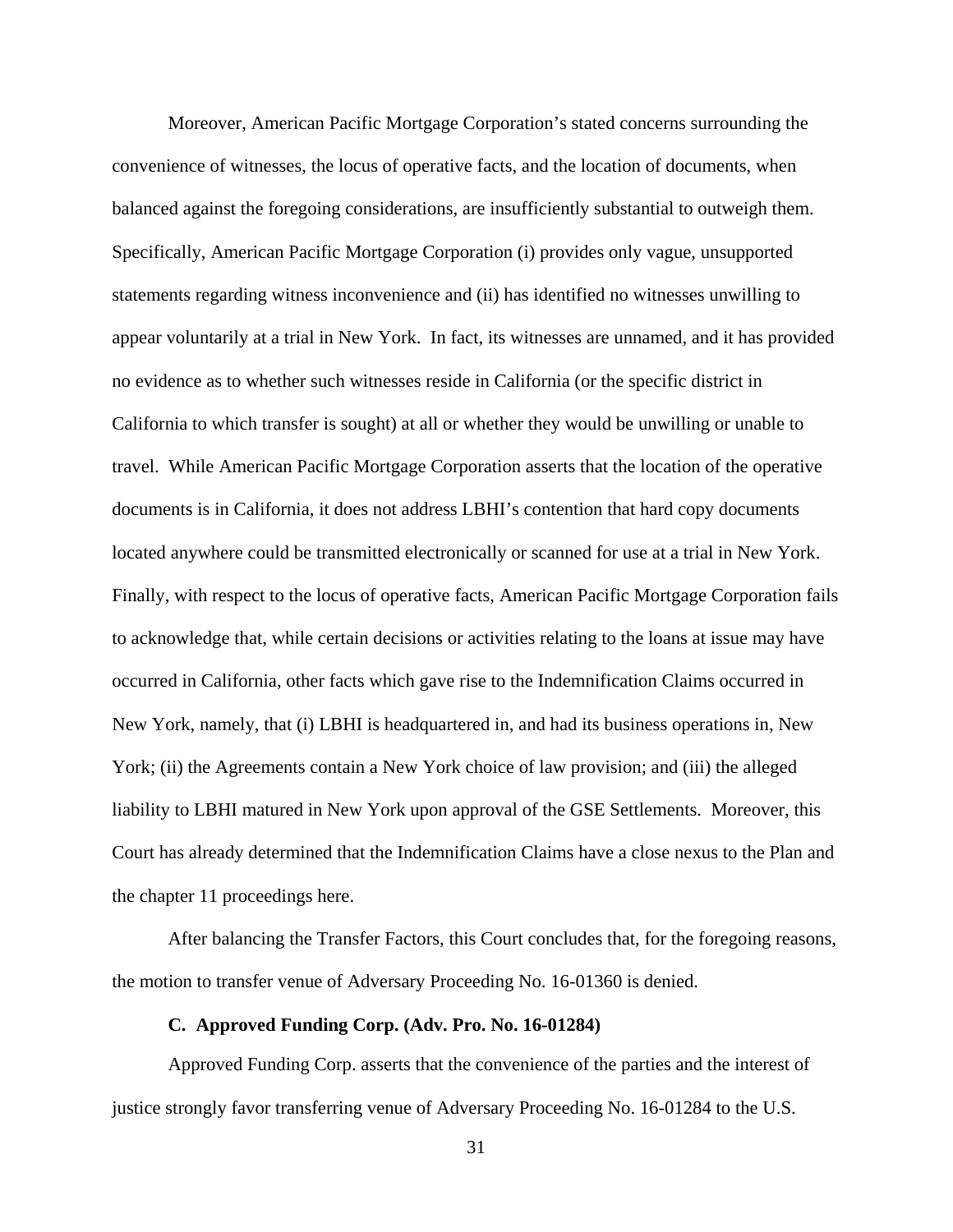District Court for the District of New Jersey (the "New Jersey District Court"). In addition to joining the Omnibus Motion, Approved Funding Corp. filed the AMLG Motion and the Declaration of Shmuel Shayowitz [Dkt. No. 481] (the "Shayowitz Decl.") in support thereof. By his declaration, Mr. Shayowitz submits that venue should be transferred to the New Jersey District Court because, among other reasons, (i) Approved Funding Corp. is headquartered and has its principal place of business in River Edge, New Jersey, and the operative facts on which the claims are based occurred there; (ii) it would be extremely inconvenient for Mr. Shayowitz and the company's witnesses, who are located in New Jersey, Florida, and Colorado, to appear and give testimony in the Southern District of New York; and (iii) such witnesses can be compelled to testify in Colorado.<sup>49</sup>

The Court has considered each of Approved Funding Corp.'s arguments and finds that Approved Funding Corp. has failed to meet its burden to show by clear and convincing evidence that Adversary Proceeding No. 16-01284 should be transferred to the New Jersey District Court.

The Court has determined that the interest of justice, which favors centralizing litigation of all of the Adversary Proceedings in one forum to avoid duplicative litigation, avert inconsistent results, preserve judicial and party resources, and provide for the efficient administration of the Adversary Proceedings, weighs heavily in favor of retaining venue of Adversary Proceeding No. 16-01284 in this Court. The common issues of law in the Adversary Proceedings, this Court's extensive experience with Lehman matters and with the Indemnification Claims in particular (as noted by multiple federal courts across the nation

 $\overline{a}$ 

<sup>49</sup> *See* Shayowitz Decl. ¶¶ 7-9. The Shayowitz Decl. appears to request that, if Adv. Pro. No. 16-01284 is not transferred to the New Jersey District Court, it be transferred to the U.S. District Court for the District of Colorado. Neither the Omnibus Motion nor the AMLG Motion explicitly contains this alternative request.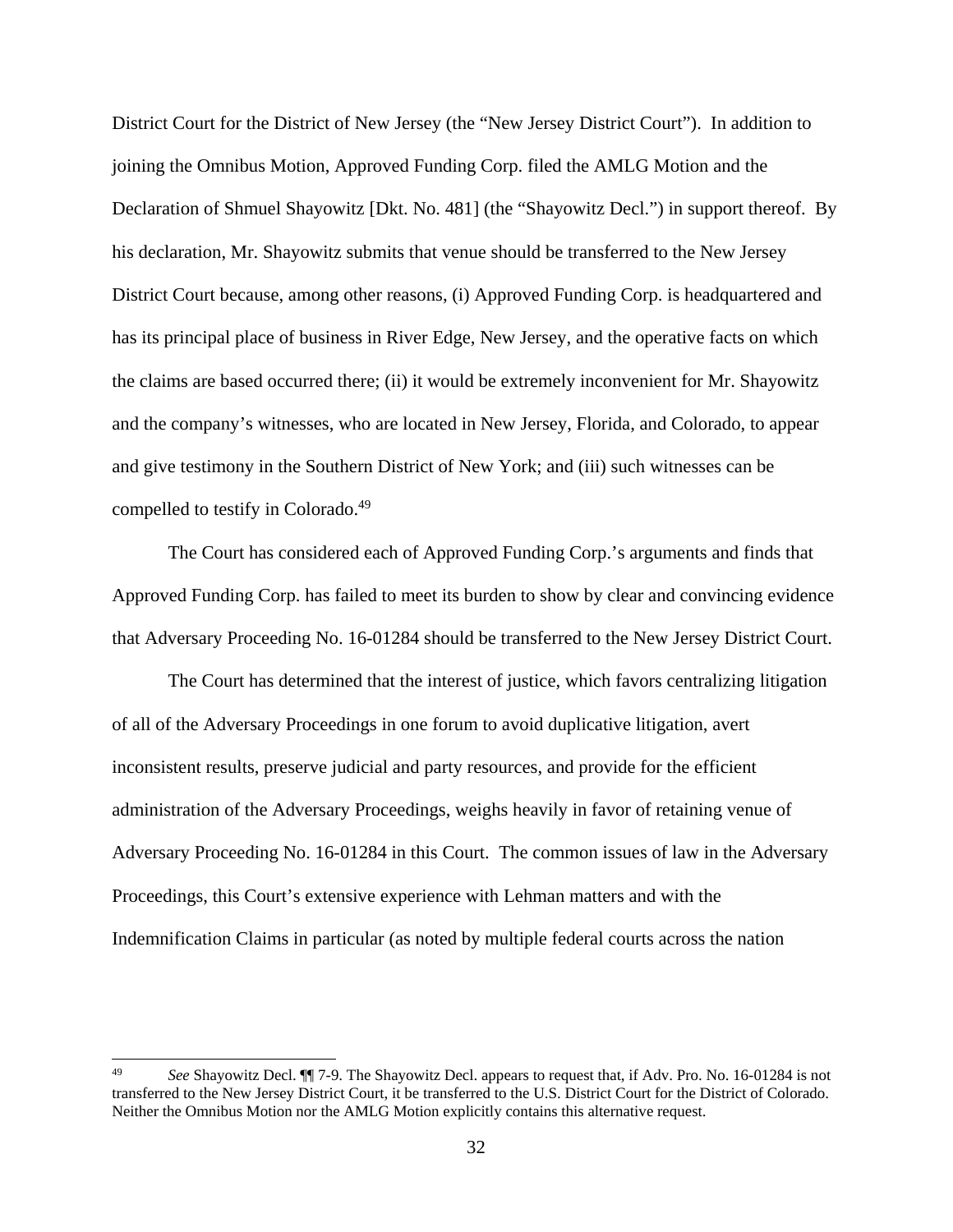confronted with litigation regarding the Indemnification Claims), and the deference afforded to a plaintiff's choice of forum lend further support to this factor.

Moreover, Approved Funding Corp.'s stated concerns surrounding the convenience of witnesses, the locus of operative facts, and the location of documents, when balanced against the foregoing considerations, are insufficiently substantial to outweigh them. Specifically, Approved Funding Corp. (i) provides only vague, unsupported statements regarding witness inconvenience and (ii) has identified no witnesses unwilling to appear voluntarily at a trial in New York. In fact, it has provided no evidence as to whether its witnesses (who reside in three different states) would be unwilling or unable to travel. The Court observes that the New Jersey District Court has three locations: one in Camden, which is approximately 100 miles from River Edge; one in Trenton, which is approximately 80 miles from River Edge; and one in Newark, which is approximately twenty miles from River Edge. This Court, which is located approximately twenty miles from River Edge, is no farther away from Approved Funding Corp.'s principal place of business than the closest location of the New Jersey District Court. Accordingly, Mr. Shayowitz's argument that it would be extremely inconvenient for him to travel to this Court "due to costs of travel, loss of time at work and family obligations"50 carries little weight.

While Approved Funding Corp. asserts that the location of the operative documents is in New Jersey, it does not address LBHI's contention that hard copy documents located anywhere could be transmitted electronically or scanned for use at a trial in New York. Finally, with respect to the locus of operative facts, Approved Funding Corp. fails to acknowledge that, while certain decisions or activities relating to the loans at issue may have occurred in New Jersey,

<sup>50</sup> 50 *Id.* ¶ 9.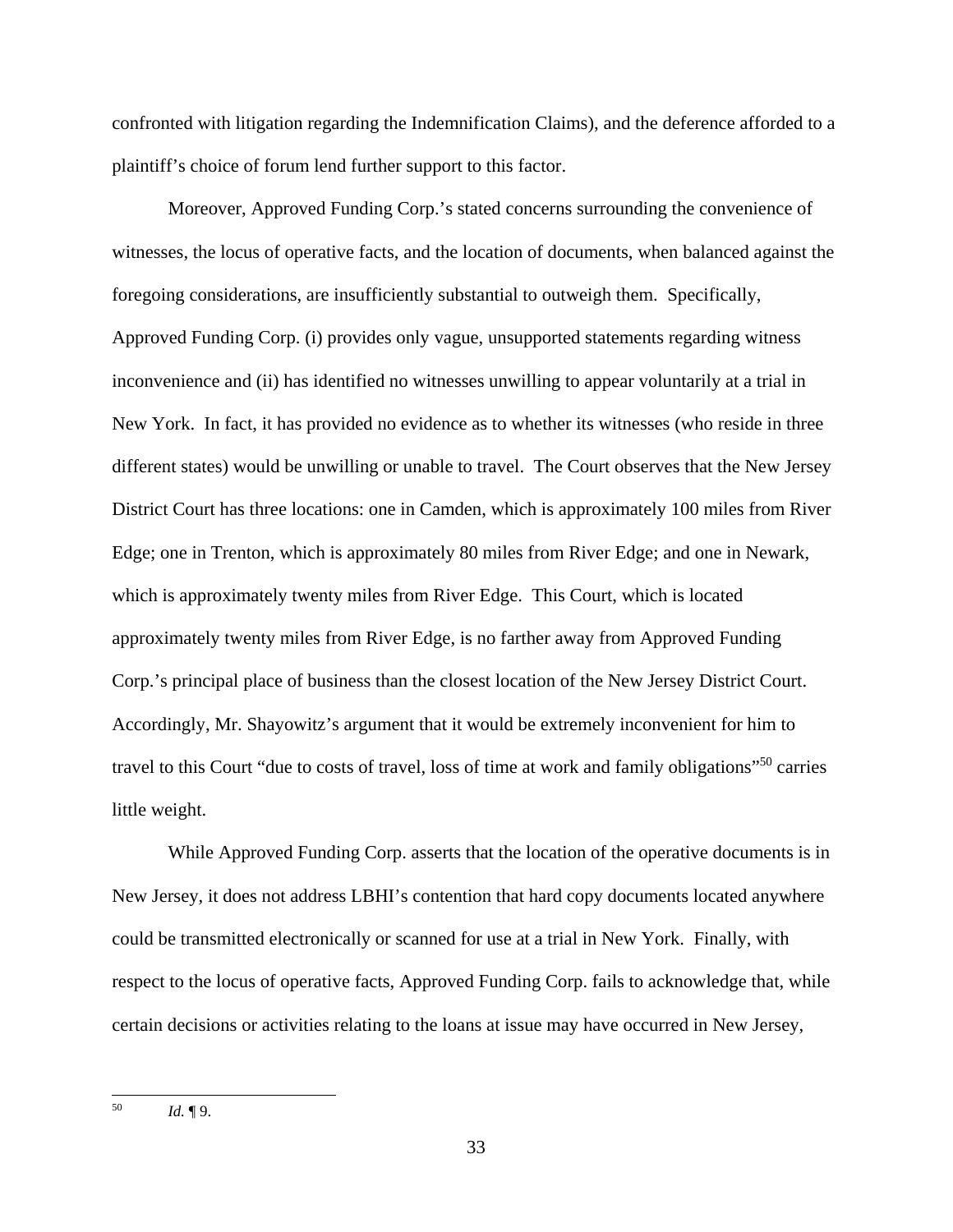other facts which gave rise to the Indemnification Claims occurred in New York, namely, that (i) LBHI is headquartered in, and had its business operations in, New York; (ii) the Agreements contain a New York choice of law provision; and (iii) the alleged liability to LBHI matured in New York upon approval of the GSE Settlements. Moreover, this Court has already determined that the Indemnification Claims have a close nexus to the Plan and the chapter 11 proceedings here.

After balancing the Transfer Factors, this Court concludes that, for the foregoing reasons, the motion to transfer venue of Adversary Proceeding No. 16-01284 is denied.

## **D. Arlington Capital Mortgage Corporation and Gateway Funding Diversified Mortgage Services, L.P., n/k/a Finance of America Mortgage LLC (Adv. Pro. No. 16-01351)**

Arlington Capital Mortgage Corporation and Gateway Funding Diversified Mortgage Services, L.P., n/k/a Finance of America Mortgage LLC ("Finance of America") have asserted that the convenience of the parties and the interest of justice strongly favor transferring venue of Adversary Proceeding No. 16-01351 to the U.S. District Court for the Eastern District of Pennsylvania. In addition to joining the Omnibus Motion, Arlington Capital Mortgage Corporation and Finance of America filed the AMLG Motion; Arlington Capital Mortgage Corporation filed the Declaration of Philip L. Russo [Dkt. No. 482] (the "Russo Decl.") in support thereof<sup>51</sup> and Finance of America filed the Declaration of Sandy Sicilia [Dkt. No. 488] (the "Sicilia Decl.") in support thereof.

By his declaration, Mr. Russo states that venue should be transferred to the U.S. District Court for the Eastern District of Pennsylvania because, among other reasons, (i) the documents related to the three loans at issue are located in Pennsylvania and are voluminous; (ii) Arlington

<sup>51</sup> 51 The Russo Declaration states that, in 2008, Arlington Capital Mortgage Corporation sold its assets to Gateway Funding Diversified Mortgage Services, L.P. *See* Russo Decl. ¶ 3.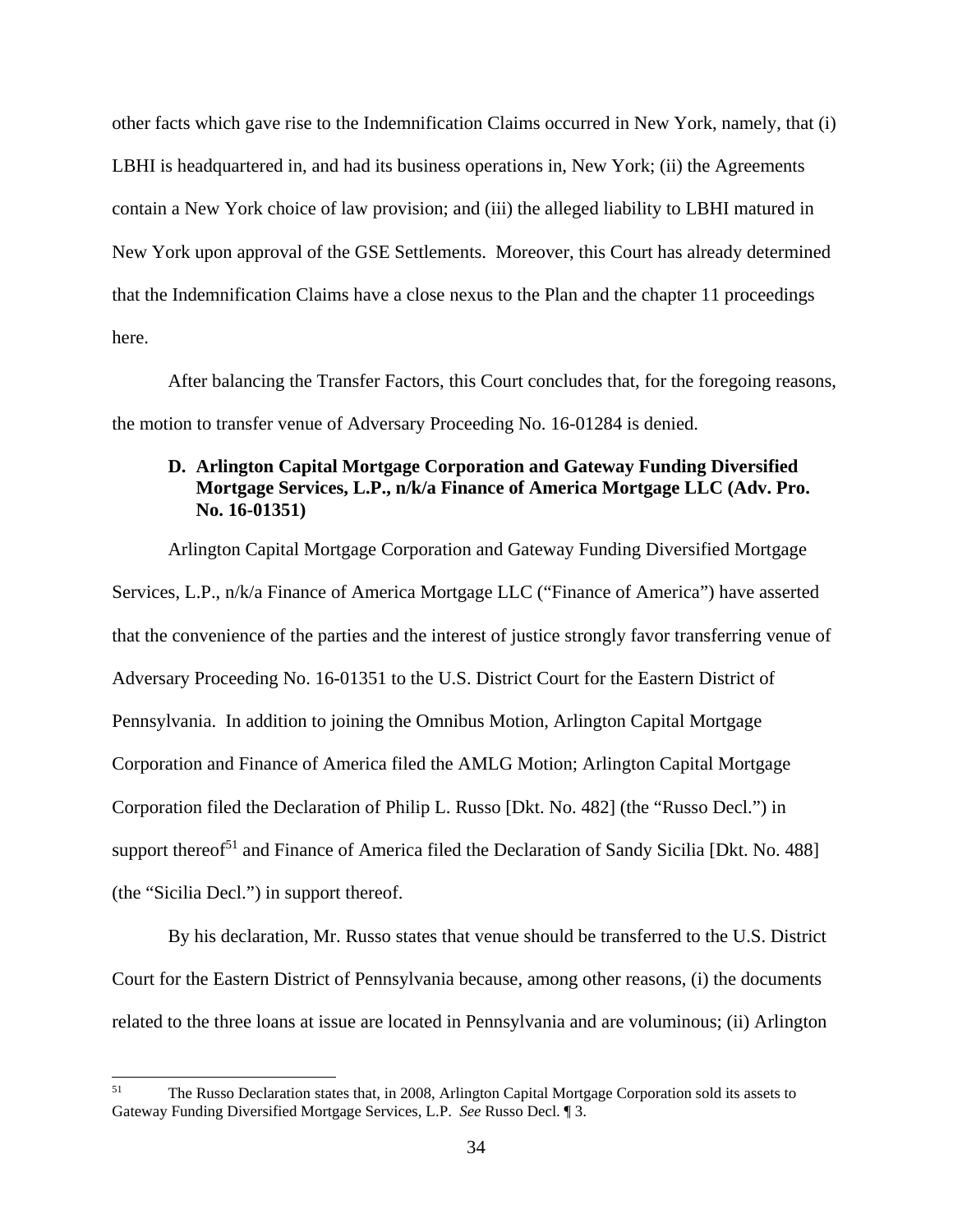Capital Mortgage Corporation is headquartered and has its principal place of business in Bensalem, Pennsylvania, which is where the company's employees "performed" the loan transactions; and (iii) it would be extremely inconvenient for Mr. Russo and the company's four witnesses (who, based on recent investigations, live and work in Pennsylvania) to appear and give testimony in the Southern District of New York.<sup>52</sup>

By her declaration, Ms. Sicilia states that venue should be transferred to the U.S. District Court for the Eastern District of Pennsylvania because, among other reasons, (i) the documents that support Finance of America's defense are located in Pennsylvania and are voluminous; (ii) Finance of America is headquartered and has its principal place of business in Pennsylvania, which is where the company's employees "performed" the loan transactions for the 24 loans at issue; and (iii) it would be extremely inconvenient for Ms. Sicilia and the company's 31 witnesses (27 of whom are predominantly located in Pennsylvania) to appear and give testimony in the Southern District of New York.<sup>53</sup>

The Court has considered each of the arguments of the Defendants in Adversary Proceeding No. 16-01351 and finds that they have failed to meet their burden to demonstrate by clear and convincing evidence that Adversary Proceeding No. 16-01351 should be transferred to the U.S. District Court for the Eastern District of Pennsylvania.

The Court has determined that the interest of justice, which favors centralizing litigation of all of the Adversary Proceedings in one forum to avoid duplicative litigation, avert inconsistent results, preserve judicial and party resources, and provide for the efficient administration of the Adversary Proceedings, weighs heavily in favor of retaining venue of Adversary Proceeding No. 16-01351 in this Court. The common issues of law in the Adversary

<sup>52</sup> <sup>52</sup>*See* Russo Decl. ¶¶ 4-8. 53 *See* Sicilia Decl. ¶¶ 4, 6-8.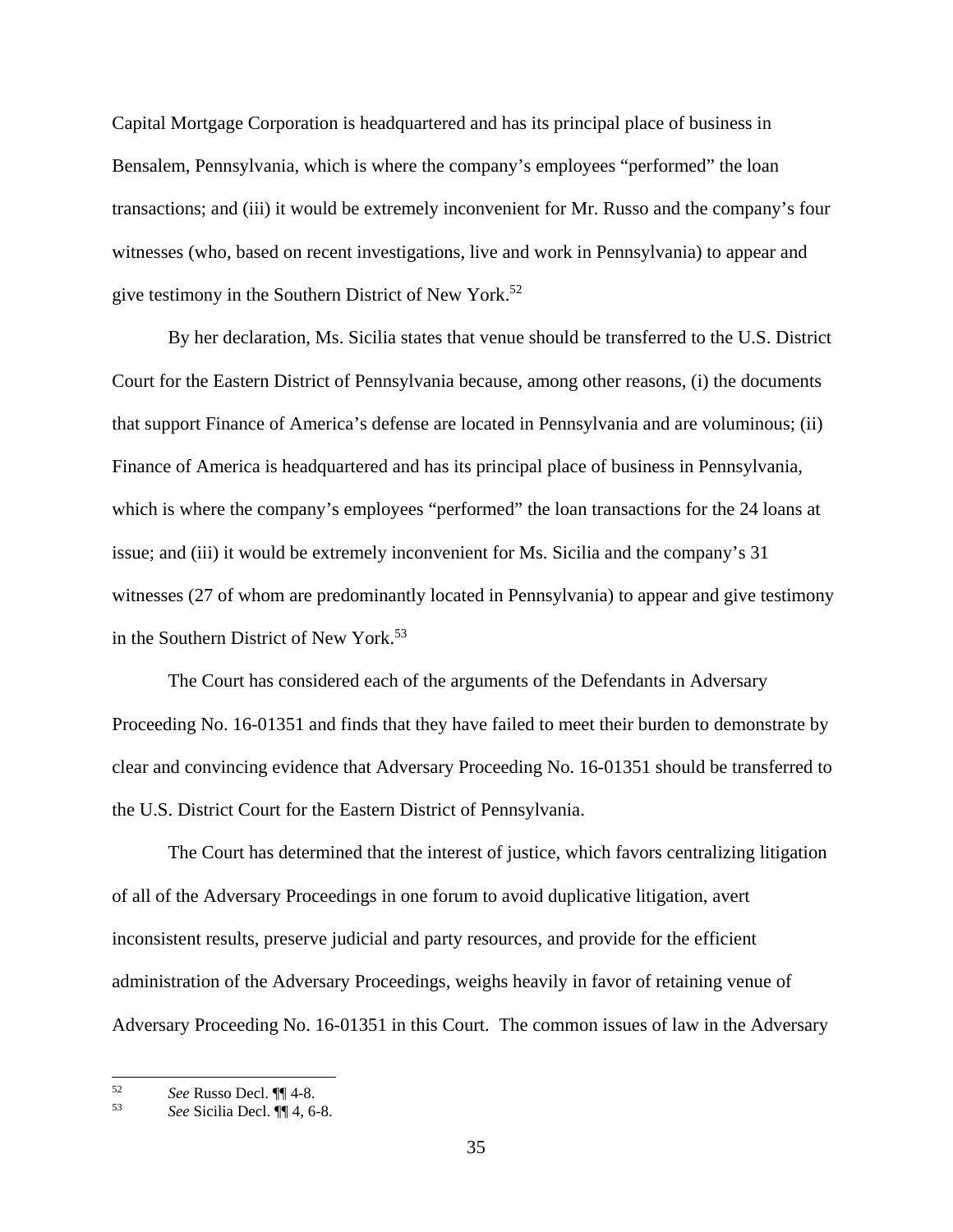Proceedings, this Court's extensive experience with Lehman matters and with the Indemnification Claims in particular (as noted by multiple federal courts across the nation confronted with litigation regarding the Indemnification Claims), and the deference afforded to a plaintiff's choice of forum lend further support to this factor.

Moreover, these Defendants' stated concerns surrounding the convenience of witnesses, the locus of operative facts, and the location of documents, when balanced against the foregoing considerations, are insufficiently substantial to outweigh them. Specifically, Arlington Capital Mortgage Corporation and Finance of America (i) provide only vague, unsupported statements regarding witness inconvenience and (ii) have identified no witnesses unwilling to appear voluntarily at a trial in New York. In fact, they have provided no evidence to support their assertions that the majority of their witnesses reside in Pennsylvania and that they would be unwilling or unable to travel to New York. The Court also observes that not all witnesses identified in the Russo and Sicilia Declarations reside in Pennsylvania; certain witnesses listed reside in California, Colorado, or Florida.

Arlington Capital Mortgage Corporation and Finance of America state that they intend to call a total of 35 witnesses at trial. The Court is skeptical that a trial in this Adversary Proceeding will necessarily involve dozens of witnesses. These Defendants disregard the facts that (i) the plaintiff LBHI, not a defendant, bears the burden to establish on a loan-by-loan basis that the borrower for each allegedly breaching mortgage loan made a material misrepresentation which caused a loss; (ii) since the allegedly breaching loans were each issued over a decade ago, witnesses' ability to provide meaningful testimony based on recollections may be much more limited due to the passage of time; and (iii) documentary evidence may play a more central role than witness testimony at trial. Moreover, because the two declarants admit that not all of the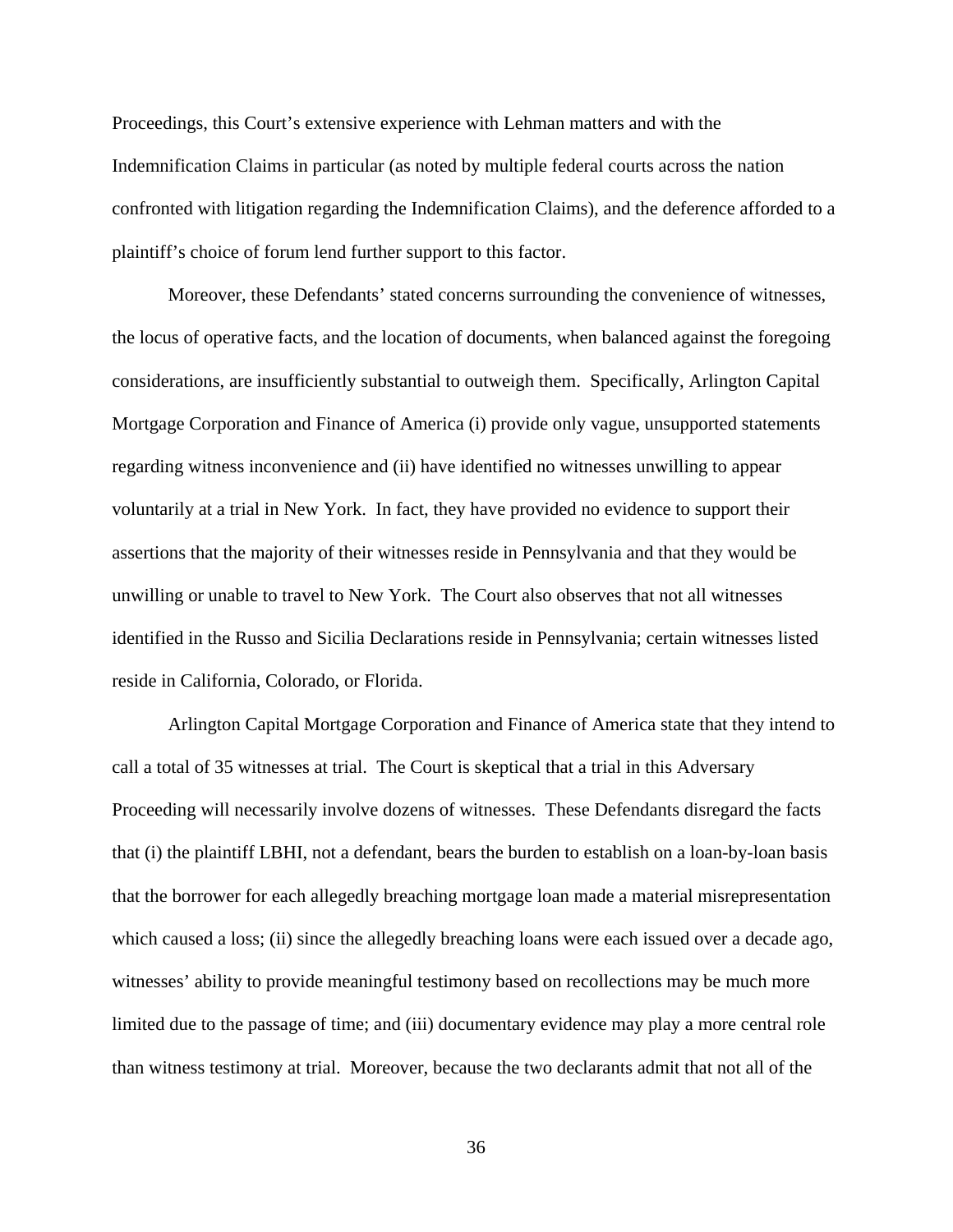intended witnesses even reside in the Eastern District of Pennsylvania, and they fail to cite to any evidence explaining how or why New York would be any less convenient than the transferee district for such parties, the "convenience of witnesses" Transfer Factor does not weigh in favor of transfer of this Adversary Proceeding to the Eastern District of Pennsylvania. Additionally, while these Defendants assert that the location of the operative documents is in Pennsylvania and that this also weighs in favor of transfer, the Defendants do not address LBHI's contention that hard copy documents located anywhere could be transmitted electronically or scanned for use at a trial in New York.

Finally, with respect to the locus of operative facts, Arlington Capital Mortgage Corporation and Finance of America fail to acknowledge that, while certain decisions or activities relating to the loans at issue may have occurred in Pennsylvania, other facts which gave rise to the Indemnification Claims occurred in New York, namely, that (i) LBHI is headquartered in, and had its business operations in, New York; (ii) the Agreements contain a New York choice of law provision; and (iii) the alleged liability to LBHI matured in New York upon approval of the GSE Settlements. Moreover, this Court has already determined that the Indemnification Claims have a close nexus to the Plan and the chapter 11 proceedings here.

After balancing the Transfer Factors, this Court concludes that, for the foregoing reasons, the motion to transfer venue of Adversary Proceeding No. 16-01351 is denied.

# **E. Broadview Mortgage Corporation (Adv. Pro. No. 16-01286)**

Broadview Mortgage Corporation asserts that the convenience of the parties and the interests of justice strongly favor transferring venue of Adversary Proceeding No. 16-01286 to the U.S. District Court for the Central District of California. In addition to joining the Omnibus Motion, Broadview Mortgage Corporation filed the AMLG Motion and the Declaration of David K. Leichtfuss [Dkt. No. 483] (the "Leichtfuss Decl.") in support thereof. By his declaration, Mr.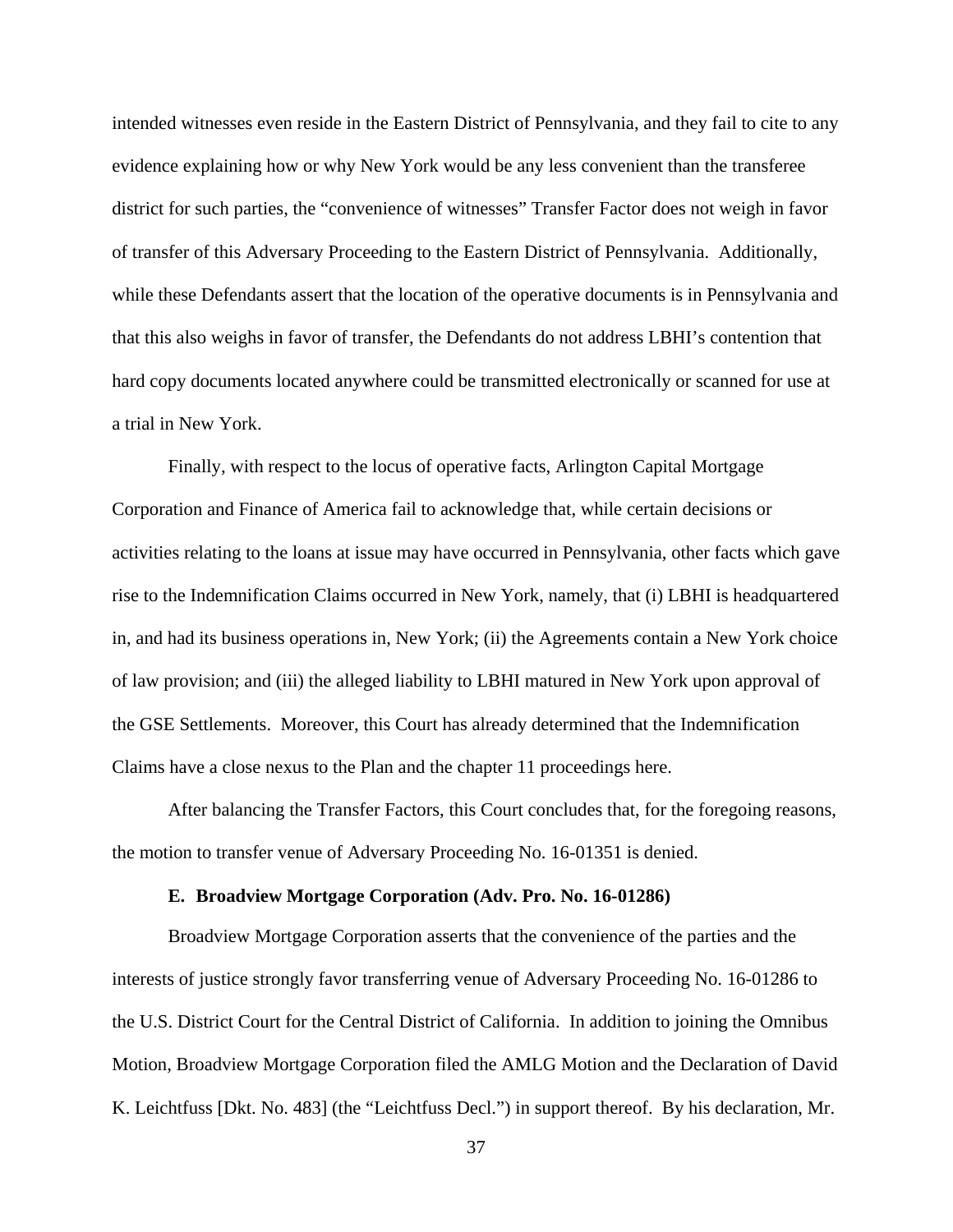Leichtfuss states that venue should be transferred to the U.S. District Court for the Central District of California because, among other reasons, (i) the documents that support Broadview Mortgage Corporation's defense are located in California and "consist of large files;" (ii) Broadview Mortgage Corporation is headquartered and has its principal place of business in Orange County, California, which is where the company's employees "performed" the loan transactions; and (iii) it would be extremely inconvenient for Mr. Leichtfuss and the company's witnesses (who, based on recent investigations, live and work in California) to appear and give testimony in the Southern District of New York.<sup>54</sup>

The Court has considered each of Broadview Mortgage Corporation's arguments and finds that Broadview Mortgage Corporation has failed to meet its burden to show by clear and convincing evidence that Adversary Proceeding No. 16-01286 should be transferred to the U.S. District Court for the Central District of California.

The Court has determined that the interest of justice, which favors centralizing litigation of all of the Adversary Proceedings in one forum to avoid duplicative litigation, avert inconsistent results, preserve judicial and party resources, and provide for the efficient administration of the Adversary Proceedings, weighs heavily in favor of retaining venue of Adversary Proceeding No. 16-01286 in this Court. The common issues of law in the Adversary Proceedings, this Court's extensive experience with Lehman matters and with the Indemnification Claims in particular (as noted by multiple federal courts across the nation confronted with litigation regarding the Indemnification Claims), and the deference afforded to a plaintiff's choice of forum lend further support to this factor.

<sup>54</sup> 54 *See* Leichtfuss Decl. ¶¶ 4-8.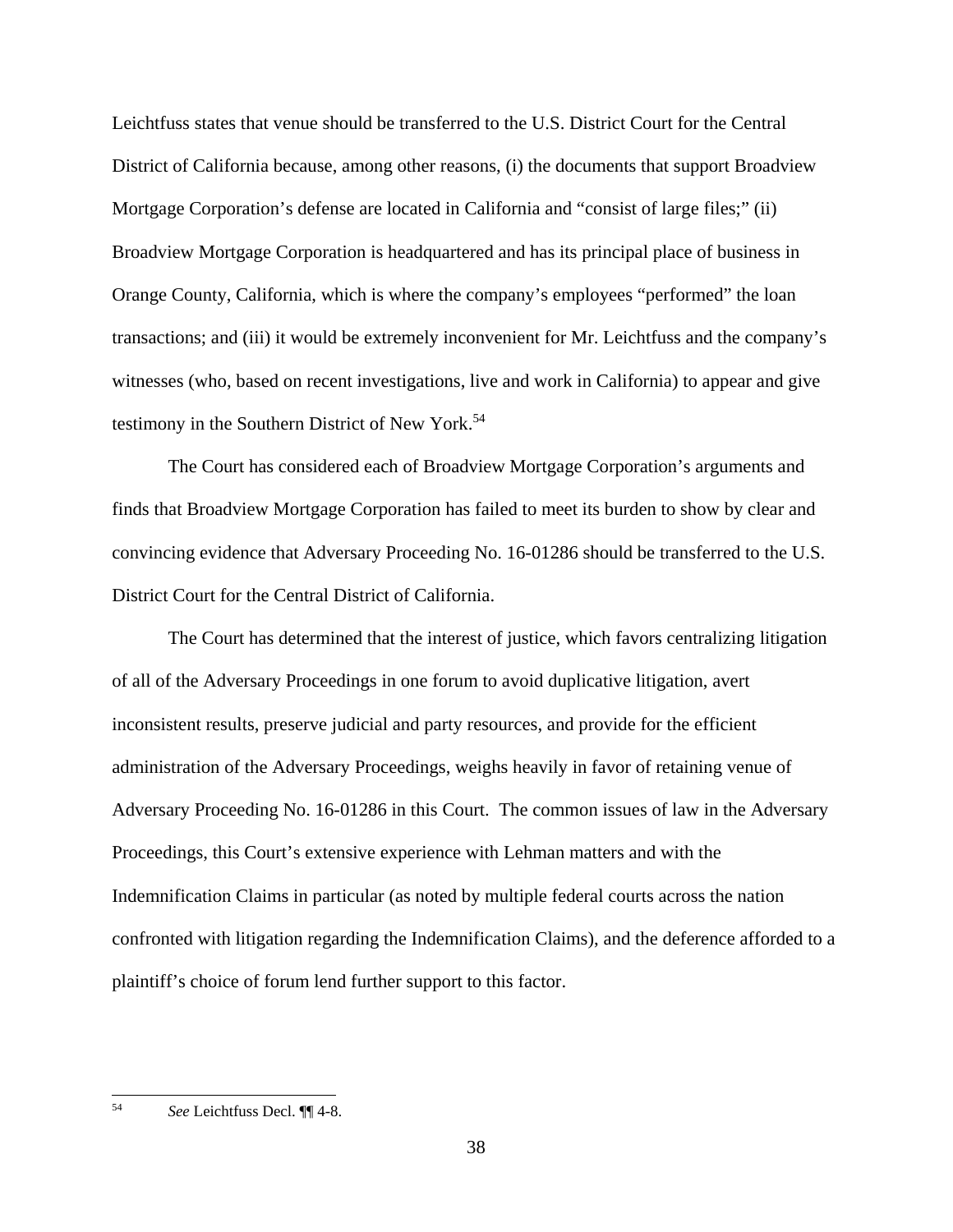Moreover, Broadview Mortgage Corporation's stated concerns surrounding the convenience of witnesses, the locus of operative facts, and the location of documents, when balanced against the foregoing considerations, are insufficiently substantial to outweigh them. Specifically, Broadview Mortgage Corporation (i) provides only vague, unsupported statements regarding witness inconvenience and (ii) has identified no witnesses unwilling to appear voluntarily at a trial in New York. In fact, it has provided no evidence as to whether its witnesses would be unwilling or unable to travel.

While Broadview Mortgage Corporation asserts that the location of the operative documents is Orange County, California and that such documents consist of large files, it does not address LBHI's contention that hard copy documents located anywhere could be transmitted electronically or scanned for use at a trial in New York, regardless of their size. Finally, with respect to the locus of operative facts, Broadview Mortgage Corporation fails to acknowledge that, while certain decisions or activities relating to the loans at issue may have occurred in California, other facts which gave rise to the Indemnification Claims occurred in New York, namely, that (i) LBHI is headquartered in, and had its business operations in, New York; (ii) the Agreements contain a New York choice of law provision; and (iii) the alleged liability to LBHI matured in New York upon approval of the GSE Settlements. Moreover, this Court has already determined that the Indemnification Claims have a close nexus to the Plan and the chapter 11 proceedings here.

After balancing the Transfer Factors, this Court concludes that, for the foregoing reasons, the motion to transfer venue of Adversary Proceeding No. 16-01286 is denied.

# **F. Cherry Creek Mortgage Co., Inc. (Adv. Pro. No. 16-01287)**

Cherry Creek Mortgage Co., Inc. asserts that the convenience of the parties and the interest of justice strongly favor transferring venue of Adversary Proceeding No. 16-01287 to the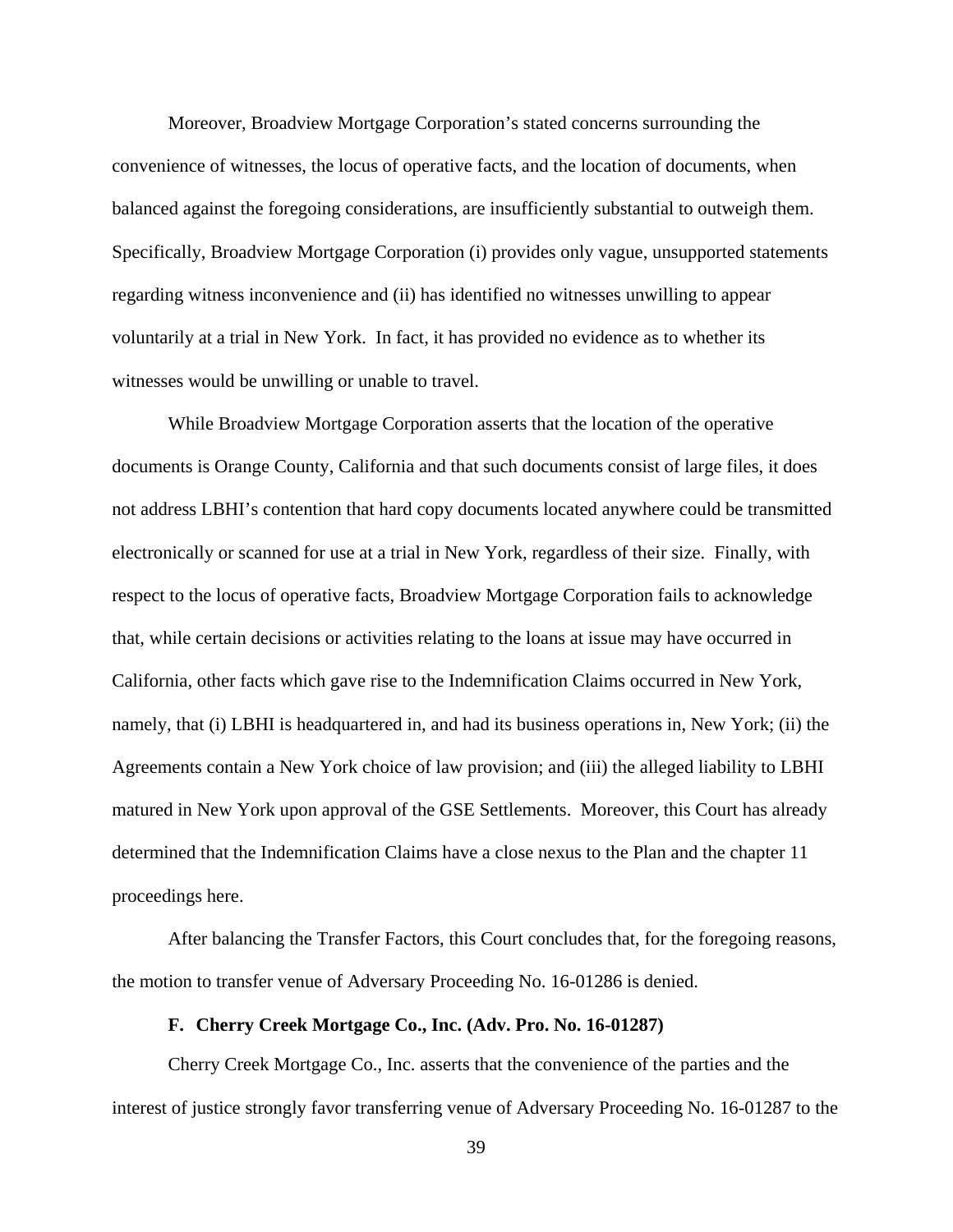Colorado District Court. In addition to joining the Omnibus Motion, Cherry Creek Mortgage Co., Inc. filed (i) the Supplemental Brief in Support of the Omnibus Motion to Transfers [Dkt. No. 468] (the "Cherry Creek Motion") and (ii) the Declaration of Jerry Kaplan [Dkt. No. 468-1] (the "Kaplan Decl.") in support thereof.

Cherry Creek Mortgage Co., Inc. asserts that its Adversary Proceeding should be transferred to the Colorado District Court because (i) the majority of its witnesses are located in Colorado so it would be costly and inconvenient to require such witnesses to travel from Colorado to New York; (ii) both parties' attorneys are based out of, or have connections to, Colorado and it would be costly to have counsel travel to New York; (iii) the locus of operative facts – namely, the underwriting and sale of the loans at issue and the negotiation and execution of the related agreements – occurred in Colorado; and (iv) all relevant documents are located in Colorado.<sup>55</sup>

The Court has considered each of Cherry Creek Mortgage Co., Inc.'s arguments and finds that Cherry Creek Mortgage Co., Inc. has failed to meet its burden to show by clear and convincing evidence that Adversary Proceeding No. 16-01287 should be transferred to the Colorado District Court. The Court has determined that the interest of justice, which favors centralizing litigation of all of the Adversary Proceedings in one forum to avoid duplicative litigation, avert inconsistent results, preserve judicial and party resources, and provide for the efficient administration of the Adversary Proceedings, weighs heavily in favor of retaining venue of Adversary Proceeding No. 16-01287 in this Court. The common issues of law in the Adversary Proceedings, this Court's extensive experience with Lehman matters and with the Indemnification Claims in particular (as noted by multiple federal courts across the nation

<sup>55</sup> *See* Cherry Creek Motion at 2-4; Kaplan Decl. at 2-4; June 12, 2018 Hr'g Tr. 155:15-156:8, 157:9-11.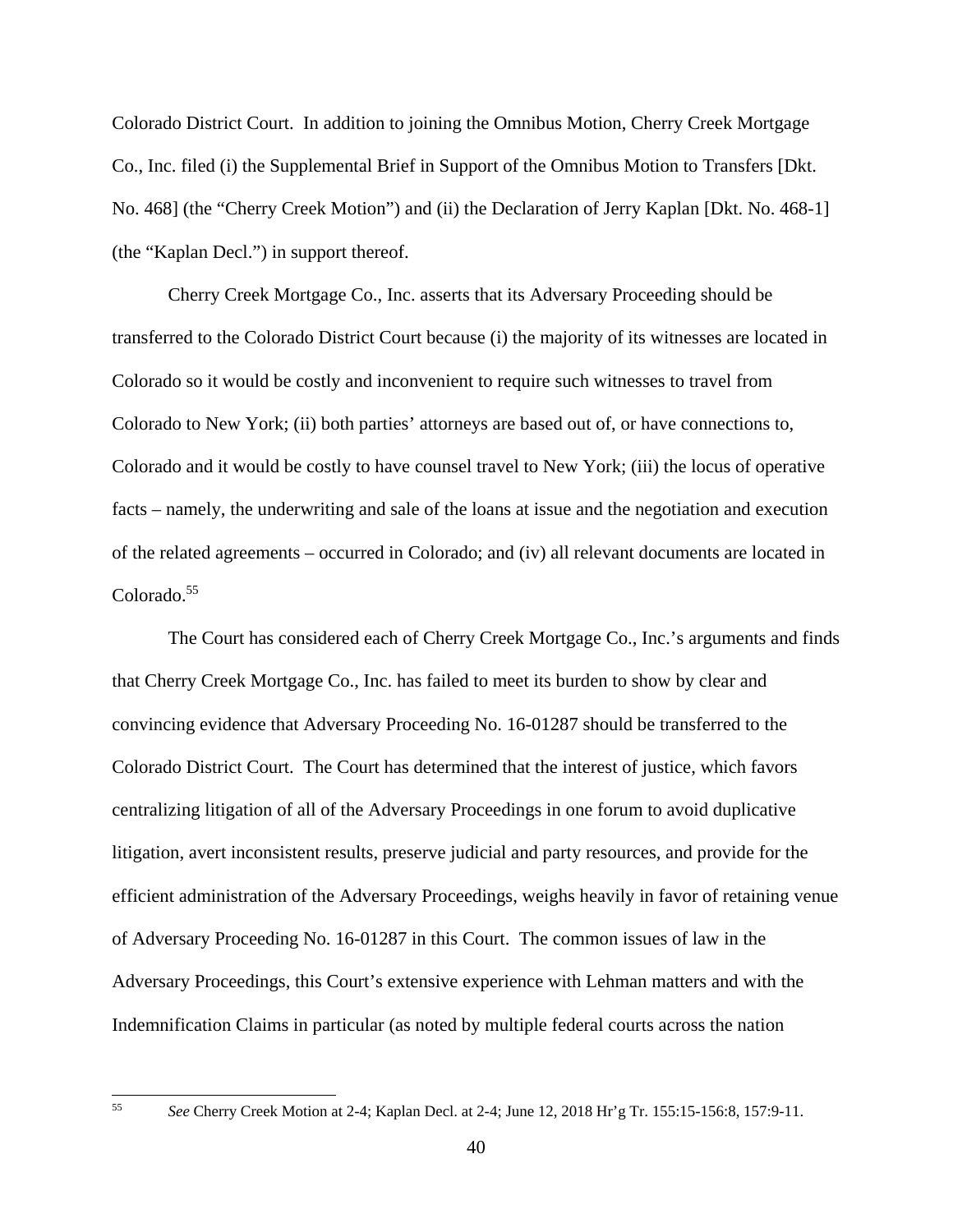confronted with litigation regarding the Indemnification Claims), and the deference afforded to a plaintiff's choice of forum lend further support to this factor.

Cherry Creek Mortgage Co., Inc.'s stated concerns surrounding the convenience of witnesses, relative means of the parties, and locus of operative facts, when balanced against the foregoing considerations, are insufficiently substantial to outweigh them. Specifically, Cherry Creek Mortgage Co., Inc. has identified no witnesses unwilling to appear voluntarily at a trial in New York. In fact, its witnesses are unnamed, and it has provided no evidence as to whether such witnesses reside in Colorado at all or whether they would be unwilling or unable to travel. In addition, the assertions made by Cherry Creek Mortgage Co., Inc. regarding the location of counsel in Colorado are irrelevant, as courts do not consider the convenience of counsel when weighing the Transfer Factors. Finally, with respect to the locus of operative facts, Cherry Creek Mortgage Co., Inc. fails to acknowledge that, while certain decisions or activities relating to the loans at issue may have occurred in Colorado, other facts which gave rise to the Indemnification Claims occurred in New York, namely, that (i) LBHI is headquartered in, and had its business operations in, New York; (ii) the Agreements contain a New York choice of law provision; and (iii) the alleged liability to LBHI matured in New York upon approval of the GSE Settlements. Moreover, this Court has already determined that the Indemnification Claims have a close nexus to the Plan and the chapter 11 proceedings here.

After balancing the Transfer Factors, this Court concludes that, for the foregoing reasons, the motion to transfer venue of Adversary Proceeding No. 16-01287 is denied.

#### **G. CMG Mortgage, Inc. (Adv. Pro. No. 16-01332)**

CMG Mortgage, Inc. asserts that the convenience of the parties and the interest of justice strongly favor transferring venue of Adversary Proceeding No. 16-01332 to the Colorado District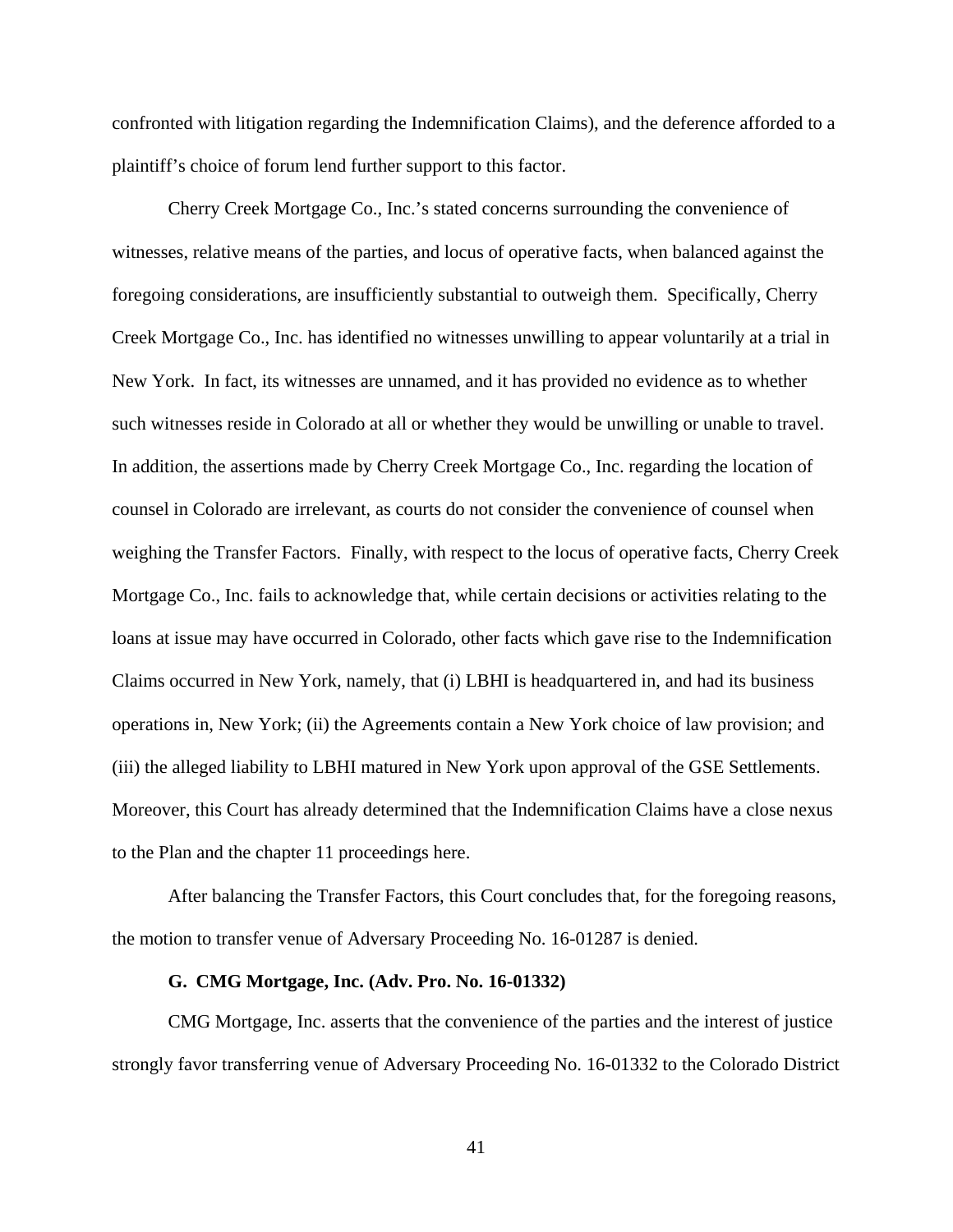Court or, in the alternative, to the U.S. District Court for the Northern District of California.56 In addition to joining the Omnibus Motion, CMG Mortgage, Inc. filed the AMLG Motion and the Declaration of Christopher M. George [Adv. Pro. No. 16-01332, Dkt. No. 28-2] (the "George Decl.") in support thereof.

The George Declaration was also filed in support of CMG Mortgage, Inc.'s Supplemental Motion to Transfer Venue pursuant to 28 U.S.C. § 1404(a), dated August 7, 2017 [Adv. Pro. No. 16-01332, Dkt. No. 28] (the "Supplemental CMG Motion"). By the Supplemental CMG Motion, CMG Mortgage, Inc. sought to transfer venue of its Adversary Proceeding in accordance with certain allegedly mandatory forum selection clauses contained in two settlement agreements to which it was a party; the forum selection clauses designated the federal district courts for the District of Colorado or the Northern District of California as the exclusive venues for disputes relating to such settlement agreements. The Supplemental CMG Motion did not reflect that CMG Mortgage, Inc. was seeking the same relief (venue transfer) on different grounds pursuant to two distinct motions – (i) the Omnibus Motion/AMLG Motion and (ii) the Supplemental CMG Motion. On August 16, 2018, the Court entered an order denying the Supplemental CMG Motion (which order was filed under seal) for the reasons set forth therein. [Dkt. No. 607; Adv. Pro. No. 16-01332, Dkt. No. 43]. Because such order did not specifically address the other grounds on which CMG Mortgage, Inc. seeks to transfer venue, the Court will address these arguments here, notwithstanding its previous denial of the request of CMG Mortgage, Inc. to transfer venue of Adversary Proceeding No. 16-01332.

 $\overline{a}$ 

<sup>&</sup>lt;sup>56</sup> While Exhibit A to the Omnibus Motion requests that this Court transfer venue of Adversary Proceeding No. 16-01332 to either the Colorado District Court or to the U.S. District Court for the Northern District of California, the George Declaration solely requests transfer to the Colorado District Court.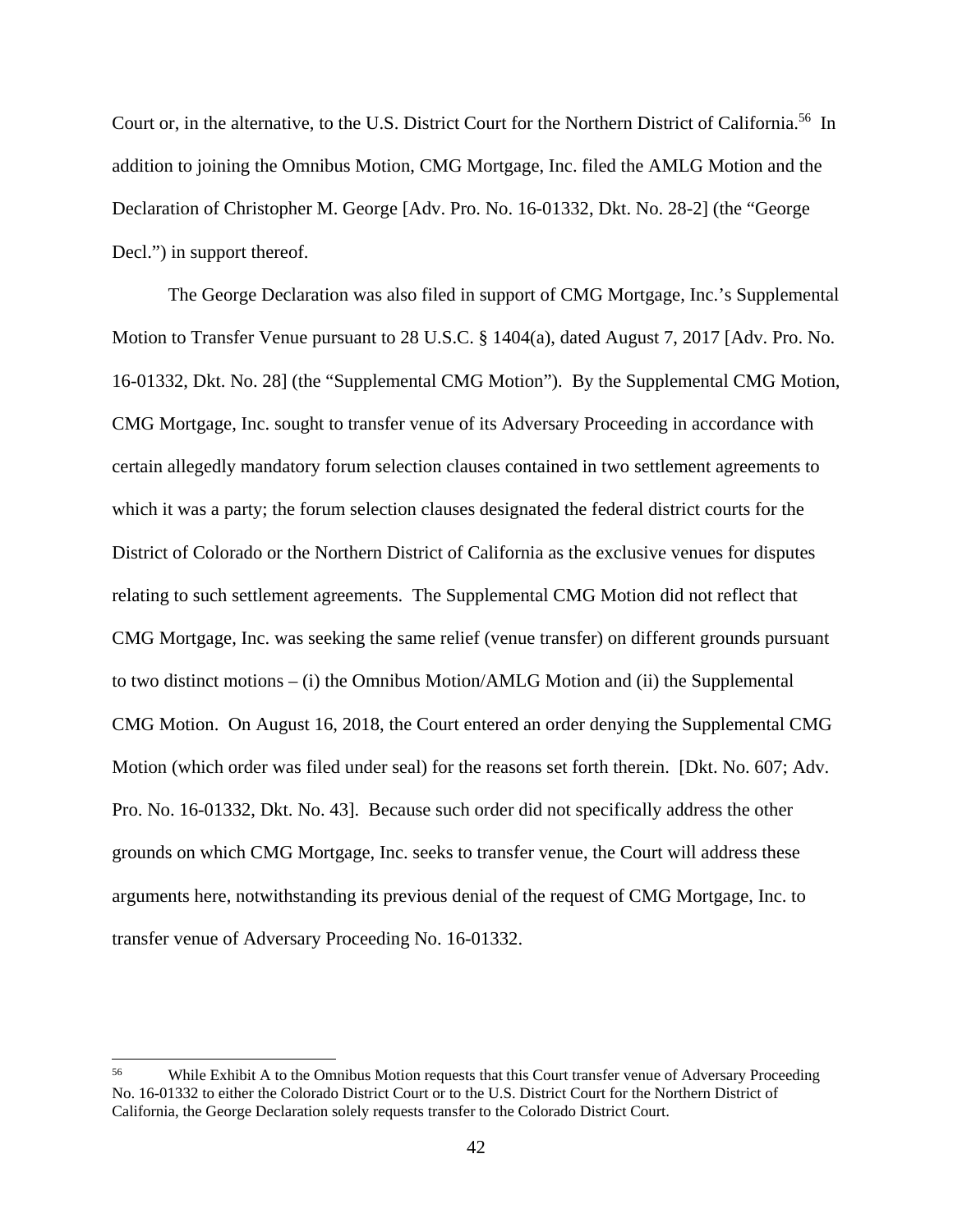By his declaration, Mr. George requests that venue of Adversary Proceeding No. 16- 01332 be transferred to the Colorado District Court because, among other reasons, (i) the documents related to the loans at issue, "many of which are voluminous," are located in California; (ii) CMG Mortgage, Inc. is headquartered in, and has its principal place of business in, California, which is where "the largest number of" the loans at issue were originated by the company's employees; and (iii) it would be extremely inconvenient for the company's party and third party witnesses, "the largest number of which" are located in California, to appear and give testimony in the Southern District of New York.<sup>57</sup>

The Court has considered each of these arguments and finds that CMG Mortgage, Inc. has failed to meet its burden to demonstrate by clear and convincing evidence that the Adversary Proceeding No. 16-01332 should be transferred to the Colorado District Court or to the U.S. District Court for the Northern District of California.

The Court has determined that the interest of justice, which favors centralizing litigation of all of the Adversary Proceedings in one forum to avoid duplicative litigation, avert inconsistent results, preserve judicial and party resources, and provide for the efficient administration of the Adversary Proceedings, weighs heavily in favor of retaining venue of Adversary Proceeding No. 16-01332 in this Court. The common issues of law in the Adversary Proceedings, this Court's extensive experience with Lehman matters and with the Indemnification Claims in particular (as noted by multiple federal courts across the nation confronted with litigation regarding the Indemnification Claims), and the deference afforded to a plaintiff's choice of forum lend further support to this factor.

57 57 *See* George Decl. ¶¶ 11, 14, 16.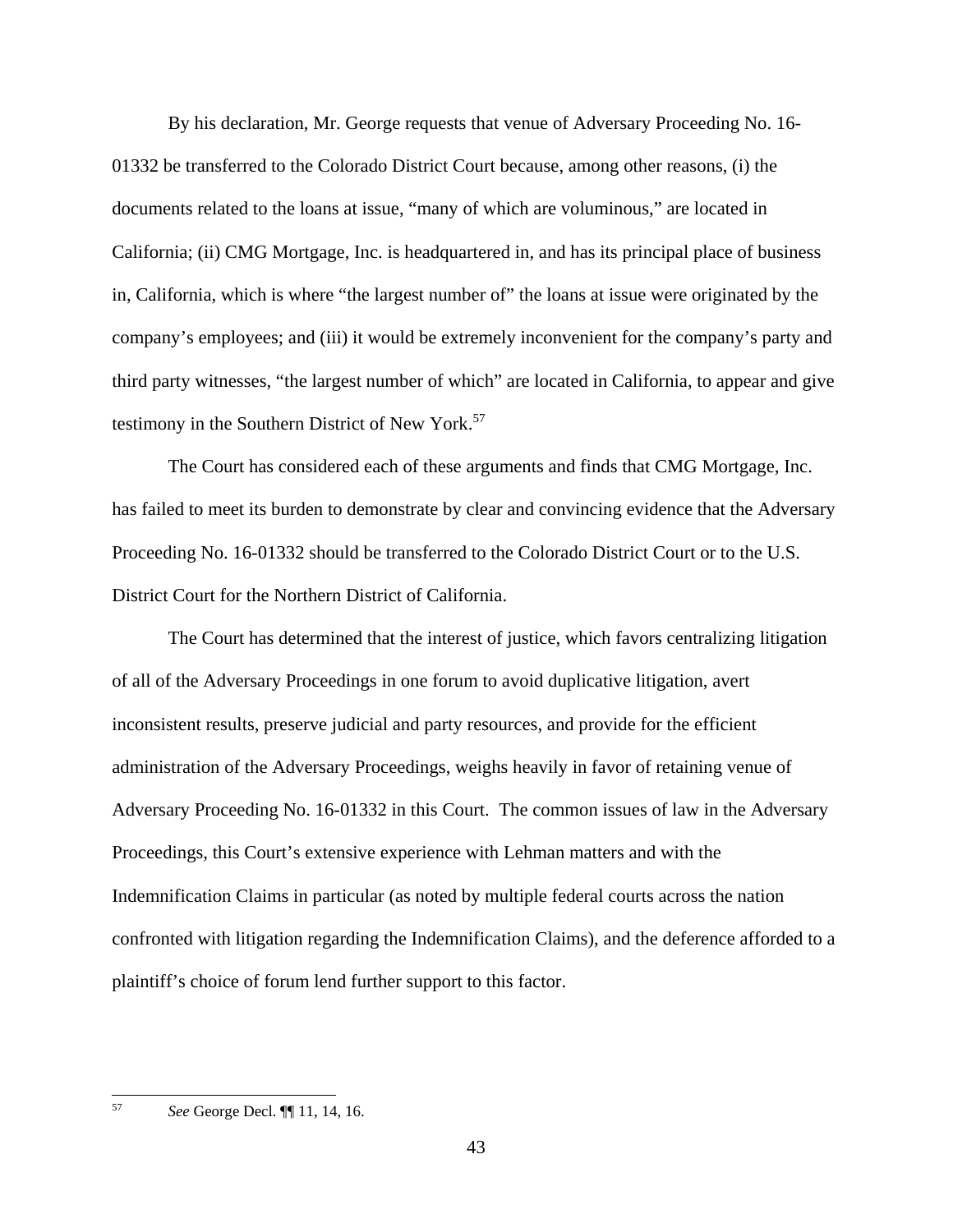Moreover, CMG Mortgage, Inc.'s stated concerns surrounding the convenience of witnesses, the locus of operative facts, and the location of documents, when balanced against the foregoing considerations, are insufficiently substantial to outweigh them. While Mr. George requests transfer of venue to Colorado, his declaration refers to documents, events, and witnesses not in Colorado but in California.

Even if the Court were to consider whether venue should be transferred to California, however, CMG Mortgage, Inc. has not met its burden to show that such transfer is warranted. It provides only vague, unsupported statements regarding witness inconvenience, and it has identified no witnesses unwilling to appear voluntarily at a trial in New York. Its witnesses are unnamed, and it has provided no evidence that they reside in the Northern District of California (or in California at all) or that they would be unwilling or unable to travel to New York. Additionally, because Mr. George admits that not all of the intended witnesses even reside in California, and CMG Mortgage, Inc. has not introduced any evidence explaining how or why New York would be any less convenient than California for such parties, the "convenience of witnesses" Transfer Factor does not weigh in favor of transfer of this Adversary Proceeding to the Northern District of California.

While CMG Mortgage, Inc. asserts that the location of the operative documents is in California, it does not address LBHI's contention that hard copy documents located anywhere could be transmitted electronically or scanned for use at a trial in New York. Finally, with respect to the locus of operative facts, CMG Mortgage, Inc. fails to acknowledge that, while certain decisions or activities relating to the loans at issue may have occurred in California, other facts which gave rise to the Indemnification Claims occurred in New York, namely, that (i) LBHI is headquartered in, and had its business operations in, New York; (ii) the Agreements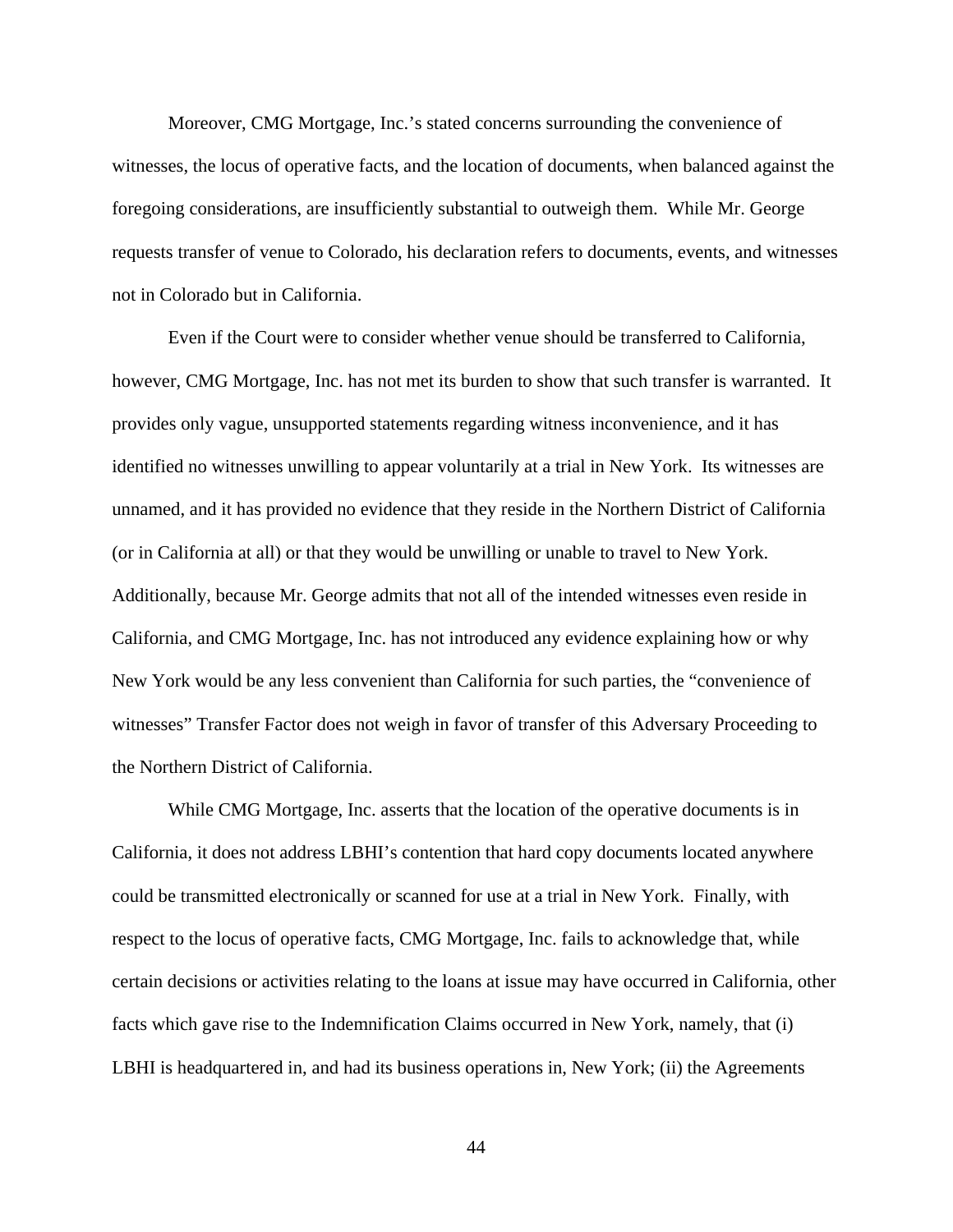contain a New York choice of law provision; and (iii) the alleged liability to LBHI matured in New York upon approval of the GSE Settlements. Moreover, this Court has already determined that the Indemnification Claims have a close nexus to the Plan and the chapter 11 proceedings here.

After balancing the Transfer Factors, this Court concludes that, for the foregoing reasons, the motion to transfer venue of Adversary Proceeding No. 16-01332 is denied.

# **H. Commerce Home Mortgage, Inc. (Adv. Pro. No. 16-01376)**

Commerce Home Mortgage, Inc., f/k/a BWC Mortgage Services and f/k/a Simonich Corporation, asserts that the convenience of the parties and the interest of justice strongly favor transferring venue of Adversary Proceeding No. 16-01376 to the U.S. District Court for the Northern District of California. In addition to joining the Omnibus Motion, Commerce Home Mortgage, Inc. filed the AMLG Motion and the Declaration of Scott Simonich [Dkt. No. 484] (the "Simonich Decl.") in support thereof. By his declaration, Mr. Simonich states that venue should be transferred to the U.S. District Court for the Northern District of California because, among other reasons, (i) the documents related to the five loans at issue are located in Northern California and such files consist of "hundreds of documents;" (ii) Commerce Home Mortgage, Inc. is headquartered and has its principal place of business in Northern California, which is where the company's employees "performed" the loan transactions; and (iii) it would be extremely inconvenient for the company's current and former employees and witnesses (who, based on recent investigations, mostly live and work in California) to appear and give testimony in the Southern District of New York.<sup>58</sup> The Simonich Declaration also states that certain witnesses reside in Tennessee and Texas.

 $\overline{a}$ 

<sup>58</sup> *See* Simonich Decl. ¶¶ 6-10.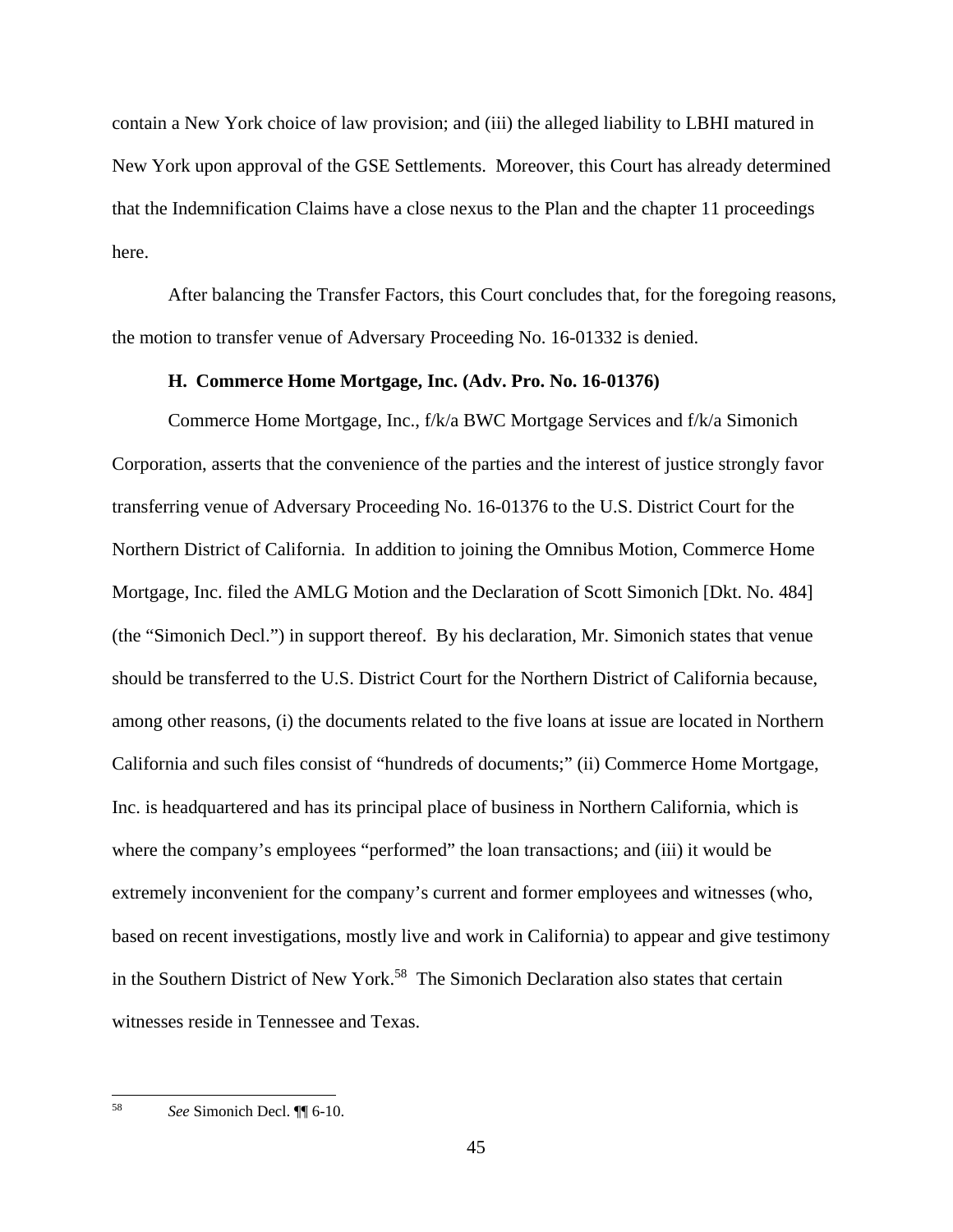The Court has considered each of Commerce Home Mortgage, Inc.'s arguments and finds that it has failed to meet its burden to show by clear and convincing evidence that Adversary Proceeding No. 16-01376 should be transferred to the U.S. District Court for the Northern District of California.

The Court has determined that the interest of justice, which favors centralizing litigation of all of the Adversary Proceedings in one forum to avoid duplicative litigation, avert inconsistent results, preserve judicial and party resources, and provide for the efficient administration of the Adversary Proceedings, weighs heavily in favor of retaining venue of Adversary Proceeding No. 16-01376 in this Court. The common issues of law in the Adversary Proceedings, this Court's extensive experience with Lehman matters and with the Indemnification Claims in particular (as noted by multiple federal courts across the nation confronted with litigation regarding the Indemnification Claims), and the deference afforded to a plaintiff's choice of forum lend further support to this factor.

Moreover, Commerce Home Mortgage, Inc.'s stated concerns surrounding the convenience of witnesses, the locus of operative facts, and the location of documents, when balanced against the foregoing considerations, are insufficiently substantial to outweigh them. Specifically, Commerce Home Mortgage, Inc. (i) provides only vague, unsupported statements regarding witness inconvenience and (ii) has identified no witnesses unwilling to appear voluntarily at a trial in New York. In fact, it has provided no evidence as to whether its witnesses would be unwilling or unable to travel. Mr. Simonich also admits that not all of Commerce Home Mortgage, Inc.'s witnesses reside in California; yet, he fails to cite to any evidence from the witnesses themselves explaining how or why New York would be any less convenient than California for such parties. Commerce Home Mortgage, Inc. has failed to prove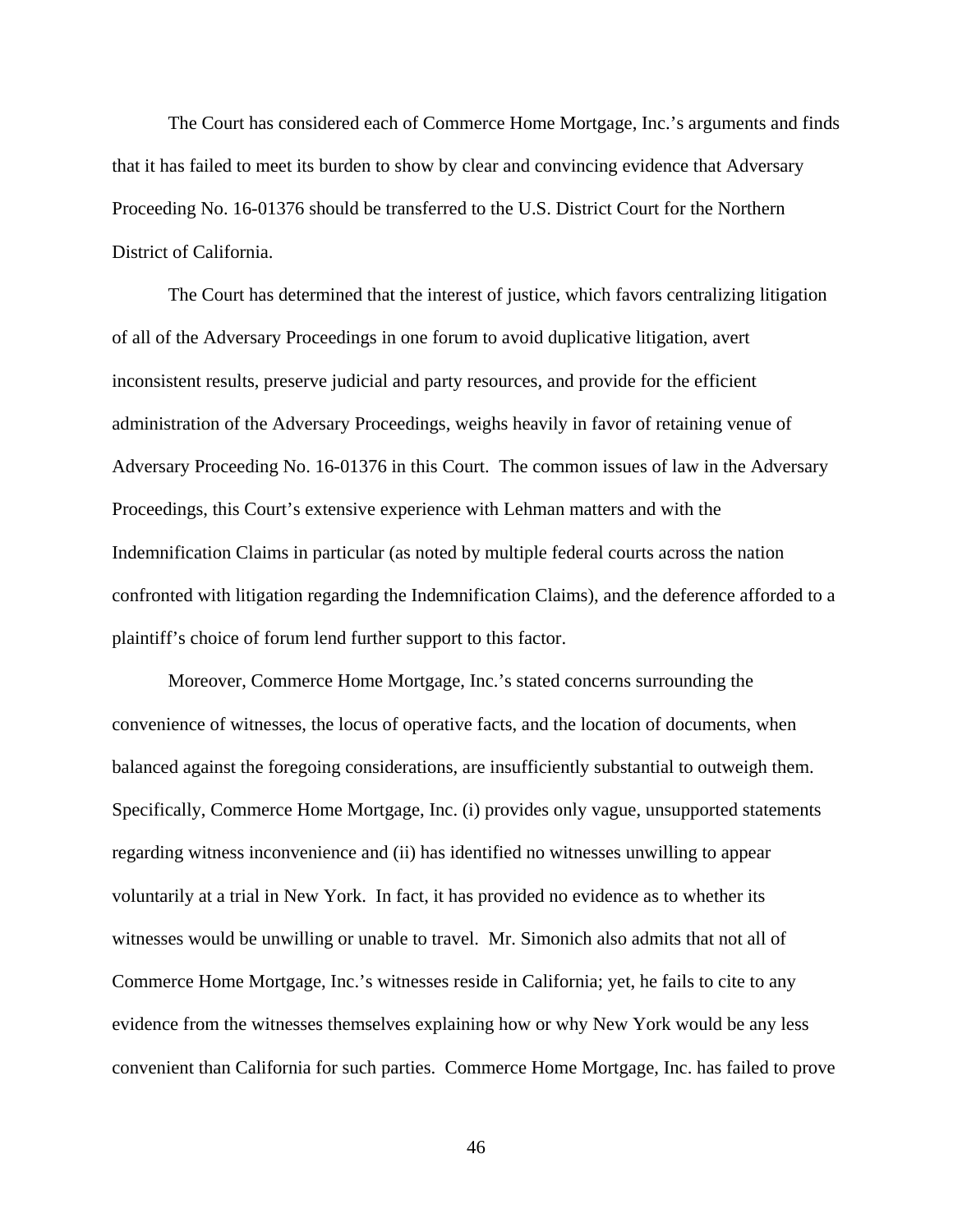that the "convenience of the witnesses" Transfer Factor overwhelmingly weighs in favor of transfer of this Adversary Proceeding to Northern California.

While Commerce Home Mortgage, Inc. asserts that the location of the operative documents is Northern California and that hundreds of documents would be needed for its defense, it does not address LBHI's contention that hard copy documents located anywhere could be transmitted electronically or scanned for use at a trial in New York, regardless of quantity. Finally, with respect to the locus of operative facts, Commerce Home Mortgage, Inc. fails to acknowledge that, while certain decisions or activities relating to the loans at issue may have occurred in California, other facts which gave rise to the Indemnification Claims occurred in New York, namely, that (i) LBHI is headquartered in, and had its business operations in, New York; (ii) the Agreements contain a New York choice of law provision; and (iii) the alleged liability to LBHI matured in New York upon approval of the GSE Settlements. Moreover, this Court has already determined that the Indemnification Claims have a close nexus to the Plan and the chapter 11 proceedings here.

After balancing the Transfer Factors, this Court concludes that, for the foregoing reasons, the motion to transfer venue of Adversary Proceeding No. 16-01376 is denied.

#### **I. Congressional Bancshares, Inc. (Adv. Pro. No. 16-01003)**

Congressional Bancshares, Inc., the surviving entity after merger with American Bank, asserts that the convenience of the parties and the interest of justice strongly favor transferring venue of Adversary Proceeding No. 16-01003 to the U.S. District Court for the District of Maryland. In addition to joining the Omnibus Motion, Congressional Bancshares, Inc. filed the AMLG Motion and the Declaration of Anne Balcer [Adv. Pro. No. 16-01003, Dkt. No. 80] (the "Balcer Decl.") in support thereof. By her declaration, Ms. Balcer states that venue should be transferred to the U.S. District Court for the District of Maryland because, among other reasons,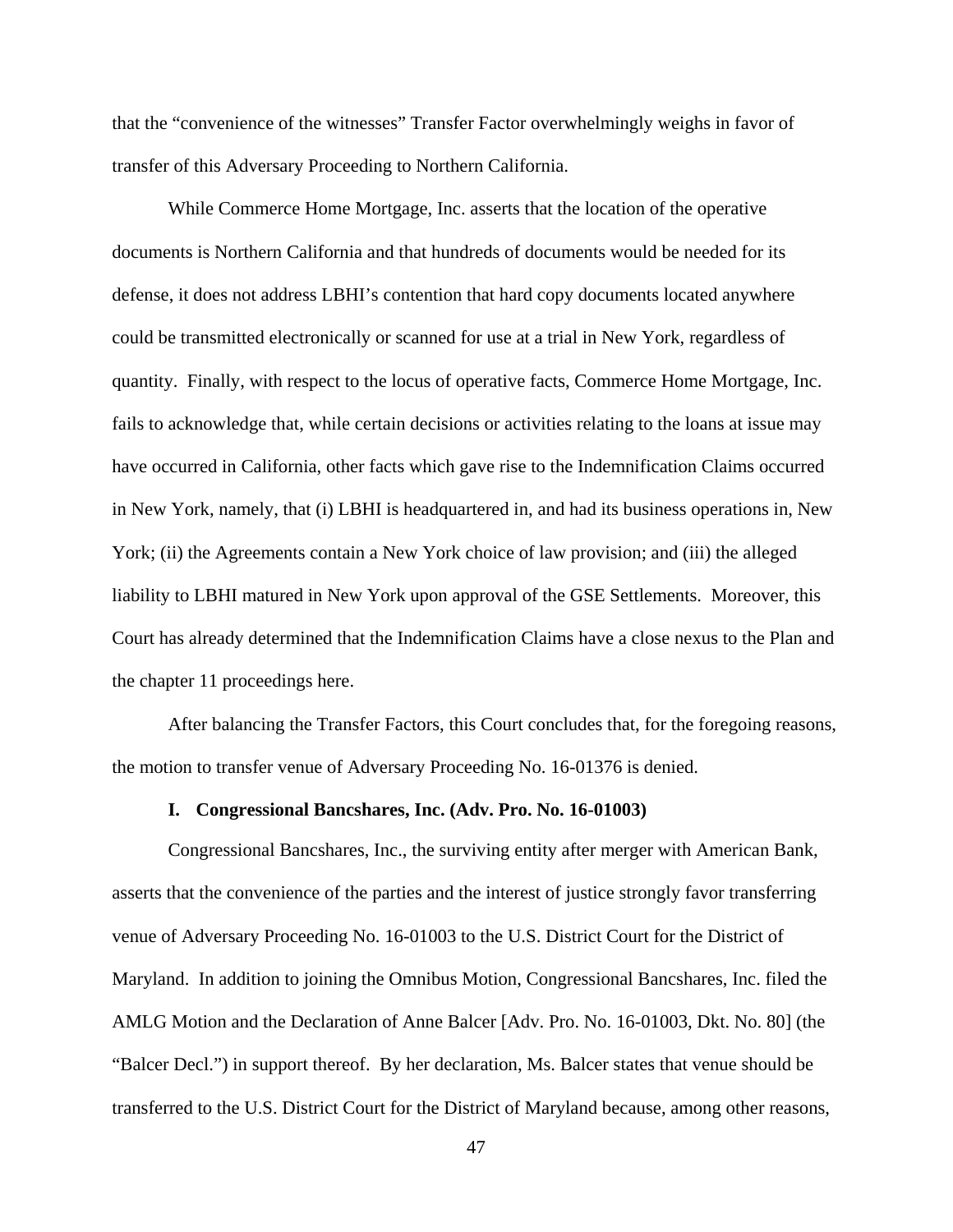(i) Congressional Bancshares, Inc. is headquartered and has its principal place of business in Maryland, which is where the company's employees "performed" the loan transactions; and (ii) it would be extremely inconvenient for her and the company's witnesses (who, based on recent investigations, mostly live and work in Virginia, Maryland, and Pennsylvania) to appear and give testimony in the Southern District of New York.<sup>59</sup>

The Court has considered each of Congressional Bancshares, Inc.'s arguments and finds that it has failed to meet its burden to show by clear and convincing evidence that Adversary Proceeding No. 16-01003 should be transferred to the U.S. District Court for the District of Maryland. The Court has determined that the interest of justice, which favors centralizing litigation of all of the Adversary Proceedings in one forum to avoid duplicative litigation, avert inconsistent results, preserve judicial and party resources, and provide for the efficient administration of the Adversary Proceedings, weighs heavily in favor of retaining venue of Adversary Proceeding No. 16-01003 in this Court. The common issues of law in the Adversary Proceedings, this Court's extensive experience with Lehman matters and with the Indemnification Claims in particular (as noted by multiple federal courts across the nation confronted with litigation regarding the Indemnification Claims), and the deference afforded to a plaintiff's choice of forum lend further support to this factor.

Moreover, Congressional Bancshares, Inc.'s stated concerns surrounding the convenience of witnesses and the locus of operative facts, when balanced against the foregoing considerations, are insufficiently substantial to outweigh them. Specifically, Congressional Bancshares, Inc. (i) provides only vague, unsupported statements regarding witness inconvenience and (ii) has identified no witnesses unwilling to appear voluntarily at a trial in

 $\overline{a}$ 

<sup>59</sup> *See* Balcer Decl. ¶¶ 4-7.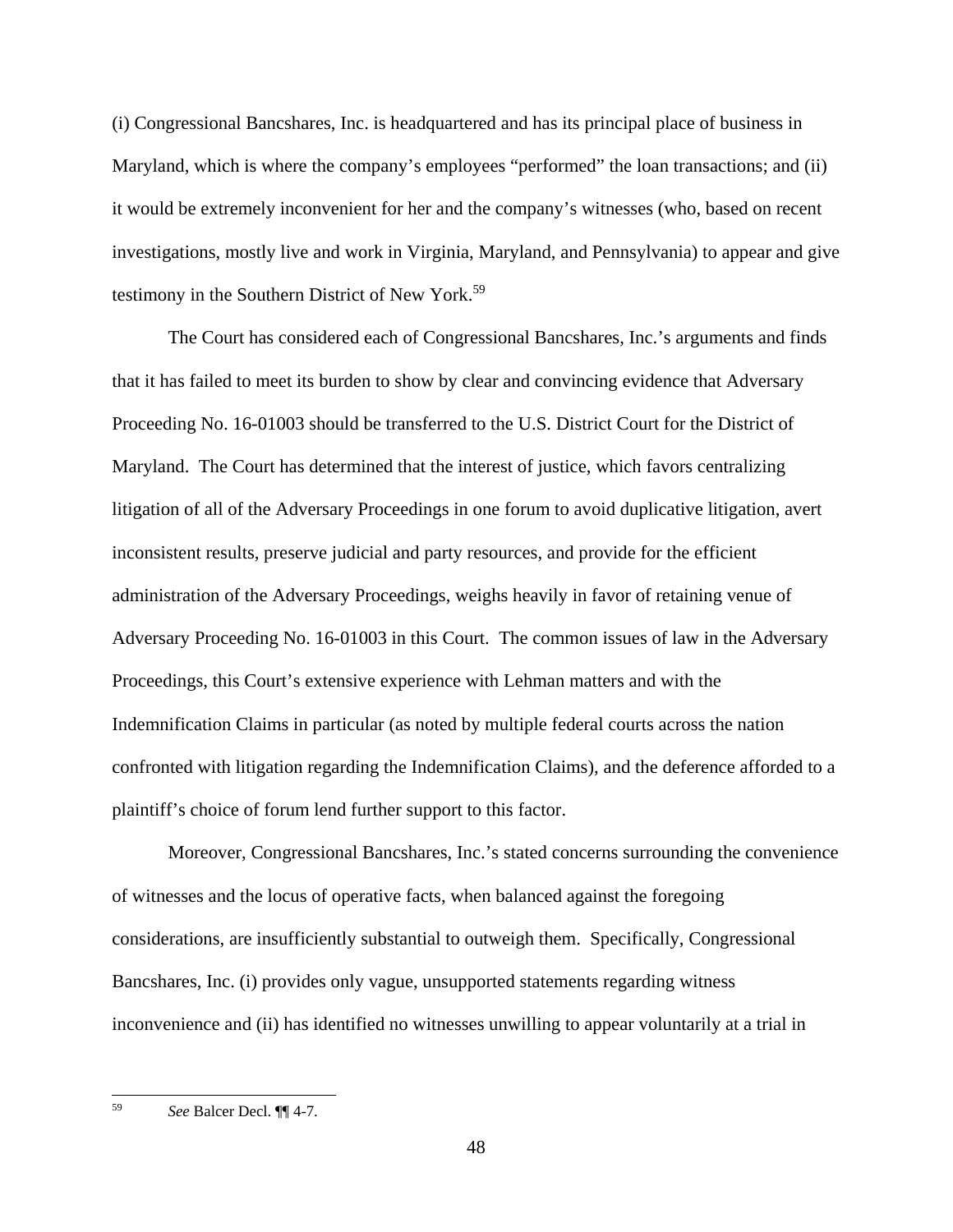New York. In fact, it has provided no evidence as to whether its witnesses would be unwilling or unable to travel to New York. Ms. Balcer also admits that not all of Congressional Bancshares, Inc.'s witnesses reside in Maryland; yet, she fails to cite to any evidence from the witnesses themselves explaining how or why New York would be any less convenient than Maryland for such parties. Congressional Bancshares, Inc. has failed to prove that the "convenience of witnesses" Transfer Factor overwhelmingly weighs in favor of transfer of this Adversary Proceeding to Maryland.

Finally, with respect to the locus of operative facts, Congressional Bancshares, Inc. fails to acknowledge that, while certain decisions or activities relating to the loans at issue may have occurred in Maryland, other facts which gave rise to the Indemnification Claims occurred in New York, namely, that (i) LBHI is headquartered in, and had its business operations in, New York; (ii) the Agreements contain a New York choice of law provision; and (iii) the alleged liability to LBHI matured in New York upon approval of the GSE Settlements. Moreover, this Court has already determined that the Indemnification Claims have a close nexus to the Plan and the chapter 11 proceedings here.

After balancing the Transfer Factors, this Court concludes that, for the foregoing reasons, the motion to transfer venue of Adversary Proceeding No. 16-01003 is denied.

# **J. Cornerstone Mortgage, Inc. (Adv. Pro. No. 16-01288)**

Cornerstone Mortgage, Inc. asserts that the convenience of the parties and the interest of justice strongly favor transferring venue of Adversary Proceeding No. 16-01288 to the U.S. District Court for the Western District of Missouri or to the U.S. District Court for the Southern District of Illinois. In addition to joining the Omnibus Motion, Cornerstone Mortgage, Inc. filed (i) its Individual Brief in Support of its Motion for Transfer of Venue, per 28 U.S.C. 1404(a)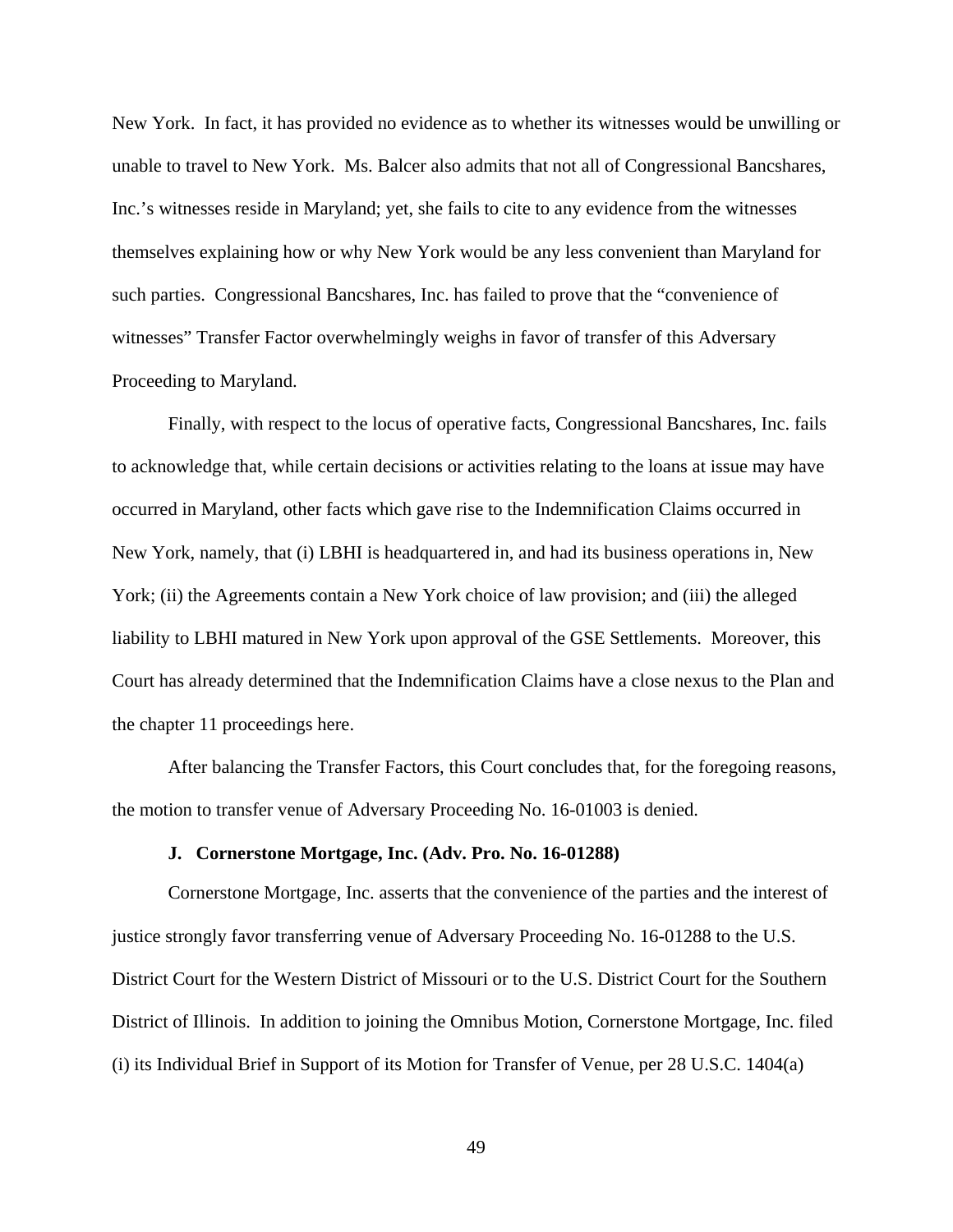[Dkt. No. 470-1] (the "Cornerstone Motion") and (ii) the Declaration of Pat Andre [Dkt. No. 470-2] (the "Andre Decl.") in support thereof.

Cornerstone Mortgage, Inc. asserts that its Adversary Proceeding should be transferred to the U.S. District Court for the Western District of Missouri or to the U.S. District Court for the Southern District of Illinois because all of the documentation related to the loans at issue and all of the company's witnesses are "believed to reside in" either Illinois or Missouri, and it would be extremely inconvenient for such witnesses to appear and give testimony in the Southern District of New York.<sup>60</sup> Additionally, Cornerstone Mortgage, Inc. contends that LBHI's choice of venue should be given no weight "because a plaintiff will pick the venue that is most advantageous to them." $61$ 

In support of its contention that LBHI's choice of forum should be given no deference, Cornerstone Mortgage, Inc. cites to *Atlantic Marine Construction. Co. v. U.S. Dist. Court for W. Dist. Of Texas*, 571 U.S. 49 (2013) (hereinafter, "*Atlantic Marine*").<sup>62</sup> However, Cornerstone Mortgage, Inc. mischaracterizes the Supreme Court's holding in *Atlantic Marine.* There, in a factually distinguishable case, the Supreme Court held that a plaintiff's choice of forum deserves no deference where the plaintiff has already contractually agreed to bring a suit exclusively in a forum other than the one in which the plaintiff commenced the lawsuit. *See id.* at 62. Notwithstanding, the Supreme Court specifically acknowledged that courts must give weight to a plaintiff's choice of forum absent a forum selection clause. *See id.* at 62 n.6 (citing *Norwood v. Kirkpatrick,* 349 U.S. 29, 32 (1955)). Since Cornerstone Mortgage, Inc. has not asserted the presence of a forum-selection clause, *Atlantic Marine* is inapposite.

 $\overline{a}$ 

<sup>60</sup>*See* Cornerstone Motion at 2-3; Andre Decl. ¶¶ 7-8. 61 *See* Cornerstone Motion at 3. 62 *See* Cornerstone Motion at 3; *see also* June 12, 2018 Hr'g Tr. 168:25-169:9.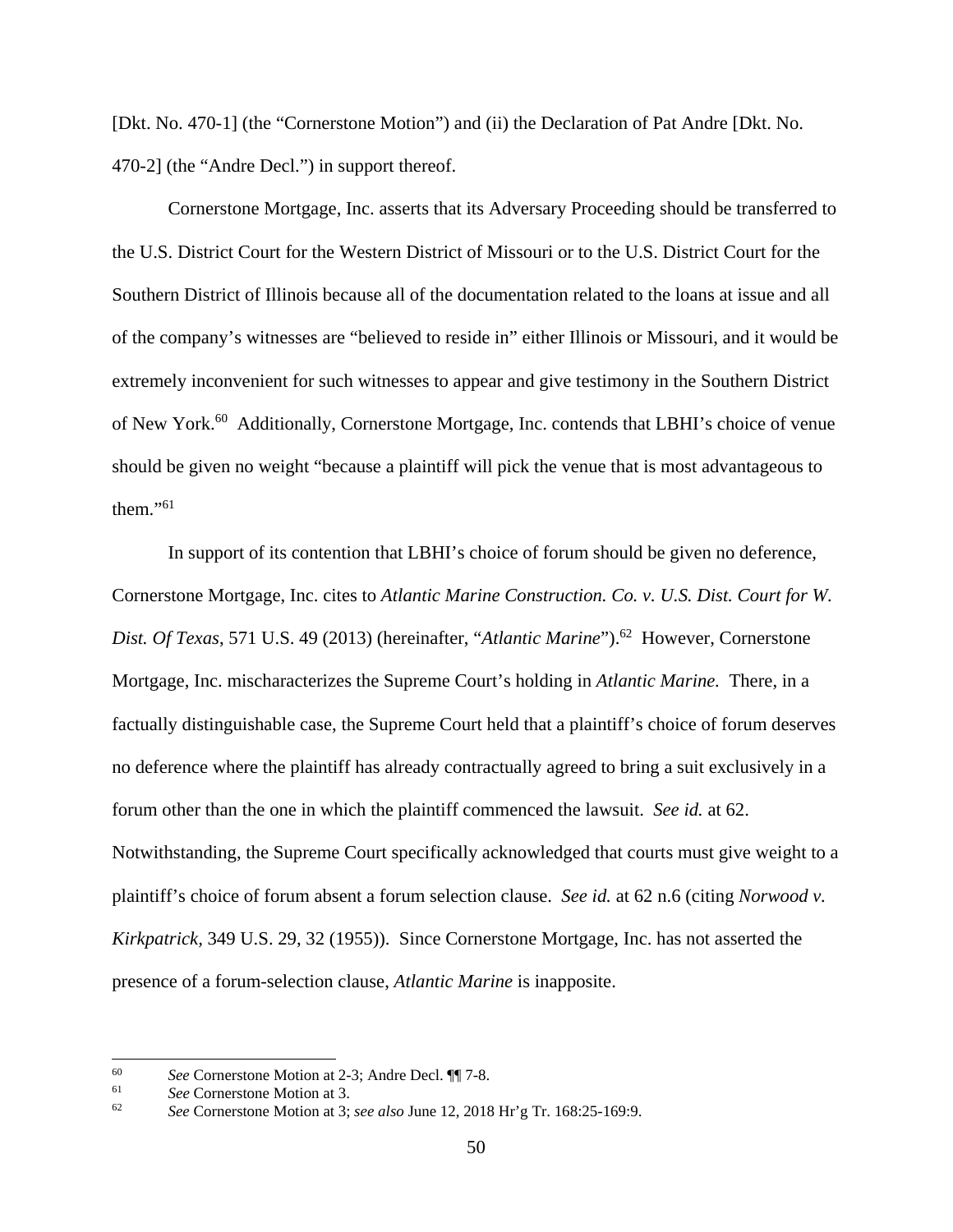The Court has considered each of Cornerstone Mortgage, Inc.'s other arguments and finds that it has failed to meet its burden to show by clear and convincing evidence that Adversary Proceeding No. 16-01288 should be transferred to the U.S. District Court for the Western District of Missouri or to the U.S. District Court for the Southern District of Illinois.

The Court has determined that the interest of justice, which favors centralizing litigation of all of the Adversary Proceedings in one forum to avoid duplicative litigation, avert inconsistent results, preserve judicial and party resources, and provide for the efficient administration of the Adversary Proceedings, weighs heavily in favor of retaining venue of Adversary Proceeding No. 16-01288 in this Court. The common issues of law in the Adversary Proceedings, this Court's extensive experience with Lehman matters and with the Indemnification Claims in particular (as noted by multiple federal courts across the nation confronted with litigation regarding the Indemnification Claims), and the deference afforded to a plaintiff's choice of forum lend further support to this factor.

Moreover, Cornerstone Mortgage, Inc.'s stated concerns surrounding the convenience of witnesses and the locus of operative facts, and the location of documents, when balanced against the foregoing considerations, are insufficiently substantial to outweigh them. Specifically, Cornerstone Mortgage, Inc. (i) provides only vague, unsupported statements regarding witness inconvenience and (ii) has identified no witnesses unwilling to appear voluntarily at a trial in New York. In fact, it has provided no evidence as to the state of residence of its witnesses (instead, Mr. Andre simply states that they are "believed to reside in" Missouri or Illinois) or whether they would be unwilling or unable to travel to New York.

Finally, with respect to the locus of operative facts, Cornerstone Mortgage, Inc. fails to acknowledge that, while certain decisions or activities relating to the loans at issue may have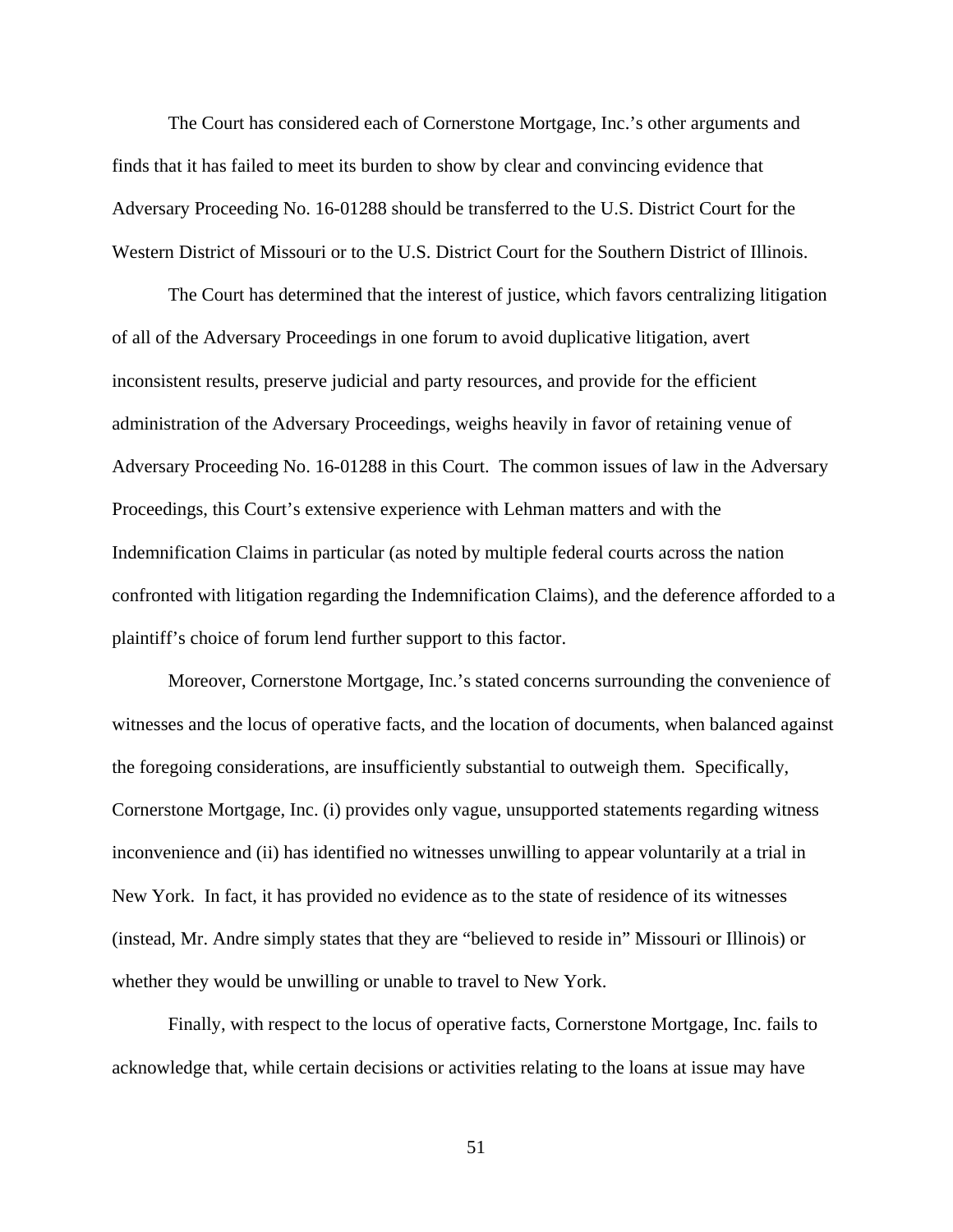occurred in Missouri and Illinois, other facts which gave rise to the Indemnification Claims occurred in New York, namely, that (i) LBHI is headquartered in, and had its business operations in, New York; (ii) the Agreements contain a New York choice of law provision; and (iii) the alleged liability to LBHI matured in New York upon approval of the GSE Settlements. Moreover, this Court has already determined that the Indemnification Claims have a close nexus to the Plan and the chapter 11 proceedings here.

After balancing the Transfer Factors, this Court concludes that, for the foregoing reasons, the motion to transfer venue of Adversary Proceeding No. 16-01288 is denied.

# **K. First California Mortgage Company (Adv. Pro. No. 16-01313)**

First California Mortgage Company asserts that the convenience of the parties and the interest of justice strongly favor transferring venue of Adversary Proceeding No. 16-01313 to the U.S. District Court for the Northern District of California. In addition to joining the Omnibus Motion, First California Mortgage Company filed the AMLG Motion and the Declaration of Christopher Hart [Dkt. No. 485] (the "Hart Decl.") in support thereof. By his declaration, Mr. Hart states that venue should be transferred to the U.S. District Court for the Northern District of California because, among other reasons, (i) First California Mortgage Company is headquartered and has its principal place of business in Northern California, which is where the company's employees "performed" the loan transactions; and (ii) based on recent investigations, each of the company's five witnesses live and work in California.<sup>63</sup>

The Court has considered each of First California Mortgage Company's arguments and finds that it has failed to meet its burden to show by clear and convincing evidence that

 $\overline{a}$ 63 *See* Hart Decl. ¶¶ 4-7.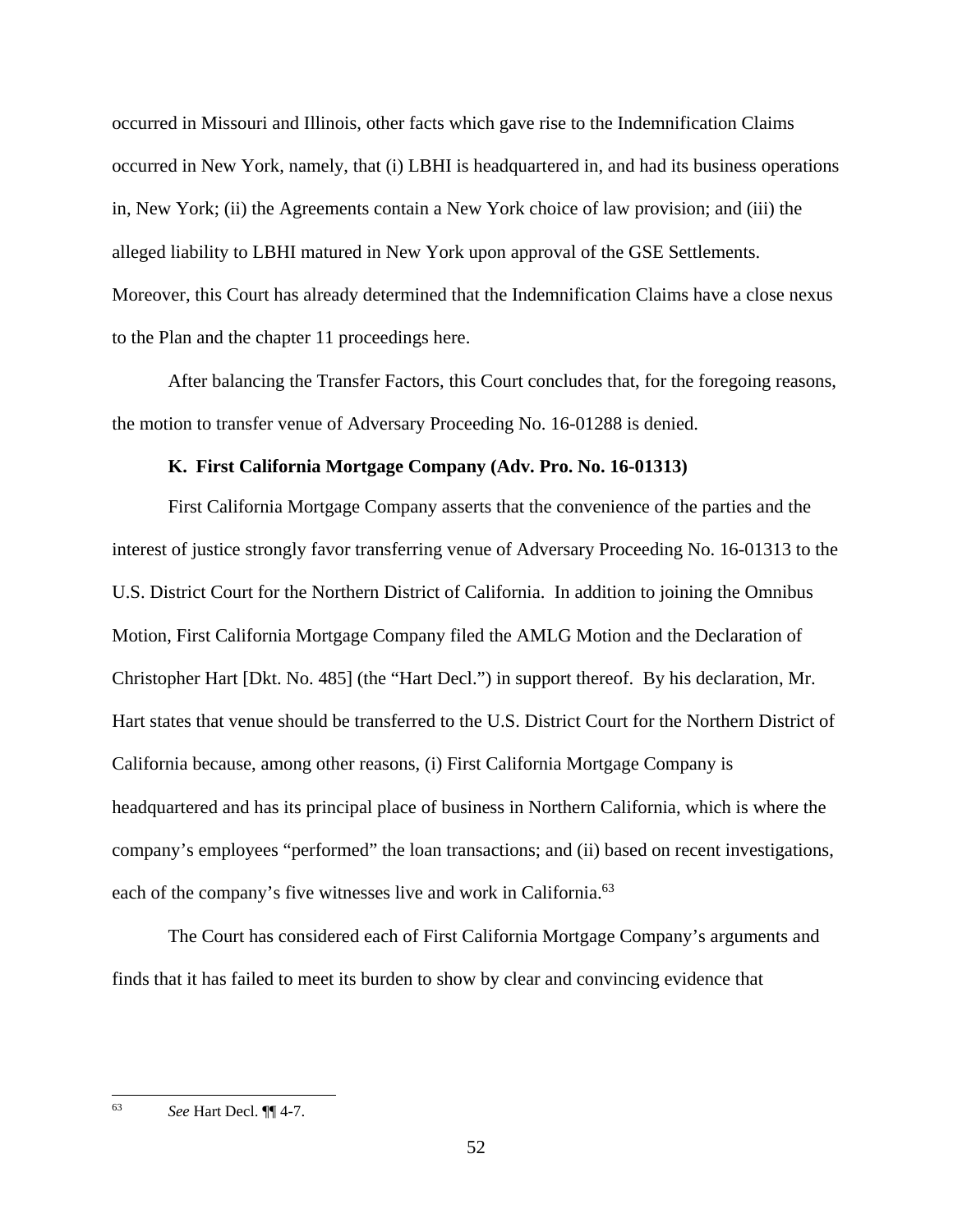Adversary Proceeding No. 16-01313 should be transferred to the U.S. District Court for the Northern District of California.

The Court has determined that the interest of justice, which favors centralizing litigation of all of the Adversary Proceedings in one forum to avoid duplicative litigation, avert inconsistent results, preserve judicial and party resources, and provide for the efficient administration of the Adversary Proceedings, weighs heavily in favor of retaining venue of Adversary Proceeding No. 16-01313 in this Court. The common issues of law in the Adversary Proceedings, this Court's extensive experience with Lehman matters and with the Indemnification Claims in particular (as noted by multiple federal courts across the nation confronted with litigation regarding the Indemnification Claims), and the deference afforded to a plaintiff's choice of forum lend further support to this factor.

Moreover, First California Mortgage Company's stated concerns surrounding the convenience of witnesses and the locus of operative facts, when balanced against the foregoing considerations, are insufficiently substantial to outweigh them. Specifically, while First California Mortgage Corporation submits the Hart Declaration's statements as proof that its witnesses all reside in California, (i) it has submitted no evidence from the witnesses themselves regarding their state of residence; (ii) it has not asserted that travel to New York would inconvenience any of these witnesses; and (iii) it has identified no witnesses unwilling to appear voluntarily at a trial in New York. First California Mortgage Corporation has failed to prove that the "convenience of witnesses" Transfer Factor overwhelmingly weighs in favor of transfer of this Adversary Proceeding to Northern California.

Finally, with respect to the locus of operative facts, First California Mortgage Corporation fails to acknowledge that, while certain decisions or activities relating to the loans at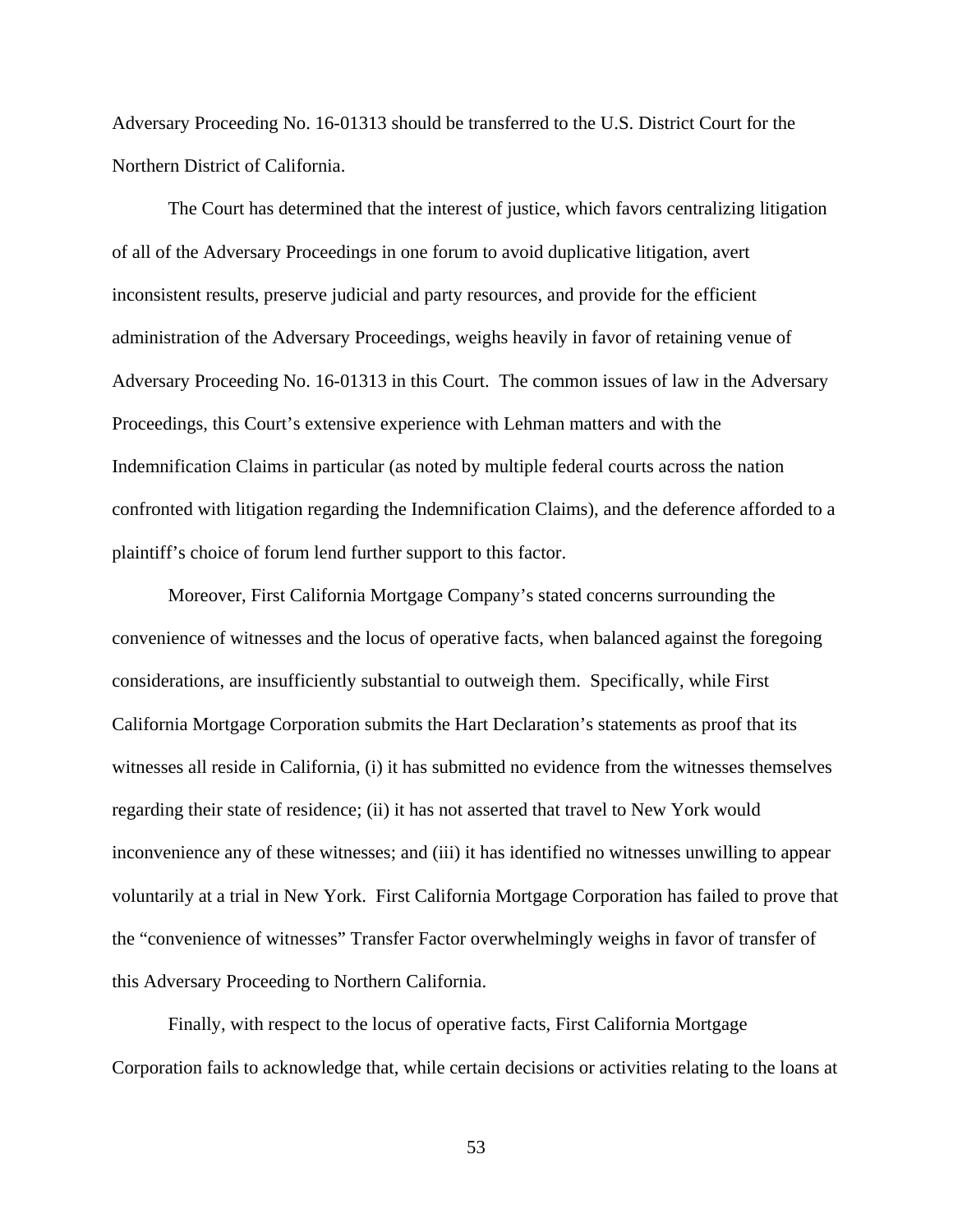issue may have occurred in California, other facts which gave rise to the Indemnification Claims occurred in New York, namely, that (i) LBHI is headquartered in, and had its business operations in, New York; (ii) the Agreements contain a New York choice of law provision; and (iii) the alleged liability to LBHI matured in New York upon approval of the GSE Settlements. Moreover, this Court has already determined that the Indemnification Claims have a close nexus to the Plan and the chapter 11 proceedings here.

After balancing the Transfer Factors, this Court concludes that, for the foregoing reasons, the motion to transfer venue of Adversary Proceeding No. 16-01313 is denied.

## **L. First Mortgage Corporation (Adv. Pro. No. 16-01290)**

First Mortgage Corporation asserts that the convenience of the parties and the interests of justice strongly favor transferring venue of Adversary Proceeding No. 16-01290 to the U.S. District Court for the Central District of California, Eastern Division. In addition to joining the Omnibus Motion, First Mortgage Corporation filed the AMLG Motion and the Declaration of Clem Ziroli [Dkt. No. 486] (the "Ziroli Decl.") in support thereof. By his declaration, Mr. Ziroli submits that venue should be transferred to the U.S. District Court for the Central District of California, Eastern Division, because, among other reasons, (i) the documents that support First Mortgage Corporation's defense are located in San Bernardino County, California; (ii) First Mortgage Corporation is headquartered and has its principal place of business in San Bernardino County, which is where the company's employees "performed" the loan transactions; and (iii) it would be extremely inconvenient for Mr. Ziroli and the company's witnesses (who, based on recent investigations, are all located in California) to appear and give testimony in the Southern District of New York.<sup>64</sup>

 $\overline{a}$ 

<sup>64</sup> *See* Ziroli Decl. ¶¶ 6-10.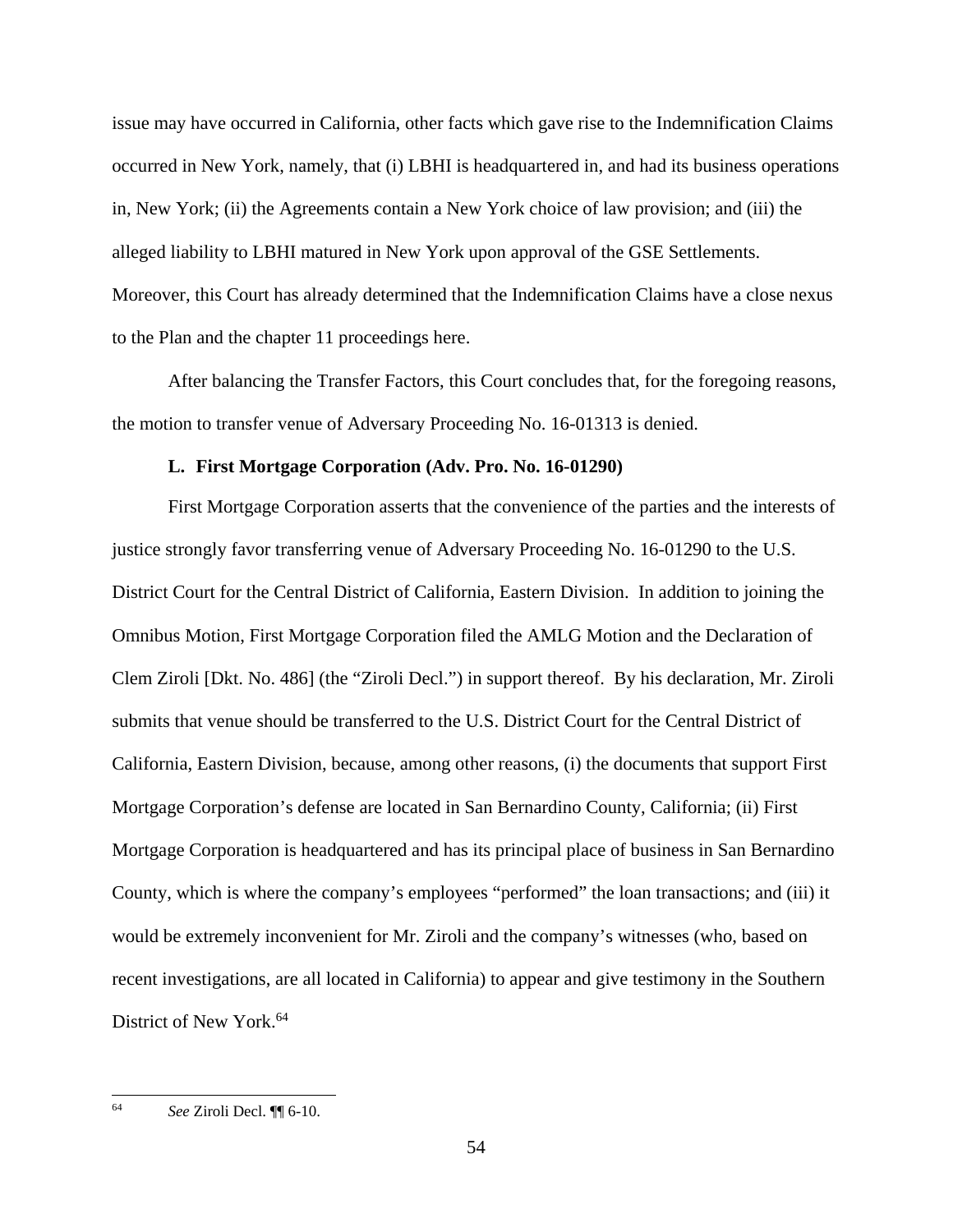The Court has considered each of First Mortgage Corporation's arguments and finds that First Mortgage Corporation has failed to meet its burden to show by clear and convincing evidence that Adversary Proceeding No. 16-01290 should be transferred to the U.S. District Court for the Central District of California, Eastern Division. The Court has determined that the interest of justice, which favors centralizing litigation of all of the Adversary Proceedings in one forum to avoid duplicative litigation, avert inconsistent results, preserve judicial and party resources, and provide for the efficient administration of the Adversary Proceedings, weighs heavily in favor of retaining venue of Adversary Proceeding No. 16-01290 in this Court. The common issues of law in the Adversary Proceedings, this Court's extensive experience with Lehman matters and with the Indemnification Claims in particular (as noted by multiple federal courts across the nation confronted with litigation regarding the Indemnification Claims), and the deference afforded to a plaintiff's choice of forum lend further support to this factor.

First Mortgage Corporation's stated concerns surrounding the convenience of witnesses, relative means of the parties, and locus of operative facts, when balanced against the foregoing considerations, are insufficiently substantial to outweigh them. Specifically, First Mortgage Corporation (i) has provided no evidence to support its assertions regarding lack of financial means and (ii) has identified no witnesses unwilling to appear voluntarily at a trial in New York. In fact, it has provided no evidence from its witnesses that they reside in California or that they would be unwilling or unable to travel.

Finally, with respect to the locus of operative facts, First Mortgage Corporation fails to acknowledge that, while certain decisions or activities relating to the loans at issue may have occurred in California, other facts which gave rise to the Indemnification Claims occurred in New York, namely, that (i) LBHI is headquartered in, and had its business operations in, New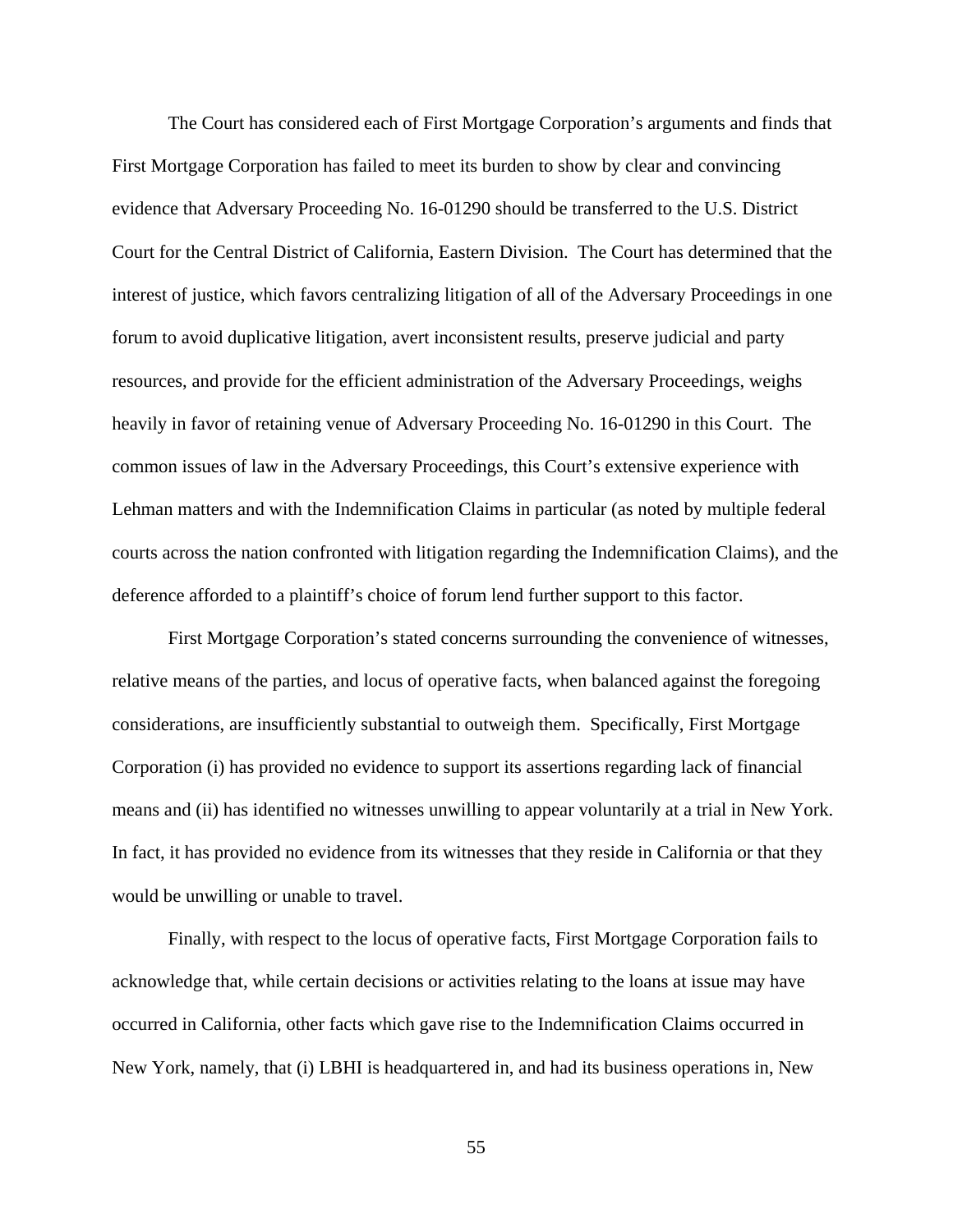York; (ii) the Agreements contain a New York choice of law provision; and (iii) the alleged liability to LBHI matured in New York upon approval of the GSE Settlements. Moreover, this Court has already determined that the Indemnification Claims have a close nexus to the Plan and the chapter 11 proceedings here.

After balancing the Transfer Factors, this Court concludes that, for the foregoing reasons, the motion to transfer venue of Adversary Proceeding No. 16-01290 is denied.

# **M. First National Bank of Omaha (Adv. Pro. No. 16-01364)**

First National Bank of Omaha, as successor by merger to Circle One Mortgage Company and First National Bank, asserts that the convenience of the parties and the interest of justice strongly favor transferring venue of Adversary Proceeding No. 16-01364 to the Colorado District Court. In addition to joining the Omnibus Motion, First National Bank of Omaha filed (i) a Memorandum of Law in Support of First National Bank of Omaha's Motion to Transfer Venue [Dkt. No. 465] (the "Omaha Motion"); and (ii) the Declaration of Gary Voelker [Dkt. No. 466] (the "Voelker Decl.") in support thereof.

First National Bank of Omaha asserts that its Adversary Proceeding could, and should, have been brought in the Colorado District Court because, among other reasons, (i) all of the company's material witnesses are residents of Colorado and cannot be compelled to attend trial in New York; (ii) the locus of operative facts surrounding its Adversary Proceeding arose in Colorado, and not New York; (iii) the relevant documents are located in Colorado; and (iv) LBHI has recovered almost \$3.3 billion and therefore, the "disparity in cash" available to LBHI as compared to First National Bank of Omaha favors transfer.65

 $\overline{a}$ 

<sup>65</sup> *See generally* Omaha Motion at 6-12; Voelker Decl. ¶¶ 6-8.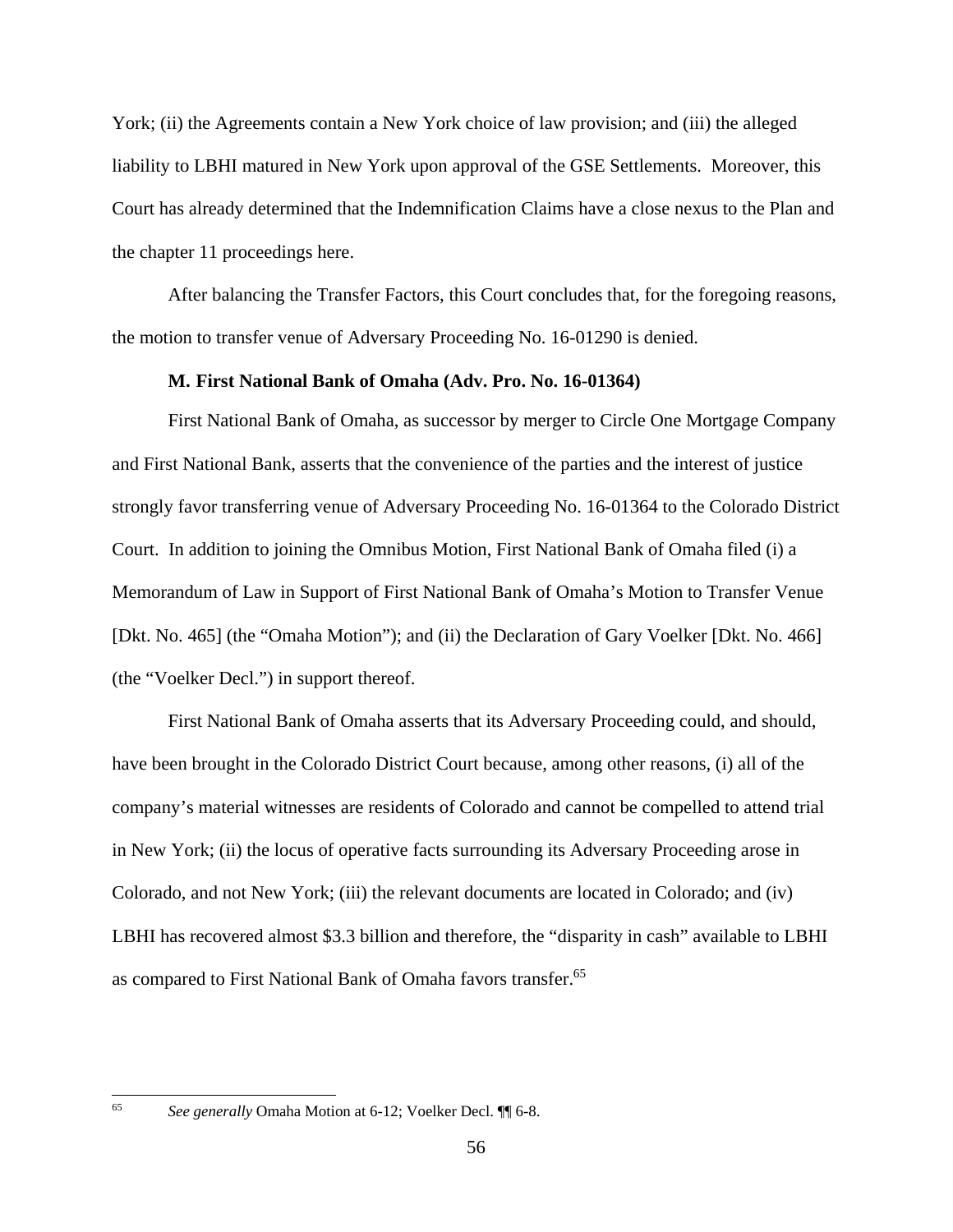The Court has considered each of First National Bank of Omaha's arguments and finds that First National Bank of Omaha has failed to meet its burden to show by clear and convincing evidence that Adversary Proceeding No. 16-01364 should be transferred to the Colorado District Court.

The Court has determined that the interest of justice, which favors centralizing litigation of all of the Adversary Proceedings in one forum to avoid duplicative litigation, avert inconsistent results, preserve judicial and party resources, and provide for the efficient administration of the Adversary Proceedings, weighs heavily in favor of retaining venue of Adversary Proceeding No. 16-01364 in this Court. The common issues of law in the Adversary Proceedings, this Court's extensive experience with Lehman matters and with the Indemnification Claims in particular (as noted by multiple federal courts across the nation confronted with litigation regarding the Indemnification Claims), and the deference afforded to a plaintiff's choice of forum lend further support to this factor.

Moreover, First National Bank of Omaha's stated concerns surrounding the convenience of witnesses, the locus of operative facts, and the location of documents, when balanced against the foregoing considerations, are insufficiently substantial to outweigh them. Specifically, First National Bank of Omaha (i) provides only vague, unsupported statements regarding witness inconvenience and (ii) has identified no witnesses unwilling to appear voluntarily at a trial in New York. In fact, although Mr. Voelker states that all of the company's material witnesses are residents of Colorado and cannot be compelled to attend trial in New York, First National Bank of Omaha has provided no firsthand evidence from its witnesses that they would be unwilling or unable to travel to New York. While the Court recognizes that travel to New York may be inconvenient for some witnesses, in the absence of proof that such witnesses would refuse to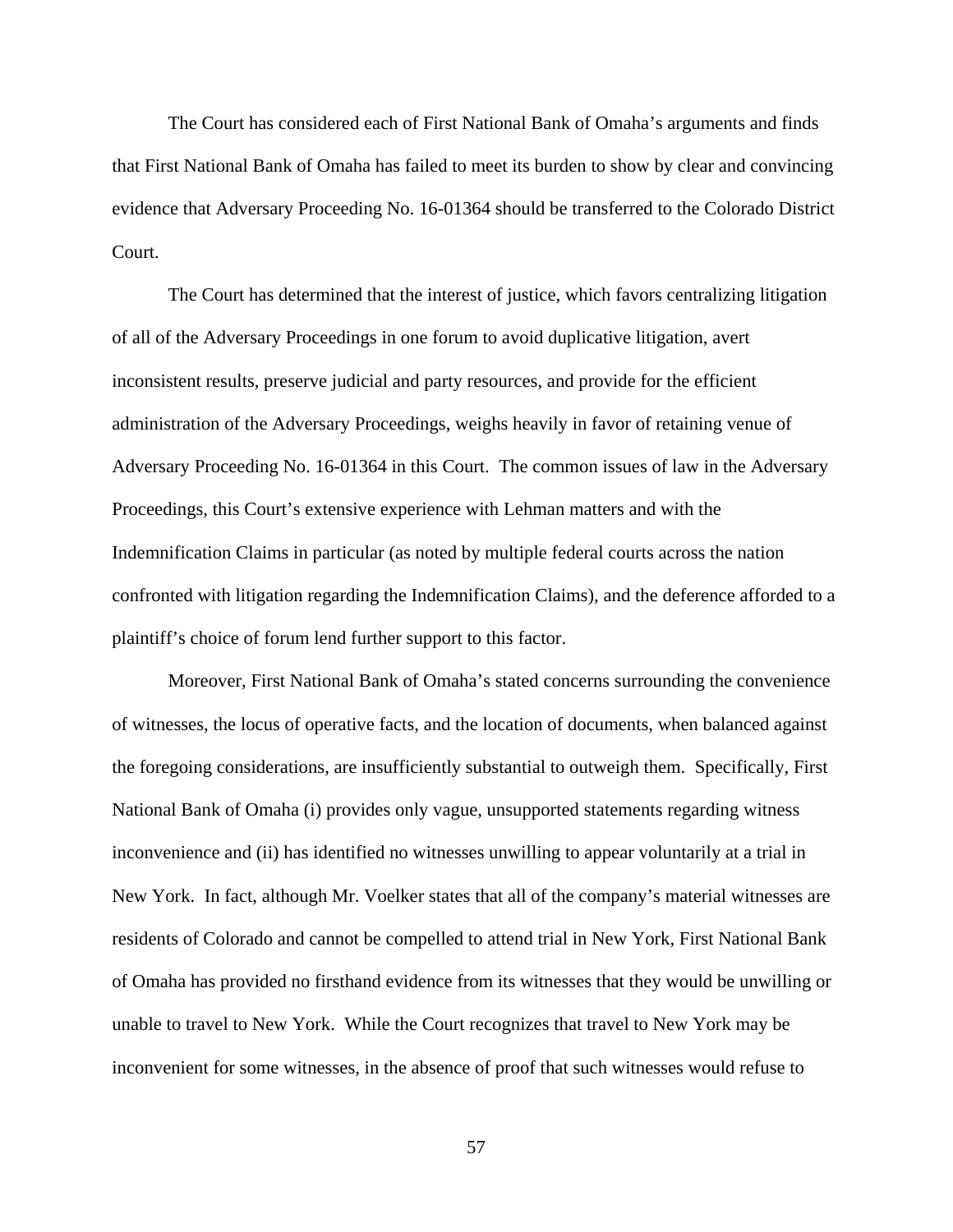testify, the Court cannot determine that this consideration weighs in favor of transfer of venue. *See*, *e.g.*, *NBA Properties, Inc. v. Salvino, Inc.*, No. 99-CV-11799 (AGS), 2000 WL 323257, at \*8 (S.D.N.Y. Mar. 27, 2000) (finding that the availability of process to compel attendance also does not weigh in favor of transfer where defendant fails to provide any affidavits from its witnesses stating that the witnesses will not voluntarily appear absent transfer).

While First National Bank of Omaha asserts that the location of the operative documents is Colorado, a fact which it alleges that LBHI has admitted, First National Bank of Omaha ignores LBHI's contention that hard copy documents located anywhere can be transmitted electronically or scanned for use at a trial in New York, regardless of their current location.

With respect to the relative means of the parties, First National Bank of Omaha fails to acknowledge case law holding that, when plaintiff and defendant are both corporations, the relative resources of the parties are given little weight in the transfer analysis. *See*, *e.g.*, *It's a 10, Inc. v. PH Beauty Labs, Inc.*, 718 F. Supp. 2d 332, 338 (S.D.N.Y. 2010) (citing *Toy Biz, Inc. v. Centuri Corp.*, 990 F. Supp. 328, 331 (S.D.N.Y. 1998)). The Court also observes that, even were the Court to consider the relative means of the parties, First National Bank of Omaha has provided no evidence regarding its financial means, which it would be required to do. *See id.*  (citing *NBA Props., Inc. v. Salvino, Inc.*, No. 99-CV-11799, 2000 WL 323257, at \*10 (S.D.N.Y. Mar. 27, 2000))( "[A] party arguing for or against a transfer because of inadequate means must offer documentation to show that transfer (or lack thereof) would be unduly burdensome to his finances."). Contrary to the assertions of First National Bank of Omaha, the recoveries achieved by LBHI in its chapter 11 cases are not a "war chest"<sup>66</sup> that can be utilized for prosecuting

 $\overline{\phantom{a}}$ 

<sup>66</sup> *See* Omaha Motion at 9 ("LBHI holds a significant 'war chest' to finance this litigation").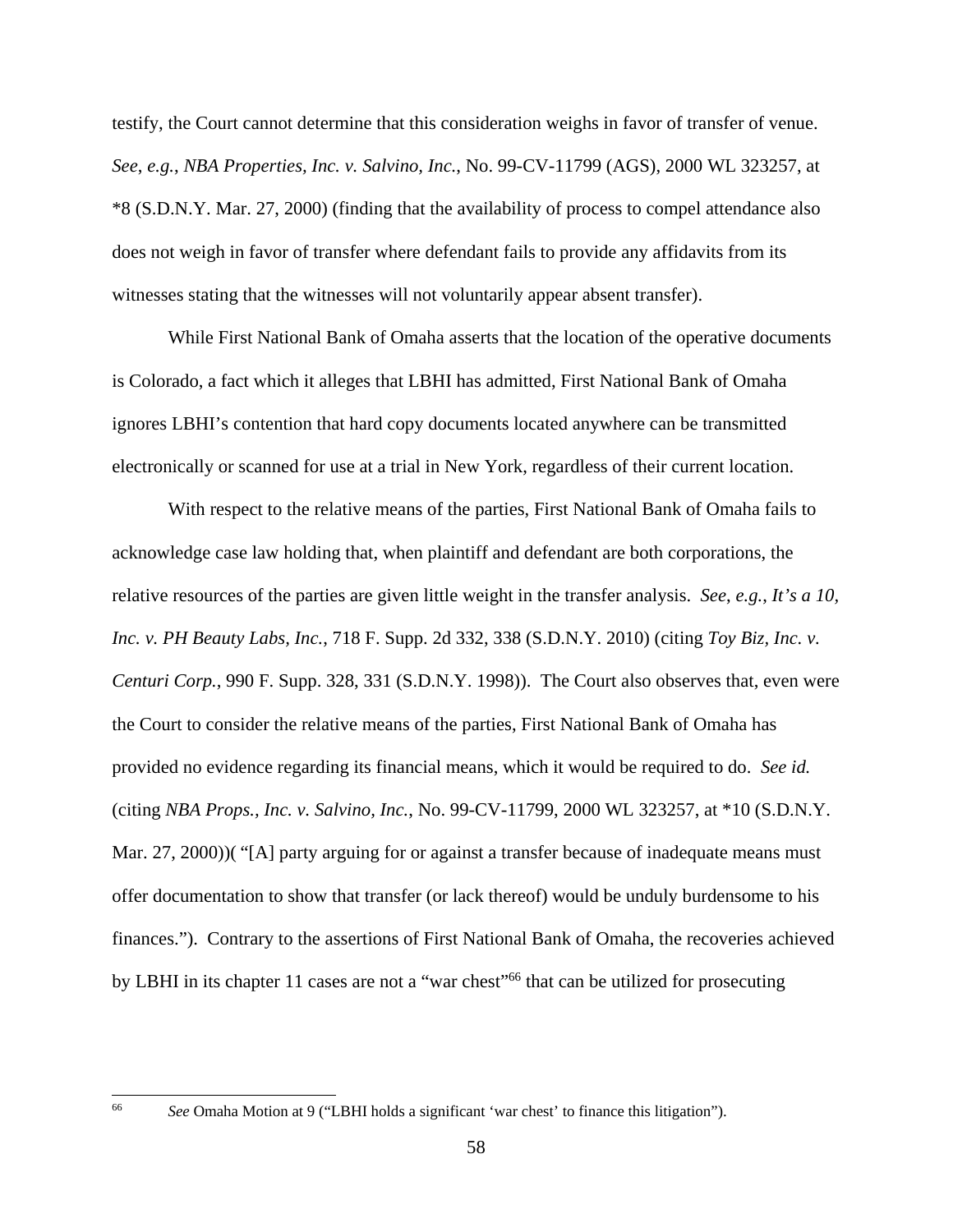litigation; LBHI's non-restricted cash is held for the benefit of its creditors who, as LBHI points out, will receive distributions but who will never be made whole on their claims.<sup>67</sup>

Finally, regarding the locus of operative facts, First National Bank of Omaha fails to acknowledge that, while certain decisions or activities relating to the loans at issue may have occurred in Colorado, other facts which gave rise to the Indemnification Claims occurred in New York, namely, that (i) LBHI is headquartered in, and had its business operations in, New York; (ii) the Agreements contain a New York choice of law provision; and (iii) the alleged liability to LBHI matured in New York upon approval of the GSE Settlements. Moreover, this Court has already determined that the Indemnification Claims have a close nexus to the Plan and the chapter 11 proceedings here.

After balancing the Transfer Factors, this Court concludes that, for the foregoing reasons, the motion to transfer venue of Adversary Proceeding No. 16-01364 is denied.

## **N. Guaranteed Rate, Inc. (Adv. Pro. No. 16-01292)**

Guaranteed Rate, Inc. asserts that the convenience of the parties and the interest of justice strongly favor transferring venue of Adversary Proceeding No. 16-01292 to the U.S. District Court for the Northern District of Illinois (or, in the alternative, to the U.S. District Court for the District of Delaware). In addition to joining the Omnibus Motion, Guaranteed Rate, Inc. filed (i) Defendant Guaranteed Rate, Inc.'s Individual Motion to Transfer Venue [Dkt. No. 472]; (ii) its Supplemental Brief in Support of its Individual Motion to Transfer Venue [Dkt. No. 477] (the "Guaranteed Rate Motion"); and (iii) the Declaration of John Elias [Dkt. No. 477-1] (the "Elias Decl.") in support thereof.

 $\overline{\phantom{a}}$ 

<sup>67</sup> *See* Opposition at 25-26.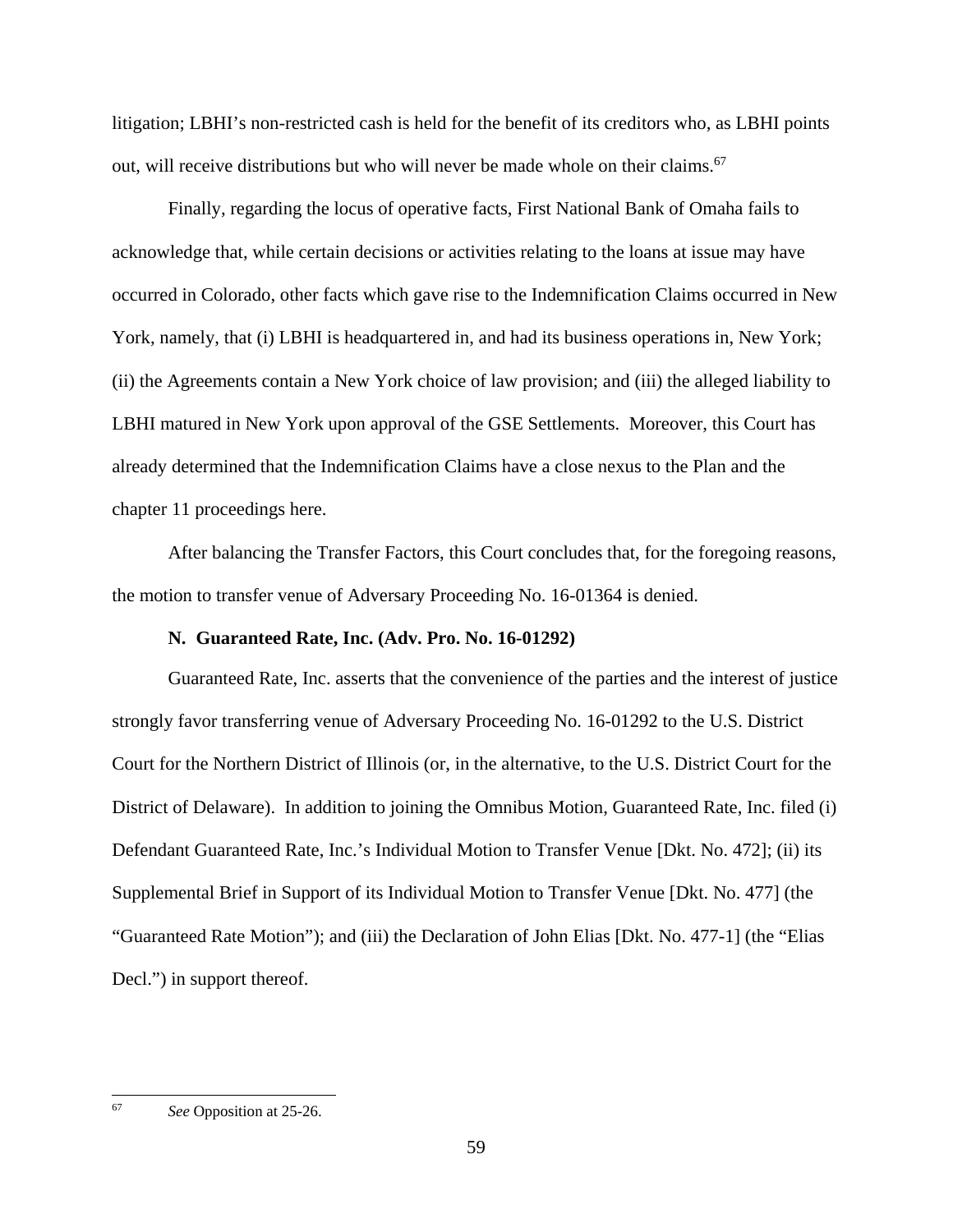Guaranteed Rate, Inc. asserts that its Adversary Proceeding should be transferred to the U.S. District Court for the Northern District of Illinois (or, in the alternative, to the U.S. District Court for the District of Delaware) because it contends that the convenience of the parties, the convenience of the witnesses, and the availability of process all weigh in favor of transfer.<sup>68</sup> Guaranteed Rate, Inc. bases its arguments on the fact that none of the properties related to the 22 loans at issue in its Adversary Proceeding and none of its anticipated witnesses is located in New York. Rather, the properties at issue are located in nine different states.<sup>69</sup>

Guaranteed Rate, Inc. appears to have selected the Northern District of Illinois as its requested venue because 8 of the 22 loans relate to properties located in Illinois and its principal place of business is in Illinois. Additionally, Guaranteed Rate, Inc. argues that (i) all relevant documents are located in Chicago or in the states in which the properties are located; (ii) the locus of operative facts is determined by the location where the contract was negotiated and executed, and its employees negotiated, executed, and performed its loan purchase agreements with LBB in Illinois; and (iii) plaintiff's choice of forum should be entitled to little or no weight because the Southern District of New York has no connection to the claims and defenses at issue in its Adversary Proceeding.70

The Court has considered each of Guaranteed Rate, Inc.'s arguments and finds that Guaranteed Rate, Inc. has failed to meet its burden to show by clear and convincing evidence that Adversary Proceeding No. 16-01292 should be transferred to the U.S. District Court for the

<sup>68</sup> 

<sup>68</sup>*See id.* at 10-11. 69 *See id.* at 10; Elias Decl. ¶ 11 (stating that the loans at issue relate to properties located in Colorado, Florida, Tennessee, Georgia, Oregon, Virginia, Michigan, Illinois, and California); June 12, 2018 Hr'g Tr. 176:23- 24.

<sup>70</sup> *See generally* Guaranteed Rate Motion at 11-14; Elias Decl. ¶¶ 8-9, 12.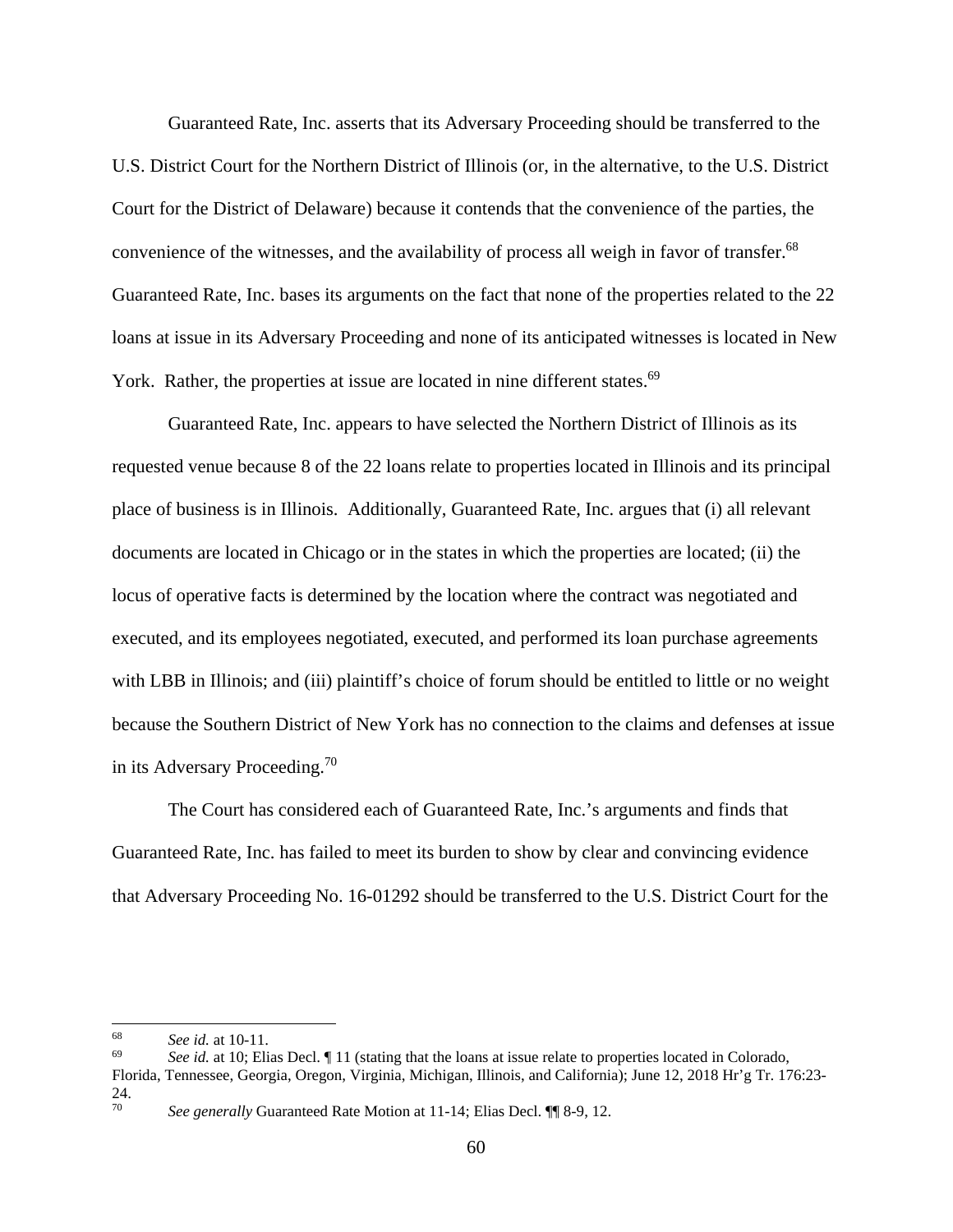Northern District of Illinois (or, in the alternative, to the U.S. District Court for the District of Delaware).

The Court has determined that the interest of justice, which favors centralizing litigation of all of the Adversary Proceedings in one forum to avoid duplicative litigation, avert inconsistent results, preserve judicial and party resources, and provide for the efficient administration of the Adversary Proceedings, weighs heavily in favor of retaining venue of Adversary Proceeding No. 16-01292 in this Court. The common issues of law in the Adversary Proceedings, this Court's extensive experience with Lehman matters and with the Indemnification Claims in particular (as noted by multiple federal courts across the nation confronted with litigation regarding the Indemnification Claims), and the deference afforded to a plaintiff's choice of forum lend further support to this factor.

Moreover, Guaranteed Rate, Inc.'s stated concerns surrounding the convenience of witnesses, the locus of operative facts, and the location of documents, when balanced against the foregoing considerations, are insufficiently substantial to outweigh them. Specifically, Guaranteed Rate, Inc.'s witnesses are unnamed, and it has provided no evidence as to the location of such potential witnesses or whether they would be unwilling or unable to travel to New York. Instead, it makes the unsupported assertion that its material non-party witnesses live in the states where the properties securing the allegedly breaching loans are located. At the hearing on the Motions, counsel to Guaranteed Rate, Inc. readily admitted that he did not know or investigate where each borrower is currently located.<sup>71</sup> Even if the Court assumes that the witnesses live in the states where the property securing the loans at issue are located, Guaranteed Rate, Inc. concedes that the majority of the loans at issue relate to properties outside of Illinois

<sup>71</sup> *See* June 12, 2018 Hr'g Tr. 177:11-178:3.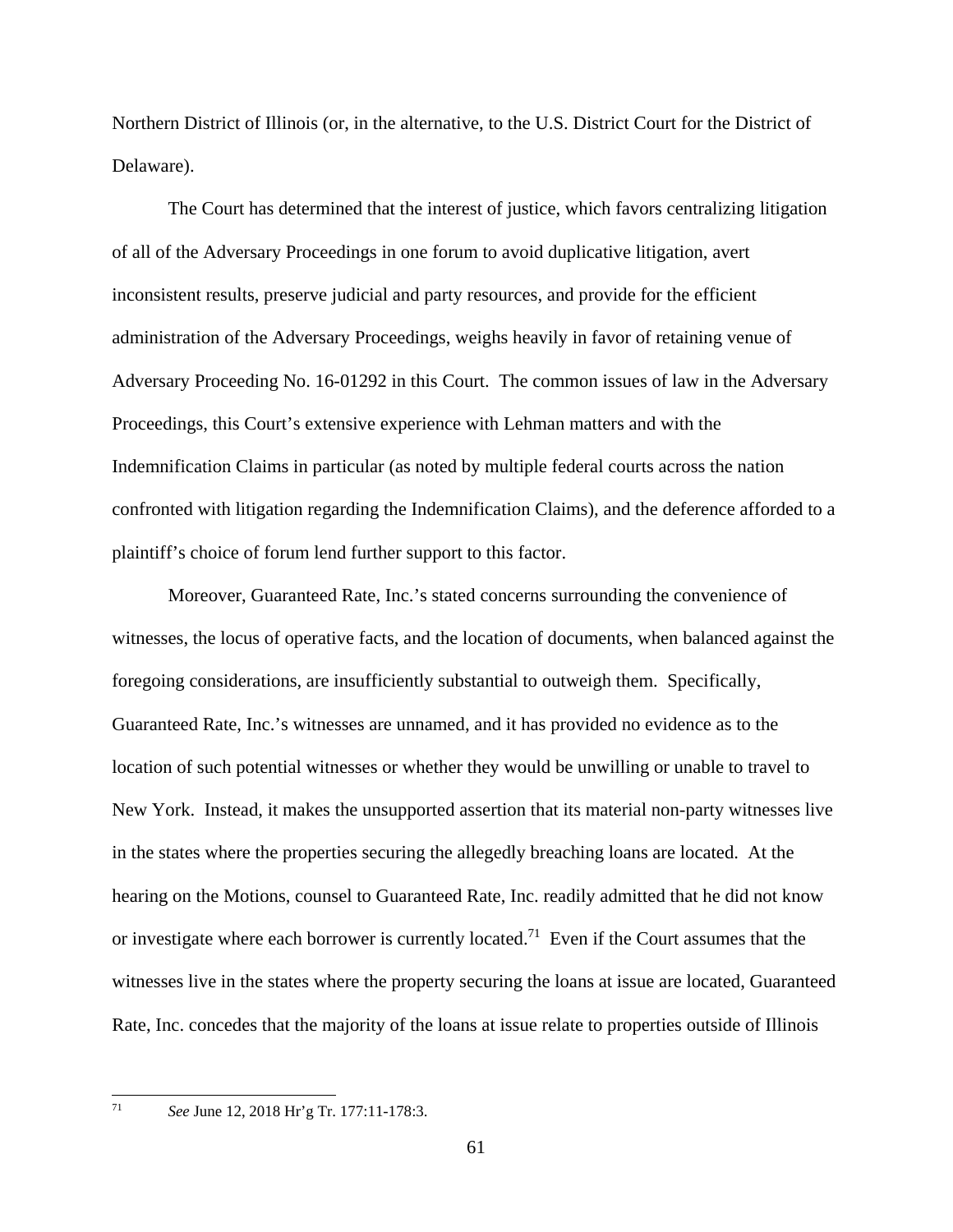and notably, none of the loans relates to property in Delaware. Accordingly, for the majority of Guaranteed Rate, Inc.'s witnesses, transferring this Adversary Proceeding to Illinois (or, alternatively, to Delaware) would not necessarily be more convenient than New York, nor would transfer alleviate issues of process.

While Guaranteed Rate, Inc. asserts that the location of the operative documents is Chicago or the states in which the properties are located, it admits that the loans at issue relate to properties in nine different states and that there may not be one central location of all the operative documents. Moreover, Guaranteed Rate, Inc. ignores LBHI's contention that hard copy documents located anywhere can be transmitted electronically or scanned for use at a trial in New York, regardless of their current location. Accordingly, Guaranteed Rate, Inc.'s argument that the location of the relevant documents supports transfer of its Adversary Proceeding carries little weight.

Finally, regarding the locus of operative facts, Guaranteed Rate, Inc. fails to acknowledge that, while certain decisions or activities relating to the loans at issue may have occurred in Illinois, Colorado, and Delaware, other facts which gave rise to the Indemnification Claims occurred in New York, namely, that (i) LBHI is headquartered in, and had its business operations in, New York; (ii) the Agreements contain a New York choice of law provision; and (iii) the alleged liability to LBHI matured in New York upon approval of the GSE Settlements. Moreover, this Court has already determined that the Indemnification Claims have a close nexus to the Plan and the chapter 11 proceedings here.

After balancing the Transfer Factors, this Court concludes that, for the foregoing reasons, the motion to transfer venue of Adversary Proceeding No. 16-01292 is denied.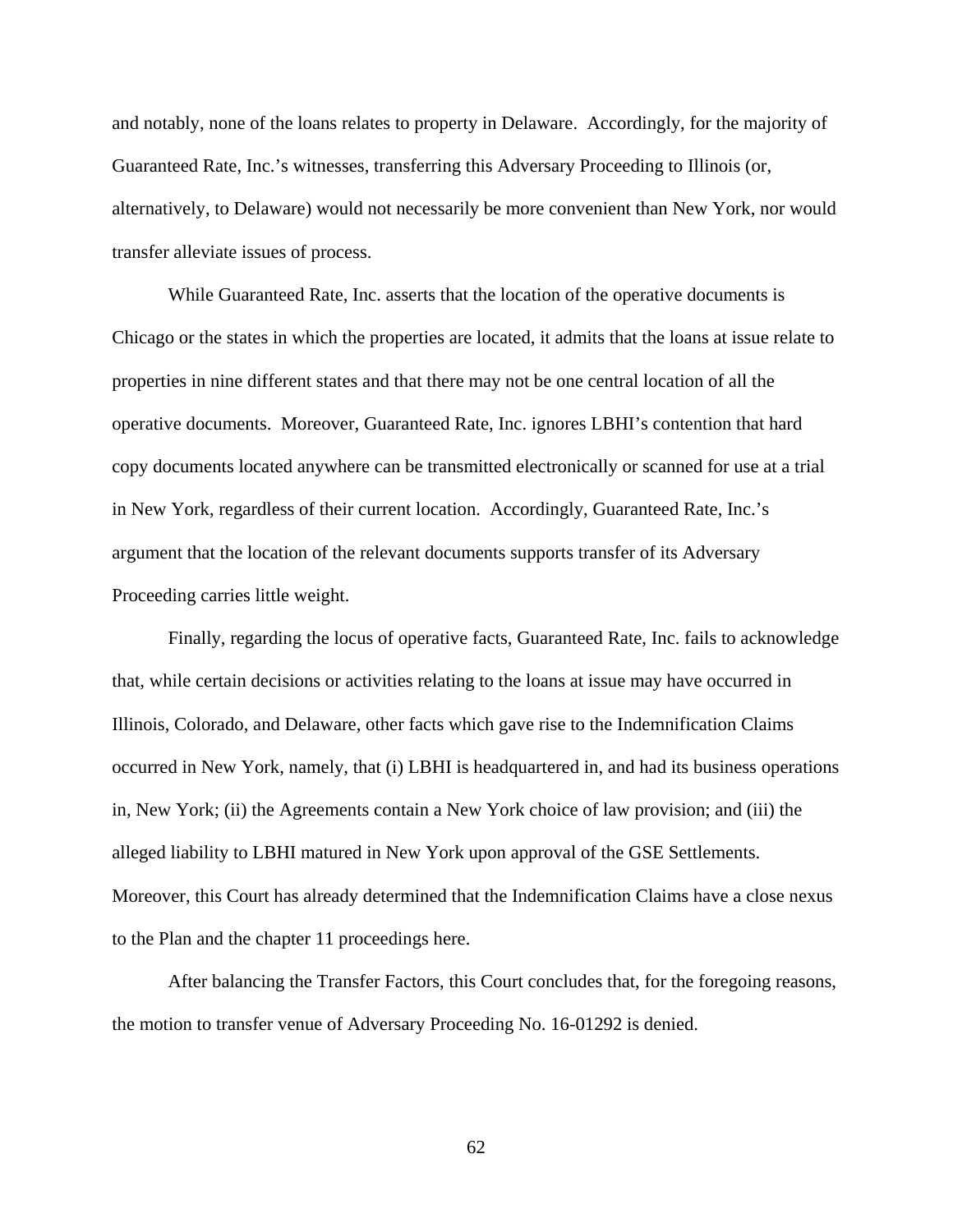#### **O. Guild Mortgage Company (Adv. Pro. No. 17-01001)**

Guild Mortgage Company asserts that the convenience of the parties and the interest of justice strongly favor transferring venue of Adversary Proceeding No. 17-01001 to the U.S. District Court for the Western District of Washington and the U.S. District Court for the District of Arizona; and, by its individual motion, requests to sever the claims in its Adversary Proceeding into two separate actions.<sup>72</sup> In addition to joining the Omnibus Motion, Guild Mortgage Company filed (i) Guild Mortgage Company's Memorandum of Points and Authorities in Support of its Individual Motion to Transfer Venue [Dkt. No. 459] (the "Guild Motion"); and (ii) the Declaration of Terry Schmidt [Dkt. No. 461] (the "Schmidt Decl.") in support thereof.

Guild Mortgage Company asserts that its Adversary Proceeding should be transferred to the U.S. District Court for the District of Arizona with respect to the Guild Loans and to the U.S. District Court for the District of Washington with respect to the Liberty Loans.<sup>73</sup> It contends that, because all of its supporting documents and witnesses (who all reside in western states – California, Arizona, Washington, Nevada, and Alaska) are located outside New York and it would not be able to compel process of such witnesses or documents, it will be deprived of "a real opportunity to defend itself against LBHI's claims" if it cannot produce evidence and

 $72$ In the complaint filed by LBHI against Guild Mortgage Company [Adv. Pro. No. 17-01001, Dkt. No. 1] (the "Guild Complaint"), LBHI asserts that Guild Mortgage Company acquired the business of Liberty Financial Group, Inc. in a *de facto* merger and that Guild Mortgage Company is liable to LBHI as a successor-in-interest to Liberty Financial Group, Inc. *See* Guild Complaint ¶ 4. By the Guild Motion, Guild Mortgage Company contends that LBHI has incorrectly joined proceedings related to the loans originated by Guild Mortgage Company and sold to LBB (the "Guild Loans") with proceedings related to the loans originated by Liberty Financial Group, Inc. and sold to LBB (the "Liberty Loans"). *See* Guild Motion at 1. As such, Guild Mortgage Company seeks to (i) separate the claims related to the Guild Loans from the claims related to the Liberty Loans, and (ii) transfer proceedings related to the Guild Loans to Arizona and those related to the Liberty Loans to Washington. *See id.* at 2. To the extent that the Court is not inclined to sever the claims related to the Liberty Loans from those

related to the Guild Loans, Guild Mortgage Company requests to transfer both sets of claims to the District Court for the Western District of Washington because Washington state law purportedly applies to LBHI's successor liability claim with respect to the Liberty Loans. *See id.*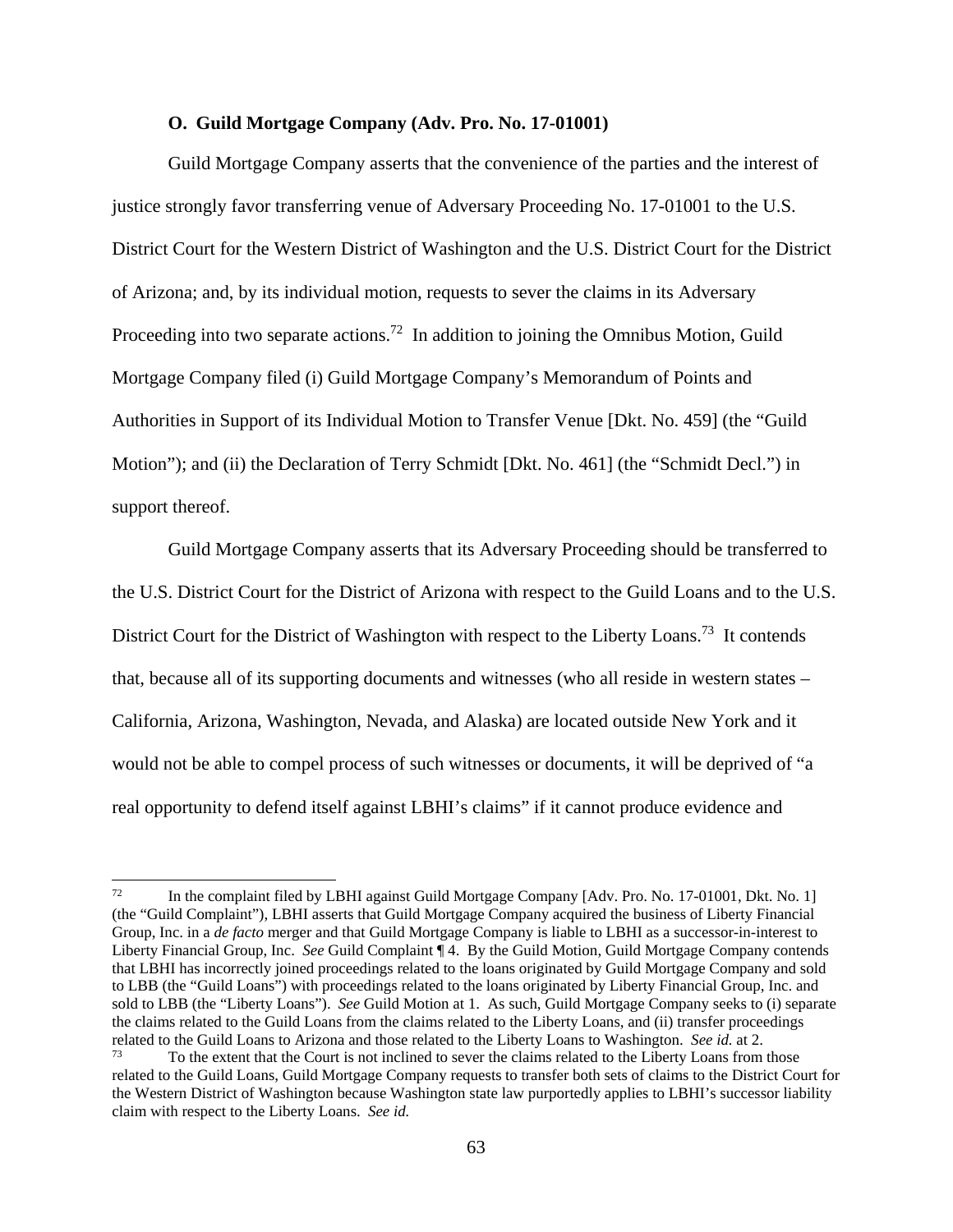witnesses at trial.<sup>74</sup> Guild Mortgage Company also argues that it will be inconvenienced because New York is far from its principal place of business in San Diego, California and travel expenses to New York would be "exorbitantly burdensome" as compared to trial in Arizona or Washington.<sup>75</sup>

Guild Mortgage Company concedes that a number of LBHI's claims regarding the Guild Loans relate to a brokerage agreement (the "Guild Brokerage Agreement") which contains a forum selection clause pursuant to which Guild Mortgage Company consented to jurisdiction and venue for disputes in New York.<sup>76</sup> Guild contends, however, that such forum selection clause (i) does not govern the Liberty Loans and (ii) should not be enforced because Guild Mortgage Company has made a sufficient showing that enforcement would be "unreasonable or unjust."<sup>77</sup>

The Court has considered each of Guild Mortgage Company's arguments and finds that Guild Mortgage Company has failed to meet its burden to show by clear and convincing evidence that Adversary Proceeding No. 17-01001 should be transferred to the U.S. District Court for the Western District of Washington or to the U.S. District Court for the District of Arizona. The Court has determined that the interest of justice, which favors centralizing litigation of all of the Adversary Proceedings in one forum to avoid duplicative litigation, avert inconsistent results, preserve judicial and party resources, and provide for the efficient administration of the Adversary Proceedings, weighs heavily in favor of retaining venue of Adversary Proceeding No. 17-01001 in this Court. The common issues of law in the Adversary Proceedings, this Court's extensive experience with Lehman matters and with the

 $74$ 

<sup>&</sup>lt;sup>74</sup> See Guild Motion at 10-11, 13.<br>
<sup>75</sup> See id. at 13.<br>
<sup>76</sup> See Guild Motion at 4, 14-15; Ex. B to Schmidt Decl. (Guild Brokerage Agreement).<br> *See id.* at 15 (citing *MBC Financial Services. V. Boston Merch. Fin. LLC* \*6 (S.D.N.Y. 2016)).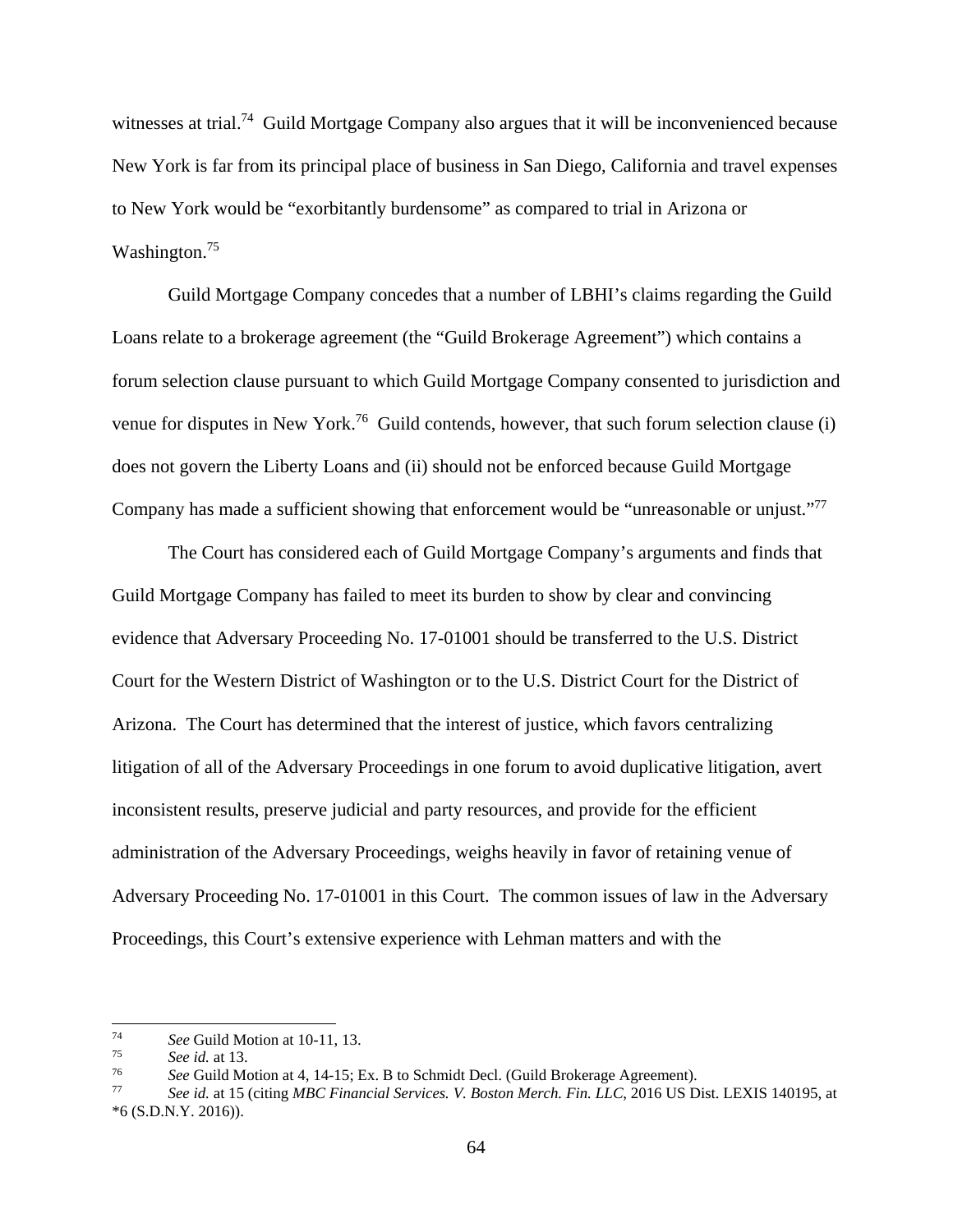Indemnification Claims in particular (as noted by multiple federal courts across the nation confronted with litigation regarding the Indemnification Claims), and the deference afforded to a plaintiff's choice of forum lend further support to this factor.

In addition, while the Court declines to determine at this time whether or not the forum selection clause contained in the Guild Brokerage Agreement covers the Liberty Loans, the Court finds that bifurcating this Adversary Proceeding into two litigations in two different fora would be contrary to judicial economy and the interest of justice. Moreover, the CMO does not contemplate a motion to sever being made in Phase I,78 and Guild Mortgage Company did not file a letter request seeking to file a supplemental brief regarding a motion to sever. LBHI requests that this Court not rule on the question of severance of this Adversary Proceeding at this time, as the parties are engaging in discovery regarding successor liability.<sup>79</sup> The Court declines to rule on the request to sever at this time.

Guild Mortgage Company's stated concerns surrounding the convenience of witnesses, the location of the operative documents, and the locus of operative facts, when balanced against considerations regarding judicial efficiency and the interest of justice, are insufficiently substantial to outweigh them. Although Guild Mortgage Company asserts that its witnesses live in various states in the western part of the United States, it provides no support for this assertion, nor for its conclusion that New York would be any less convenient than Washington or Arizona for those witnesses that reside in neither of those states. It has also identified no witnesses unwilling to appear voluntarily at a trial in New York.

With respect to the locus of operative facts, Guild Mortgage Company fails to acknowledge that, while certain decisions or activities relating to the loans at issue may have

<sup>78</sup> 

<sup>78</sup>*See* CMO ¶ 8. 79 *See* Opposition at 7 n. 14.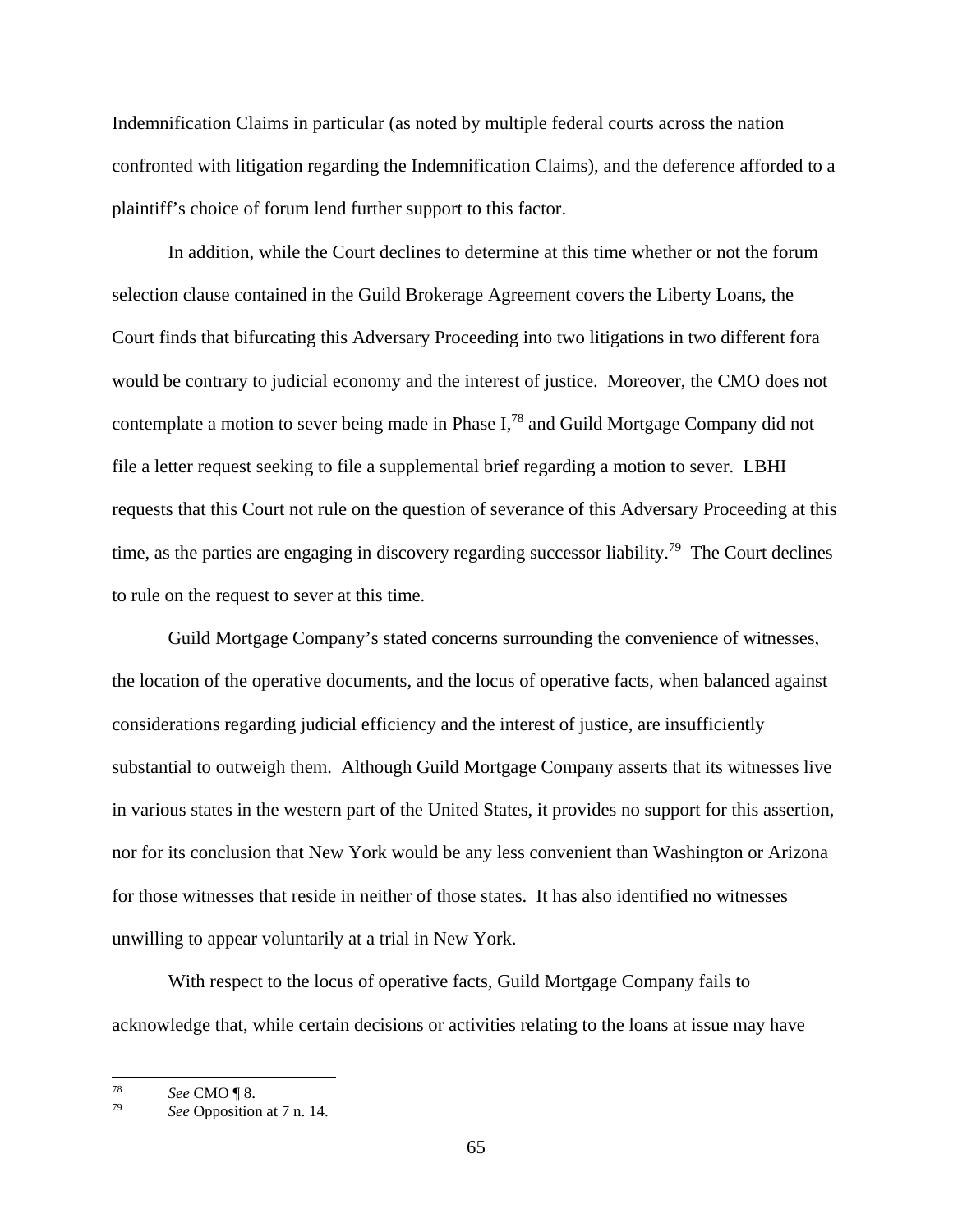occurred in California, Arizona, and Washington, other facts which gave rise to the Indemnification Claims occurred in New York, namely, that (i) LBHI is headquartered in, and had its business operations in, New York; (ii) the Agreements contain a New York choice of law provision; and (iii) the alleged liability to LBHI matured in New York upon approval of the GSE Settlements. Moreover, this Court has already determined that the Indemnification Claims have a close nexus to the Plan and the chapter 11 proceedings here.

Further, although the forum selection clause contained in the Guild Brokerage Agreement is permissive rather than mandatory, a permissive forum selection clause is nonetheless afforded significant weight and necessarily indicates the parties' prior consent to litigation in the venue stated therein. *See SBAV LP v. Porter Bancorp, Inc.*, No. 13 –CV-372, 2013 WL 3467030, at \*10 (S.D.N.Y. July 10, 2013) (collecting cases) (finding that non-exclusive forum selection clause deserves significant weight); *Orix Credit All., Inc. v. Mid-S. Materials Corp*., 816 F. Supp. 230, 234 (S.D.N.Y. 1993) (citations omitted). The fact that Guild Mortgage Company initially accepted the jurisdiction of the courts of New York when it entered into the Guild Brokerage Agreement reflects a commitment not to challenge New York as an inconvenient forum for any lawsuit related thereto. *See SBAV LP v. Porter Bancorp, Inc.*, 2013 WL 3467030, at \*10.

After balancing the Transfer Factors, this Court concludes that, for the foregoing reasons, the motion to transfer venue of Adversary Proceeding No. 17-01001 is denied.

# **P. Hartland Mortgage Centers, Inc. (Adv. Pro. No. 16-01317)**

Hartland Mortgage Centers, Inc. asserts that the convenience of the parties and the interest of justice strongly favor transferring venue of Adversary Proceeding No. 16-01317 to the U.S. District Court for the District of Wisconsin. In addition to joining the Omnibus Motion, Hartland Mortgage Centers, Inc. filed the AMLG Motion and the Declaration of George P.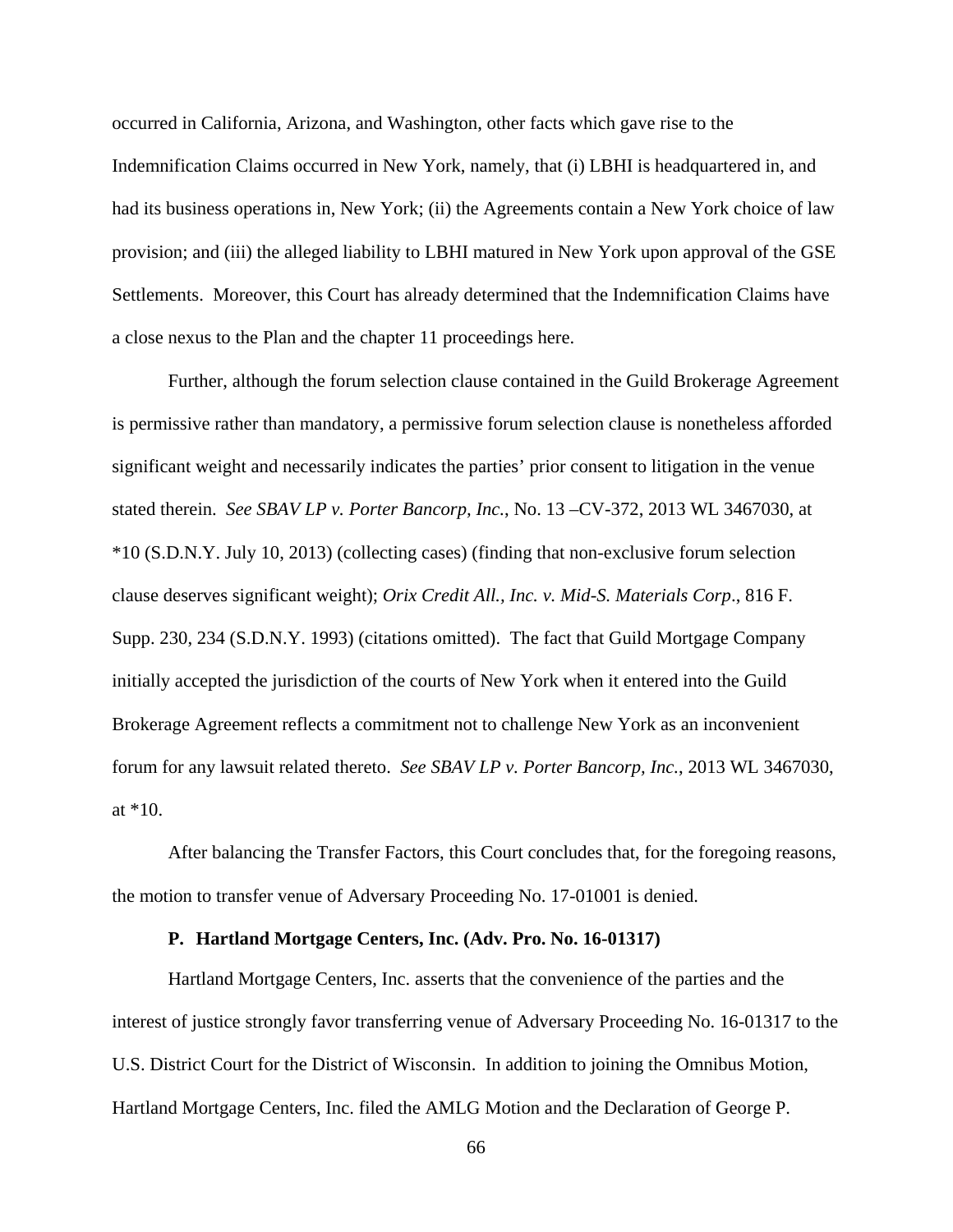Kleanthis [Dkt. No. 487] (the "Kleanthis Decl.") in support thereof. By his declaration, Mr. Kleanthis states that venue should be transferred to the U.S. District Court for the District of Wisconsin because, among other reasons, (i) Hartland Mortgage Centers, Inc. is headquartered and has its principal place of business in Woodridge, Illinois, where Mr. Kleanthis negotiated, executed, and "performed" the loan purchase agreement; (ii) the loans were originated and underwritten in Wisconsin; (iii) all the documents that support its defense are in Illinois; (iv) Hartland Mortgage Centers, Inc. has been out of business since 2014 and it would be financially burdensome to defend the action in New York; and (v) it would be extremely inconvenient for the company's witnesses (who, based on recent investigation, live and work in Wisconsin) to appear and give testimony in the Southern District of New York.<sup>80</sup>

The Court has considered each of Hartland Mortgage Centers, Inc.'s arguments and finds that Hartland Mortgage Centers, Inc. has failed to meet its burden to show by clear and convincing evidence that Adversary Proceeding No. 16-01317 should be transferred to the U.S. District Court for the District of Wisconsin. The Court has determined that the interest of justice, which favors centralizing litigation of all of the Adversary Proceedings in one forum to avoid duplicative litigation, avert inconsistent results, preserve judicial and party resources, and provide for the efficient administration of the Adversary Proceedings, weighs heavily in favor of retaining venue of Adversary Proceeding No. 16-01317 in this Court. The common issues of law in the Adversary Proceedings, this Court's extensive experience with Lehman matters and with the Indemnification Claims in particular (as noted by multiple federal courts across the nation confronted with litigation regarding the Indemnification Claims), and the deference afforded to a plaintiff's choice of forum lend further support to this factor.

 $\overline{\phantom{a}}$ 80 *See* Kleanthis Decl. ¶¶ 3-10.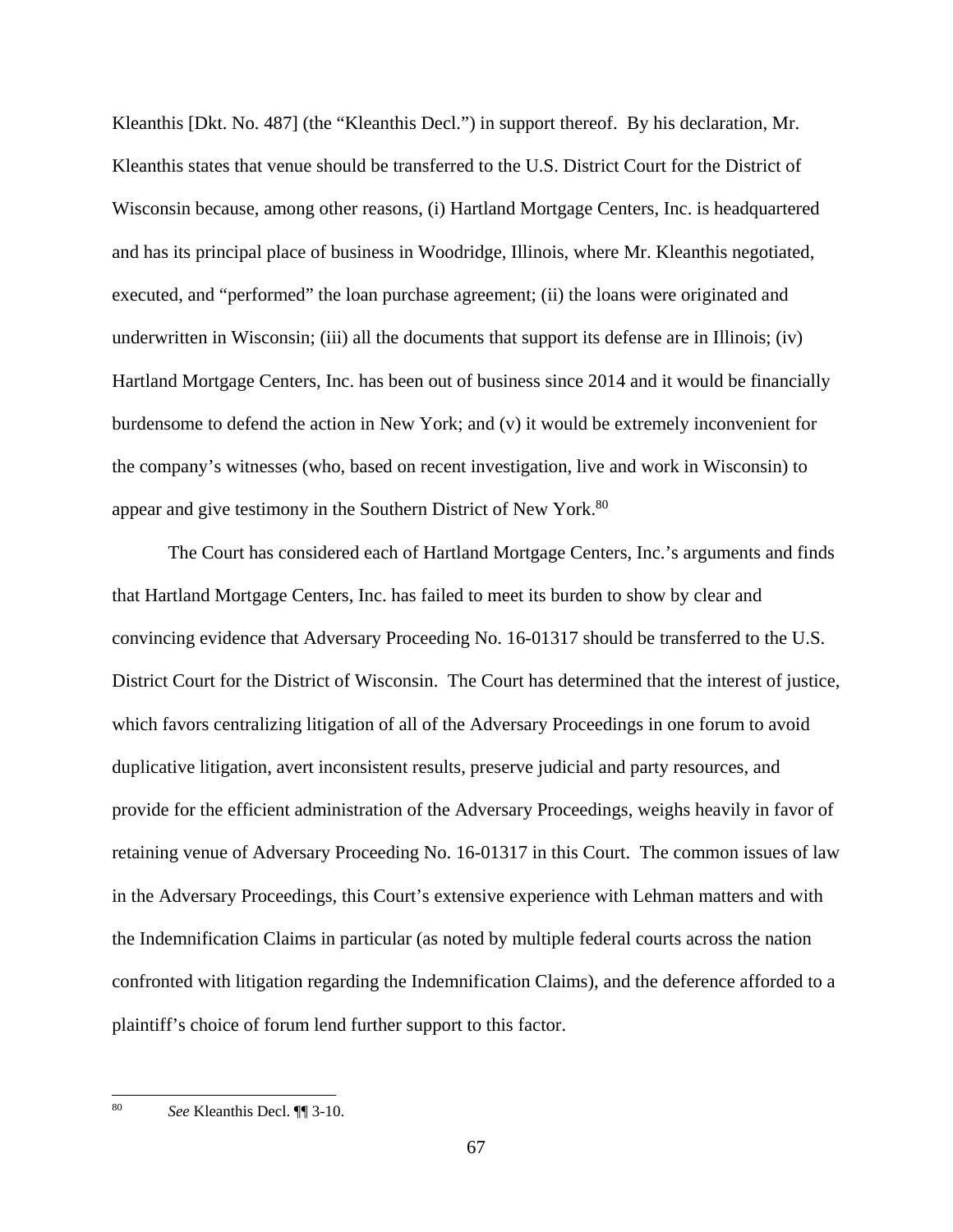Hartland Mortgage Centers, Inc.'s stated concerns surrounding the relative means of the parties, the convenience of witnesses, the location of the operative documents, and the locus of operative facts, when balanced against the foregoing considerations, are insufficiently substantial to outweigh them. Specifically, Hartland Mortgage Centers, Inc. (i) has provided no evidence to support its assertions regarding lack of financial means; (ii) provides only vague, unsupported statements regarding witness inconvenience; (iii) provides insufficient evidence that its potential witnesses reside in Wisconsin; and (iv) has identified no witnesses unwilling to appear voluntarily at a trial in New York. While the Court recognizes that travel to New York may be inconvenient for some witnesses, in the absence of proof that such witnesses would refuse to testify, the Court cannot determine that this consideration weighs in favor of transfer of venue. *See*, *e.g.*, *NBA Properties, Inc. v. Salvino, Inc.*, No. 99-CV-11799 (AGS), 2000 WL 323257, at \*8 (S.D.N.Y. Mar. 27, 2000) (finding that the availability of process to compel attendance also does not weigh in favor of transfer where defendant fails to provide any affidavits from its witnesses stating that the witnesses will not voluntarily appear absent transfer).

While Hartland Mortgage Centers, Inc. asserts that the location of the operative documents is in Illinois (and, notably, not in Wisconsin), it does not address LBHI's contention that hard copy documents located anywhere could be transmitted electronically or scanned for use at a trial in New York. Finally, with respect to the locus of operative facts, Hartland Mortgage Centers, Inc. fails to acknowledge that, while certain decisions or activities relating to the loans at issue may have occurred in Wisconsin and Illinois, other facts which gave rise to the Indemnification Claims occurred in New York, namely, that (i) LBHI is headquartered in, and had its business operations in, New York; (ii) the Agreements contain a New York choice of law provision; and (iii) the alleged liability to LBHI matured in New York upon approval of the GSE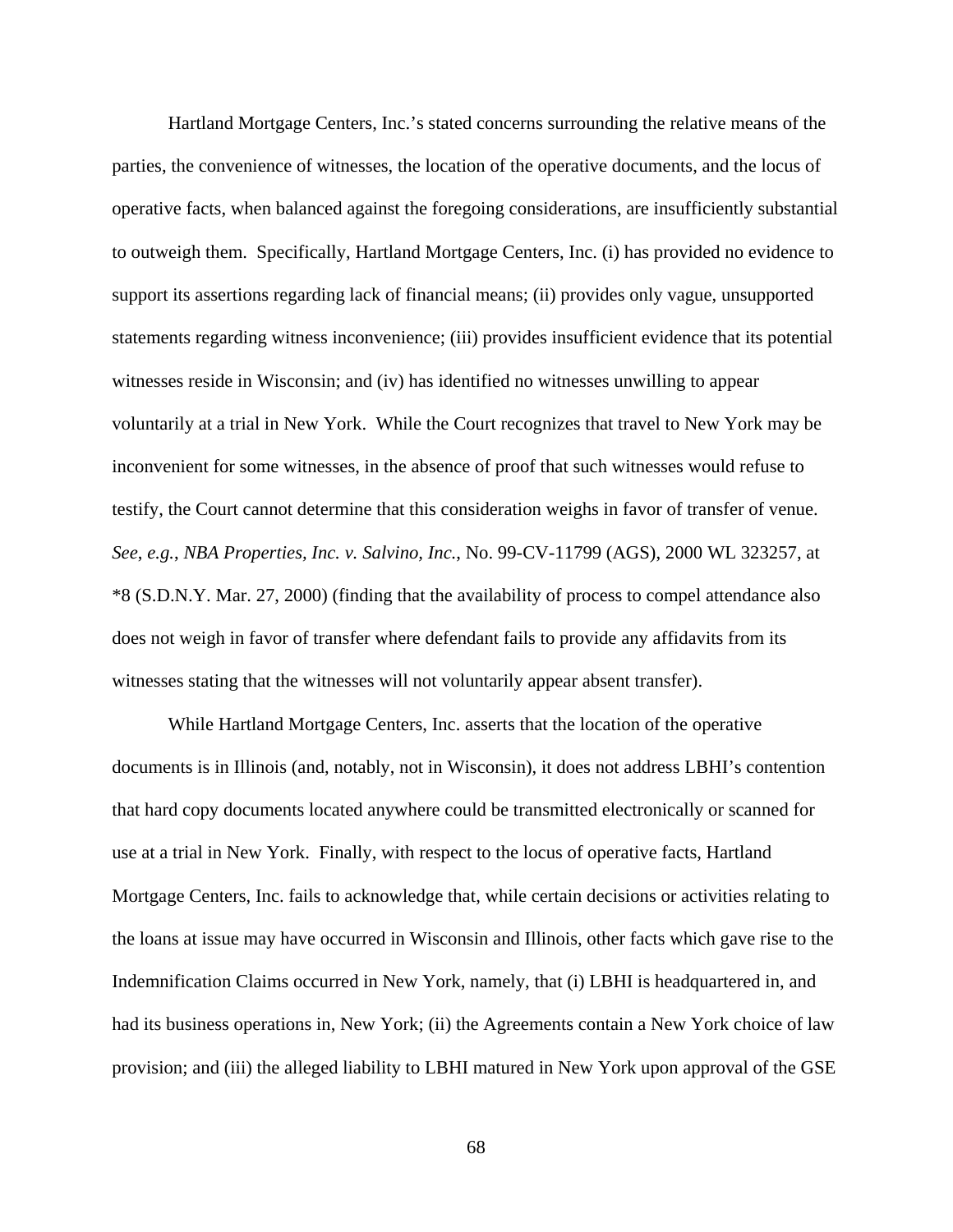Settlements. Moreover, this Court has already determined that the Indemnification Claims have a close nexus to the Plan and the chapter 11 proceedings here.

After balancing the Transfer Factors, this Court concludes that, for the foregoing reasons, the motion to transfer venue of Adversary Proceeding No. 16-01317 is denied.

## **Q. Loan Simple, Inc. (Adv. Pro. No. 16-01309)**

Loan Simple, Inc., f/k/a Ascent Home Loans, Inc., asserts that the convenience of the parties and the interest of justice strongly favor transferring venue of Adversary Proceeding No. 16-01309 to the Colorado District Court. In addition to joining the Omnibus Motion, Loan Simple, Inc. filed the AMLG Motion and the Declaration of Nathan Dozois [Dkt. No. 489] (the "Dozois Decl.") in support thereof. By his declaration, Mr. Dozois states that venue should be transferred to the Colorado District Court because, among other reasons, (i) the documents that support Loan Simple, Inc.'s defense are located in Colorado; (ii) Loan Simple, Inc. is headquartered and has its principal place of business in Colorado, which is where the company's employees "performed" the loan transactions; and (iii) it would be extremely burdensome and inconvenient for Mr. Dozois and the company's witnesses (who, based on recent investigations, are all located in Colorado) to appear and give testimony in the Southern District of New York.<sup>81</sup>

The Court has considered each of Loan Simple, Inc.'s arguments and finds that Loan Simple, Inc. has failed to meet its burden to show by clear and convincing evidence that Adversary Proceeding No. 16-01309 should be transferred to the Colorado District Court. The Court has determined that the interest of justice, which favors centralizing litigation of all of the Adversary Proceedings in one forum to avoid duplicative litigation, avert inconsistent results, preserve judicial and party resources, and provide for the efficient administration of the

 $\overline{\phantom{a}}$ 

<sup>81</sup> *See* Dozois Decl. ¶¶ 5-9.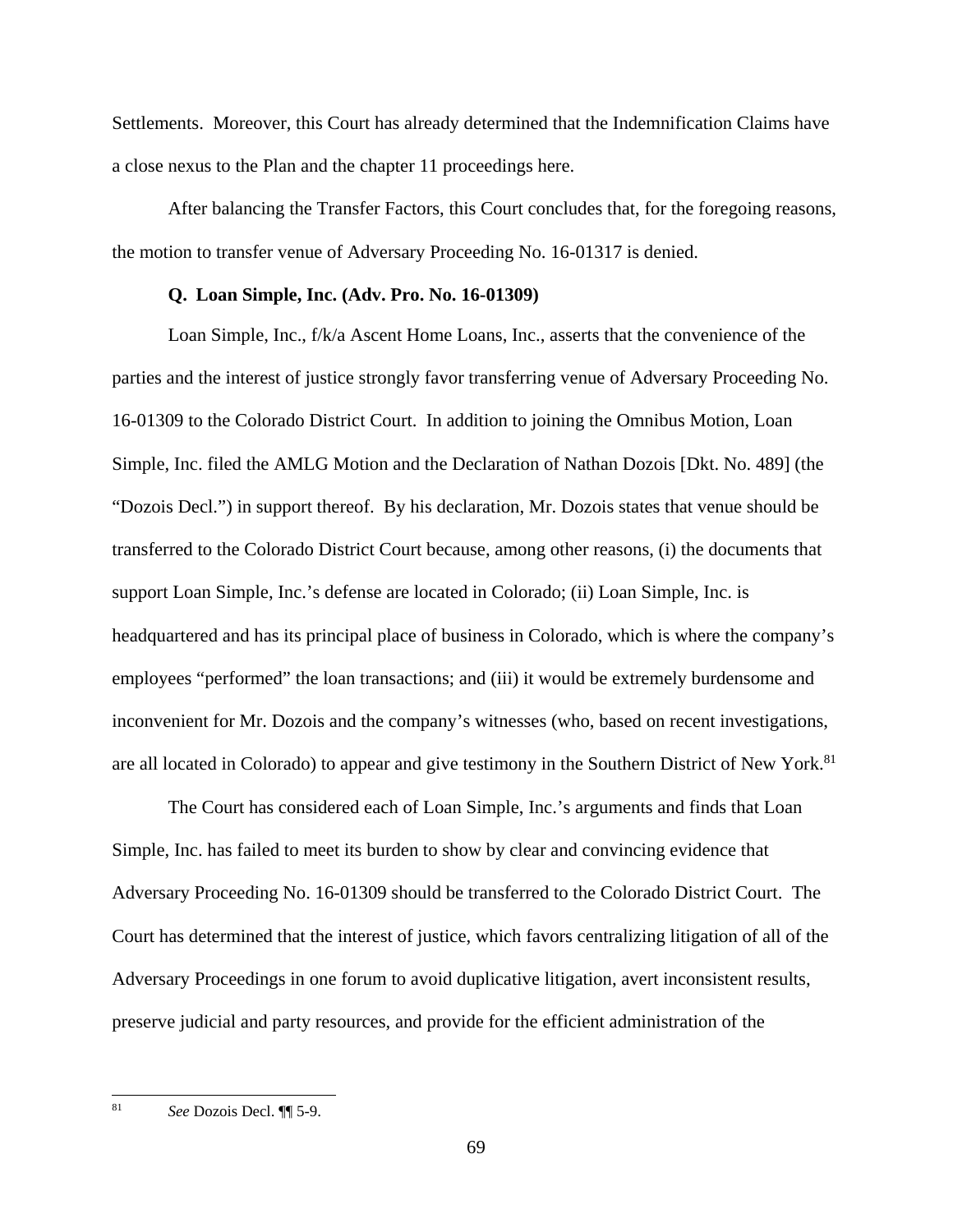Adversary Proceedings, weighs heavily in favor of retaining venue of Adversary Proceeding No. 16-01309 in this Court. The common issues of law in the Adversary Proceedings, this Court's extensive experience with Lehman matters and with the Indemnification Claims in particular (as noted by multiple federal courts across the nation confronted with litigation regarding the Indemnification Claims), and the deference afforded to a plaintiff's choice of forum lend further support to this factor.

Loan Simple, Inc.'s stated concerns surrounding the convenience of witnesses, the location of the operative documents, and the locus of operative facts, when balanced against the foregoing considerations, are insufficiently substantial to outweigh them. Specifically, Loan Simple, Inc. (i) provides only vague, unsupported statements regarding witness inconvenience and (ii) has identified no witnesses unwilling to appear voluntarily at a trial in New York. While the Court recognizes that travel to New York may be inconvenient for some witnesses, in the absence of proof that such witnesses would refuse to testify, the Court cannot determine that this consideration weighs in favor of transfer of venue. *See*, *e.g.*, *NBA Properties, Inc. v. Salvino, Inc.*, No. 99-CV-11799 (AGS), 2000 WL 323257, at \*8 (S.D.N.Y. Mar. 27, 2000) (finding that the availability of process to compel attendance also does not weigh in favor of transfer where defendant fails to provide any affidavits from its witnesses stating that the witnesses will not voluntarily appear absent transfer).

While Loan Simple, Inc. asserts that the location of the operative documents is in Colorado, it does not address LBHI's contention that hard copy documents located anywhere could be transmitted electronically or scanned for use at a trial in New York. Finally, with respect to the locus of operative facts, Loan Simple, Inc. fails to acknowledge that, while certain decisions or activities relating to the loans at issue may have occurred in Colorado, other facts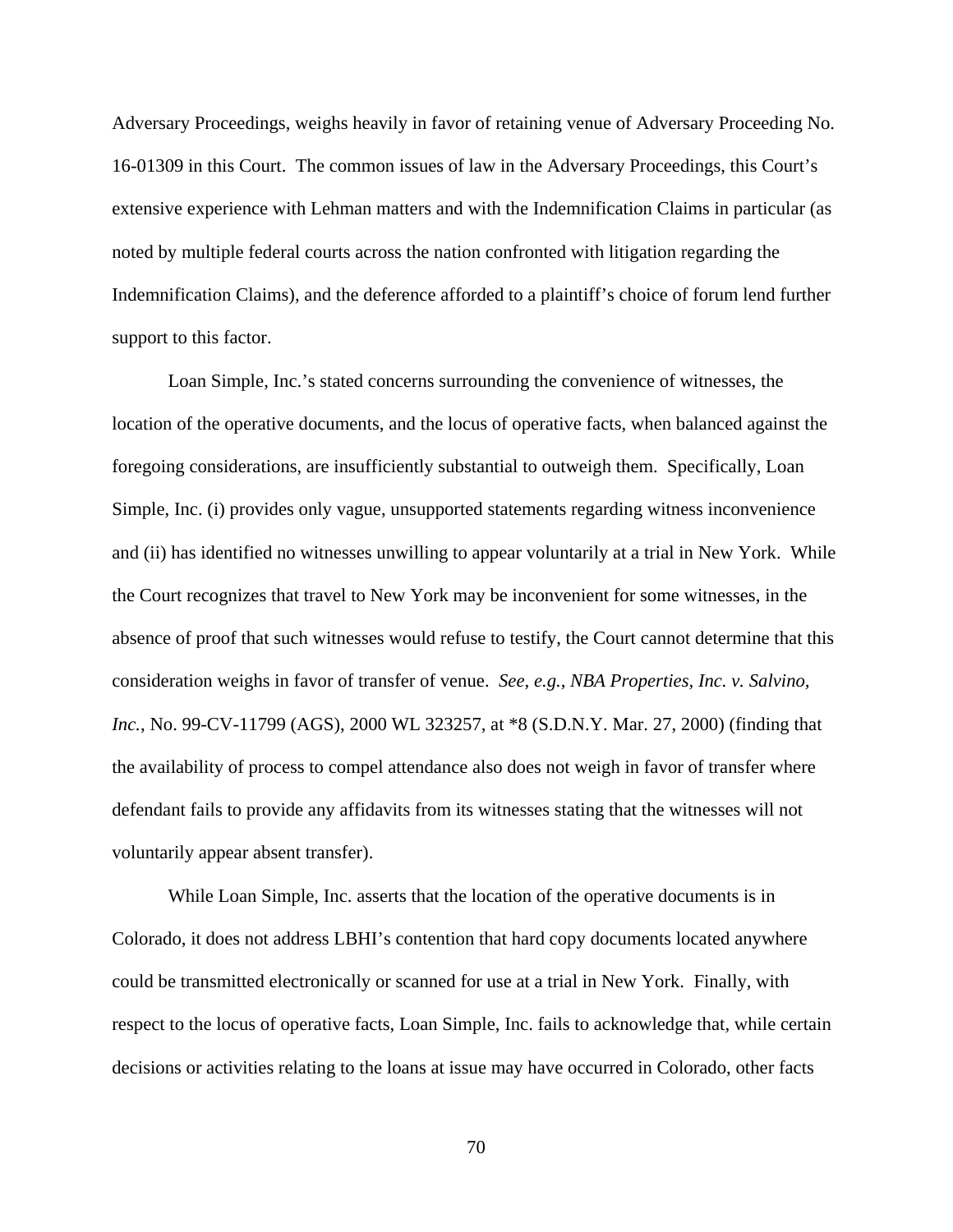which gave rise to the Indemnification Claims occurred in New York, namely, that (i) LBHI is headquartered in, and had its business operations in, New York; (ii) the Agreements contain a New York choice of law provision; and (iii) the alleged liability to LBHI matured in New York upon approval of the GSE Settlements. Moreover, this Court has already determined that the Indemnification Claims have a close nexus to the Plan and the chapter 11 proceedings here.

After balancing the Transfer Factors, this Court concludes that, for the foregoing reasons, the motion to transfer venue of Adversary Proceeding No. 16-01309 is denied.

## **R. MC Advantage, LLC (Adv. Pro. No. 16-01334)**

MC Advantage, LLC, f/k/a Republic Mortgage Home Loans, LLC, asserts that the convenience of the parties and the interest of justice strongly favor transferring venue of Adversary Proceeding No. 16-01334 to the U.S. District Court for the District of Utah. In addition to joining the Omnibus Motion, MC Advantage, LLC filed the AMLG Motion and the Declaration of Mathew Brumble [Dkt. No. 490] (the "Brumble Decl.") in support thereof. By his declaration, Mr. Brumble states that venue should be transferred to the U.S. District Court for the District of Utah since, among other reasons, (i) as MC Advantage, LLC has sold all of its assets and ceased all business operations, the cost of defending the Indemnification Claim in New York would be burdensome; (ii) the documents that support MC Advantage, LLC's defense are located in Utah and "are voluminous;" (iii) MC Advantage, LLC is headquartered and has its principal place of business in Utah, which is where the company's employees "performed" the loan transactions; and (iv) it would be extremely inconvenient for Mr. Brumble and the company's witnesses (who are predominantly located in Utah or Colorado) to appear and give testimony in the Southern District of New York.<sup>82</sup>

82 82 *See* Brumble Decl. ¶¶ 3, 6-10.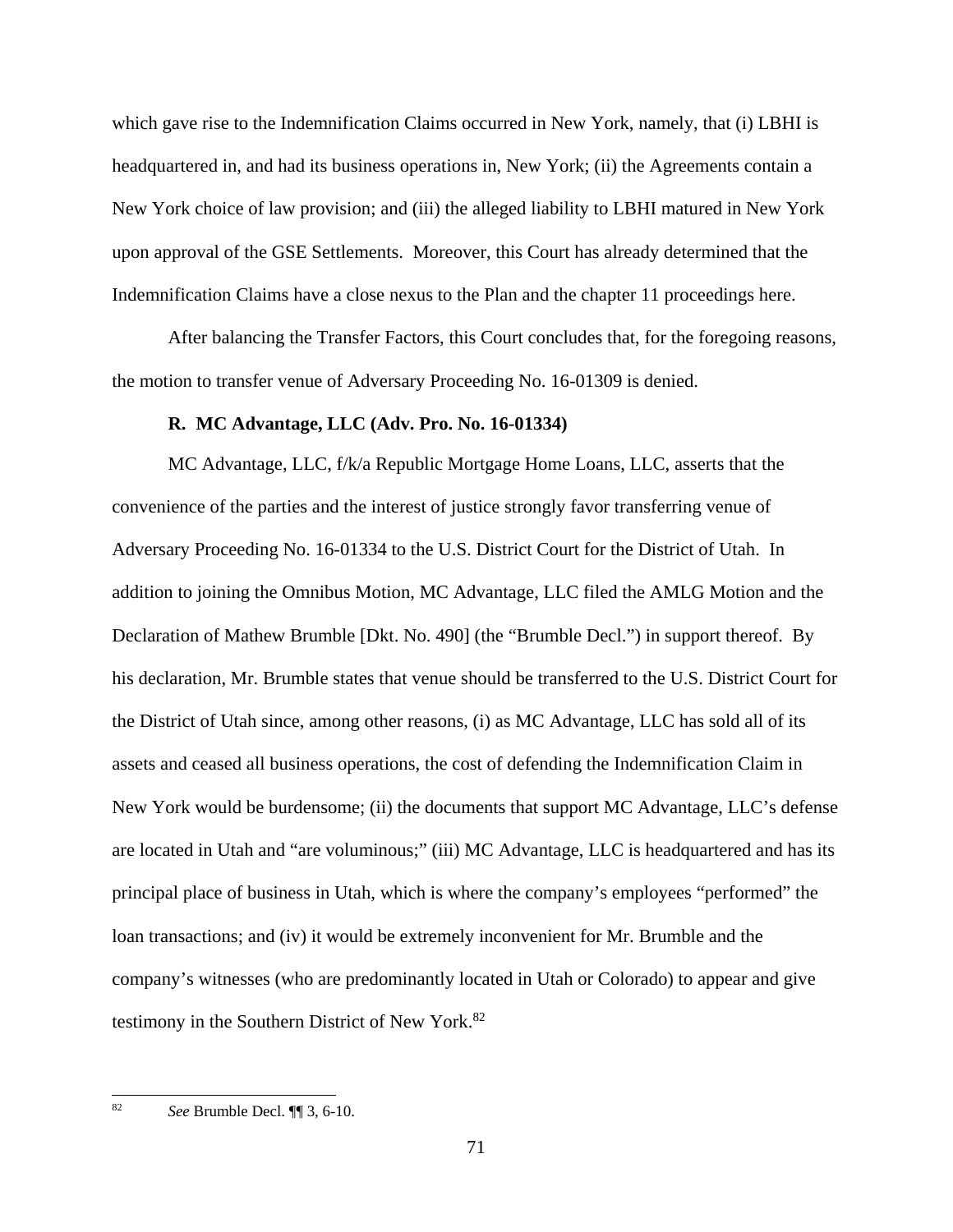The Court has considered each of MC Advantage, LLC's arguments and finds that MC Advantage, LLC has failed to meet its burden to show by clear and convincing evidence that Adversary Proceeding No. 16-01334 should be transferred to the U.S. District Court for the District of Utah. The Court has determined that the interest of justice, which favors centralizing litigation of all of the Adversary Proceedings in one forum to avoid duplicative litigation, avert inconsistent results, preserve judicial and party resources, and provide for the efficient administration of the Adversary Proceedings, weighs heavily in favor of retaining venue of Adversary Proceeding No. 16-01334 in this Court. The common issues of law in the Adversary Proceedings, this Court's extensive experience with Lehman matters and with the Indemnification Claims in particular (as noted by multiple federal courts across the nation confronted with litigation regarding the Indemnification Claims), and the deference afforded to a plaintiff's choice of forum lend further support to this factor.

MC Advantage, LLC's stated concerns surrounding the relative means of the parties, the convenience of witnesses, the location of the operative documents, and the locus of operative facts, when balanced against the foregoing considerations, are insufficiently substantial to outweigh them. Specifically, MC Advantage, LLC (i) has provided no evidence to support its assertions regarding lack of financial means; (ii) provides only vague, unsupported statements regarding witness inconvenience; (iii) provides no support for its assertion that its witnesses reside in Utah; and (iv) has identified no witnesses unwilling to appear voluntarily at a trial in New York. While the Court recognizes that travel to New York may be inconvenient for some witnesses, in the absence of proof that such witnesses would refuse to testify, the Court cannot determine that this consideration weighs in favor of transfer of venue. *See*, *e.g.*, *NBA Properties, Inc. v. Salvino, Inc.*, No. 99-CV-11799 (AGS), 2000 WL 323257, at \*8 (S.D.N.Y. Mar. 27,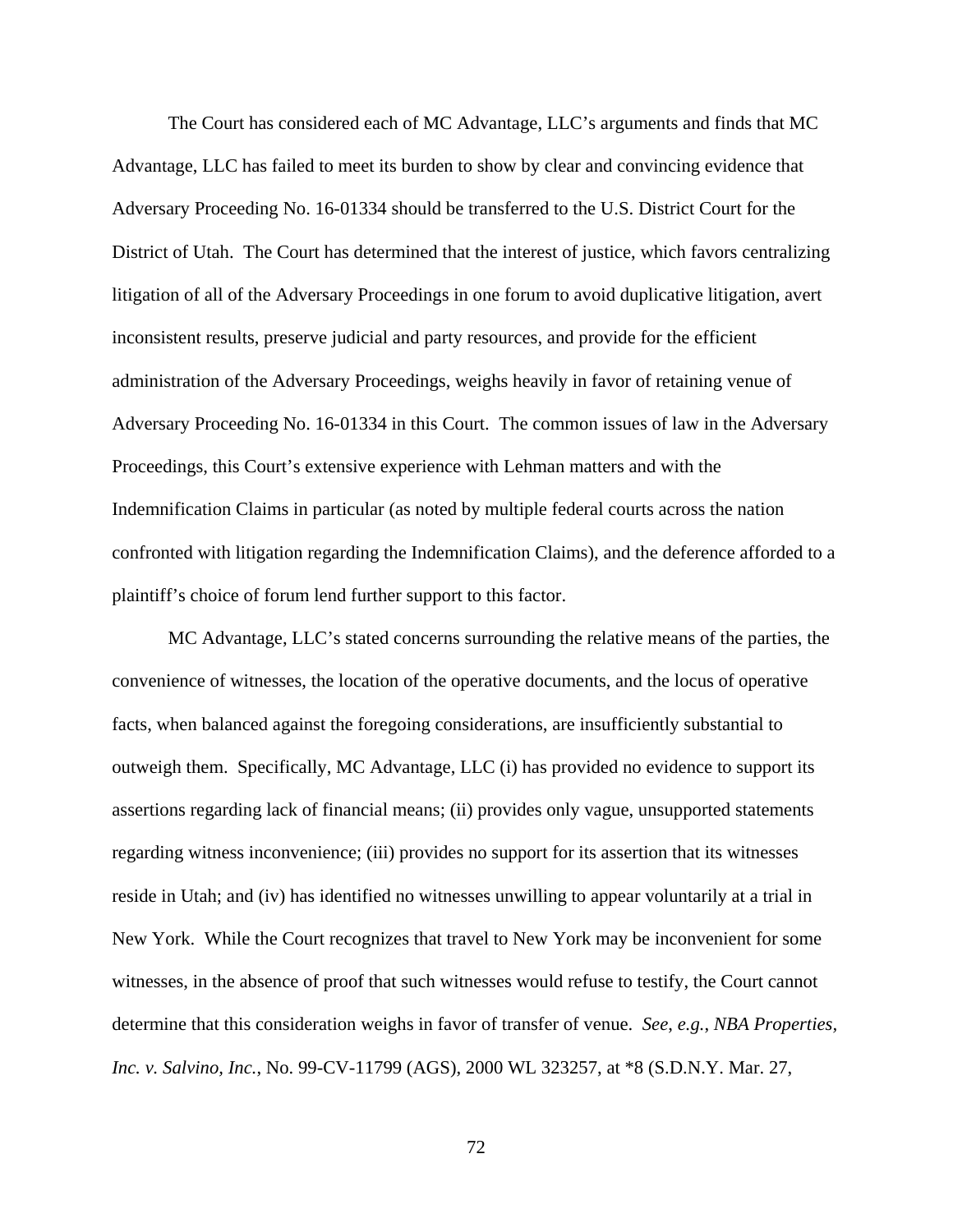2000) (finding that the availability of process to compel attendance also does not weigh in favor of transfer where defendant fails to provide any affidavits from its witnesses stating that the witnesses will not voluntarily appear absent transfer).

While MC Advantage, LLC asserts that the location of the operative documents is in Utah and that such documents are voluminous, it does not address LBHI's contention that hard copy documents located anywhere could be transmitted electronically or scanned for use at a trial in New York, regardless of their size. Finally, with respect to the locus of operative facts, MC Advantage, LLC fails to acknowledge that, while certain decisions or activities relating to the loans at issue may have occurred in Utah, other facts which gave rise to the Indemnification Claims occurred in New York, namely, that (i) LBHI is headquartered in, and had its business operations in, New York; (ii) the Agreements contain a New York choice of law provision; and (iii) the alleged liability to LBHI matured in New York upon approval of the GSE Settlements. Moreover, this Court has already determined that the Indemnification Claims have a close nexus to the Plan and the chapter 11 proceedings here.

After balancing the Transfer Factors, this Court concludes that, for the foregoing reasons, the motion to transfer venue of Adversary Proceeding No. 16-01334 is denied.

### **S. Mega Capital Funding, Inc. (Adv. Pro. No. 16-01304)**

Mega Capital Funding, Inc. asserts that the convenience of the parties and the interest of justice strongly favor transferring venue of Adversary Proceeding No. 16-01304 to the U.S. District Court for the Central District of California, Western Division. In addition to joining the Omnibus Motion, Mega Capital Funding, Inc. filed the AMLG Motion and the Declaration of Brian Na [Dkt. No. 491] (the "Na Decl.") in support thereof. By his declaration, Mr. Na states that venue should be transferred to the U.S. District Court for the Central District of California, Western Division, because, among other reasons, (i) the documents that support Mega Capital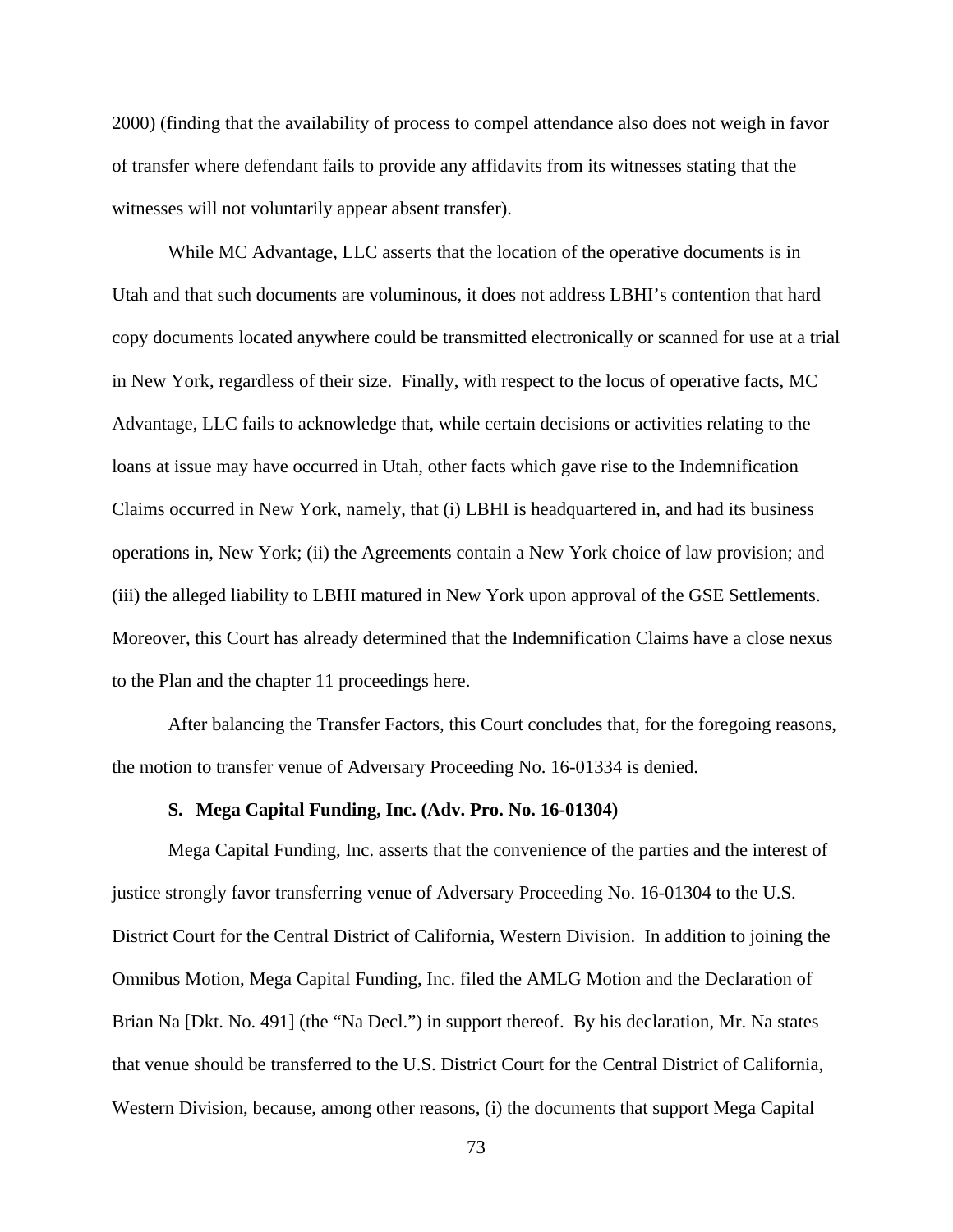Funding, Inc.'s defense are located in California and are voluminous; (ii) Mega Capital Funding, Inc. is headquartered and has its principal place of business in California, which is where the company's employees "performed" the loan transactions; and (iii) it would be extremely inconvenient for Mr. Na and the company's witnesses (who, based on recent investigation, are all located in California) to appear and give testimony in the Southern District of New York.<sup>83</sup>

The Court has considered each of Mega Capital Funding, Inc.'s arguments and finds that Mega Capital Funding, Inc. has failed to meet its burden to show by clear and convincing evidence that Adversary Proceeding No. 16-01304 should be transferred to the U.S. District Court for the Central District of California, Western Division. The Court has determined that the interest of justice, which favors centralizing litigation of all of the Adversary Proceedings in one forum to avoid duplicative litigation, avert inconsistent results, preserve judicial and party resources, and provide for the efficient administration of the Adversary Proceedings, weighs heavily in favor of retaining venue of Adversary Proceeding No. 16-01304 in this Court. The common issues of law in the Adversary Proceedings, this Court's extensive experience with Lehman matters and with the Indemnification Claims in particular (as noted by multiple federal courts across the nation confronted with litigation regarding the Indemnification Claims), and the deference afforded to a plaintiff's choice of forum lend further support to this factor.

Mega Capital Funding, Inc.'s stated concerns surrounding the convenience of witnesses, the location of the operative documents, and the locus of operative facts, when balanced against the foregoing considerations, are insufficiently substantial to outweigh them. Specifically, Mega Capital Funding, Inc. (i) provides only vague, unsupported statements regarding witness inconvenience and (ii) has identified no witnesses unwilling to appear voluntarily at a trial in

<sup>83</sup> *See* Na Decl. ¶¶ 4-8.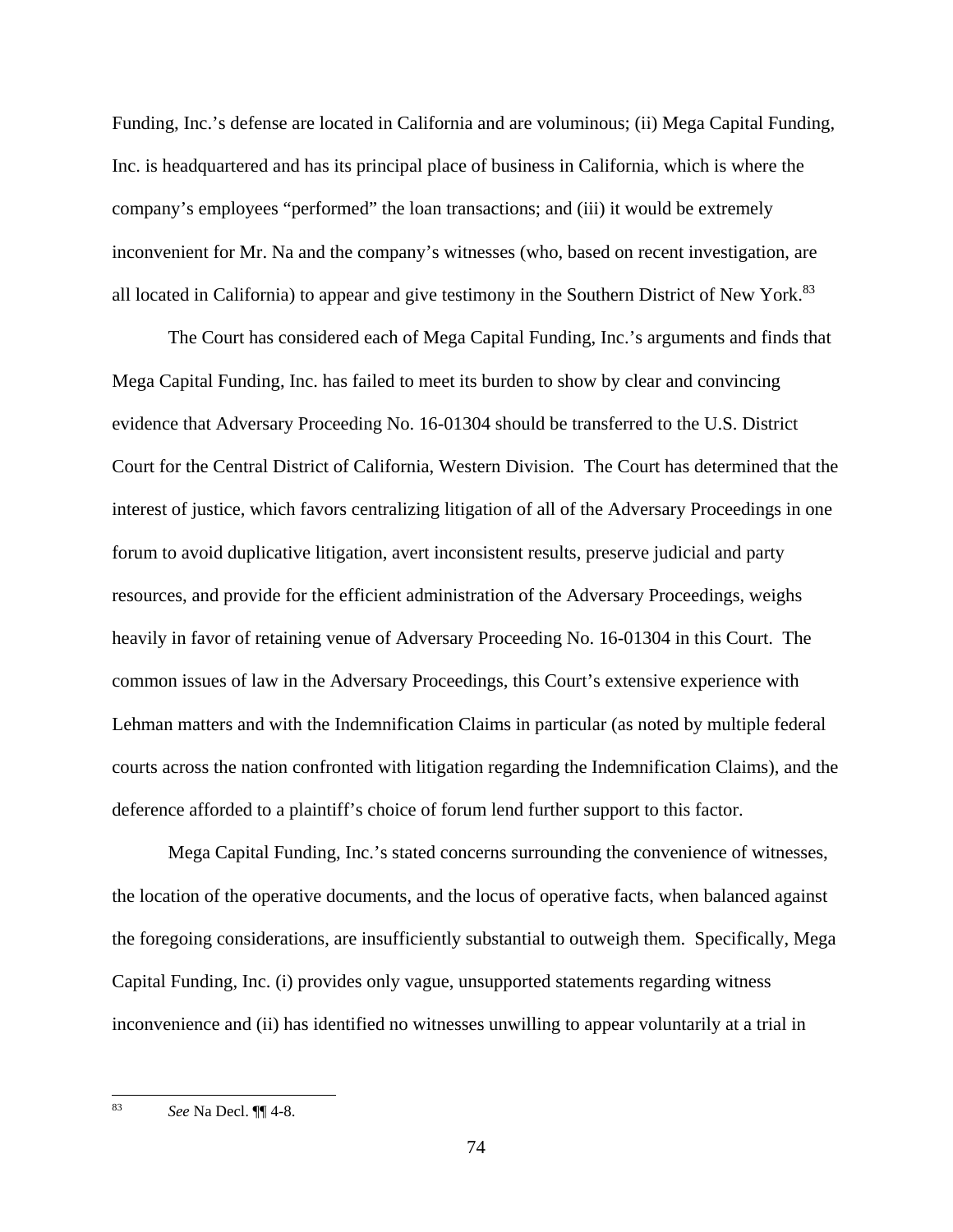New York. While the Court recognizes that travel to New York may be inconvenient for some witnesses, in the absence of proof that such witnesses would refuse to testify, the Court cannot determine that this consideration weighs in favor of transfer of venue. *See*, *e.g.*, *NBA Properties, Inc. v. Salvino, Inc.*, No. 99-CV-11799 (AGS), 2000 WL 323257, at \*8 (S.D.N.Y. Mar. 27, 2000) (finding that the availability of process to compel attendance also does not weigh in favor of transfer where defendant fails to provide any affidavits from its witnesses stating that the witnesses will not voluntarily appear absent transfer).

While Mega Capital Funding, Inc. asserts that the location of the operative documents is in California and that such documents are voluminous, it does not address LBHI's contention that hard copy documents located anywhere could be transmitted electronically or scanned for use at a trial in New York, regardless of their size. Finally, with respect to the locus of operative facts, Mega Capital Funding, Inc. fails to acknowledge that, while certain decisions or activities relating to the loans at issue may have occurred in California, other facts which gave rise to the Indemnification Claims occurred in New York, namely, that (i) LBHI is headquartered in, and had its business operations in, New York; (ii) the Agreements contain a New York choice of law provision; and (iii) the alleged liability to LBHI matured in New York upon approval of the GSE Settlements. Moreover, this Court has already determined that the Indemnification Claims have a close nexus to the Plan and the chapter 11 proceedings here.

After balancing the Transfer Factors, this Court concludes that, for the foregoing reasons, the motion to transfer venue of Adversary Proceeding No. 16-01304 is denied.

#### **T. MegaStar Financial Corp. (Adv. Pro. No. 16-01301)**

By the Omnibus Motion, MegaStar Financial Corp. asserts that the convenience of the parties and the interests of justice favor transferring venue of Adversary Proceeding No. 16- 01301 to the Colorado District Court. MegaStar Financial Corp. joined the Omnibus Motion, but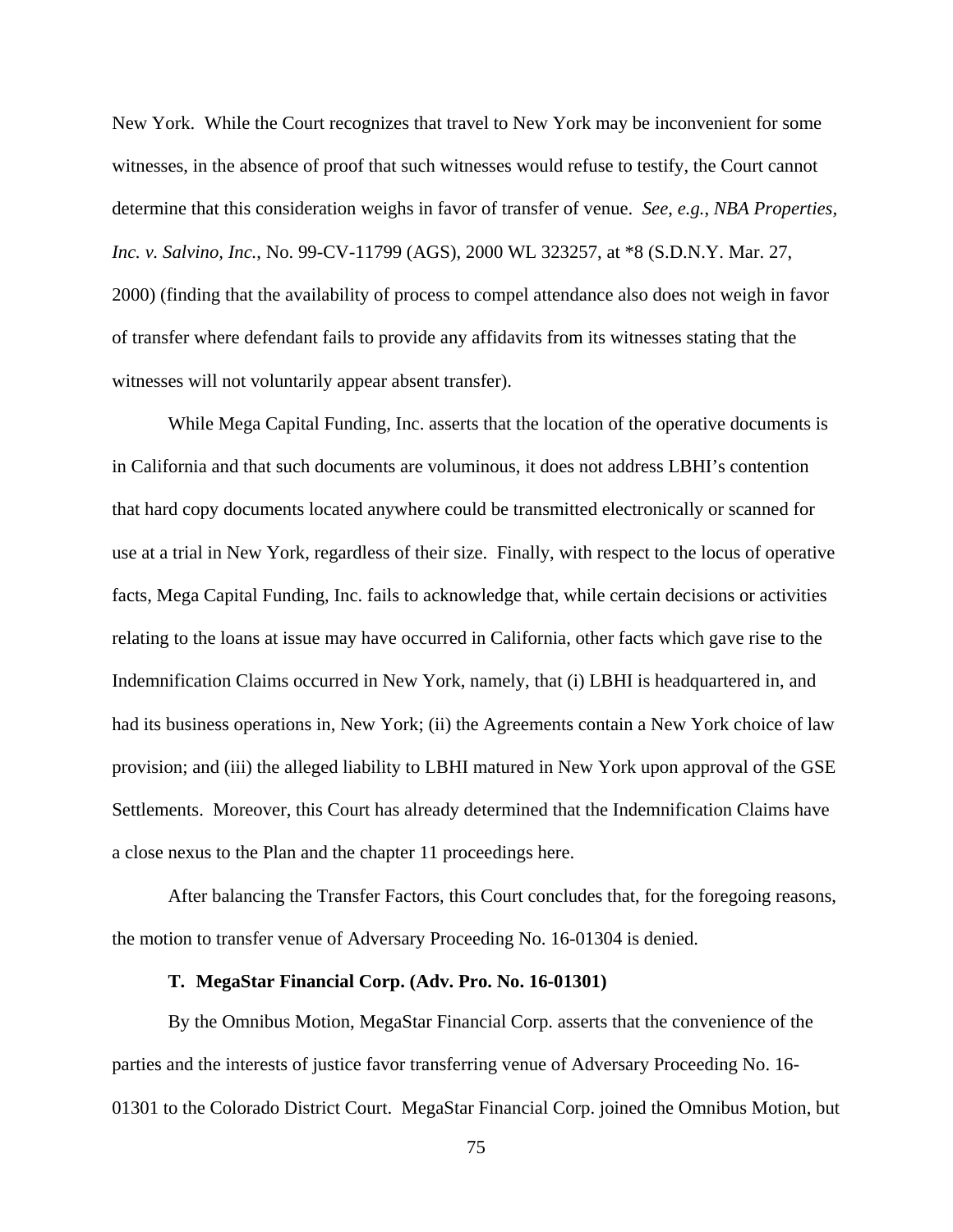it did not join the AMLG Motion or submit an individual declaration or affidavit in support of its contention that venue of its Adversary Proceeding should be transferred to the Colorado District Court (as set forth on Exhibit A to the Omnibus Motion).

Having submitted no evidence in support of its request to transfer venue, MegaStar Financial Corp. has not satisfied its burden to show by clear and convincing evidence that Adversary Proceeding No. 16-01301 should be transferred to the Colorado District Court. For the reasons set forth in this Court's general discussion applicable to all Defendants, *supra*, the motion to transfer venue of Adversary Proceeding No. 16-01301 is denied.

### **U. New FED Mortgage Corporation (Adv. Pro. No. 16-01299)**

New FED Mortgage Corporation asserts that the convenience of the parties and the interest of justice strongly favor transferring venue of Adversary Proceeding No. 16-01299 to the U.S. District Court for the District of Massachusetts.<sup>84</sup> In addition to joining the Omnibus Motion, New FED Mortgage Corporation filed the AMLG Motion and the Declaration of Brian D'Amico [Dkt. No. 493] (the "D'Amico Decl.") in support thereof. By his declaration, Mr. D'Amico states that venue should be transferred to the U.S. District Court for the District of Massachusetts because, among other reasons, (i) the documents that support New FED Mortgage Corporation's defense are located in Danvers, Massachusetts; (ii) New FED Mortgage Corporation has its principal place of business in Massachusetts, which is where the company's employees "performed" the loan transactions; and (iii) it would be extremely inconvenient for

<sup>84</sup> The D'Amico Decl. states that New FED Mortgage Corporation seeks to transfer venue of its Adversary Proceeding to Gloucester District Court, which is a Massachusetts state court. Exhibit A to the Omnibus Motion states that the requested transferee court is the U.S. District Court Gloucester, which is not a court. The Court will treat New FED Mortgage Corporation's request as one to transfer venue of its Adversary Proceeding to the U.S. District Court for the District of Massachusetts.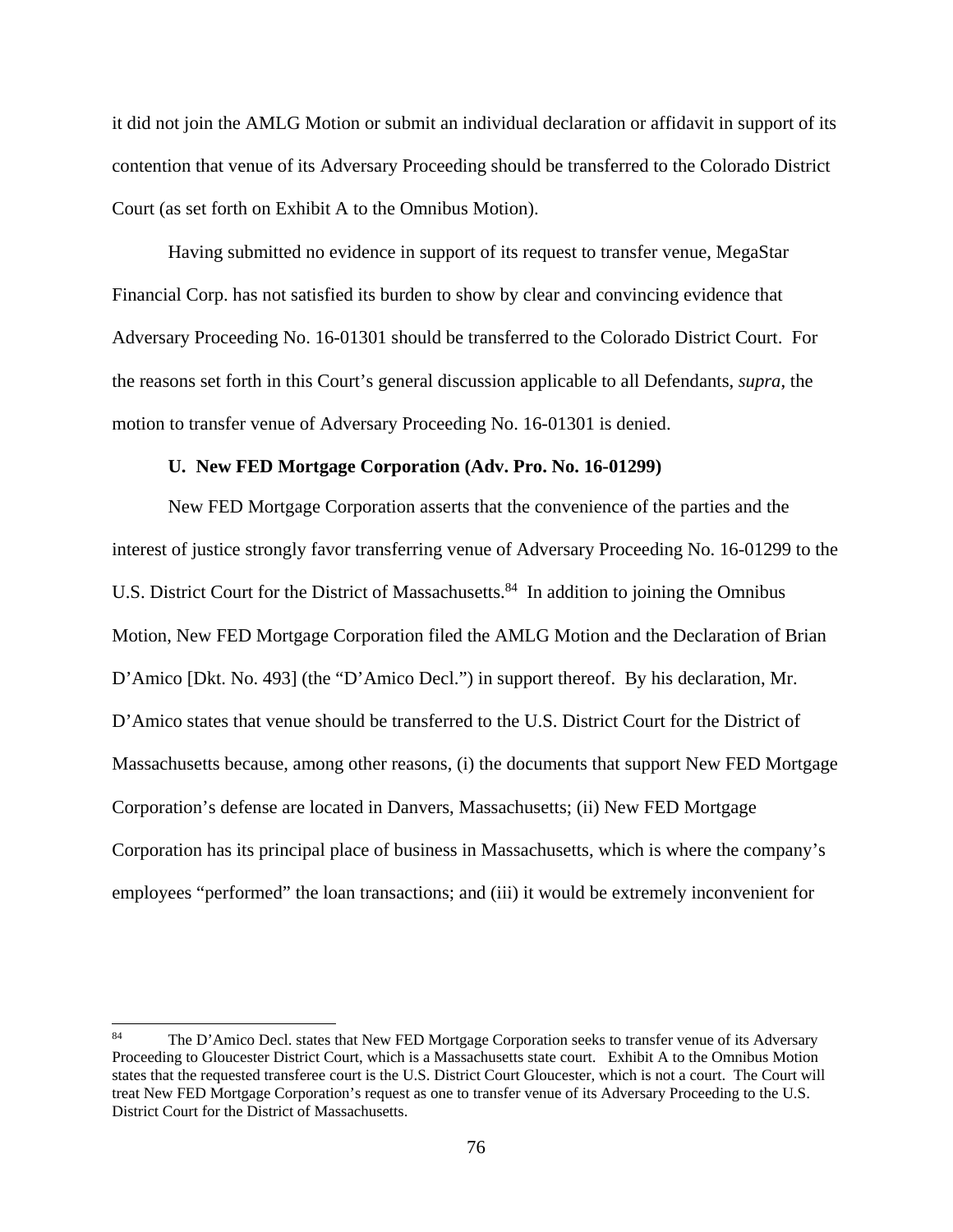the company's witnesses (who, based on recent investigation, live and work in Massachusetts) to appear and give testimony in the Southern District of New York.85

The Court has considered each of New FED Mortgage Corporation's arguments and finds that New FED Mortgage Corporation has failed to meet its burden to show by clear and convincing evidence that Adversary Proceeding No. 16-01299 should be transferred to the U.S. District Court for the District of Massachusetts. The Court has determined that the interest of justice, which favors centralizing litigation of all of the Adversary Proceedings in one forum to avoid duplicative litigation, avert inconsistent results, preserve judicial and party resources, and provide for the efficient administration of the Adversary Proceedings, weighs heavily in favor of retaining venue of Adversary Proceeding No. 16-01299 in this Court. The common issues of law in the Adversary Proceedings, this Court's extensive experience with Lehman matters and with the Indemnification Claims in particular (as noted by multiple federal courts across the nation confronted with litigation regarding the Indemnification Claims), and the deference afforded to a plaintiff's choice of forum lend further support to this factor.

New FED Mortgage Corporation's stated concerns surrounding the convenience of witnesses, the location of the operative documents, and the locus of operative facts, when balanced against the foregoing considerations, are insufficiently substantial to outweigh them. Specifically, New FED Mortgage Corporation (i) provides only vague, unsupported statements regarding witness inconvenience and (ii) has identified no witnesses unwilling to appear voluntarily at a trial in New York. While the Court recognizes that travel to New York may be inconvenient for some witnesses, in the absence of proof that such witnesses would refuse to testify, the Court cannot determine that this consideration weighs in favor of transfer of venue.

<sup>85</sup> *See* D'Amico Decl. ¶¶ 5-9.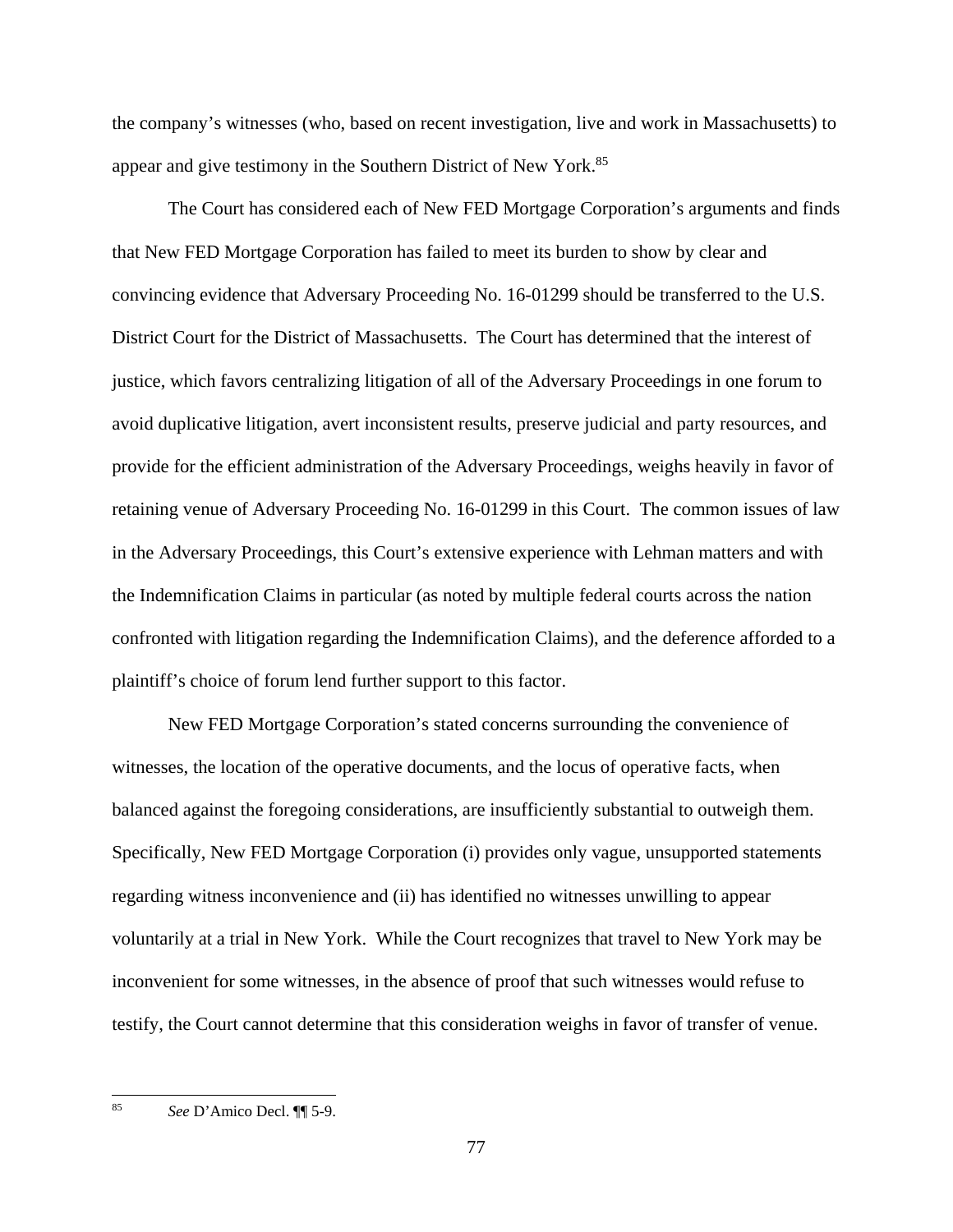*See*, *e.g.*, *NBA Properties, Inc. v. Salvino, Inc.*, No. 99-CV-11799 (AGS), 2000 WL 323257, at \*8 (S.D.N.Y. Mar. 27, 2000) (finding that the availability of process to compel attendance also does not weigh in favor of transfer where defendant fails to provide any affidavits from its witnesses stating that the witnesses will not voluntarily appear absent transfer).

While New FED Mortgage Corporation asserts that the location of the operative documents is in Massachusetts, it does not address LBHI's contention that hard copy documents located anywhere could be transmitted electronically or scanned for use at a trial in New York. Finally, with respect to the locus of operative facts, New FED Mortgage Corporation fails to acknowledge that, while certain decisions or activities relating to the loans at issue may have occurred in Massachusetts, other facts which gave rise to the Indemnification Claims occurred in New York, namely, that (i) LBHI is headquartered in, and had its business operations in, New York; (ii) the Agreements contain a New York choice of law provision; and (iii) the alleged liability to LBHI matured in New York upon approval of the GSE Settlements. Moreover, this Court has already determined that the Indemnification Claims have a close nexus to the Plan and the chapter 11 proceedings here.

After balancing the Transfer Factors, this Court concludes that, for the foregoing reasons, the motion to transfer venue of Adversary Proceeding No. 16-01299 is denied.

## **V. Oaktree Funding Corporation (Adv. Pro. No. 16-01298)**

Oaktree Funding Corporation ("Oaktree") asserts that the convenience of the parties and the interest of justice strongly favor transferring venue of Adversary Proceeding No. 16-01298 to the U.S. District Court for the Central District of California or to the Colorado District Court. In addition to joining the Omnibus Motion, Oaktree filed the AMLG Motion and the Declaration of Ray Scott [Dkt. No. 494] (the "Scott Decl.") in support thereof. By his declaration, Mr. Scott states that venue should be transferred to the U.S. District Court for the Central District of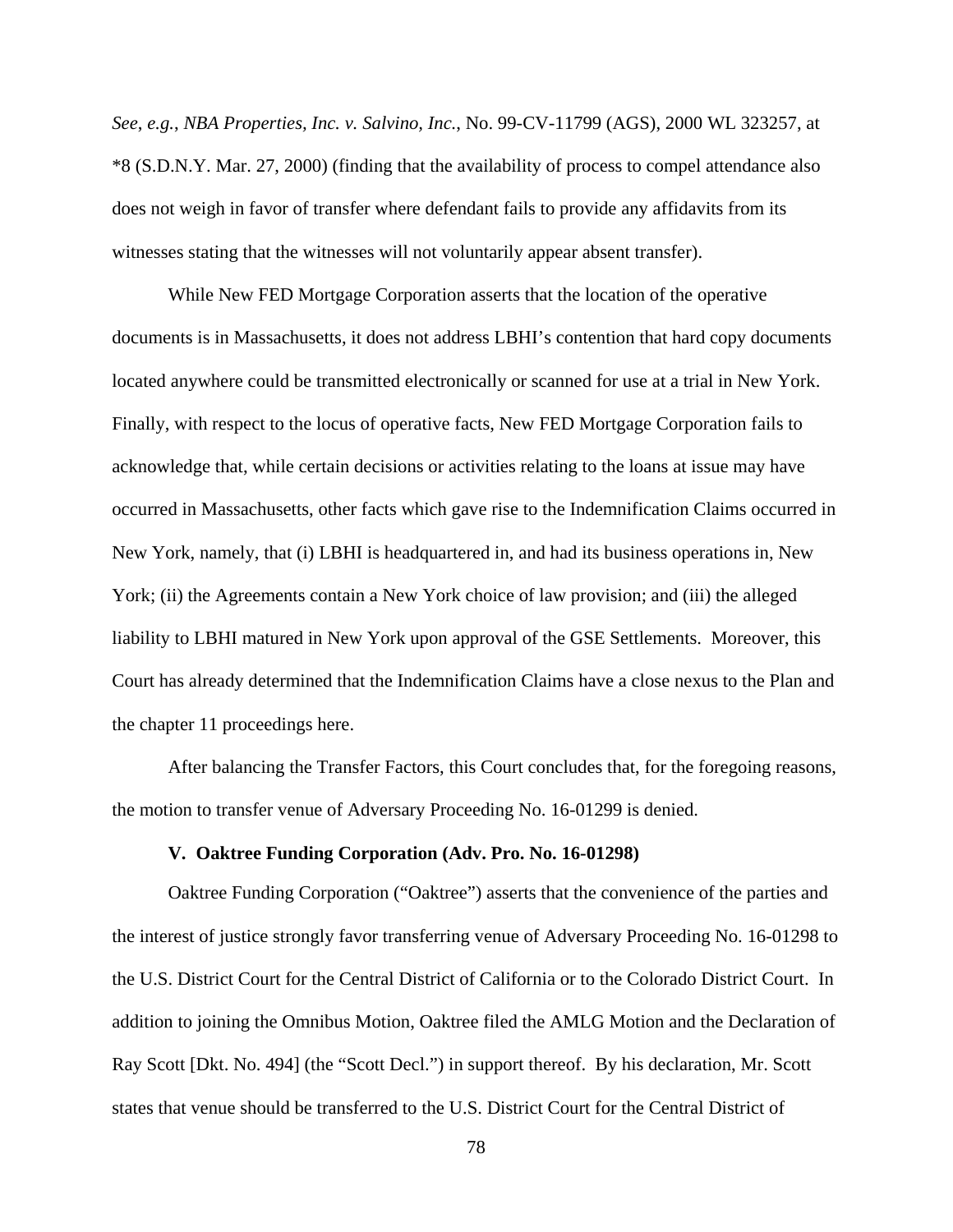California or to the Colorado District Court because, among other reasons, (i) Oaktree is headquartered and has its principal place of business in San Bernardino County, California, which is where the company's employees "performed" the loan transactions; (ii) all of the documents that support its defenses are located in California and Colorado; and (iii) it would be extremely inconvenient for Mr. Scott and the company's nine other witnesses (who, based on recent investigations, are all located in California and Colorado) to appear and give testimony in the Southern District of New York, particularly because Mr. Scott has stated that he has a heart condition.86

The Court has considered each of Oaktree's arguments and finds that it has failed to meet its burden to show by clear and convincing evidence that Adversary Proceeding No. 16-01298 should be transferred to the U.S. District Court for the Central District of California or to the Colorado District Court. The Court has determined that the interest of justice, which favors centralizing litigation of all of the Adversary Proceedings in one forum to avoid duplicative litigation, avert inconsistent results, preserve judicial and party resources, and provide for the efficient administration of the Adversary Proceedings, weighs heavily in favor of retaining venue of Adversary Proceeding No. 16-01298 in this Court. The common issues of law in the Adversary Proceedings, this Court's extensive experience with Lehman matters and with the Indemnification Claims in particular (as noted by multiple federal courts across the nation confronted with litigation regarding the Indemnification Claims), and the deference afforded to a plaintiff's choice of forum lend further support to this factor.

Oaktree's stated concerns surrounding the convenience of witnesses, the location of the operative documents, and the locus of operative facts, when balanced against the foregoing

 $\overline{\phantom{a}}$ 86 *See* Scott Decl. ¶¶ 3, 6-10.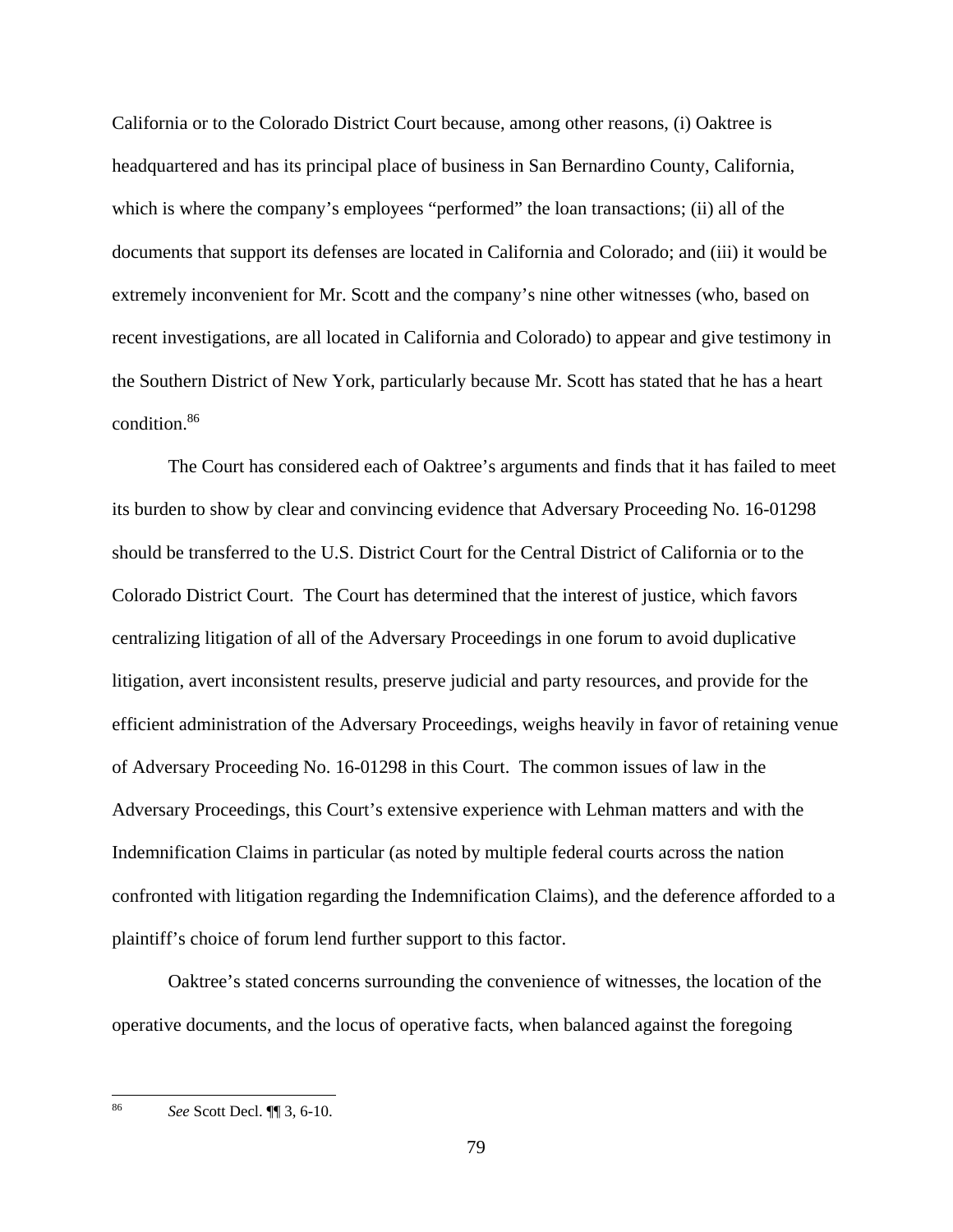considerations, are insufficiently substantial to outweigh them. First, because Oaktree has requested transfer of venue to one of two different districts which are not in the same state, witness inconvenience will occur for some of its approximately ten witnesses regardless of forum. In addition, (i) with the exception of a statement regarding one witness's health concerns, Oaktree provides only vague, unsupported statements regarding witness inconvenience; (ii) Oaktree provides no evidence that its potential witnesses reside in California or Colorado; and (iii) Oaktree has identified no witnesses unwilling to appear voluntarily at a trial in New York. While the Court recognizes that travel to New York may be inconvenient for some witnesses, in the absence of proof that such witnesses would refuse to testify, the Court cannot determine that this consideration weighs in favor of transfer of venue. *See*, *e.g.*, *NBA Properties, Inc. v. Salvino, Inc.*, No. 99-CV-11799 (AGS), 2000 WL 323257, at \*8 (S.D.N.Y. Mar. 27, 2000) (finding that the availability of process to compel attendance also does not weigh in favor of transfer where defendant fails to provide any affidavits from its witnesses stating that the witnesses will not voluntarily appear absent transfer).

While Oaktree asserts that the location of the operative documents is in California and Colorado, it does not address LBHI's contention that hard copy documents located anywhere could be transmitted electronically or scanned for use at a trial in New York. Finally, with respect to the locus of operative facts, Oaktree fails to acknowledge that, while certain decisions or activities relating to the loans at issue may have occurred in California and Colorado, other facts which gave rise to the Indemnification Claims occurred in New York, namely, that (i) LBHI is headquartered in, and had its business operations in, New York; (ii) the Agreements contain a New York choice of law provision; and (iii) the alleged liability to LBHI matured in New York upon approval of the GSE Settlements. Moreover, this Court has already determined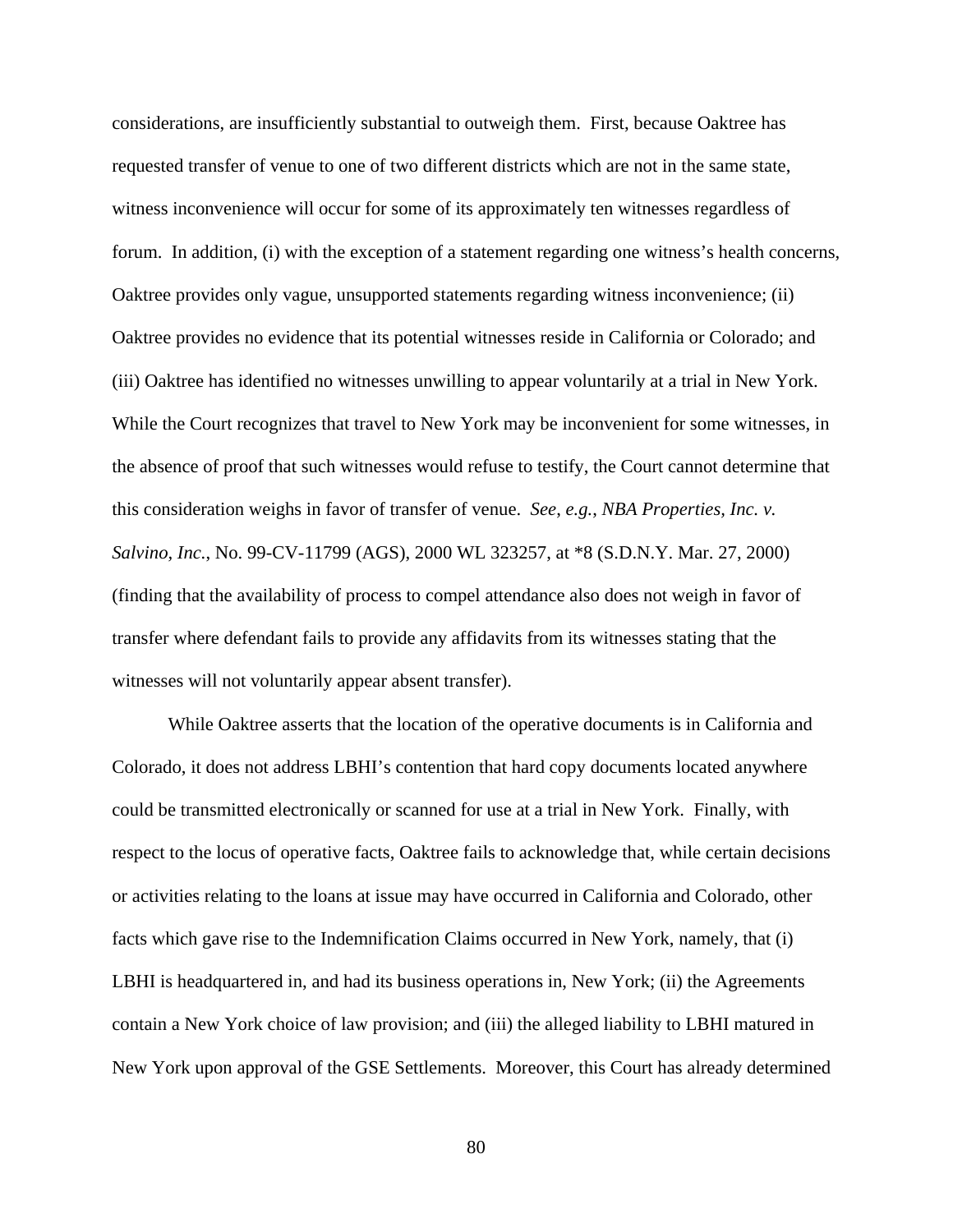that the Indemnification Claims have a close nexus to the Plan and the chapter 11 proceedings here.

After balancing the Transfer Factors, this Court concludes that, for the foregoing reasons, the motion to transfer venue of Adversary Proceeding No. 16-01298 is denied.

# **W. Parkside Lending, LLC (Adv. Pro. No. 16-01308)**

Parkside Lending, LLC asserts that the convenience of the parties and the interest of justice strongly favor transferring venue of Adversary Proceeding No. 16-01308 to the U.S. District Court for the Northern District of California. In addition to joining the Omnibus Motion, Parkside Lending, LLC filed (i) an Individual Brief in Support of its Motion to Transfer Venue per U.S.C. § 1404(a) [Dkt. No. 469] (the "Parkside Motion"); and (ii) the Declaration of Gail Dolton [Dkt. No. 469-2] (the "Dolton Decl.") in support thereof.

Parkside Lending, LLC asserts that its Adversary Proceeding should be transferred to the U.S. District Court for the Northern District of California because (i) the one loan at issue was originated and is secured by property in California; (ii) Parkside Lending, LLC is headquartered and has its principal place of business in California, which where the company's employees "performed" the loan transaction; and (iii) all of its witnesses and documents necessary to support its defense are located in California, and it would be extremely inconvenient for its witnesses to appear and give testimony in the Southern District of New York.<sup>87</sup> Additionally, relying on *Atlantic Marine*, Parkside Lending, LLC contends that LBHI's choice of venue should not be given weight "because a plaintiff will pick the venue that is most advantageous to them."88

 $87\,$ 

<sup>87</sup>*See* Parkside Motion at 2-3; Dolton Decl. ¶¶ 5-8. 88 *See* Parkside Motion at 3 (citing *Atlantic Marine*, 571 U.S. at 62); *see also* June 12, 2018 Hr'g Tr. 168:25- 169:9 (same).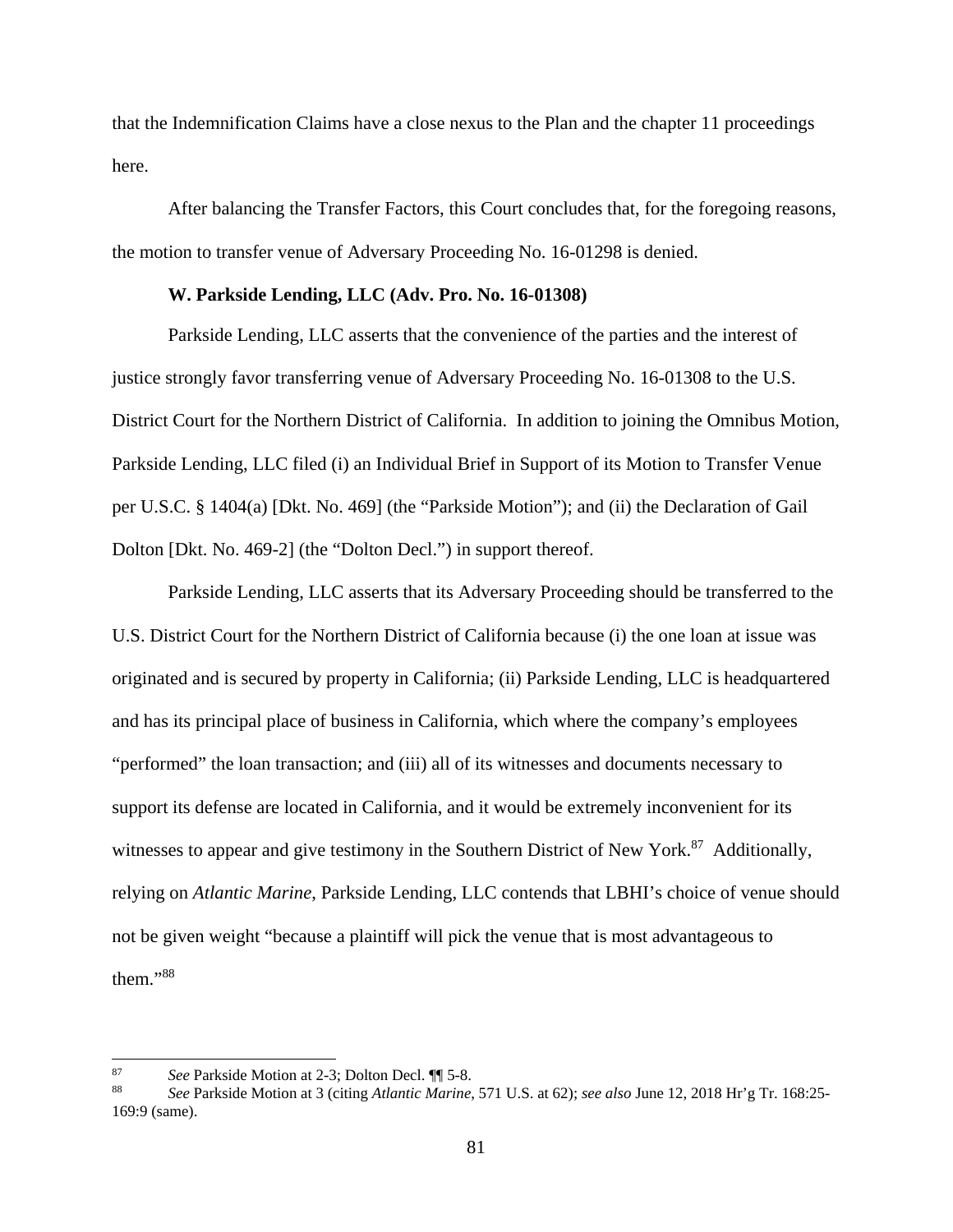In support of its contention that LBHI's choice of forum should be given no deference, Parkside Lending, LLC cites to *Atlantic Marine*, 571 U.S. 49 (2013).<sup>89</sup> However, Parkside Lending, LLC mischaracterizes the Supreme Court's holding in *Atlantic Marine.* There, in a factually distinguishable case, the Supreme Court held that a plaintiff's choice of forum deserves no deference where the plaintiff has already contractually agreed to bring a suit exclusively in a forum other than the one in which the plaintiff commenced the lawsuit. *See id*. at 62. Notwithstanding, the Supreme Court specifically acknowledged that courts must give weight to a plaintiff's choice of forum absent a forum selection clause. *See id.* at 581 n.6 (citing *Norwood v. Kirkpatrick,* 349 U.S. 29, 32 (1955)). Since Parkside Lending, LLC has not asserted the presence of a forum-selection clause, *Atlantic Marine* is inapposite.

The Court has considered each of Parkside Lending, LLC's other arguments and finds that Parkside Lending, LLC has failed to meet its burden to show by clear and convincing evidence that Adversary Proceeding No. 16-01308 should be transferred to the U.S. District Court for the Northern District of California. The Court has determined that the interest of justice, which favors centralizing litigation of all of the Adversary Proceedings in one forum to avoid duplicative litigation, avert inconsistent results, preserve judicial and party resources, and provide for the efficient administration of the Adversary Proceedings, weighs heavily in favor of retaining venue of Adversary Proceeding No. 16-01308 in this Court. The common issues of law in the Adversary Proceedings, this Court's extensive experience with Lehman matters and with the Indemnification Claims in particular (as noted by multiple federal courts across the nation confronted with litigation regarding the Indemnification Claims), and the deference afforded to a plaintiff's choice of forum lend further support to this factor.

<sup>89</sup> *See* Parkside Motion at 3; *see also* June 12, 2018 Hr'g Tr. 168:25-169:9.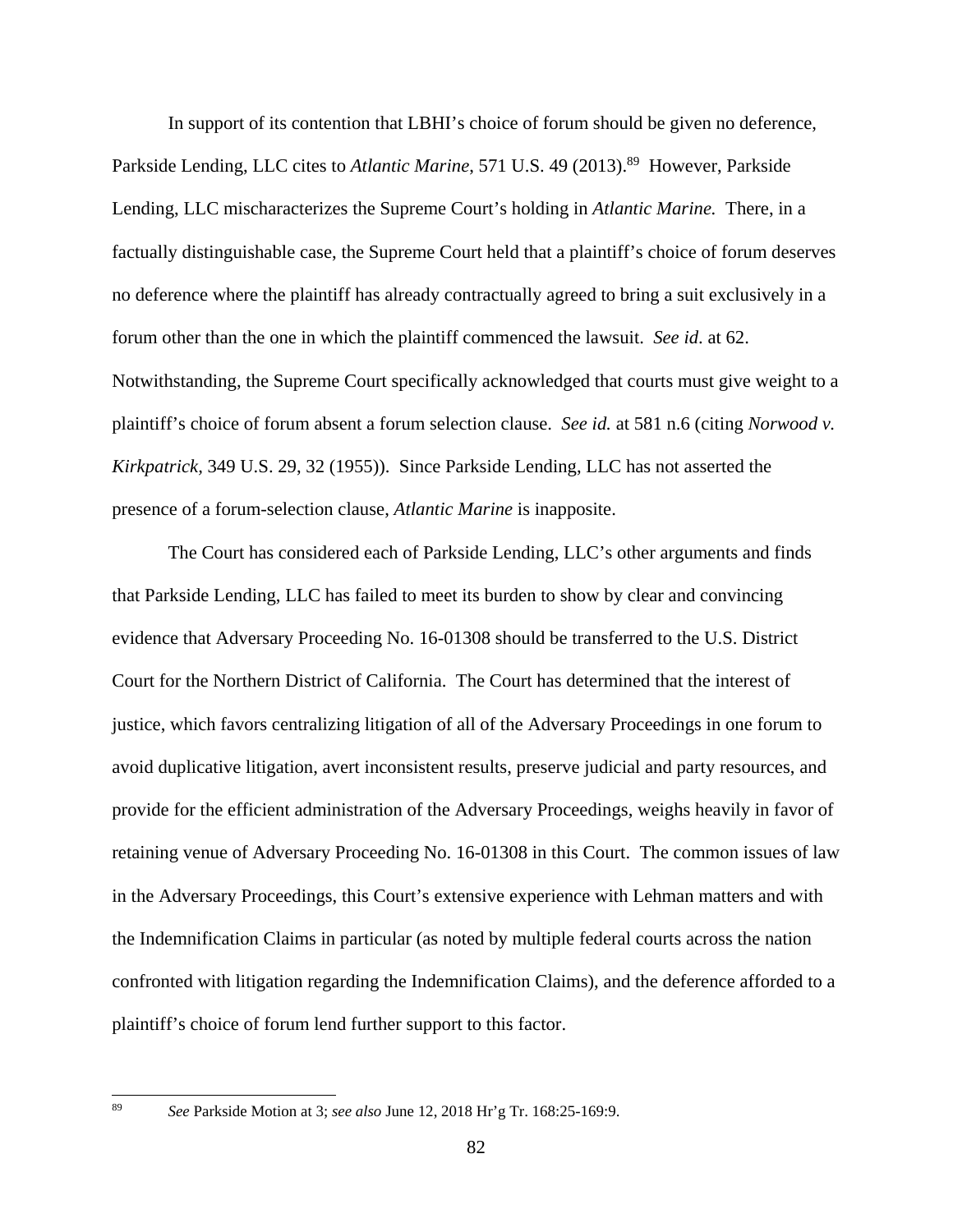Parkside Lending, LLC's stated concerns surrounding the convenience of witnesses and the locus of operative facts, when balanced against the foregoing considerations, are insufficiently substantial to outweigh them. Specifically, Parkside Lending, LLC (i) provides only vague, unsupported statements regarding witness inconvenience and (ii) has identified no witnesses unwilling to appear voluntarily at a trial in New York. While the Court recognizes that travel to New York may be inconvenient for some witnesses, in the absence of proof that such witnesses would refuse to testify, the Court cannot determine that this consideration weighs in favor of transfer of venue. *See*, *e.g.*, *NBA Properties, Inc. v. Salvino, Inc.*, No. 99-CV-11799 (AGS), 2000 WL 323257, at \*8 (S.D.N.Y. Mar. 27, 2000) (finding that the availability of process to compel attendance also does not weigh in favor of transfer where defendant fails to provide any affidavits from its witnesses stating that the witnesses will not voluntarily appear absent transfer).

Finally, with respect to the locus of operative facts, Parkside Lending, LLC fails to acknowledge that, while certain decisions or activities relating to the one loan at issue may have occurred in California, other facts which gave rise to the Indemnification Claims occurred in New York, namely, that (i) LBHI is headquartered in, and had its business operations in, New York; (ii) the Agreements contain a New York choice of law provision; and (iii) the alleged liability to LBHI matured in New York upon approval of the GSE Settlements. Moreover, this Court has already determined that the Indemnification Claims have a close nexus to the Plan and the chapter 11 proceedings here.

After balancing the Transfer Factors, this Court concludes that, for the foregoing reasons, the motion to transfer venue of Adversary Proceeding No. 16-01308 is denied.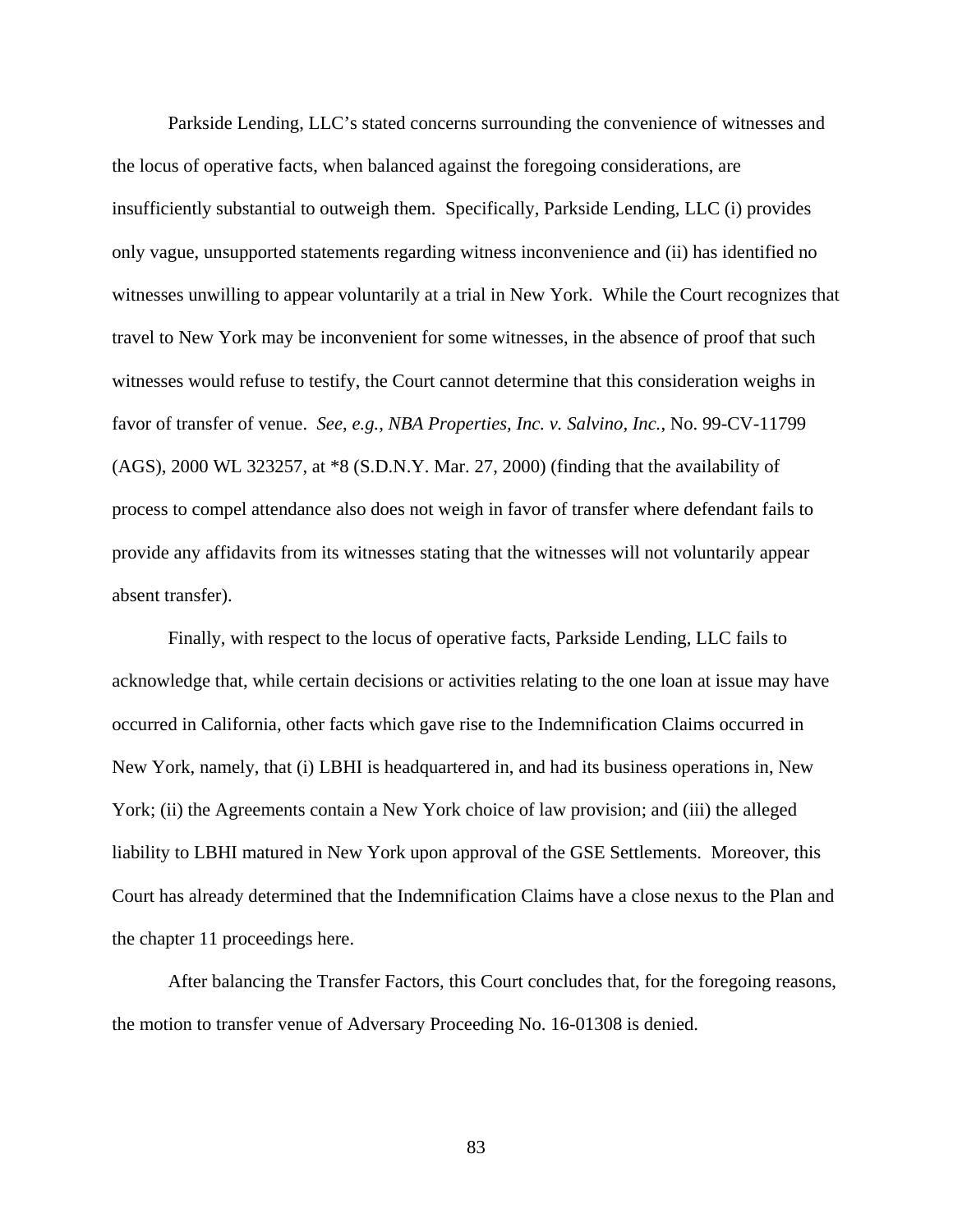### **X. Republic State Mortgage Co. (Adv. Pro. No. 16-01365)**

Republic State Mortgage Co., individually and as successor by merger to Union Trust Mortgage Corporation, asserts that the convenience of the parties and the interest of justice strongly favor transferring venue of Adversary Proceeding No. 16-01365 to the U.S. District Court for the Southern District of Texas, Houston Division. In addition to joining the Omnibus Motion, Republic State Mortgage Co. filed the AMLG Motion and the Declaration of Paulina McGrath [Dkt. No. 495] (the "McGrath Decl.") in support thereof. By her declaration, Ms. McGrath states that venue should be transferred to the U.S. District Court for the Southern District of Texas, Houston Division, because, among other reasons, (i) the documents that support Republic State Mortgage Co.'s defense are located in Houston, Texas and consist of large files; (ii) Republic State Mortgage Co. is headquartered and has its principal place of business in Texas, which is primarily where the company's employees "performed" the loan transactions; and (iii) it would be extremely inconvenient for Ms. McGrath and the company's witnesses (who, based on recent investigation, are primarily located in Texas, but certain of whom are located in Virginia and Colorado) to appear and give testimony in the Southern District of New York.<sup>90</sup>

The Court has considered each of Republic State Mortgage Co.'s arguments and finds that Republic State Mortgage Co. has failed to meet its burden to show by clear and convincing evidence that Adversary Proceeding No. 16-01365 should be transferred to the U.S. District Court for the Southern District of Texas, Houston Division. The Court has determined that the interest of justice, which favors centralizing litigation of all of the Adversary Proceedings in one forum to avoid duplicative litigation, avert inconsistent results, preserve judicial and party

<sup>90</sup> *See* McGrath Decl. ¶¶ 5-9.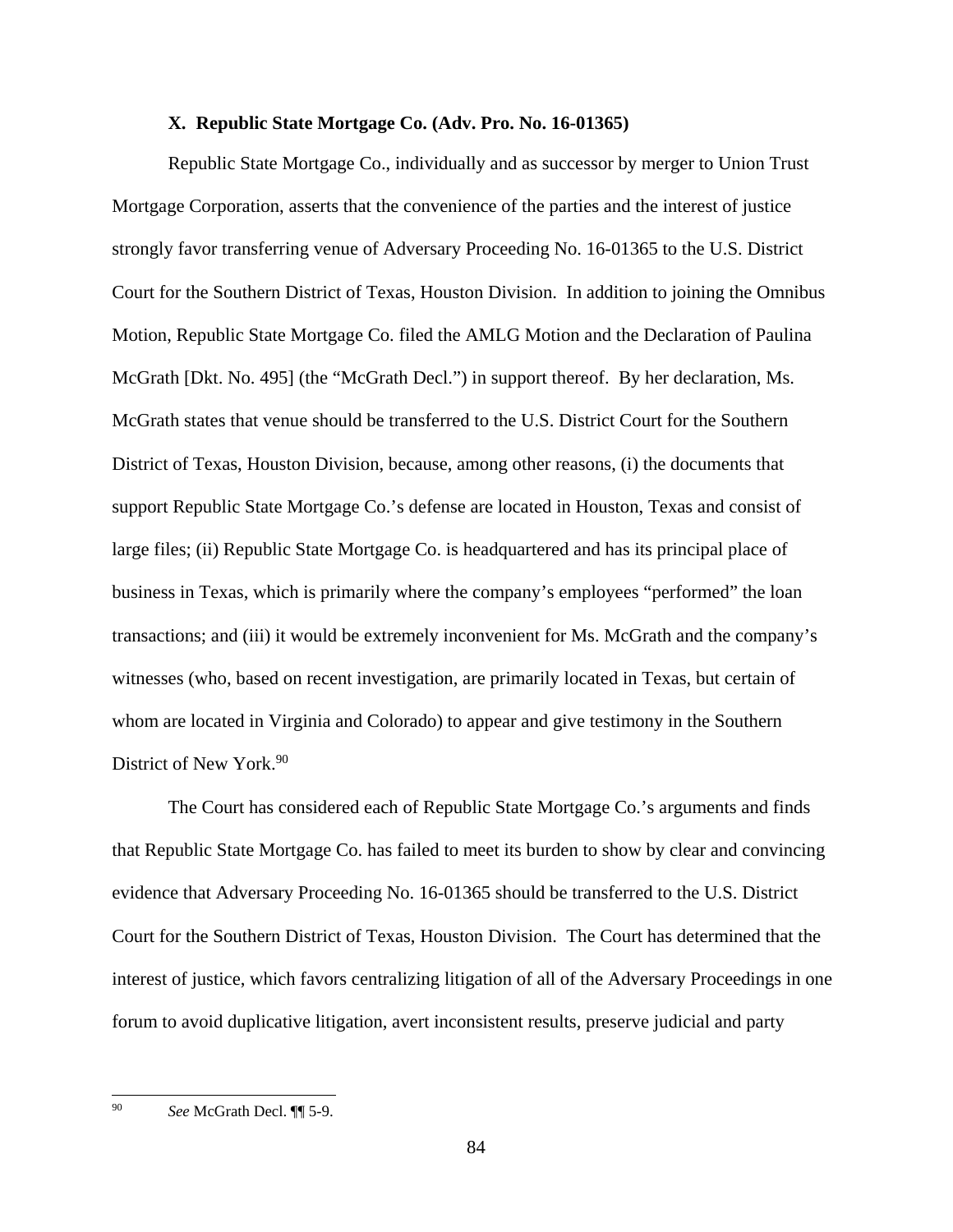resources, and provide for the efficient administration of the Adversary Proceedings, weighs heavily in favor of retaining venue of Adversary Proceeding No. 16-01365 in this Court. The common issues of law in the Adversary Proceedings, this Court's extensive experience with Lehman matters and with the Indemnification Claims in particular (as noted by multiple federal courts across the nation confronted with litigation regarding the Indemnification Claims), and the deference afforded to a plaintiff's choice of forum lend further support to this factor.

Republic State Mortgage Co.'s stated concerns surrounding the convenience of witnesses, the location of the operative documents, and the locus of operative facts, when balanced against the foregoing considerations, are insufficiently substantial to outweigh them. Specifically, Republic State Mortgage Co. (i) provides only vague, unsupported statements regarding witness inconvenience; (ii) provides no evidence that all of its potential witnesses reside in Texas (and, in fact, concedes that certain potential witnesses live in other states); and (iii) has identified no witnesses unwilling to appear voluntarily at a trial in New York. Because Republic State Mortgage Co.'s anticipated witnesses are not all located in Texas, witness inconvenience will occur for some of its witnesses regardless of forum. Moreover, while the Court recognizes that travel to New York may be inconvenient for certain witnesses, in the absence of proof that such witnesses would refuse to testify, the Court cannot determine that this consideration weighs in favor of transfer of venue. *See*, *e.g.*, *NBA Properties, Inc. v. Salvino, Inc.*, No. 99-CV-11799 (AGS), 2000 WL 323257, at \*8 (S.D.N.Y. Mar. 27, 2000) (finding that the availability of process to compel attendance also does not weigh in favor of transfer where defendant fails to provide any affidavits from its witnesses stating that the witnesses will not voluntarily appear absent transfer).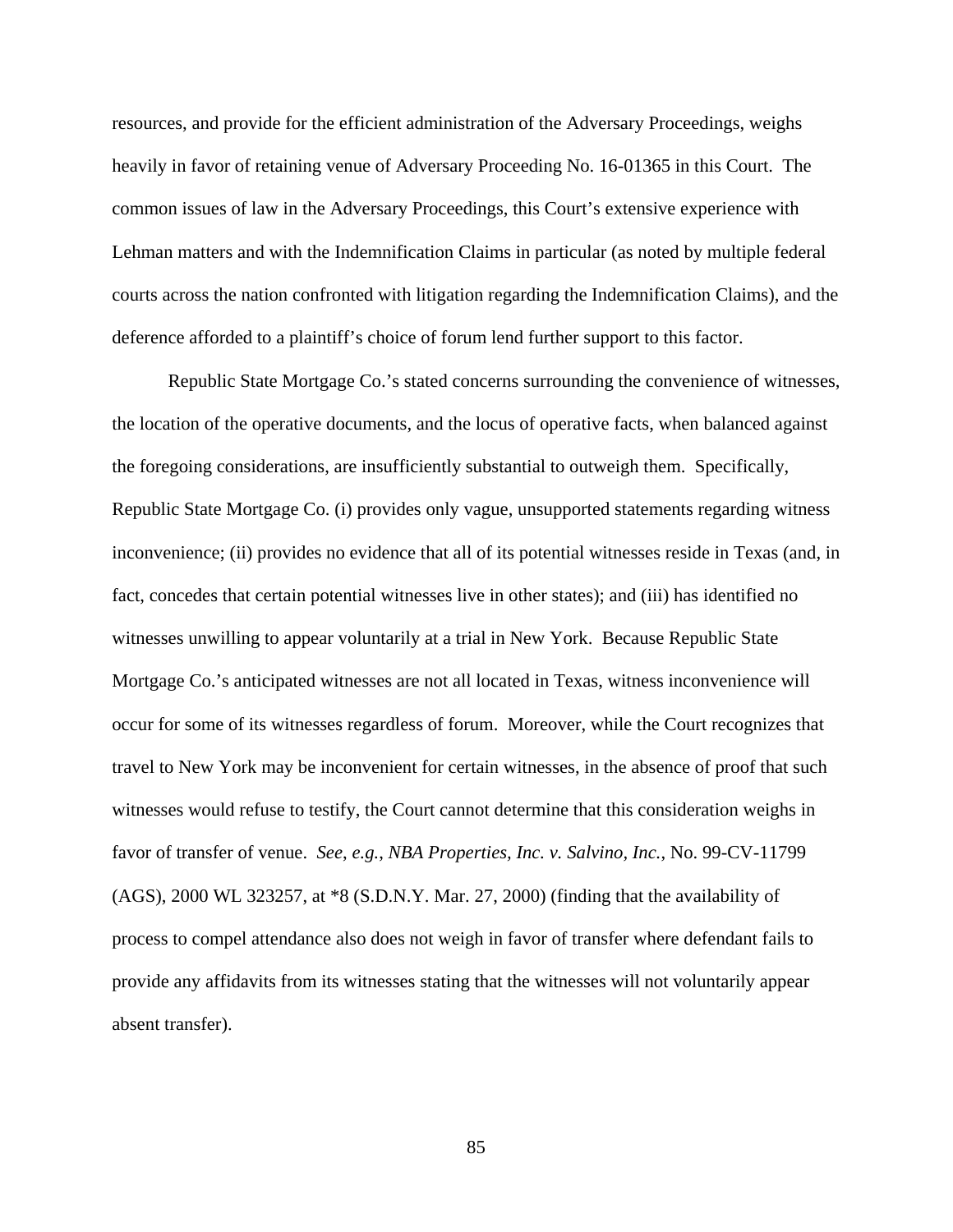While Republic State Mortgage Co. asserts that the location of the operative documents is in Texas, it does not address LBHI's contention that hard copy documents located anywhere could be transmitted electronically or scanned for use at a trial in New York, regardless of size. Finally, with respect to the locus of operative facts, Republic State Mortgage Co. fails to acknowledge that, while certain decisions or activities relating to the loans at issue may have occurred in Texas, other facts which gave rise to the Indemnification Claims occurred in New York, namely, that (i) LBHI is headquartered in, and had its business operations in, New York; (ii) the Agreements contain a New York choice of law provision; and (iii) the alleged liability to LBHI matured in New York upon approval of the GSE Settlements. Moreover, this Court has already determined that the Indemnification Claims have a close nexus to the Plan and the chapter 11 proceedings here.

After balancing the Transfer Factors, this Court concludes that, for the foregoing reasons, the motion to transfer venue of Adversary Proceeding No. 16-01365 is denied.

#### **Y. Residential Home Funding Corporation (Adv. Pro. No. 16-01361)**

Residential Home Funding Corporation asserts that the convenience of the parties and the interest of justice strongly favor transferring venue of Adversary Proceeding No. 16-01361 to the New Jersey District Court. In addition to joining the Omnibus Motion, Residential Home Funding Corporation filed the AMLG Motion and the Declaration of Roberto Lupi [Dkt. No. 496] (the "Lupi Decl.") in support thereof. By his declaration, Mr. Lupi argues that venue should be transferred to the New Jersey District Court because, among other reasons, (i) the documents that support Residential Home Funding Corporation's defense are located in New Jersey; (ii) Residential Home Funding Corporation is headquartered and has its principal place of business in Parsippany, New Jersey, which is where the company's employees "performed" the loan transactions; and (iii) it would be extremely inconvenient for Mr. Lupi and the company's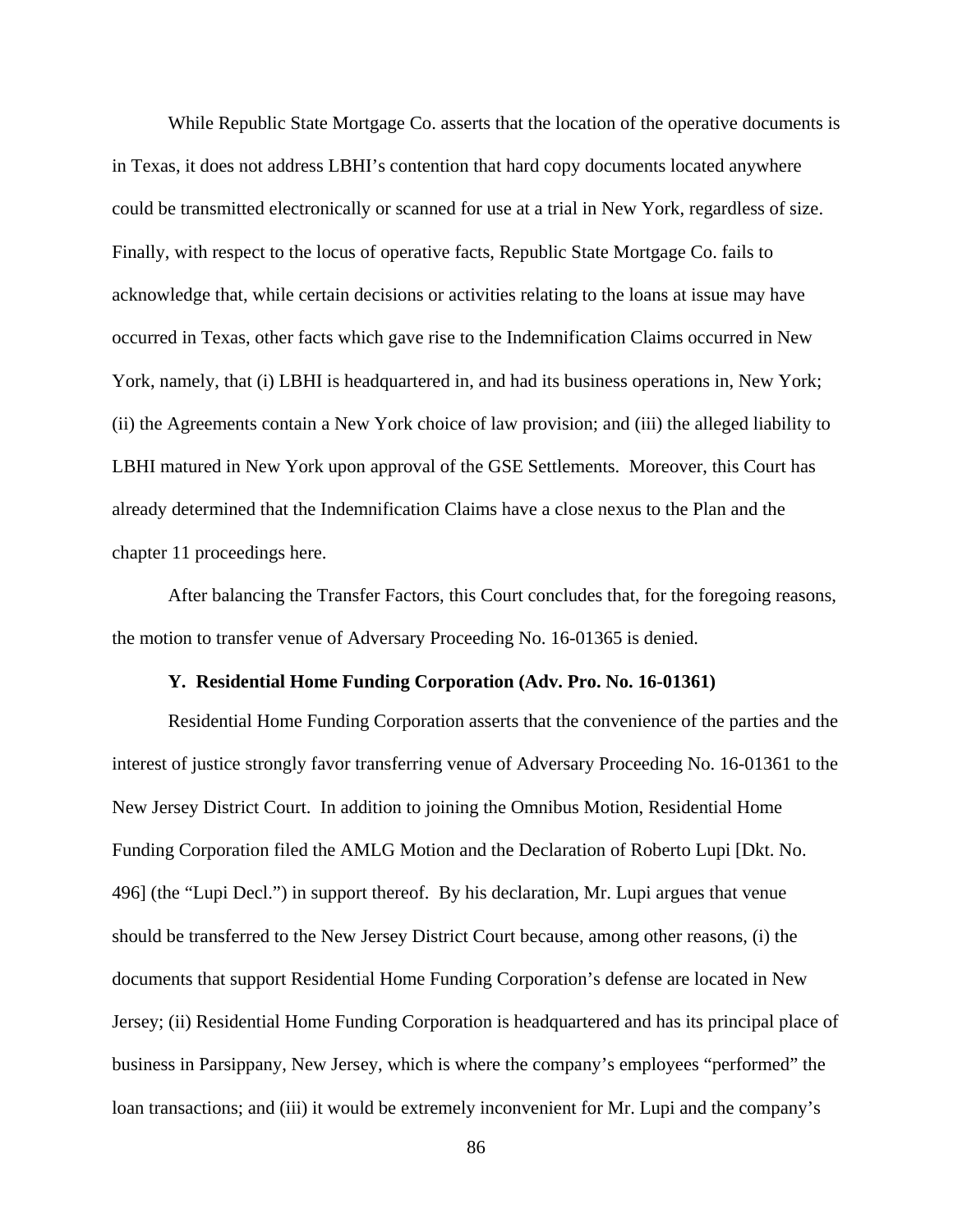witnesses (who, based on recent investigations, are located in New Jersey) to appear and give testimony in the Southern District of New York.<sup>91</sup>

The Court has considered each of Residential Home Funding Corporation's arguments and finds that Residential Home Funding Corporation has failed to meet its burden to show by clear and convincing evidence that Adversary Proceeding No. 16-01361 should be transferred to the New Jersey District Court. The Court has determined that the interest of justice, which favors centralizing litigation of all of the Adversary Proceedings in one forum to avoid duplicative litigation, avert inconsistent results, preserve judicial and party resources, and provide for the efficient administration of the Adversary Proceedings, weighs heavily in favor of retaining venue of Adversary Proceeding No. 16-01361 in this Court. The common issues of law in the Adversary Proceedings, this Court's extensive experience with Lehman matters and with the Indemnification Claims in particular (as noted by multiple federal courts across the nation confronted with litigation regarding the Indemnification Claims), and the deference afforded to a plaintiff's choice of forum lend further support to this factor.

Residential Home Funding Corporation's stated concerns surrounding the convenience of witnesses, the location of the operative documents, and the locus of operative facts, when balanced against the foregoing considerations, are insufficiently substantial to outweigh them. Specifically, Residential Home Funding Corporation (i) provides only vague, unsupported statements regarding witness inconvenience and (ii) has identified no witnesses unwilling to appear voluntarily at a trial in New York. The Court observes that the New Jersey District Court has three locations: one in Camden, which is approximately 90 miles from Parsippany; one in Trenton, which is approximately 60 miles from Parsippany; and one in Newark, which is

<sup>91</sup> *See* Lupi Decl. ¶¶ 4-8.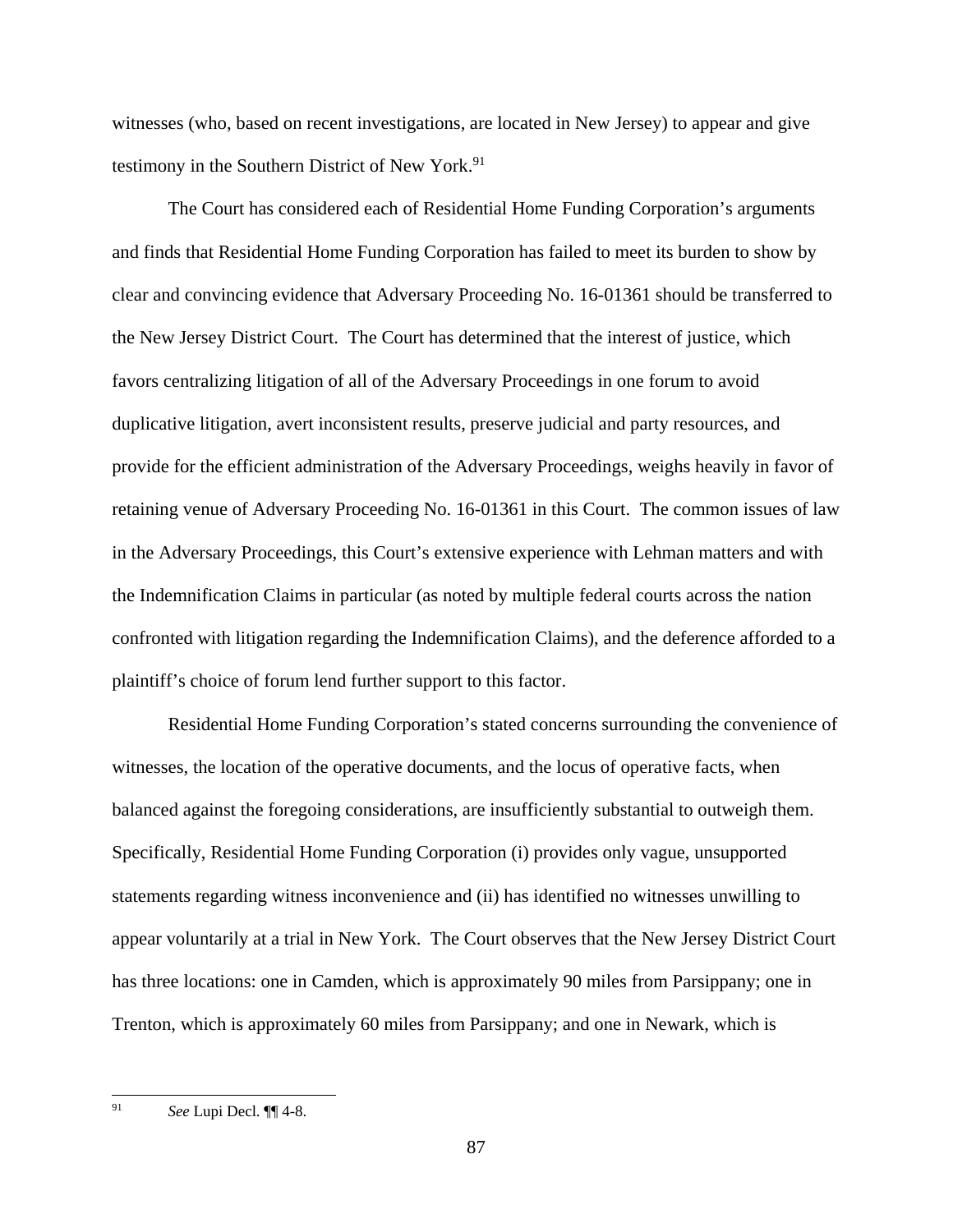approximately twenty miles from Parsippany. This Court, which is located approximately twenty miles from Parsippany, New Jersey, is no farther away from Residential Home Funding Corporation's principal place of business than the closest location of the New Jersey District Court. Accordingly, Mr. Lupi's argument that it would be extremely inconvenient for him to travel to this Court "due to costs of travel, loss of time at work and family obligations"92 carries little weight.

While Residential Home Funding Corporation asserts that the location of the operative documents is in New Jersey, it does not address LBHI's contention that hard copy documents located anywhere could be transmitted electronically or scanned for use at a trial in New York. Finally, with respect to the locus of operative facts, Residential Home Funding Corporation fails to acknowledge that, while certain decisions or activities relating to the loans at issue may have occurred in New Jersey, other facts which gave rise to the Indemnification Claims occurred in New York, namely, that (i) LBHI is headquartered in, and had its business operations in, New York; (ii) the Agreements contain a New York choice of law provision; and (iii) the alleged liability to LBHI matured in New York upon approval of the GSE Settlements. Moreover, this Court has already determined that the Indemnification Claims have a close nexus to the Plan and the chapter 11 proceedings here.

After balancing the Transfer Factors, this Court concludes that, for the foregoing reasons, the motion to transfer venue of Adversary Proceeding No. 16-01361 is denied.

# **Z. Ross Mortgage Corporation (Adv. Pro. No. 16-01324)**

Ross Mortgage Corporation asserts that the convenience of the parties and the interest of justice strongly favor transferring venue of Adversary Proceeding No. 16-01324 to the U.S.

<sup>92</sup> See Lupi Decl. ¶ 8.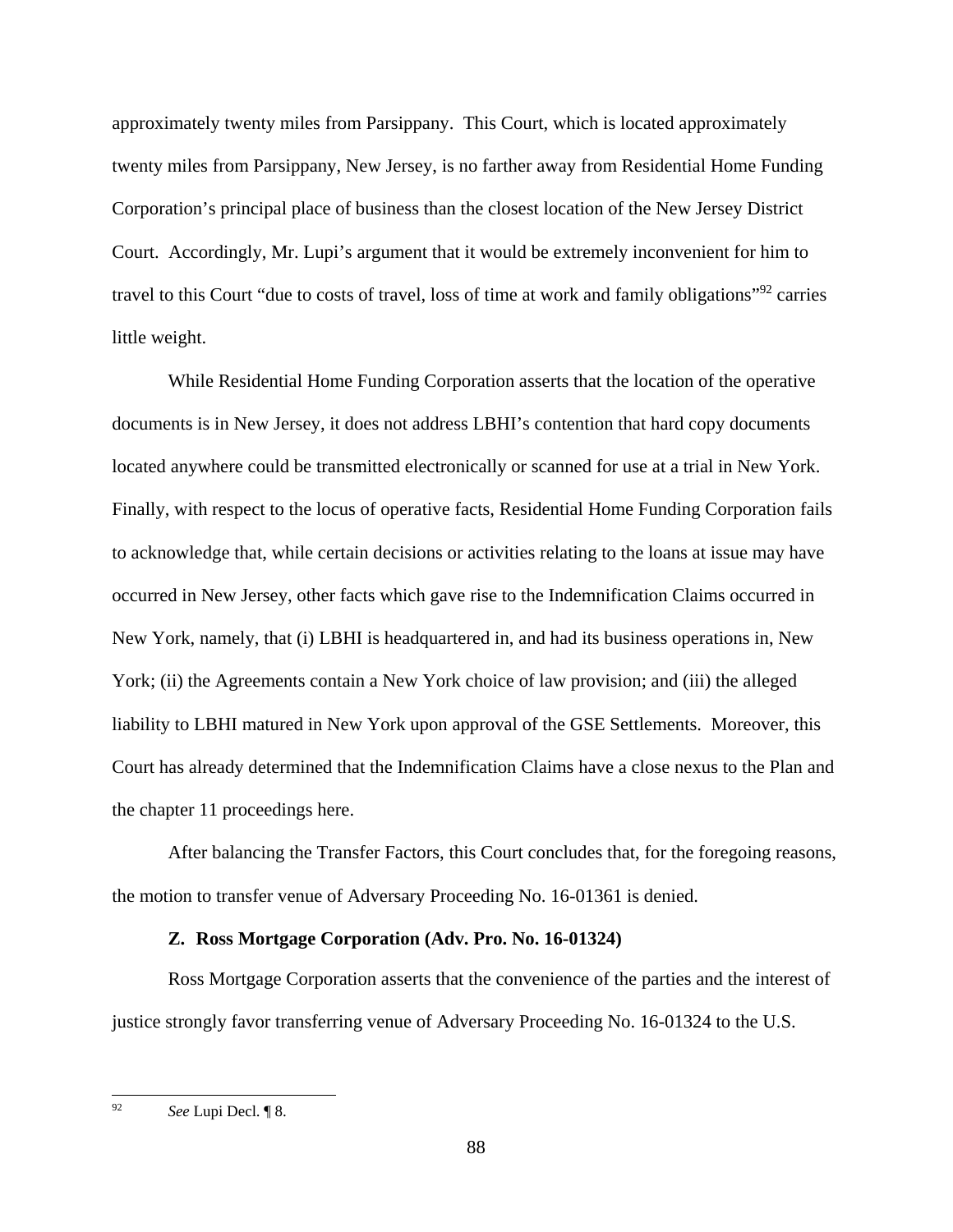District Court for the Eastern District of Michigan, Southern Division. In addition to joining the Omnibus Motion, Ross Mortgage Corporation filed the AMLG Motion and the Declaration of Timothy Ross [Dkt. No. 497] (the "Ross Decl.") in support thereof. By his declaration, Mr. Ross states that venue should be transferred to the U.S. District Court for the Eastern District of Michigan, Southern Division, because, among other reasons, (i) the documents related to the one loan at issue are located in Troy, Michigan; (ii) Ross Mortgage Corporation is headquartered and has its principal place of business in Troy, Michigan, which is where the company's employees "performed" the loan transaction; and (iii) it would be extremely inconvenient for Mr. Ross and the company's witnesses (who, based on recent investigation, are located in Michigan or Colorado) to appear and give testimony in the Southern District of New York.<sup>93</sup>

The Court has considered each of Ross Mortgage Corporation's arguments and finds that Ross Mortgage Corporation has failed to meet its burden to demonstrate by clear and convincing evidence that Adversary Proceeding No. 16-01324 should be transferred to the U.S. District Court for the Eastern District of Michigan, Southern Division. The Court has determined that the interest of justice, which favors centralizing litigation of all of the Adversary Proceedings in one forum to avoid duplicative litigation, avert inconsistent results, preserve judicial and party resources, and provide for the efficient administration of the Adversary Proceedings, weighs heavily in favor of retaining venue of Adversary Proceeding No. 16-01324 in this Court. The common issues of law in the Adversary Proceedings, this Court's extensive experience with Lehman matters and with the Indemnification Claims in particular (as noted by multiple federal courts across the nation confronted with litigation regarding the Indemnification Claims), and the deference afforded to a plaintiff's choice of forum lend further support to this factor.

<sup>93</sup> 93 *See* Ross Decl. ¶¶ 5-9.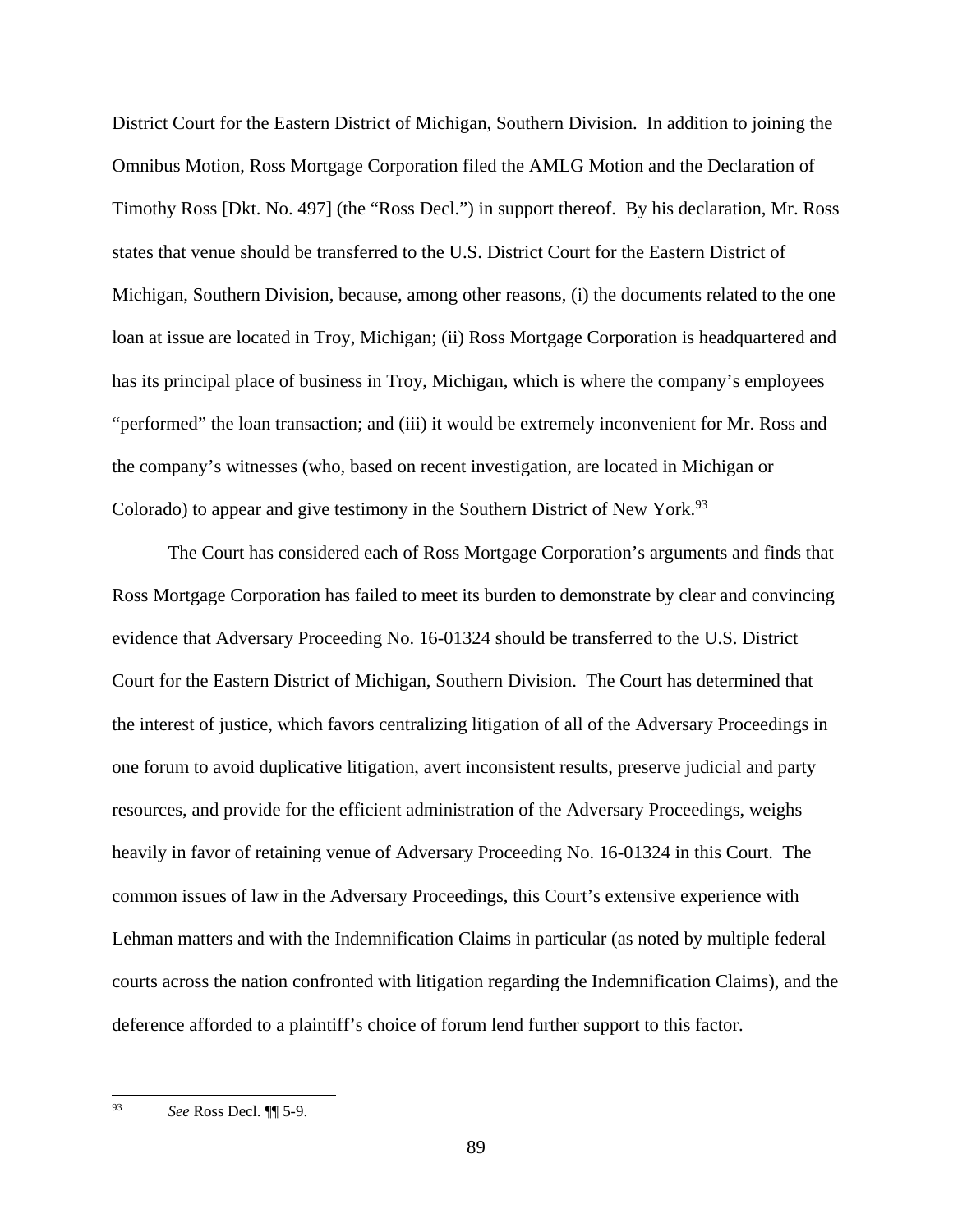Ross Mortgage Corporation's stated concerns surrounding the convenience of witnesses, the location of the operative documents, and the locus of operative facts, when balanced against the foregoing considerations, are insufficiently substantial to outweigh them. Specifically, Ross Mortgage Corporation (i) provides only vague, unsupported statements regarding witness inconvenience and (ii) has identified no witnesses unwilling to appear voluntarily at a trial in New York. While the Court recognizes that travel to New York may be inconvenient for some witnesses, in the absence of proof that such witnesses would refuse to testify, the Court cannot determine that this consideration weighs in favor of transfer of venue. *See*, *e.g.*, *NBA Properties, Inc. v. Salvino, Inc.*, No. 99-CV-11799 (AGS), 2000 WL 323257, at \*8 (S.D.N.Y. Mar. 27, 2000) (finding that the availability of process to compel attendance also does not weigh in favor of transfer where defendant fails to provide any affidavits from its witnesses stating that the witnesses will not voluntarily appear absent transfer).

While Ross Mortgage Corporation asserts that the location of the operative documents is in Michigan, it does not address LBHI's contention that hard copy documents located anywhere could be transmitted electronically or scanned for use at a trial in New York. Finally, with respect to the locus of operative facts, Ross Mortgage Corporation fails to acknowledge that, while certain decisions or activities relating to the one loan at issue may have occurred in Michigan, other facts which gave rise to the Indemnification Claims occurred in New York, namely, that (i) LBHI is headquartered in, and had its business operations in, New York; (ii) the Agreements contain a New York choice of law provision; and (iii) the alleged liability to LBHI matured in New York upon approval of the GSE Settlements. Moreover, this Court has already determined that the Indemnification Claims have a close nexus to the Plan and the chapter 11 proceedings here.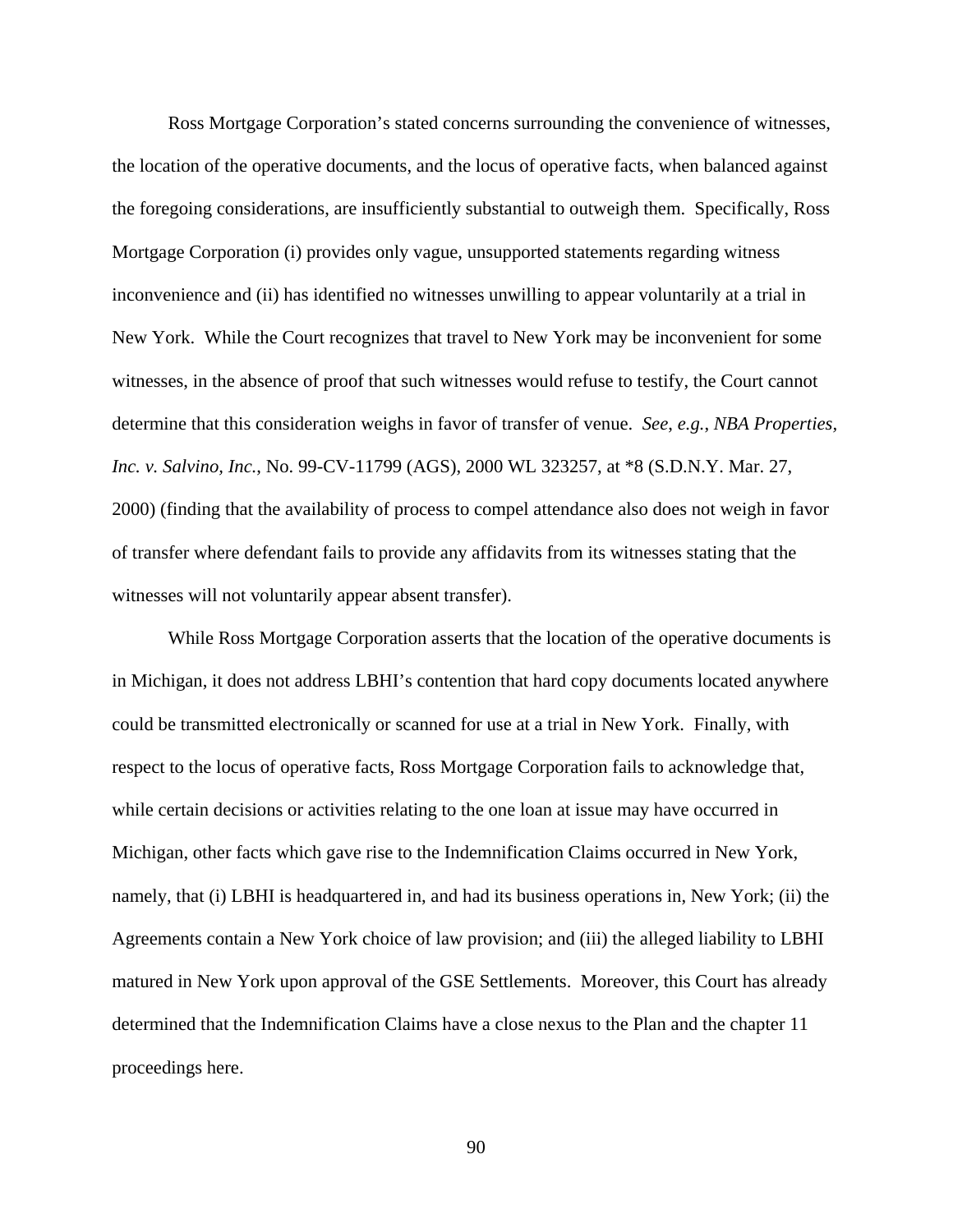After balancing the Transfer Factors, this Court concludes that, for the foregoing reasons, the motion to transfer venue of Adversary Proceeding No. 16-01324 is denied.

#### **AA. Sacramento 1st Mortgage, Inc. (Adv. Pro. No. 16-01350)**

Sacramento 1st Mortgage, Inc., individually and as successor by merger to Comstock Mortgage, asserts that the convenience of the parties and the interest of justice strongly favor transferring venue of Adversary Proceeding No. 16-01350 to the U.S. District Court for the Eastern District of California. In addition to joining the Omnibus Motion, Sacramento 1st Mortgage, Inc. filed (i) an Individual Motion to Transfer Venue [Dkt. No. 475-1] (the "Sacramento Motion"); and (ii) the Declaration of David Mendoza [Dkt. No. 475-2] (the "Mendoza Decl.") in support thereof.

Sacramento 1st Mortgage, Inc. asserts that its Adversary Proceeding should be transferred to the U.S. District Court for the Eastern District of California because, among other reasons, (i) the seven loans at issue were originated in and are secured by property in California; (ii) Sacramento 1st Mortgage, Inc. is headquartered and has its principal place of business in California, which where its employees "performed" its origination activities; and (iii) all of the witnesses and documents necessary to support its defense are located in California, and it would be extremely inconvenient for its witnesses to appear and give testimony in the Southern District of New York.94

Sacramento 1st Mortgage, Inc. concedes, however, that its predecessor Comstock Mortgage was a party to a brokerage agreement with LBB (the "Comstock Brokerage Agreement") which contains a provision that the non-exclusive jurisdiction and venue of any disputes arising thereunder shall be the state courts of New York County and the Federal Courts

<sup>94</sup> *See* Sacramento Motion at 2-3; Mendoza Decl. ¶¶ 6-9.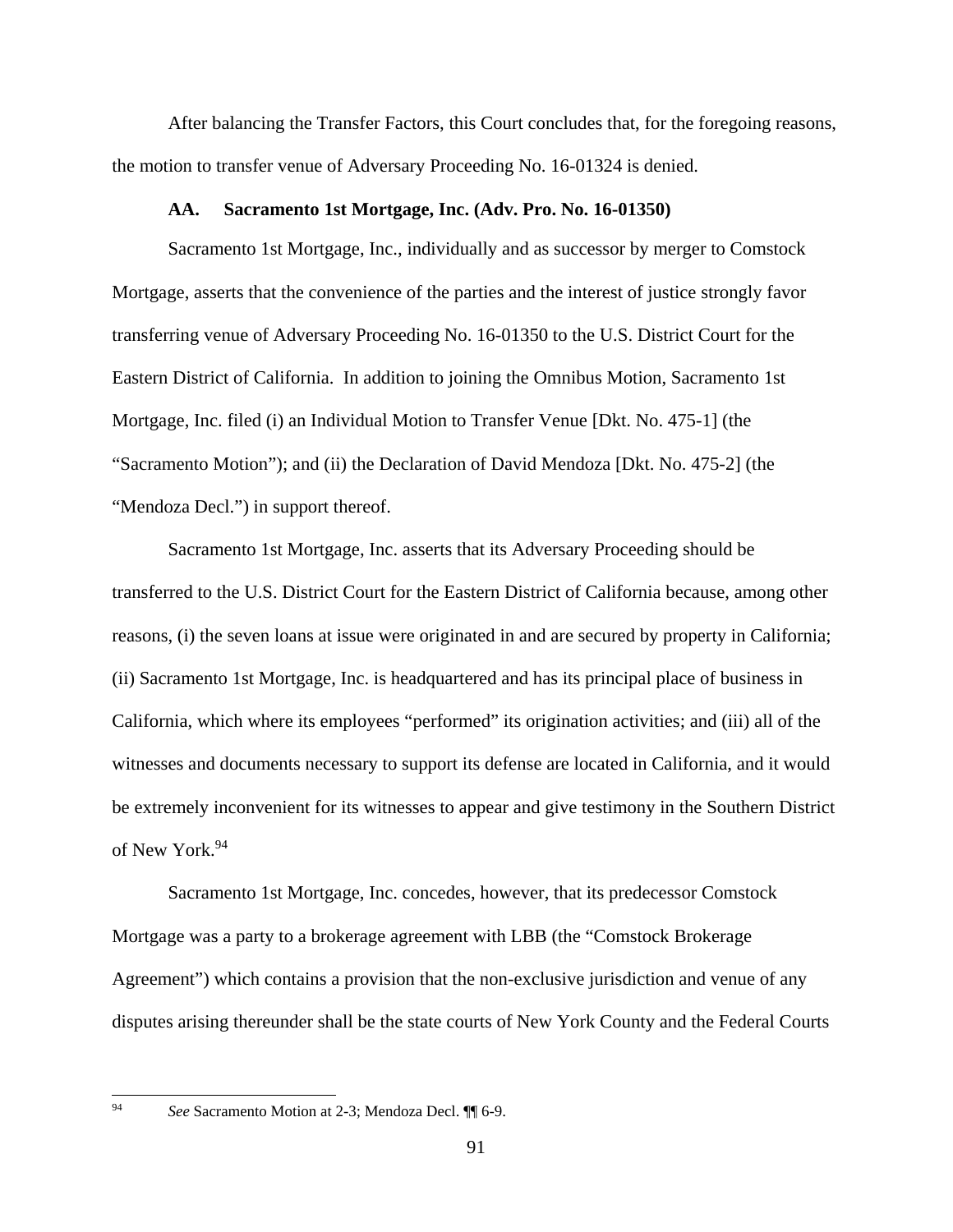of the Southern District of New York.<sup>95</sup> Three of the seven loans at issue in the Adversary Proceeding against Sacramento 1st Mortgage, Inc. arise under the Comstock Brokerage Agreement; the other four loans relate to a loan purchase agreement between LBB and Sacramento 1st Mortgage, Inc. By the Sacramento Motion, Sacramento 1st Mortgage, Inc. urges the Court to decline to place significant weight on the forum selection clause contained in the Comstock Brokerage Agreement because (i) such agreement does not relate to all of LBHI's claims in Adversary Proceeding No. 16-01350 and (ii) the interest of justice and the convenience of witnesses, which it asserts should take precedence, require transfer to California.<sup>96</sup> Additionally, Sacramento 1st Mortgage, Inc. contends that LBHI's choice of venue should be given no weight "because a plaintiff will pick the venue that is most advantageous to them."<sup>97</sup>

In support of its contention that LBHI's choice of forum should be given no deference, Sacramento 1st Mortgage, Inc. cites to *Atlantic Marine*, 571 U.S. 49 (2013).<sup>98</sup> However, Sacramento 1st Mortgage, Inc. mischaracterizes the Supreme Court's holding in *Atlantic Marine.* There, in a factually distinguishable case, the Supreme Court held that a plaintiff's choice of forum deserves no deference where the plaintiff has already contractually agreed to bring a suit exclusively in a forum other than the one in which the plaintiff commenced the lawsuit. *See id*. at 62. Notwithstanding, the Supreme Court specifically acknowledged that courts must give weight to a plaintiff's choice of forum absent a forum selection clause. *See id.* at 581 n.6 (citing *Norwood v. Kirkpatrick,* 349 U.S. 29, 32 (1955)). Here, there is a forum selection clause in the Comstock Brokerage Agreement; because LBHI commenced this Adversary Proceeding in the

<sup>95</sup> See Sacramento Motion at 2; Mendoza Decl. ¶ 3.<br>
96 See Sacramento Motion at 4.<br>
98 See Sacramento Motion at 4.

See Sacramento Motion at 4.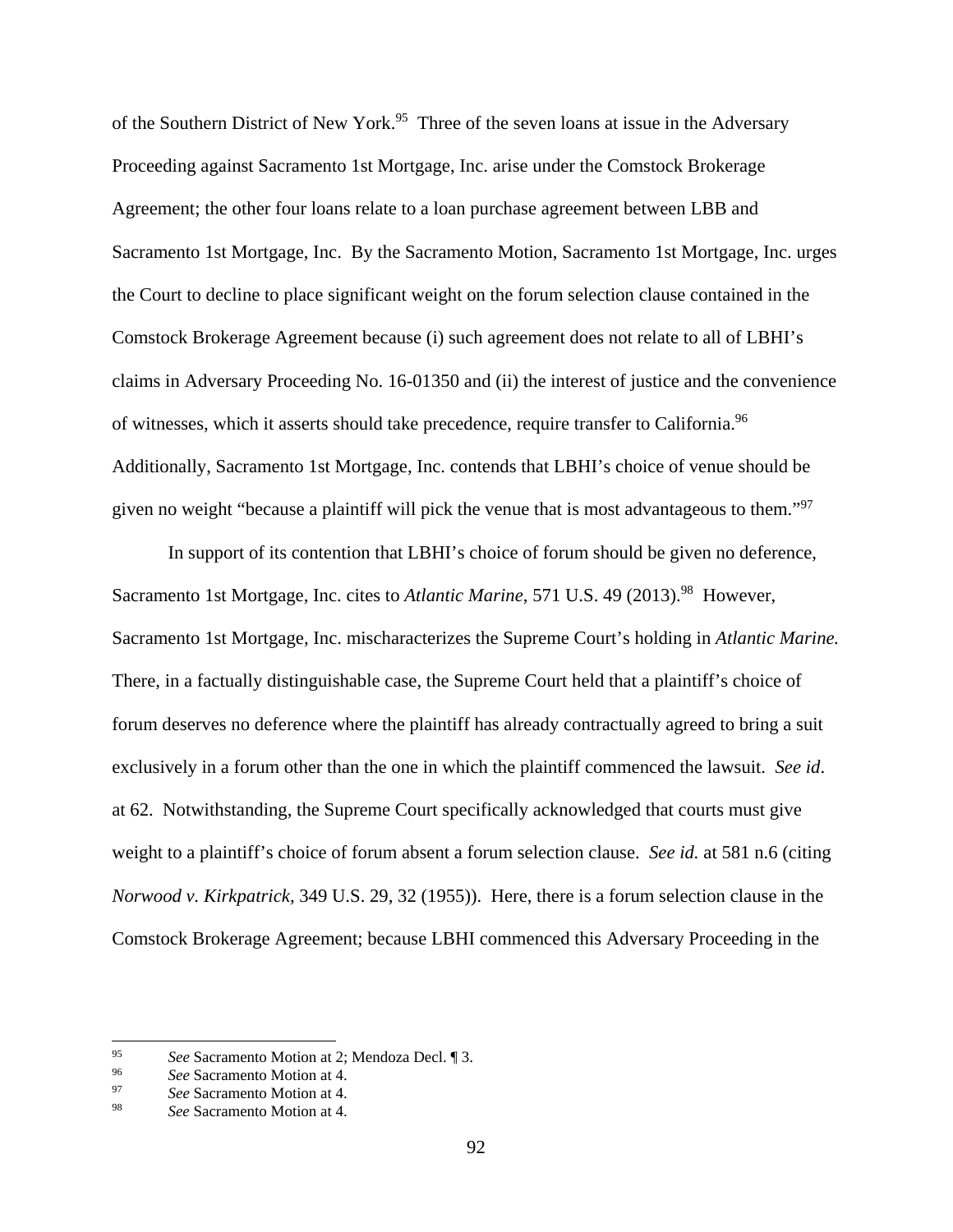venue required by such clause, LBHI's choice of venue in New York for this Adversary Proceeding does not run contrary to the holding of *Atlantic Marine*.

The Court has considered each of Sacramento 1st Mortgage, Inc.'s other arguments and finds that Sacramento 1st Mortgage, Inc. has failed to meet its burden to show by clear and convincing evidence that Adversary Proceeding No. 16-01350 should be transferred to the U.S. District Court for the Northern District of California. The Court has determined that the interest of justice, which favors centralizing litigation of all of the Adversary Proceedings in one forum to avoid duplicative litigation, avert inconsistent results, preserve judicial and party resources, and provide for the efficient administration of the Adversary Proceedings, weighs heavily in favor of retaining venue of Adversary Proceeding No. 16-01350 in this Court. The common issues of law in the Adversary Proceedings, this Court's extensive experience with Lehman matters and with the Indemnification Claims in particular (as noted by multiple federal courts across the nation confronted with litigation regarding the Indemnification Claims), and the deference afforded to a plaintiff's choice of forum lend further support to this factor.

Sacramento 1st Mortgage, Inc.'s stated concerns surrounding the convenience of witnesses and the locus of operative facts, when balanced against the foregoing considerations, are insufficiently substantial to outweigh them. Specifically, Sacramento 1st Mortgage, Inc. (i) provides only vague, unsupported statements regarding witness inconvenience and (ii) has identified no witnesses unwilling to appear voluntarily at a trial in New York. While the Court recognizes that travel to New York may be inconvenient for some witnesses, in the absence of proof that such witnesses would refuse to testify, the Court cannot determine that this consideration weighs in favor of transfer of venue. *See*, *e.g.*, *NBA Properties, Inc. v. Salvino, Inc.*, No. 99-CV-11799 (AGS), 2000 WL 323257, at \*8 (S.D.N.Y. Mar. 27, 2000) (finding that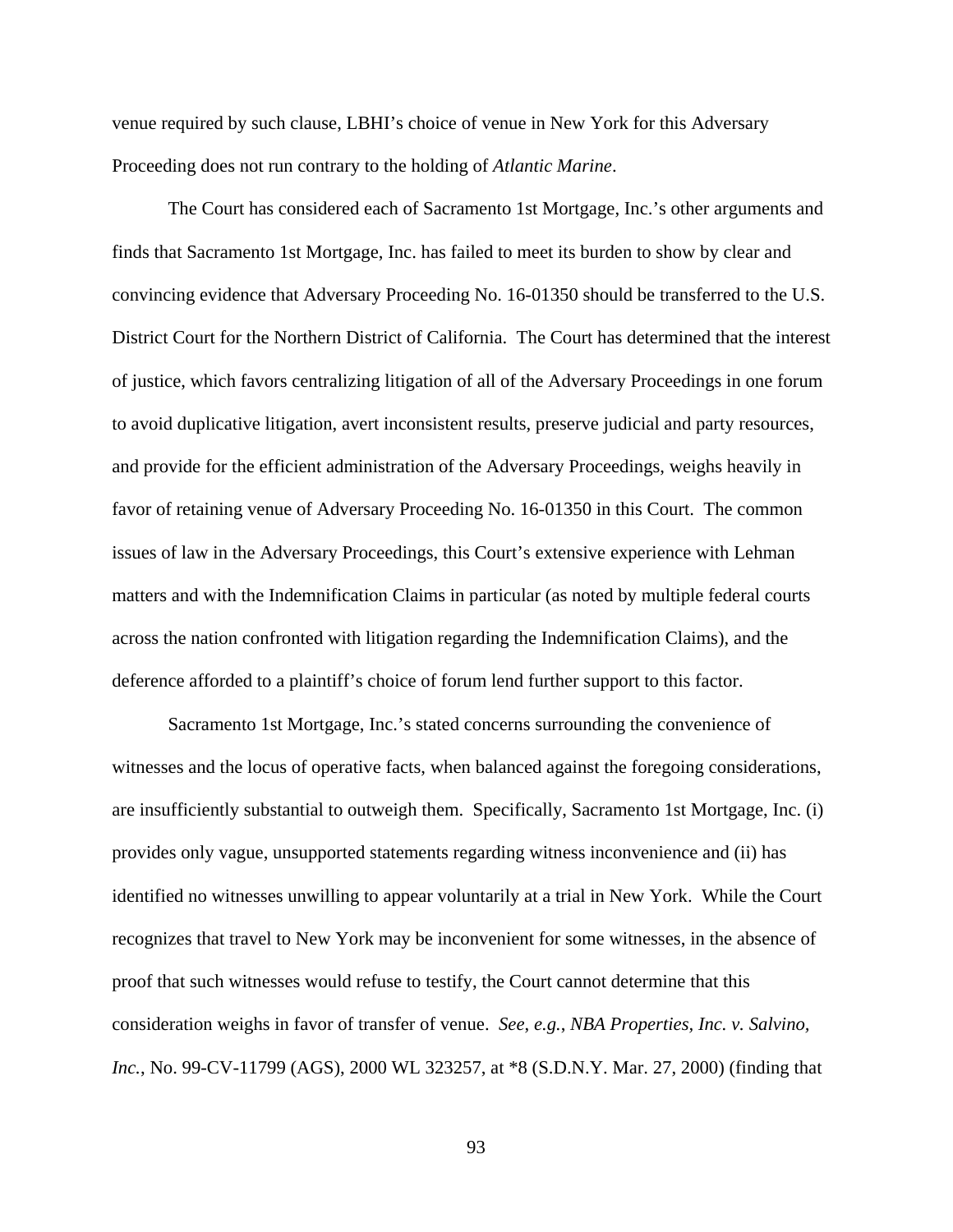the availability of process to compel attendance also does not weigh in favor of transfer where defendant fails to provide any affidavits from its witnesses stating that the witnesses will not voluntarily appear absent transfer).

Further, with respect to the locus of operative facts, Sacramento 1st Mortgage, Inc. fails to acknowledge that, while certain decisions or activities relating to the loans at issue may have occurred in California, other facts which gave rise to the Indemnification Claims occurred in New York, namely, that (i) LBHI is headquartered in, and had its business operations in, New York; (ii) the Agreements contain a New York choice of law provision; and (iii) the alleged liability to LBHI matured in New York upon approval of the GSE Settlements. Moreover, this Court has already determined that the Indemnification Claims have a close nexus to the Plan and the chapter 11 proceedings here.

Finally, although the forum selection clause under the Sacramento Brokerage Agreement is permissive rather than mandatory and does not cover all of the loans at issue, a permissive forum selection clause is nonetheless afforded significant weight and necessarily indicates the parties' prior consent to litigation in the venue stated therein. *See SBAV LP v. Porter Bancorp, Inc.*, No. 13 –CV-372, 2013 WL 3467030, at \*10 (S.D.N.Y. July 10, 2013) (collecting cases) (finding that non-exclusive forum selection clause deserves significant weight); *Orix Credit All., Inc. v. Mid-S. Materials Corp*., 816 F. Supp. 230, 234 (S.D.N.Y. 1993) (citations omitted). The fact that Sacramento 1st Mortgage, Inc. initially accepted the jurisdiction of the courts of New York when it entered into the Comstock Brokerage Agreement reflects a commitment not to challenge New York as an inconvenient forum for any lawsuit related thereto. *See SBAV LP v. Porter Bancorp, Inc.*, 2013 WL 3467030, at \*10.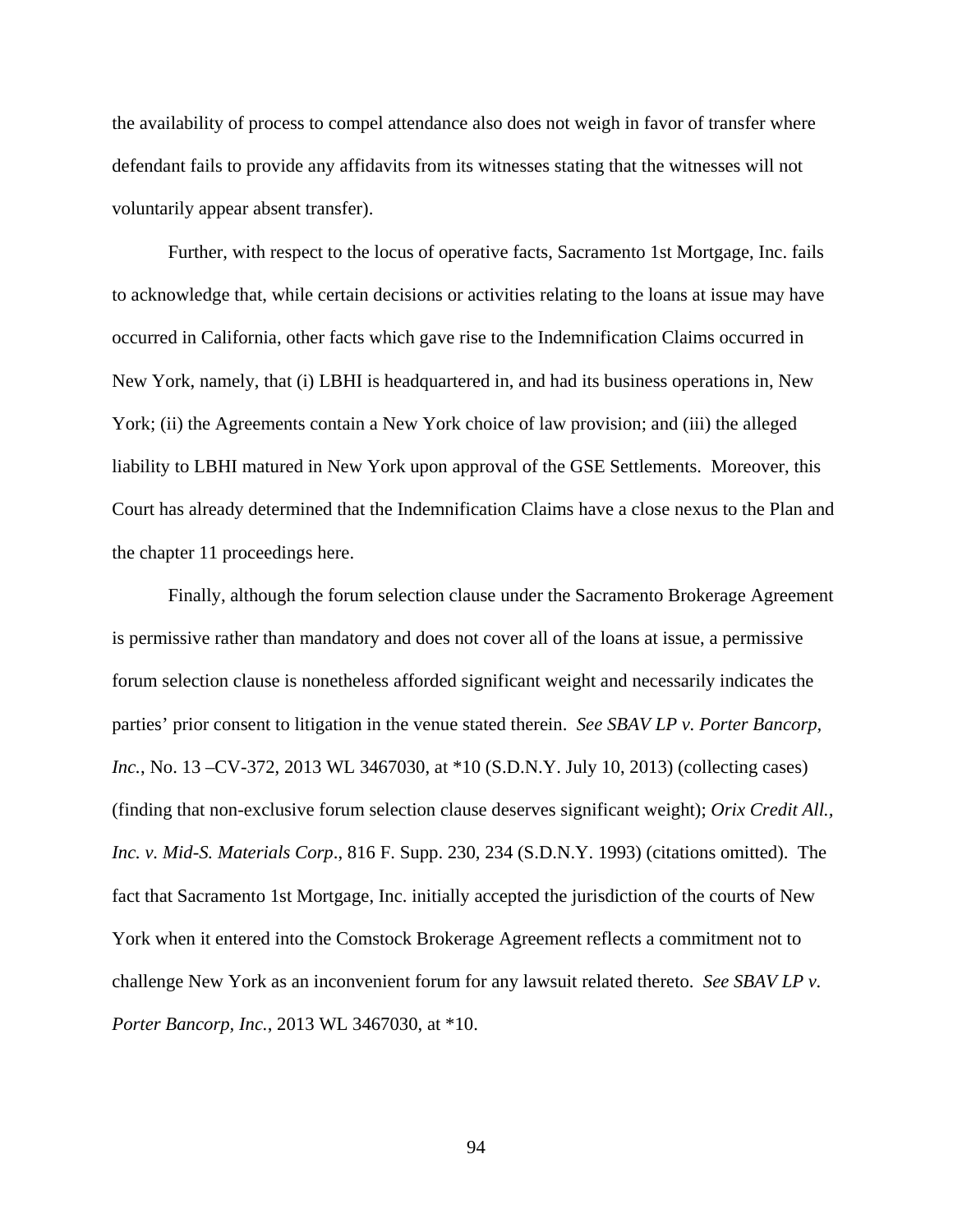After balancing the Transfer Factors, this Court concludes that, for the foregoing reasons, the motion to transfer venue of Adversary Proceeding No. 16-01350 is denied.

# **BB. Suburban Mortgage, Inc. (Adv. Pro. No. 16-01295)**

Suburban Mortgage, Inc. asserts that the convenience of the parties and the interest of justice strongly favor transferring venue of Adversary Proceeding No. 16-01295 to the U.S. District Court for the District of Arizona, Phoenix Division. In addition to joining the Omnibus Motion, Suburban Mortgage, Inc. filed (i) its Memorandum of Law in Support of Defendant Suburban Mortgage, Inc.'s Motion to Transfer Venue [Dkt. No. 462] (the "Suburban Motion"); and (ii) the Declaration of Vernon Rupp [Dkt. No. 463] (the "Rupp Decl.") in support thereof.

Suburban Mortgage, Inc. asserts that its Adversary Proceeding should be transferred to the U.S. District Court for the District of Arizona, Phoenix Division, because, among other reasons, the convenience of witnesses weighs in its favor. Suburban Mortgage, Inc. submits that it has identified 37 non-party witnesses who could provide critical testimony regarding the 12 loans at issue and all of these potential witnesses reside in Arizona (with the exception of one who lives in Southern California).<sup>99</sup> Suburban Mortgage Inc. contends that (i) such non-party witnesses are not subject to subpoena in New York and will not voluntarily come to New York<sup>100</sup> and (ii) it would impose "material economic hardship and/or life disruption" on such potential witnesses if they had to travel to New York, particularly for those who are self-employed, the "breadwinner" of their household, "recovering from a very serious illness," and compensated based on commission.101 Suburban Mortgage, Inc. also argues that the location of relevant

<sup>99</sup>*See* Suburban Motion at 3, 9. 100 *See* Suburban Motion at 3, 8; Rupp Decl. ¶¶12-14. 101 *See* Suburban Motion at 8.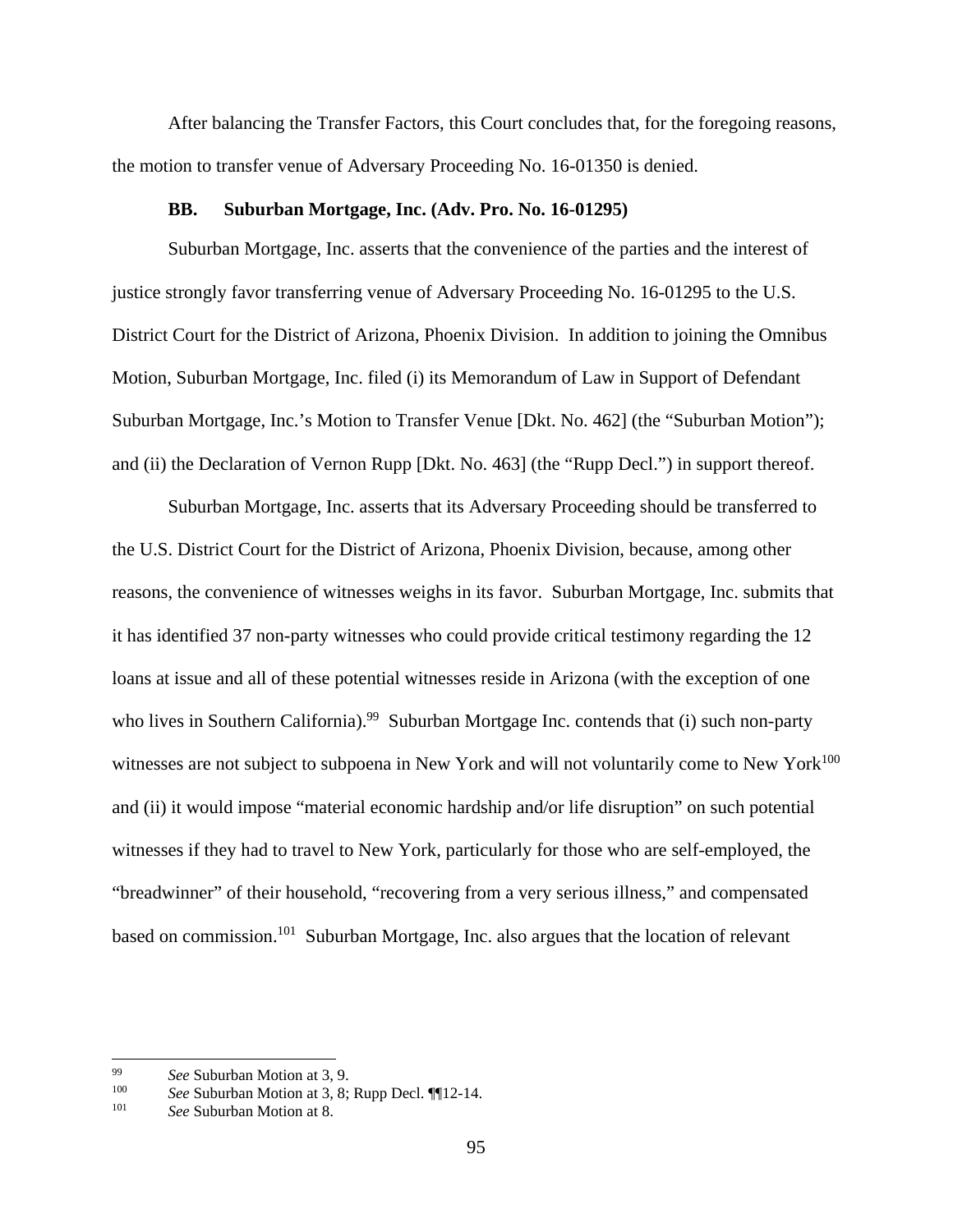documents weighs in favor of transfer because all of its records and documents are located in Phoenix and only exist in paper form.<sup>102</sup>

In addition, Suburban Mortgage, Inc. asserts that judicial economy and the interest of justice support transfer of venue because, among other reasons, (i) "[t]his court has no familiarity with the underlying facts of this case;" (ii) there is no advantage to coordinated discovery concerning loans involving other defendants since each loan file is unique; and (iii) due to the fact that Suburban Mortgage, Inc. will request a jury trial, if venue is not transferred from this Court, it will be inefficient because two judges will necessarily have to become familiar with the underlying facts of its case. $103$ 

The Court has considered each of the arguments of Suburban Mortgage, Inc. and finds that it has failed to meet its burden to demonstrate by clear and convincing evidence that Adversary Proceeding No. 16-01295 should be transferred to the U.S. District Court for the District of Arizona, Phoenix Division.

The Court has determined that the interest of justice, which favors centralizing litigation of all of the Adversary Proceedings in one forum to avoid duplicative litigation, avert inconsistent results, preserve judicial and party resources, and provide for the efficient administration of the Adversary Proceedings, weighs heavily in favor of retaining venue of Adversary Proceeding No. 16-01295 in this Court. The common issues of law in the Adversary Proceedings, this Court's extensive experience with Lehman matters and with the Indemnification Claims in particular (as noted by multiple federal courts across the nation confronted with litigation regarding the Indemnification Claims), and the deference afforded to a plaintiff's choice of forum lend further support to this factor.

<sup>102</sup> <sup>102</sup>*See id.* at 12-13. 103 *See id.* at 13.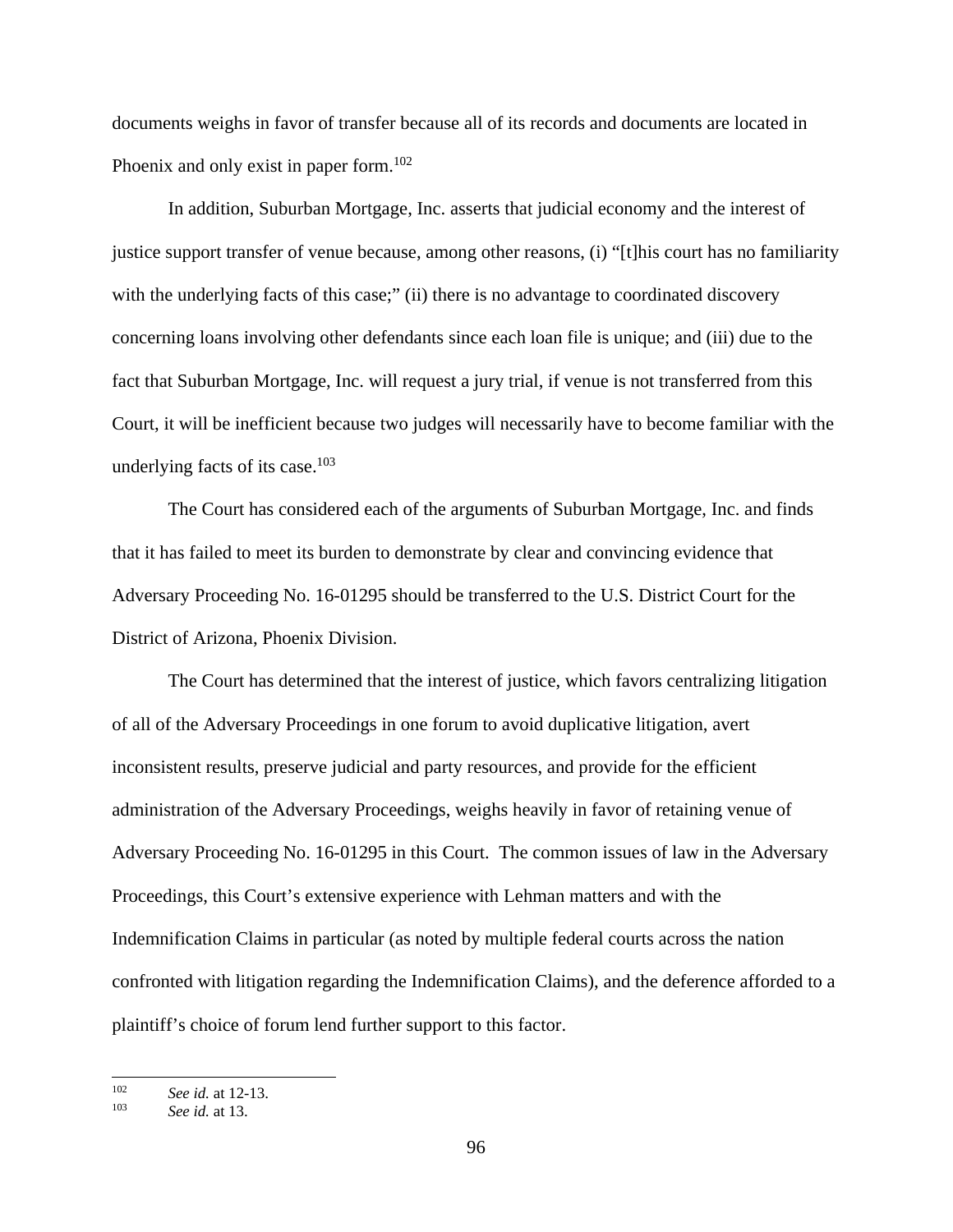As stated *supra*, the Adversary Proceedings have been pending before this Court since their inception, and transfer of certain of these actions at this time would result in a waste of judicial resources by duplicating work that has already been done. Contrary to the assertions of Suburban Mortgage, Inc., this Court is already immersed in the common issues of law and fact central to the actions. In addition, this Court has held numerous conferences and hearings in the Adversary Proceedings and has established procedures for administrative coordination which will serve to streamline discovery and pretrial matters once these actions emerge from the motion to dismiss phase. Even if, as Suburban Mortgage, Inc. argues, its Adversary Proceeding will eventually require a jury trial, judicial efficiency and economy would still be best achieved by having the pretrial stages of the proceedings coordinated in this Court. While Suburban Mortgage, Inc. submits that having two judges  $-$  a bankruptcy judge and a district court judge  $$ become familiar with its Adversary Proceeding would be inefficient, the Court observes that it is highly likely that a transferee district court would refer pretrial matters to a magistrate judge; thus, the same pretrial/trial dichotomy would occur regardless of whether venue is transferred. Transfer of this Adversary Proceeding to a district court at this time would be premature, inefficient, and not in the interest of justice.

Moreover, Suburban Mortgage, Inc.'s stated concerns surrounding the convenience of witnesses, the locus of operative facts, and the location of documents, when balanced against consideration regarding the interest of justice, are insufficiently substantial to outweigh them. While Suburban Mortgage, Inc. asserts that the location of the operative documents is in Arizona and this weighs in favor of transfer, it fails to address LBHI's contention that documents in paper form could be scanned and transmitted electronically for use at a trial in New York. With respect to Suburban Mortgage, Inc.'s claims that New York will be an inconvenient forum for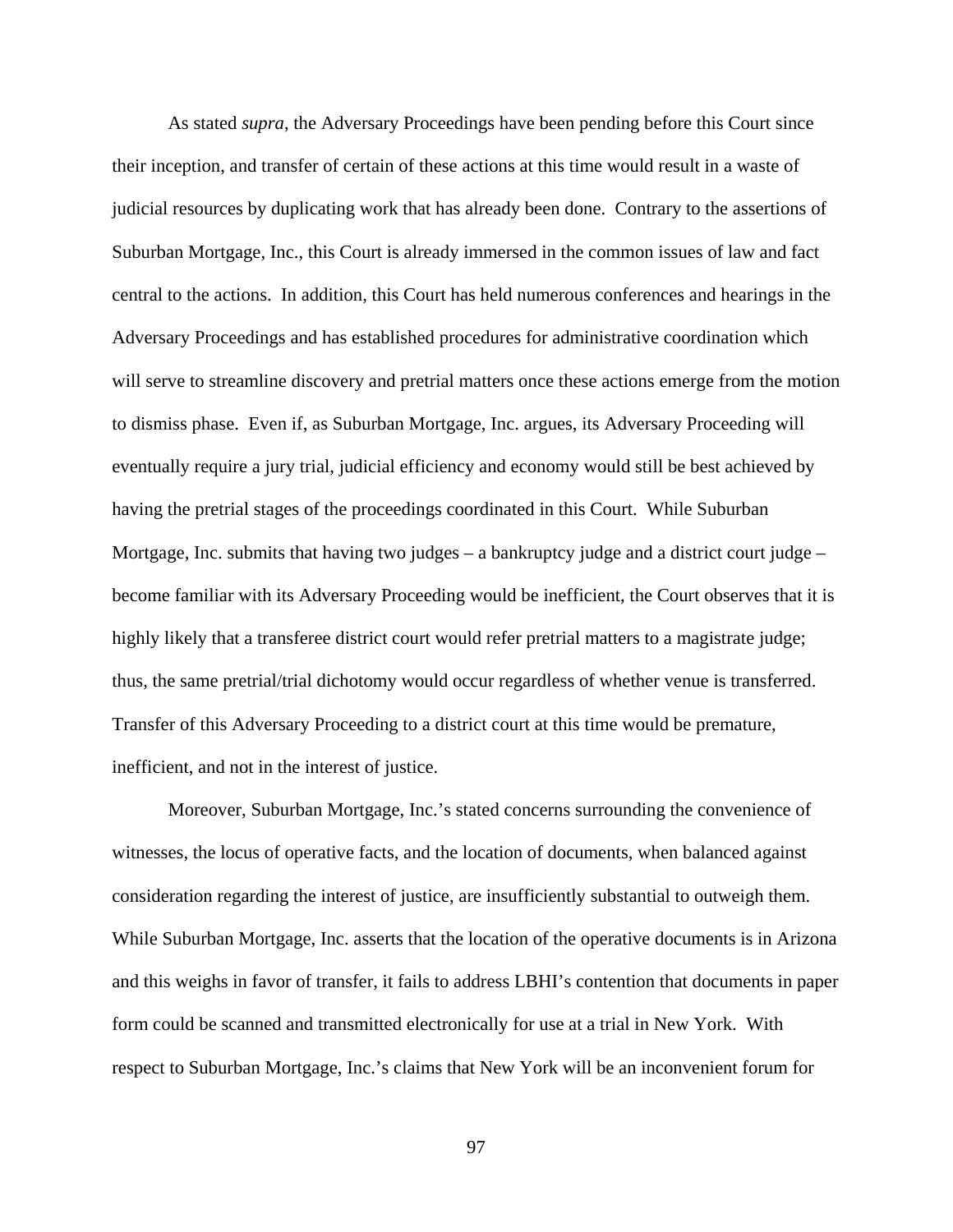the 41 witnesses (37 of which are non-party witnesses) that it intends to call at trial, the Court is skeptical that a trial in this Adversary Proceeding will necessarily involve dozens of witnesses. Suburban Mortgage, Inc. disregards the facts that (i) the plaintiff LBHI, not a defendant, bears the burden to establish on a loan-by-loan basis that the borrower for each allegedly breaching mortgage loan made a material misrepresentation which caused a loss; (ii) since the allegedly breaching loans were each issued over a decade ago, witnesses' ability to provide meaningful testimony based on recollections may be much more limited due to the passage of time; and (iii) documentary evidence may play a more central role than witness testimony at trial.

Many of the conclusory statements regarding witness inconvenience contained in the Rupp Declaration (*e.g.*, statements asserting it would impose "material economic hardship and/or life disruption" on the potential witnesses if they had to travel to New York) are unsupported by statements of the witnesses themselves, as is Mr. Rupp's blanket assertion that every one of the 37 potential non-party witnesses would not voluntarily travel to New York to testify. While the Court recognizes that travel to New York may be inconvenient for some witnesses, in the absence of affidavits from such witnesses that they would refuse to testify, the Court cannot determine that this consideration weighs in favor of transfer of venue. *See*, *e.g.*, *NBA Properties, Inc. v. Salvino, Inc.*, No. 99-CV-11799 (AGS), 2000 WL 323257, at \*8 (S.D.N.Y. Mar. 27, 2000) (finding that the availability of process to compel attendance also does not weigh in favor of transfer where defendant fails to provide any affidavits from its witnesses stating that the witnesses will not voluntarily appear absent transfer).

Finally, with respect to the locus of operative facts, Suburban Mortgage, Inc. fails to acknowledge that, while certain decisions or activities relating to the loans at issue may have occurred in Arizona, other facts which gave rise to the Indemnification Claims occurred in New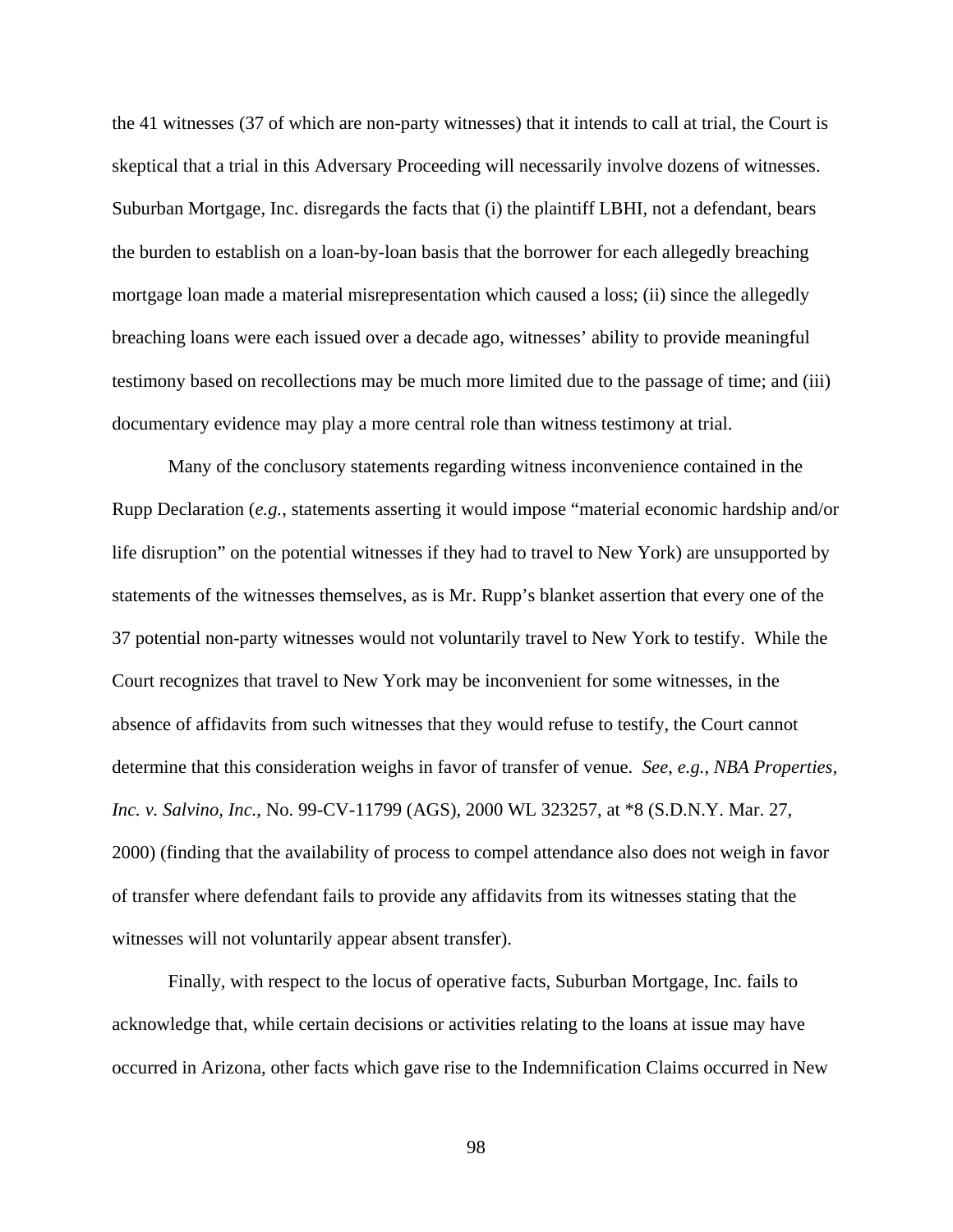York, namely, that (i) LBHI is headquartered in, and had its business operations in, New York; (ii) the Agreements contain a New York choice of law provision; and (iii) the alleged liability to LBHI matured in New York upon approval of the GSE Settlements. Moreover, this Court has already determined that the Indemnification Claims have a close nexus to the Plan and the chapter 11 proceedings here.

After balancing the Transfer Factors, this Court concludes that, for the foregoing reasons, the motion to transfer venue of Adversary Proceeding No. 16-01295 is denied.

### **CC. Sun American Mortgage Company (Adv. Pro. No. 16-01296)**

Sun American Mortgage Company asserts that the convenience of the parties and the interest of justice strongly favor transferring venue of Adversary Proceeding No. 16-01296 to the U.S. District Court for the District of Arizona, Phoenix Division. In addition to joining the Omnibus Motion, Sun American Mortgage Company filed the AMLG Motion and the Declaration of Terry Turk [Dkt. No. 499] (the "Turk Decl.") in support thereof. By his declaration, Mr. Turk argues that venue should be transferred to the U.S. District Court for the District of Arizona, Phoenix Division, because, among other reasons, (i) all of the relevant documents that support its defense are located in Arizona and such documents are "voluminous;" (ii) Sun American Mortgage Company is headquartered and has its principal place of business in Arizona, which is where the company's employees "performed" the loan transactions; and (iii) it would be extremely inconvenient for Mr. Turk and the company's witnesses (who, based on recent investigations, are located in Arizona) to appear and give testimony in the Southern District of New York.104

<sup>104</sup> 104 *See* Turk Decl. ¶¶ 4-8.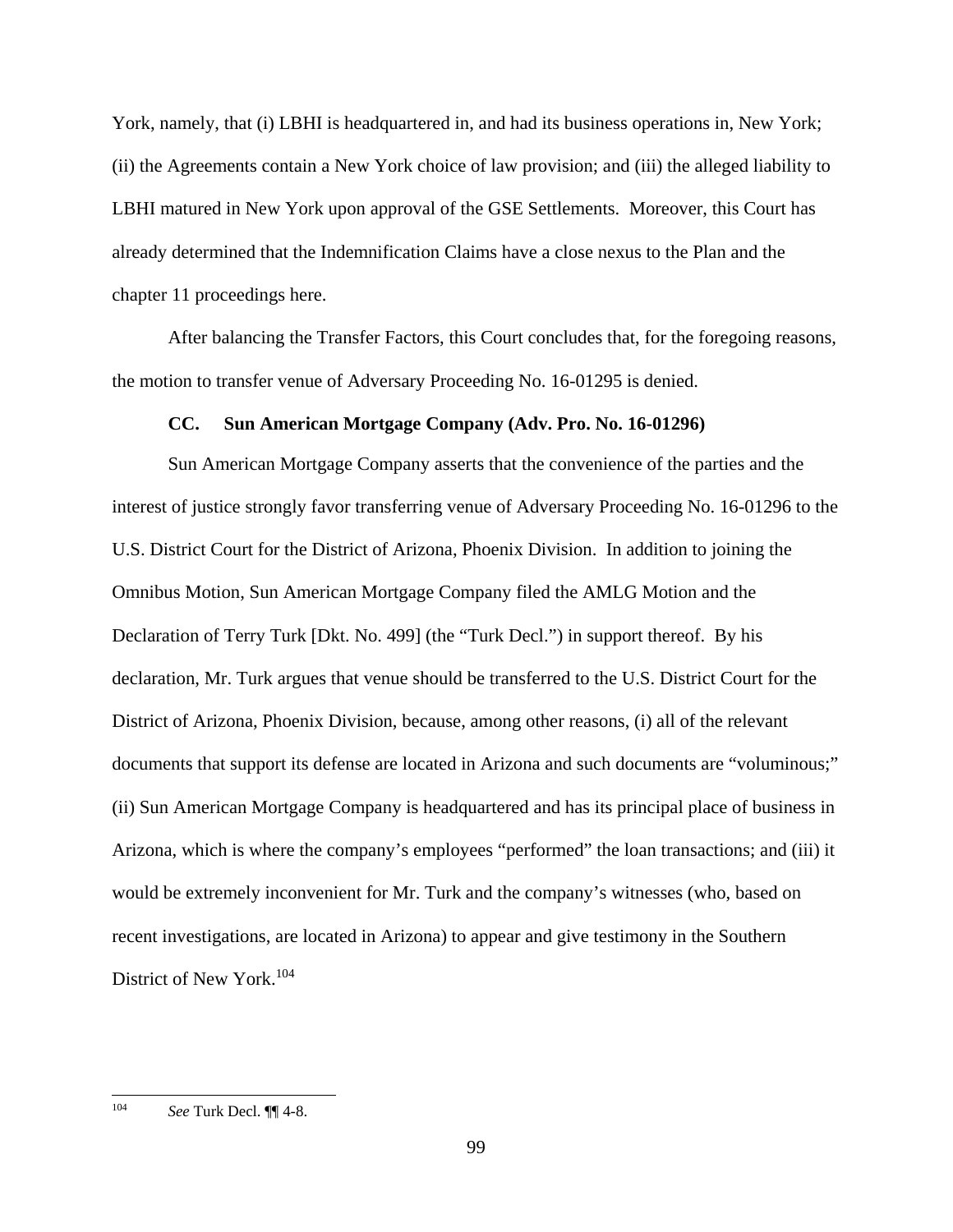The Court has considered each of Sun American Mortgage Company's arguments and finds that Sun American Mortgage Company has failed to meet its burden to demonstrate by clear and convincing evidence that Adversary Proceeding No. 16-01296 should be transferred to the U.S. District Court for the District of Arizona, Phoenix Division. The Court has determined that the interest of justice, which favors centralizing litigation of all of the Adversary Proceedings in one forum to avoid duplicative litigation, avert inconsistent results, preserve judicial and party resources, and provide for the efficient administration of the Adversary Proceedings, weighs heavily in favor of retaining venue of Adversary Proceeding No. 16-01296 in this Court. The common issues of law in the Adversary Proceedings, this Court's extensive experience with Lehman matters and with the Indemnification Claims in particular (as noted by multiple federal courts across the nation confronted with litigation regarding the Indemnification Claims), and the deference afforded to a plaintiff's choice of forum lend further support to this factor.

Sun American Mortgage Company's stated concerns surrounding the convenience of witnesses, the location of the operative documents, and the locus of operative facts, when balanced against the foregoing considerations, are insufficiently substantial to outweigh them. Specifically, Sun American Mortgage Company (i) provides only vague, unsupported statements regarding witness inconvenience; (ii) provides insufficient evidence that its potential witnesses reside in Arizona; and (iii) has identified no witnesses unwilling to appear voluntarily at a trial in New York. While the Court recognizes that travel to New York may be inconvenient for some witnesses, in the absence of proof that such witnesses would refuse to testify, the Court cannot determine that this consideration weighs in favor of transfer of venue. *See*, *e.g.*, *NBA Properties, Inc. v. Salvino, Inc.*, No. 99-CV-11799 (AGS), 2000 WL 323257, at \*8 (S.D.N.Y. Mar. 27,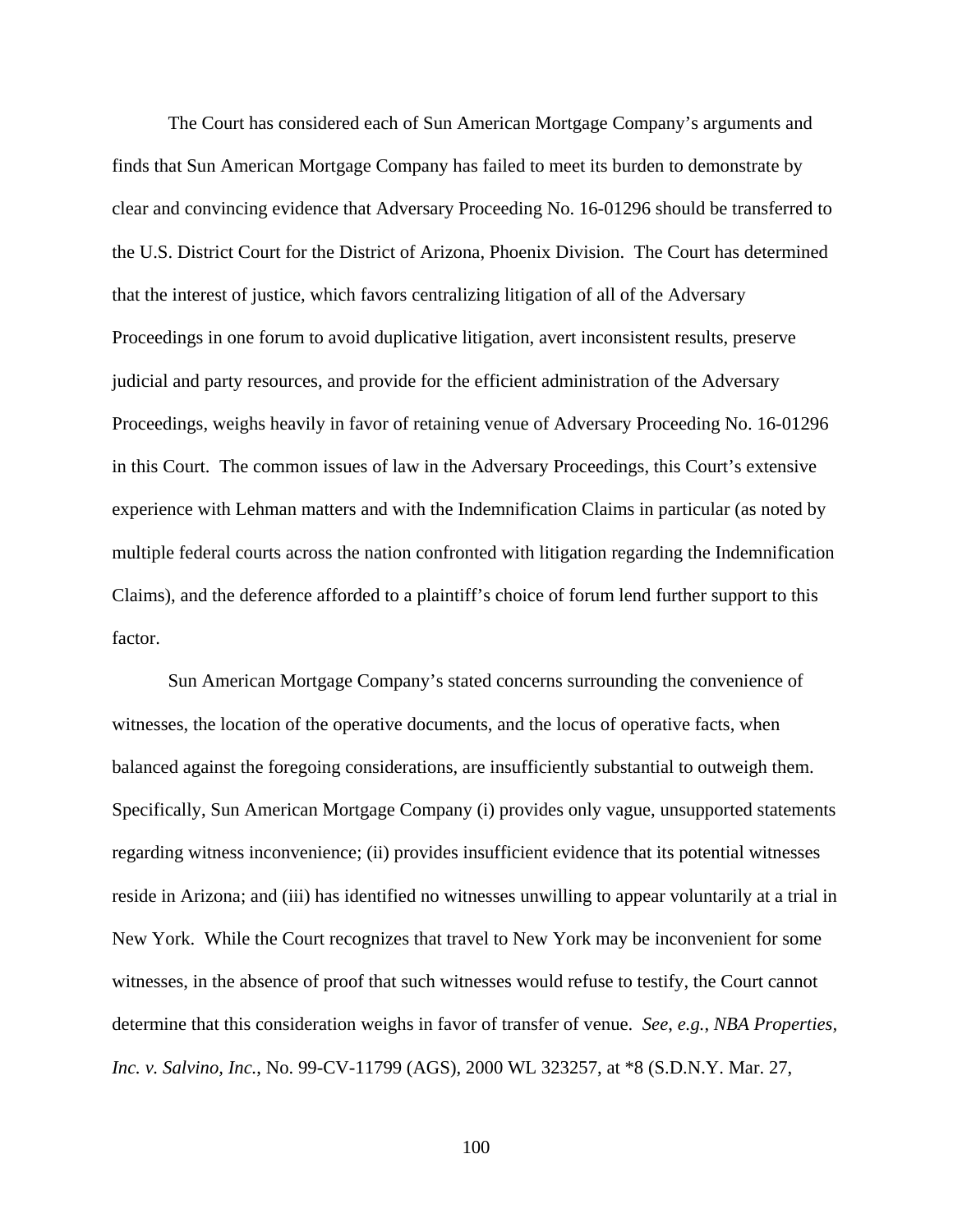2000) (finding that the availability of process to compel attendance also does not weigh in favor of transfer where defendant fails to provide any affidavits from its witnesses stating that the witnesses will not voluntarily appear absent transfer).

While Sun American Mortgage Company asserts that the location of the operative documents is in Arizona, it does not address LBHI's contention that hard copy documents located anywhere could be transmitted electronically or scanned for use at a trial in New York, regardless of their size. Finally, with respect to the locus of operative facts, Sun American Mortgage Company fails to acknowledge that, while certain decisions or activities relating to the loans at issue may have occurred in Arizona, other facts which gave rise to the Indemnification Claims occurred in New York, namely, that (i) LBHI is headquartered in, and had its business operations in, New York; (ii) the Agreements contain a New York choice of law provision; and (iii) the alleged liability to LBHI matured in New York upon approval of the GSE Settlements. Moreover, this Court has already determined that the Indemnification Claims have a close nexus to the Plan and the chapter 11 proceedings here.

After balancing the Transfer Factors, this Court concludes that, for the foregoing reasons, the motion to transfer venue of Adversary Proceeding No. 16-01296 is denied.

# **DD. Windsor Capital Mortgage Corporation (Adv. Pro. No. 16-01333)**

Windsor Capital Mortgage Corporation asserts that the convenience of the parties and the interest of justice strongly favor transferring venue of Adversary Proceeding No. 16-01333 to the U.S. District Court for the Southern District of California. In addition to joining the Omnibus Motion, Windsor Capital Mortgage Corporation filed the AMLG Motion and the Declaration of Fred Thrane [Dkt. No. 500] (the "Thrane Decl.") in support thereof. By his declaration, Mr. Thrane argues that venue should be transferred to the U.S. District Court for the Southern District of California because, among other reasons, (i) Windsor Capital Mortgage Corporation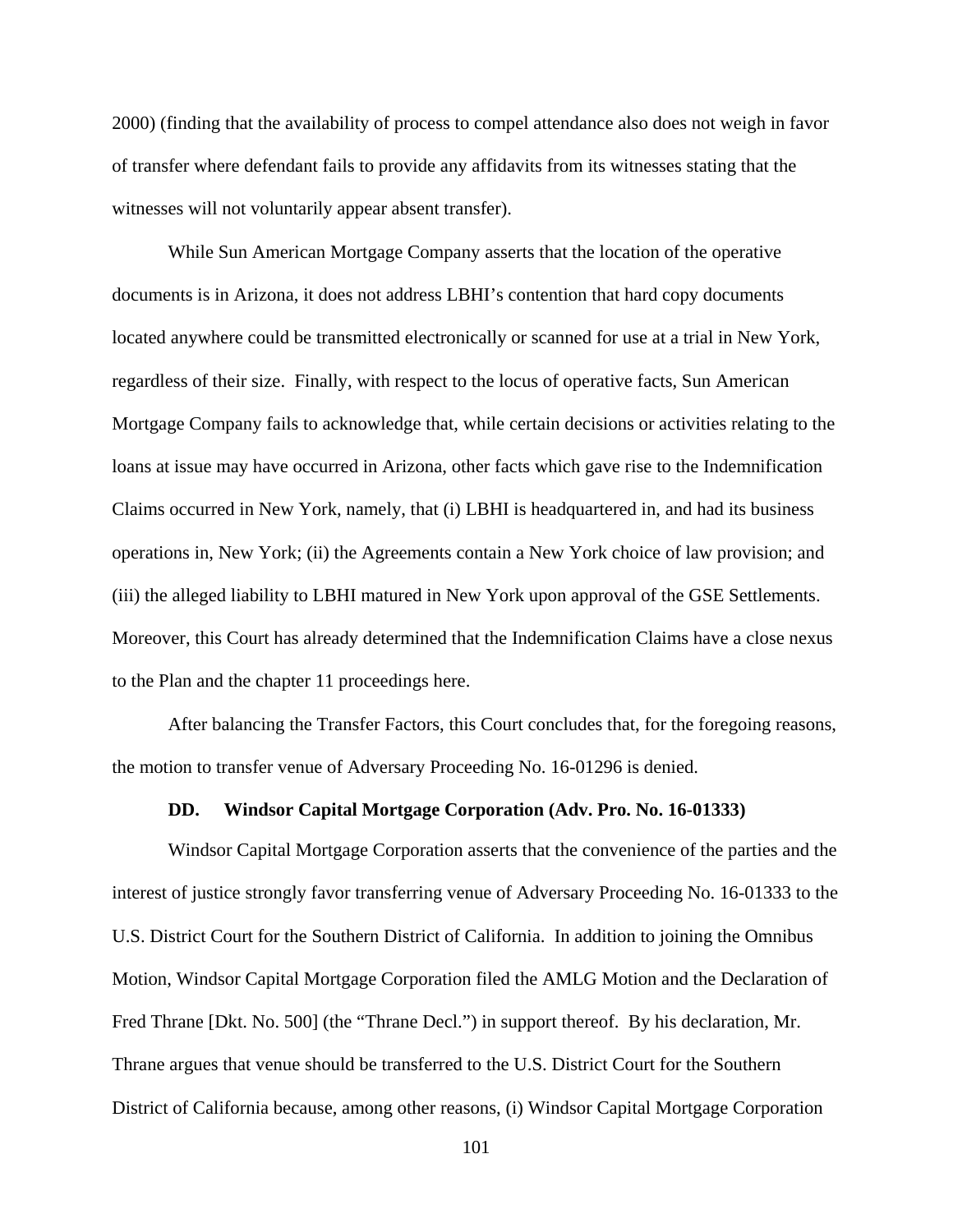ceased operations in 2009, generates no income, and has no assets; (ii) Windsor Capital Mortgage Corporation is headquartered and has its principal place of business in San Diego, California, which is where the company's employees "most likely performed" the eleven loan transactions at issue; $^{105}$  and (iii) it would be extremely inconvenient for Mr. Thrane and the company's witnesses (who are unidentified) to appear and give testimony in the Southern District of New York, particularly given that he is unable to travel because of his health.<sup>106</sup>

The Court has considered each of Windsor Capital Mortgage Corporation's arguments and finds that Windsor Capital Mortgage Corporation has failed to meet its burden to show by clear and convincing evidence that Adversary Proceeding No. 16-01333 should be transferred to the U.S. District Court for the Southern District of California. The Court has determined that the interest of justice, which favors centralizing litigation of all of the Adversary Proceedings in one forum to avoid duplicative litigation, avert inconsistent results, preserve judicial and party resources, and provide for the efficient administration of the Adversary Proceedings, weighs heavily in favor of retaining venue of Adversary Proceeding No. 16-01333 in this Court. The common issues of law in the Adversary Proceedings, this Court's extensive experience with Lehman matters and with the Indemnification Claims in particular (as noted by multiple federal courts across the nation confronted with litigation regarding the Indemnification Claims), and the deference afforded to a plaintiff's choice of forum lend further support to this factor.

Windsor Capital Mortgage Corporation's stated concerns surrounding the relative means of the parties, the convenience of witnesses, and the locus of operative facts, when balanced against the foregoing considerations, are insufficiently substantial to outweigh them. With the

<sup>&</sup>lt;sup>105</sup> Mr. Thrane admits that Windsor Capital Mortgage Corporation is licensed in many states and, therefore, he cannot confirm where the loan transactions were performed without seeing the loan documentation which, he asserts, LBHI has refused to provide. *See* Thrane Decl. ¶ 6. 106 *See* Thrane Decl. ¶¶ 3-8.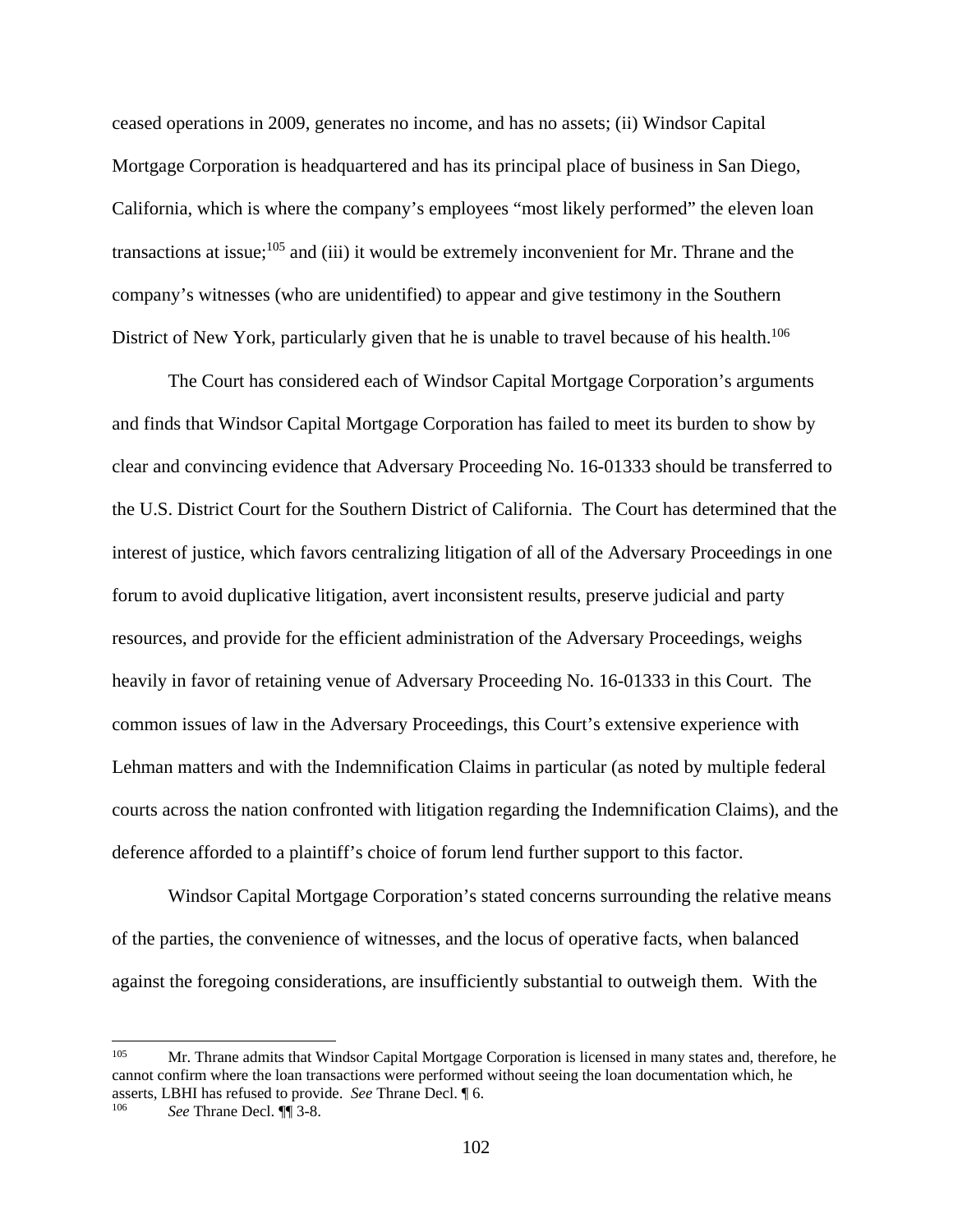exception of Mr. Thrane's statement regarding his health concerns, Windsor Capital Mortgage Corporation provides no other evidence to support its claims of witness inconvenience. Rather, it makes vague, unsupported statements and cites to no evidence (i) that its unnamed witnesses reside in California or (ii) that such witnesses would be unwilling or unable to travel to New York.

Moreover, Windsor Capital Mortgage Corporation has provided no evidence to support its assertions regarding lack of financial means. It fails to acknowledge case law holding that, when plaintiff and defendant are both corporations, the relative resources of the parties are given little weight in the transfer analysis. *See*, *e.g.*, *It's a 10, Inc. v. PH Beauty Labs, Inc.*, 718 F. Supp. 2d 332, 338 (S.D.N.Y. 2010) (citing *Toy Biz, Inc. v. Centuri Corp.*, 990 F. Supp. 328, 331 (S.D.N.Y. 1998)). The Court also observes that, even were the Court to consider the relative means of the parties, Windsor Capital Corporation has provided no evidence regarding its financial means, which it would be required to do. *See id.* (citing *NBA Props., Inc. v. Salvino, Inc.*, No. 99-CV-11799, 2000 WL 323257, at \*10 (S.D.N.Y. Mar. 27, 2000)) ("[A] party arguing for or against a transfer because of inadequate means must offer documentation to show that transfer (or lack thereof) would be unduly burdensome to his finances.").

Finally, with respect to the locus of operative facts, Windsor Capital Mortgage Corporation fails to acknowledge that, while certain decisions or activities relating to the loans at issue may have occurred in California, other facts which gave rise to the Indemnification Claims occurred in New York, namely, that (i) LBHI is headquartered in, and had its business operations in, New York; (ii) the Agreements contain a New York choice of law provision; and (iii) the alleged liability to LBHI matured in New York upon approval of the GSE Settlements.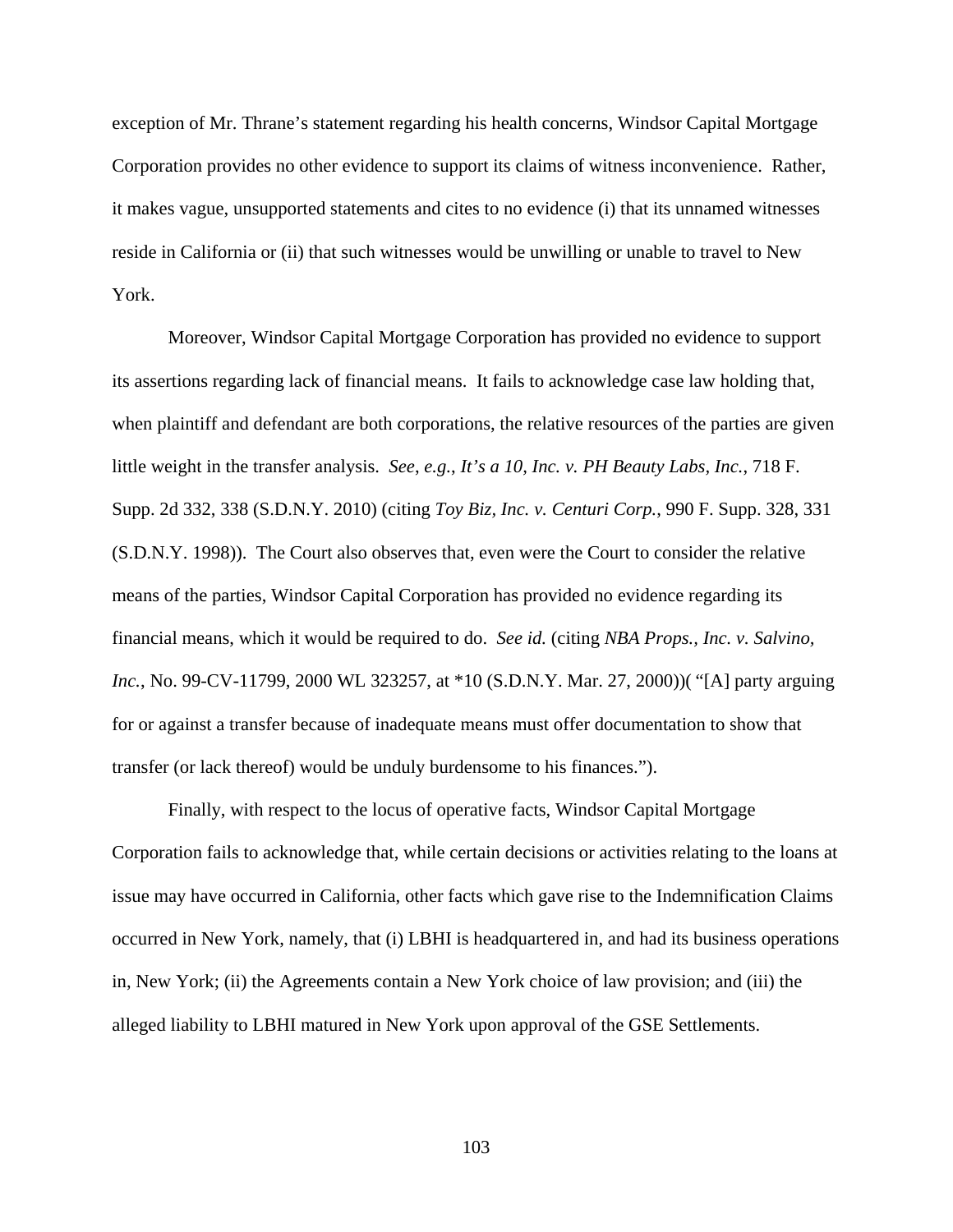Moreover, this Court has already determined that the Indemnification Claims have a close nexus to the Plan and the chapter 11 proceedings here.

After balancing the Transfer Factors, this Court concludes that, for the foregoing reasons, the motion to transfer venue of Adversary Proceeding No. 16-01333 is denied.

#### **EE. Wintrust Mortgage (Adv. Pro. No. 16-01369)**

Wintrust Mortgage, as successor by merger to SGB Corp., asserts that the convenience of the parties and the interest of justice strongly favor transferring venue of Adversary Proceeding No. 16-01369 to the Colorado District Court (or, in the alternative, to the U.S. District Court for the Northern District of Illinois). In addition to joining the Omnibus Motion, Wintrust Mortgage filed (i) its Memorandum of Law in Support of Defendant Wintrust Mortgage's, as Successor by Merger to SGB Corp., Motion to Transfer Venue [Dkt. No. 474] (the "Wintrust Motion"); and (ii) the Declaration of David Hrobon [Dkt. No. 476] (the "Hrobon Decl.")<sup>107</sup> in support thereof.

Wintrust Mortgage asserts that its Adversary Proceeding should be transferred to the Colorado District Court or, in the alternative, to the U.S. District Court for the Northern District of Illinois because, among other reasons, (i) SGB Corp., its predecessor, had its principal place of business in Colorado;108 (ii) Wintrust Mortgage has its principal place of business in Illinois; (iii) the negotiation of, and performance under, the loan purchase agreement that SGB Corp. signed with LBB occurred predominantly in Colorado, and therefore, the locus of operative facts is in Colorado; (iv) Wintrust Mortgage expects to call a number of third-party witnesses at trial,

<sup>107</sup> In his declaration, Mr. Hrobon states that he is President and CEO of "Wintrust Mortgage Company." Hrobon Decl. ¶ 1. Other filings in Adversary Proceeding No. 16-01369, including certain pleadings filed by this Defendant, refer to "Wintrust Mortgage Corporation." *See*, *e.g.*, *Notice of Appeal*, Adv. Pro. No. 16-01369, Dkt. No. 40. For purposes of this Decision, the Court will refer to the Defendant in Adversary Proceeding No. 16-01369 as "Wintrust Mortgage," and it declines to make any determination as to the correct name.<br><sup>108</sup> Wintrust Mortgage also asserts that Aurora Loan Services, with which SGB Corp. had allegedly contracted,

had its principal place of business in Colorado, and that SGB Corp. "treated its relationship with [Aurora] and [LBB] as being one relationship." Hrobon Decl. ¶ 2.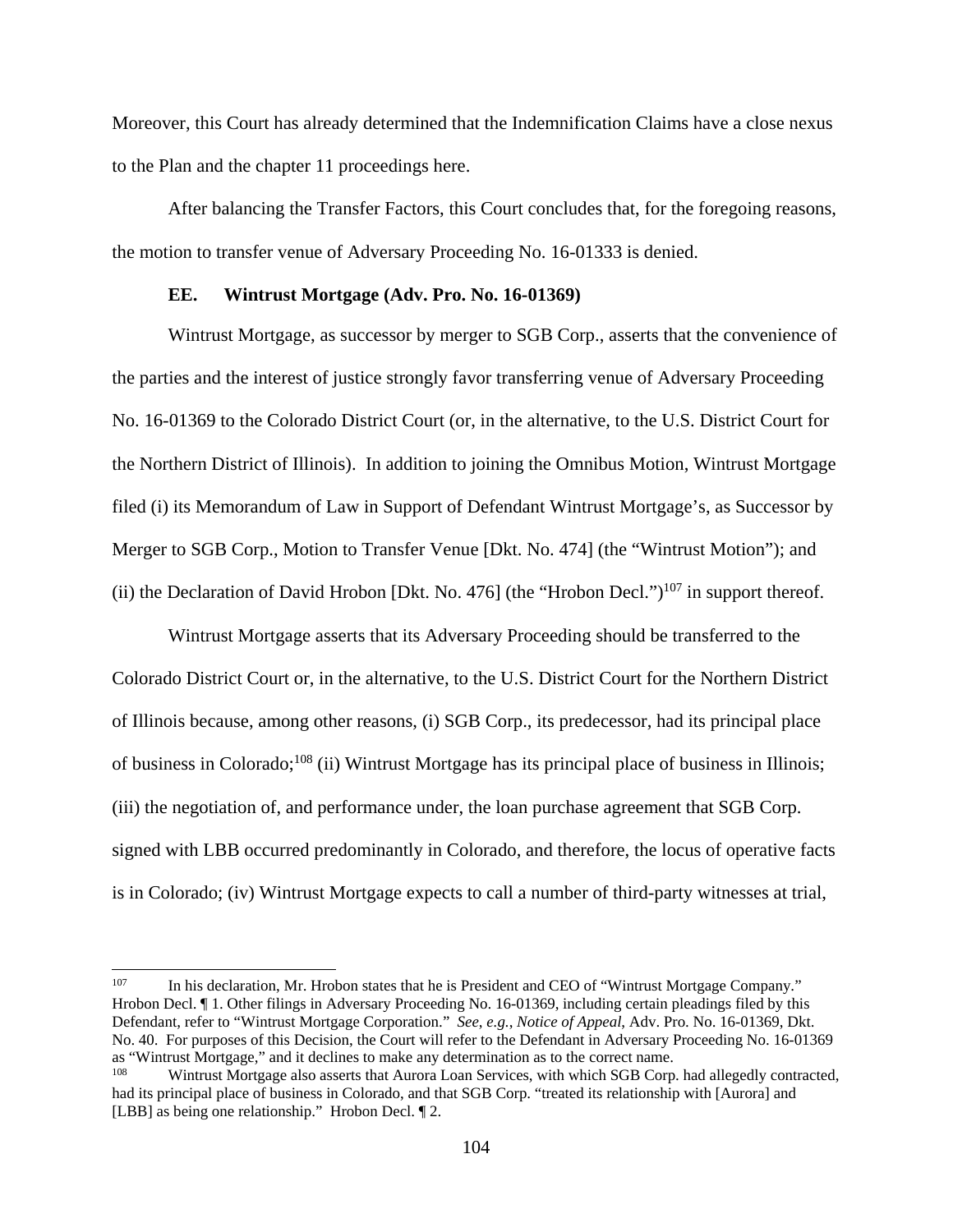most of whom are believed to live in Colorado and cannot be compelled to appear in New York; and (v) the documentation relating to the loans in question is kept in Illinois.<sup>109</sup> Additionally, Wintrust Mortgage submits that the relative means of the parties weigh in favor of transfer, arguing that because LBHI has recovered almost \$3.3 billion, it has a "significant war chest" with which to finance litigation, in contrast to the less than \$2 billion in assets held by Barrington Bank & Trust, of which Wintrust Mortgage is a division.<sup>110</sup>

The Court has considered each of Wintrust Mortgage's arguments and finds that it has failed to meet its burden to show by clear and convincing evidence that Adversary Proceeding No. 16-01369 should be transferred to the Colorado District Court or to the U.S. District Court for the Northern District of Illinois. The Court has determined that the interest of justice, which favors centralizing litigation of all of the Adversary Proceedings in one forum to avoid duplicative litigation, avert inconsistent results, preserve judicial and party resources, and provide for the efficient administration of the Adversary Proceedings, weighs heavily in favor of retaining venue of Adversary Proceeding No. 16-01369 in this Court. The common issues of law in the Adversary Proceedings, this Court's extensive experience with Lehman matters and with the Indemnification Claims in particular (as noted by multiple federal courts across the nation confronted with litigation regarding the Indemnification Claims), and the deference afforded to a plaintiff's choice of forum lend further support to this factor.

Wintrust Mortgage's stated concerns surrounding the convenience of witnesses, the location of the operative documents, and the locus of operative facts, when balanced against the foregoing considerations, are insufficiently substantial to outweigh them. First, because Wintrust Mortgage has requested transfer of venue to one of two different districts which are not in the

<sup>109</sup> <sup>109</sup>*See generally* Wintrust Motion at 4-10; Hrobon Decl. ¶¶ 2-7. 110 *See* Wintrust Motion at 10.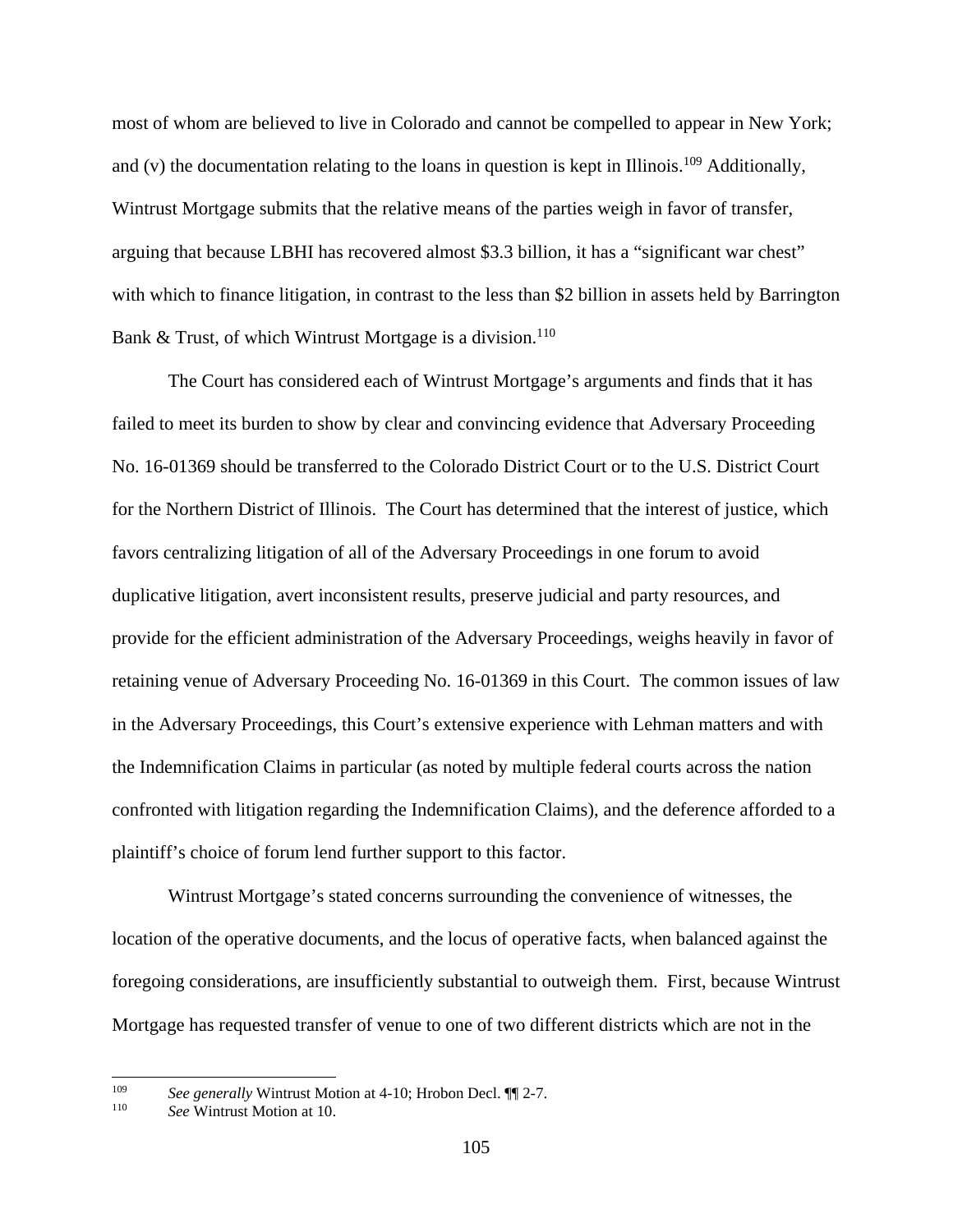same state, witness inconvenience will occur for some of its approximately ten witnesses regardless of forum. In addition, (i) Wintrust Mortgage provides only vague, unsupported statements regarding witness inconvenience; (ii) it provides insufficient evidence regarding the state of residence of its potential witnesses; and (iii) it has identified no witnesses unwilling to appear voluntarily at a trial in New York. While the Court recognizes that travel to New York may be inconvenient for some witnesses, in the absence of proof that such witnesses would refuse to testify, the Court cannot determine that this consideration weighs in favor of transfer of venue. *See*, *e.g.*, *NBA Properties, Inc. v. Salvino, Inc.*, No. 99-CV-11799 (AGS), 2000 WL 323257, at \*8 (S.D.N.Y. Mar. 27, 2000) (finding that the availability of process to compel attendance also does not weigh in favor of transfer where defendant fails to provide any affidavits from its witnesses stating that the witnesses will not voluntarily appear absent transfer).

While Wintrust Mortgage asserts that the location of the operative documents is in Illinois, it does not address LBHI's contention that hard copy documents located anywhere could be transmitted electronically or scanned for use at a trial in New York. Finally, with respect to the locus of operative facts, Wintrust Mortgage fails to acknowledge that, while certain decisions or activities relating to the loans at issue may have occurred in Colorado, other facts which gave rise to the Indemnification Claims occurred in New York, namely, that (i) LBHI is headquartered in, and had its business operations in, New York; (ii) the Agreements contain a New York choice of law provision; and (iii) the alleged liability to LBHI matured in New York upon approval of the GSE Settlements. Moreover, this Court has already determined that the Indemnification Claims have a close nexus to the Plan and the chapter 11 proceedings here.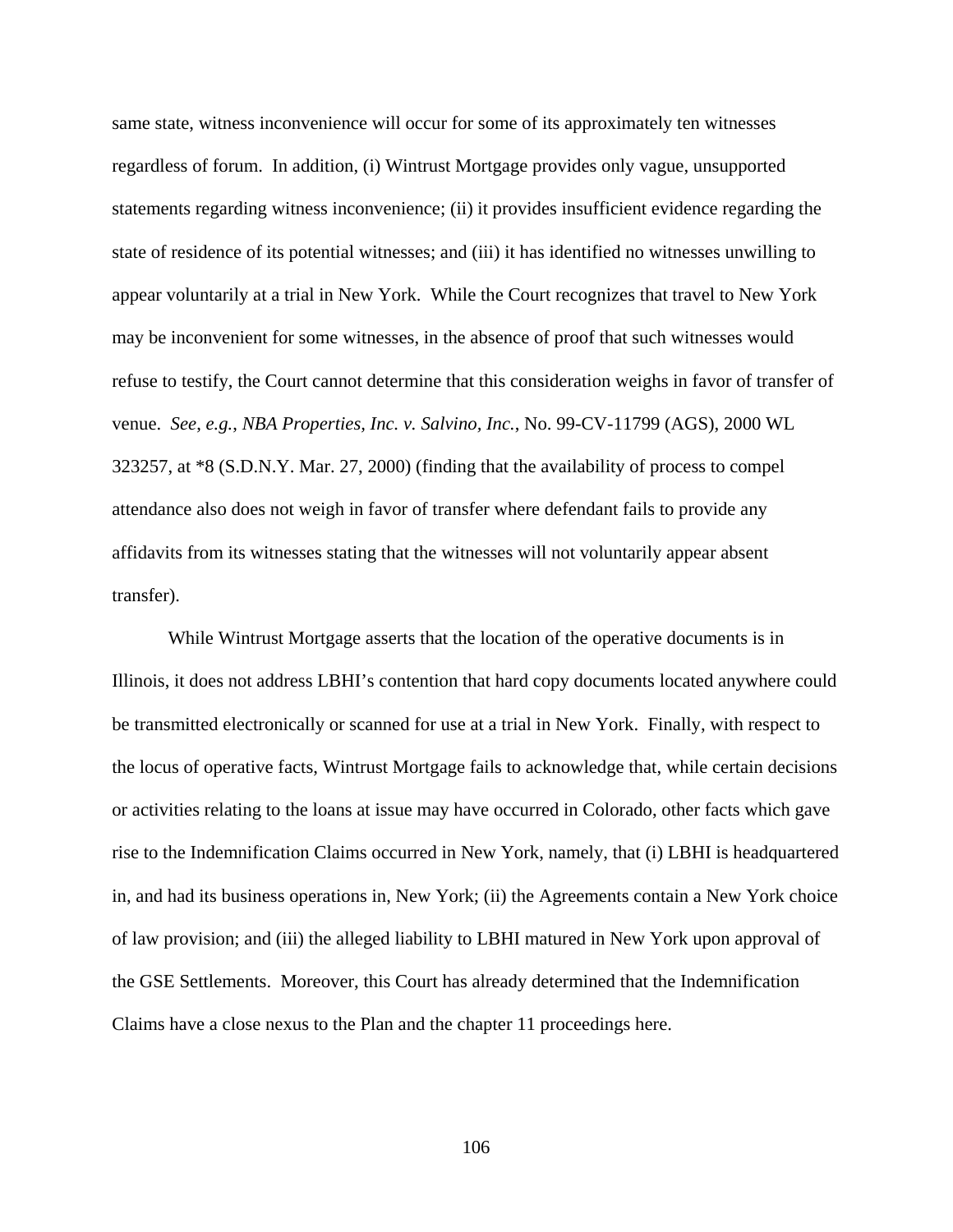With respect to the relative means of the parties, Wintrust Mortgage fails to acknowledge case law holding that, when plaintiff and defendant are both corporations, the relative resources of the parties are given little weight in the transfer analysis. *See*, *e.g.*, *It's a 10, Inc. v. PH Beauty Labs, Inc.*, 718 F. Supp. 2d 332, 338 (S.D.N.Y. 2010) (citing *Toy Biz, Inc. v. Centuri Corp.*, 990 F. Supp. 328, 331 (S.D.N.Y. 1998)). The Court also observes that, even were the Court to consider the relative means of the parties, Wintrust Mortgage has provided no evidence regarding its financial means, which it would be required to do. *See id.* (citing *NBA Props., Inc. v. Salvino, Inc.*, No. 99-CV-11799, 2000 WL 323257, at \*10 (S.D.N.Y. Mar. 27, 2000))( "[A] party arguing for or against a transfer because of inadequate means must offer documentation to show that transfer (or lack thereof) would be unduly burdensome to his finances."). Contrary to Wintrust Mortgage's assertions, the recoveries achieved by LBHI in its chapter 11 cases are not a "war chest" that can be utilized for prosecuting litigation; LBHI's non-restricted cash is held for the benefit of its creditors who, as LBHI points out, will receive distributions but who will never be made whole on their claims. $^{111}$ 

After balancing the Transfer Factors, this Court concludes that, for the foregoing reasons, the motion to transfer venue of Adversary Proceeding No. 16-01369 is denied.

# **FF. WR Starkey Mortgage, LLP (Adv. Pro. No. 16-01326)**

WR Starkey Mortgage, LLP asserts that the convenience of the parties and the interest of justice strongly favor transferring venue of Adversary Proceeding No. 16-01326 to the U.S. District Court for the Eastern District of Texas, Sherman Division. In addition to joining the Omnibus Motion, WR Starkey Mortgage, LLP filed the AMLG Motion and the Declaration of Todd Bergwall [Dkt. No. 501] (the "Bergwall Decl.") in support thereof. By his declaration, Mr.

<sup>111</sup> See Opposition at 25-26.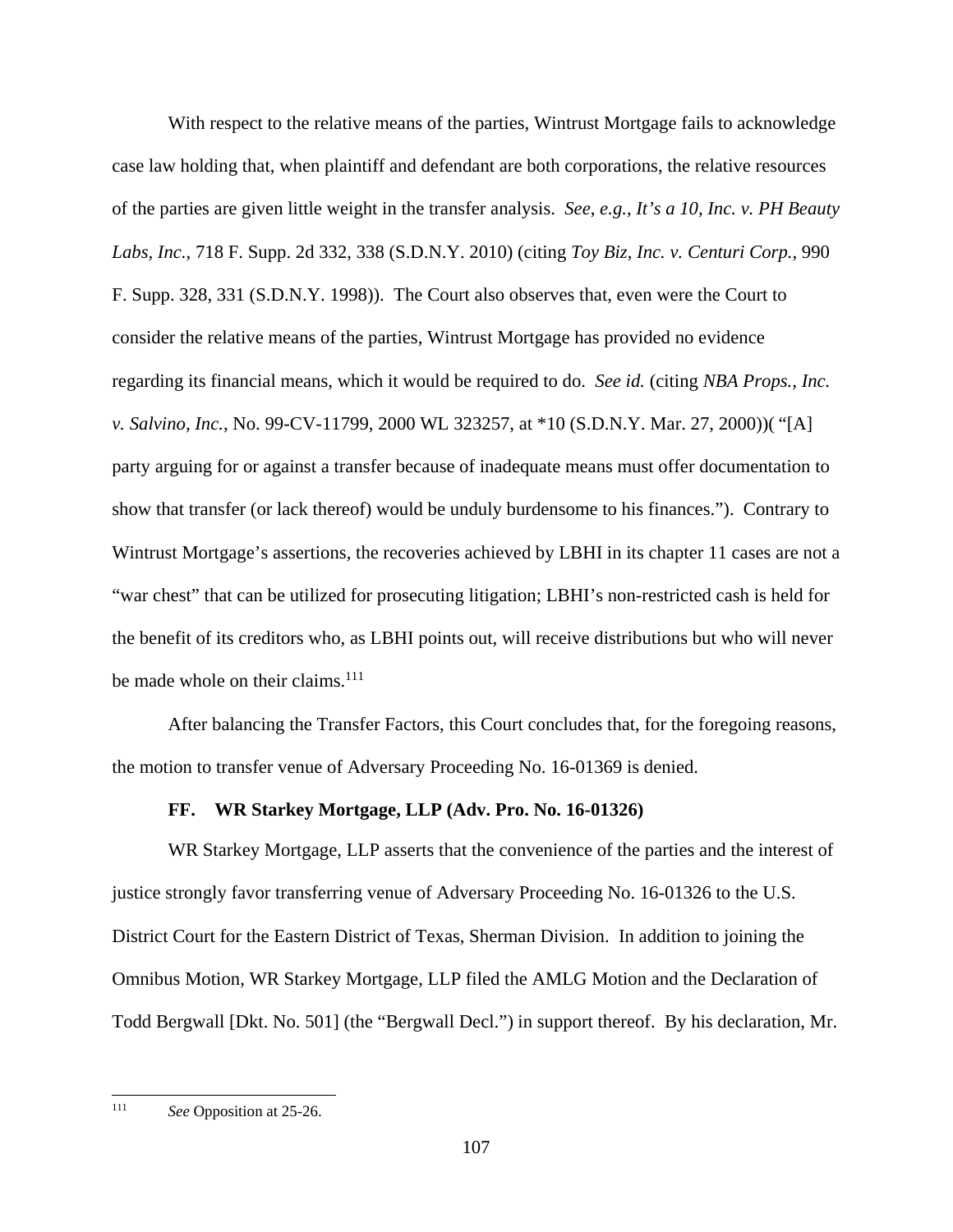Bergwall states that venue should be transferred to the U.S. District Court for the Eastern District of Texas, Sherman Division, because, among other reasons, (i) the documents that support WR Starkey Mortgage, LLP's defense are located in Houston, Texas and are voluminous; (ii) WR Starkey Mortgage, LLP is headquartered and has its principal place of business in Texas, which is where the loan transactions were "performed;" and (iii) it would be extremely inconvenient for Mr. Bergwall and the company's witnesses (who, based on recent investigations, are all located in Texas or Colorado) to appear and give testimony in the Southern District of New York.<sup>112</sup>

The Court has considered each of WR Starkey Mortgage, LLP's arguments and finds that WR Starkey Mortgage, LLP has failed to meet its burden to show by clear and convincing evidence that Adversary Proceeding No. 16-01326 should be transferred to the U.S. District Court for the Eastern District of Texas, Sherman Division. The Court has determined that the interest of justice, which favors centralizing litigation of all of the Adversary Proceedings in one forum to avoid duplicative litigation, avert inconsistent results, preserve judicial and party resources, and provide for the efficient administration of the Adversary Proceedings, weighs heavily in favor of retaining venue of Adversary Proceeding No. 16-01326 in this Court. The common issues of law in the Adversary Proceedings, this Court's extensive experience with Lehman matters and with the Indemnification Claims in particular (as noted by multiple federal courts across the nation confronted with litigation regarding the Indemnification Claims), and the deference afforded to a plaintiff's choice of forum lend further support to this factor.

WR Starkey Mortgage, LLP's stated concerns surrounding the convenience of witnesses, the location of the operative documents, and the locus of operative facts, when balanced against the foregoing considerations, are insufficiently substantial to outweigh them. Specifically, WR

<sup>112</sup> See Bergwall Decl. ¶[4-8.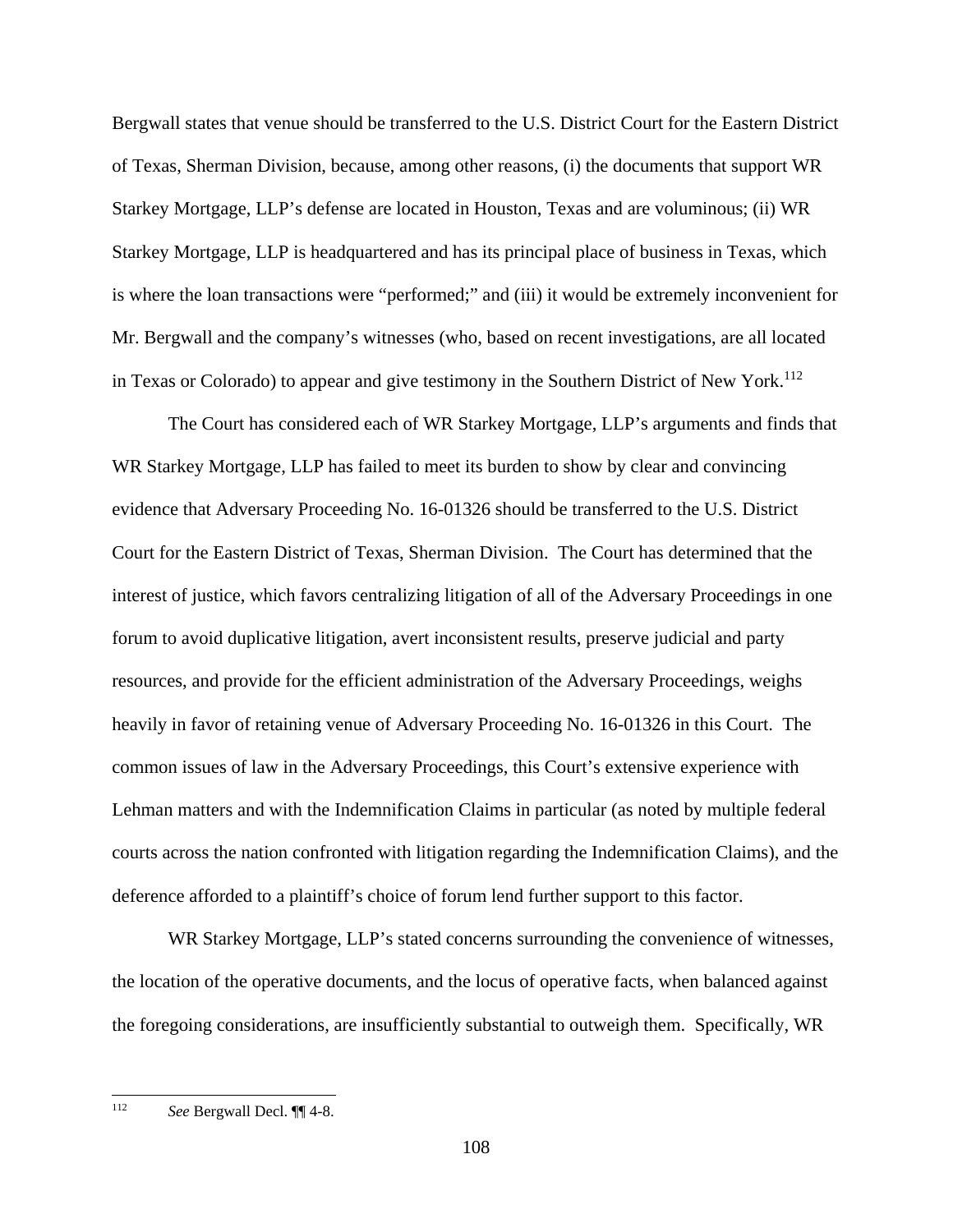Starkey Mortgage, LLP provides only vague, unsupported statements regarding witness inconvenience, and Mr. Bergwall admits that not all of WR Starkey Mortgage, LLP's potential witnesses reside in Texas. WR Starkey Mortgage, LLP fails to cite to any evidence from the witnesses themselves explaining how or why New York would be any less convenient than Texas for such parties. The Court observes that witness inconvenience will occur for some of these potential witnesses regardless of forum. In addition, WR Starkey also has not identified any witnesses unwilling to appear voluntarily at a trial in New York. While the Court recognizes that travel to New York may be inconvenient for some witnesses, in the absence of proof that such witnesses would refuse to testify, the Court cannot determine that this consideration weighs in favor of transfer of venue. *See*, *e.g.*, *NBA Properties, Inc. v. Salvino, Inc.*, No. 99-CV-11799 (AGS), 2000 WL 323257, at \*8 (S.D.N.Y. Mar. 27, 2000) (finding that the availability of process to compel attendance also does not weigh in favor of transfer where defendant fails to provide any affidavits from its witnesses stating that the witnesses will not voluntarily appear absent transfer).

While WR Starkey Mortgage, LLP asserts that the location of the operative documents is in Texas, it does not address LBHI's contention that hard copy documents located anywhere could be transmitted electronically or scanned for use at a trial in New York, regardless of size. Finally, with respect to the locus of operative facts, WR Starkey Mortgage, LLP fails to acknowledge that, while certain decisions or activities relating to the loans at issue may have occurred in Texas, other facts which gave rise to the Indemnification Claims occurred in New York, namely, that (i) LBHI is headquartered in, and had its business operations in, New York; (ii) the Agreements contain a New York choice of law provision; and (iii) the alleged liability to LBHI matured in New York upon approval of the GSE Settlements. Moreover, this Court has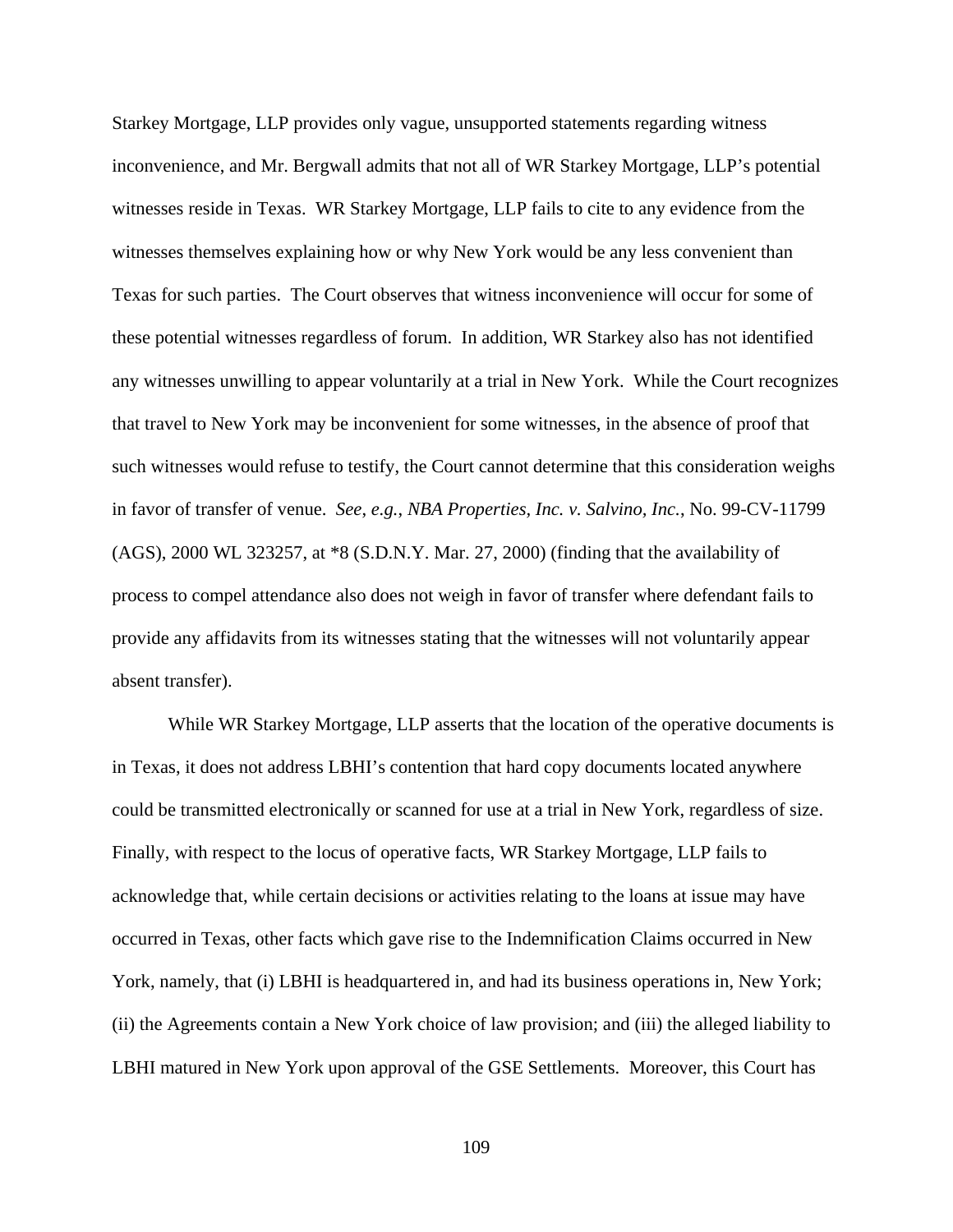already determined that the Indemnification Claims have a close nexus to the Plan and the chapter 11 proceedings here.

After balancing the Transfer Factors, this Court concludes that, for the foregoing reasons, the motion to transfer venue of Adversary Proceeding No. 16-01326 is denied.

## **CONCLUSION**

The Court has balanced the Transfer Factors, recognizing that no single factor is determinative and that the relative weight to be afforded to each factor depends on the particular circumstances of each case. The interest of justice, which favors centralizing litigation in one forum to (i) avoid duplicative litigation; (ii) save time and expense; and (iii) efficiently administer adversary proceedings based on similar claims weighs heavily here in favor of retaining venue of all of the Adversary Proceedings in this Court. It bears emphasis that multiple federal courts across the country, when confronted with litigation related to the Indemnification Claims, have agreed that this Court is the most appropriate forum to hear these Adversary Proceedings, given its extensive experience with Lehman matters and with the Indemnification Claims in particular. Defendants' stated concerns surrounding the convenience of witnesses, the location of operative documents, and the locus of operative facts, when balanced against this factor, are insufficiently substantial to outweigh it and the deference granted to the plaintiff's choice of forum. Each Defendant has failed to meet its burden to demonstrate by clear and convincing evidence that transfer of the Adversary Proceeding in which it is currently a Defendant to the venue(s) set forth on Exhibit A is warranted. For all of the foregoing reasons, the Motions are denied. $113$ 

<sup>113</sup> 113 Because the Court finds that transfer of venue is not warranted for any of the Adversary Proceedings on Exhibit A, it declines to reach the other prong of a transfer analysis – whether the proposed transferee district is one in which the matter could have been brought because subject matter jurisdiction, personal jurisdiction, and venue are proper in such district. While the Defendants assert in the Motions that, pursuant to 28 U.S.C. §1404(a), the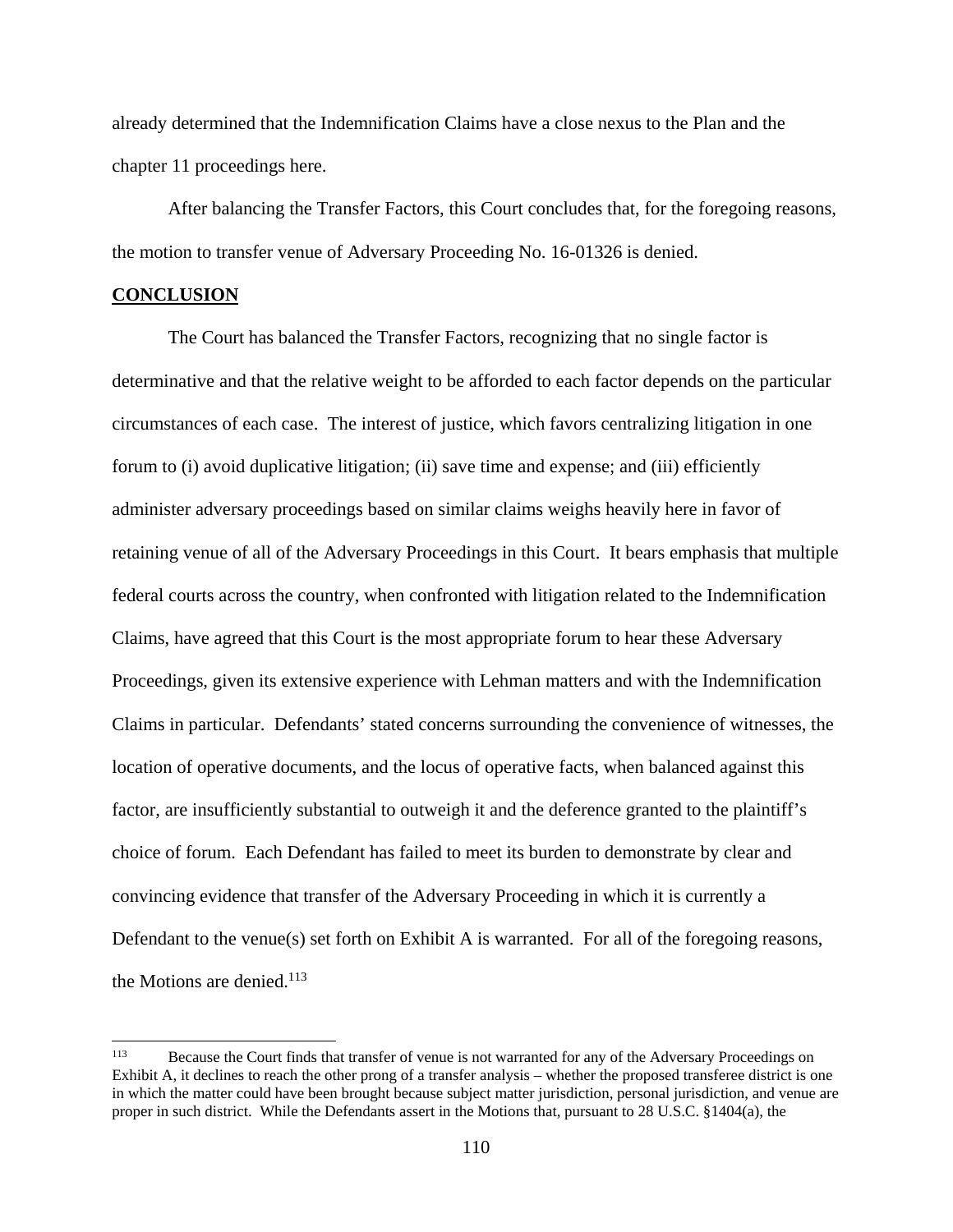IT IS SO ORDERED.

Dated: October 2, 2018 New York, New York

 $\overline{a}$ 

/S/ Shelley C. Chapman UNITED STATES BANKRUPTCY JUDGE

Indemnification Claims could have been brought in the various transferee districts proposed by the Defendants, the Court will not address these arguments at this time.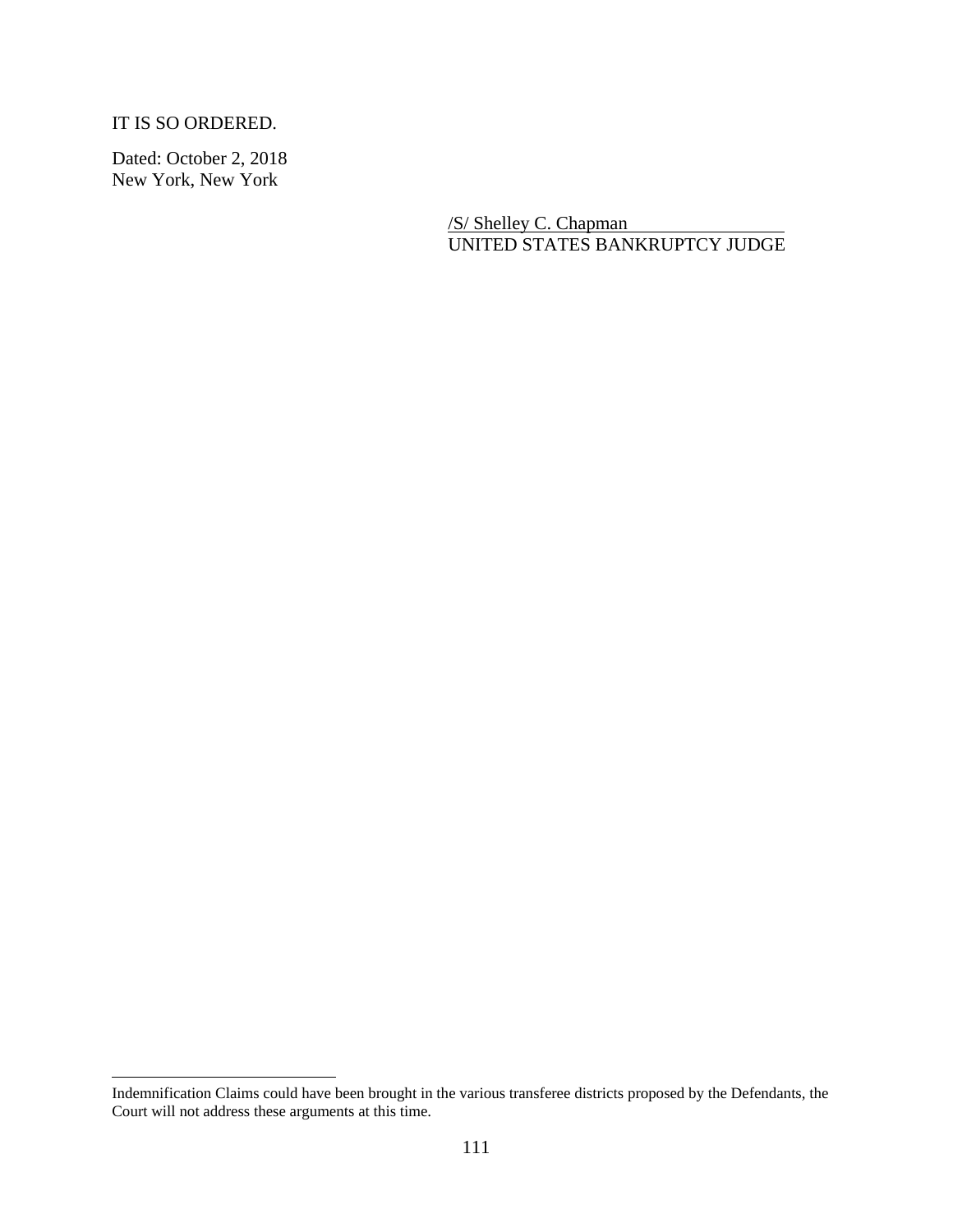## **EXHIBIT A**

## **VENUE TRANSFER MOTION**

|    | <b>Defendant</b>                                                                                                                                                           | Adv. Pro. No.  | <b>Proposed Transferee</b><br>Court <sup>1</sup>                                                                                                    |
|----|----------------------------------------------------------------------------------------------------------------------------------------------------------------------------|----------------|-----------------------------------------------------------------------------------------------------------------------------------------------------|
| 1. | America's<br>Mortgage Alliance,<br>Inc. and America's<br>Mortgage, LLC                                                                                                     | 16-01378 (SCC) | U.S. District Court for the<br><b>District of Colorado</b>                                                                                          |
| 2. | <b>American Pacific</b><br>Mortgage<br>Corporation                                                                                                                         | 16-01360 (SCC) | U.S. District Court for the<br><b>Eastern District of</b><br>California                                                                             |
| 3. | <b>Approved Funding</b><br>Corp.                                                                                                                                           | 16-01284 (SCC) | U.S. District Court for the<br>District of New Jersey                                                                                               |
| 4. | <b>Arlington Capital</b><br>Mortgage<br>Corporation and<br><b>Gateway Funding</b><br>Diversified<br>Mortgage Services,<br>L.P. n/k/a Finance<br>of America<br>Mortgage LLC | 16-01351 (SCC) | U.S. District Court for the<br>Eastern District of<br>Pennsylvania                                                                                  |
| 5. | <b>Broadview</b><br>Mortgage<br>Corporation                                                                                                                                | 16-01286 (SCC) | U.S. District Court for the<br><b>Central District of</b><br>California                                                                             |
| 6. | <b>Cherry Creek</b><br>Mortgage Co., Inc.                                                                                                                                  | 16-01287 (SCC) | U.S. District Court for the<br>District of Colorado                                                                                                 |
| 7. | CMG Mortgage,<br>Inc.                                                                                                                                                      | 16-01332 (SCC) | U.S. District Court for the<br>District of Colorado or, in<br>the alternative, U.S.<br>District Court for the<br>Northern District of<br>California |

<sup>|&</sup>lt;br>|<br>| The list contained herein reproduces and attempts to conform to the documents and the list attached to the Omnibus Motion and subsequently provided to the Court by counsel in an updated form. Any errors contained herein should not be attributable to this Court. In particular, the Court notes that certain of the federal courts listed herein may be incorrectly named or do not exist, but the Court declines to address these errors in light of its denial of the Motions.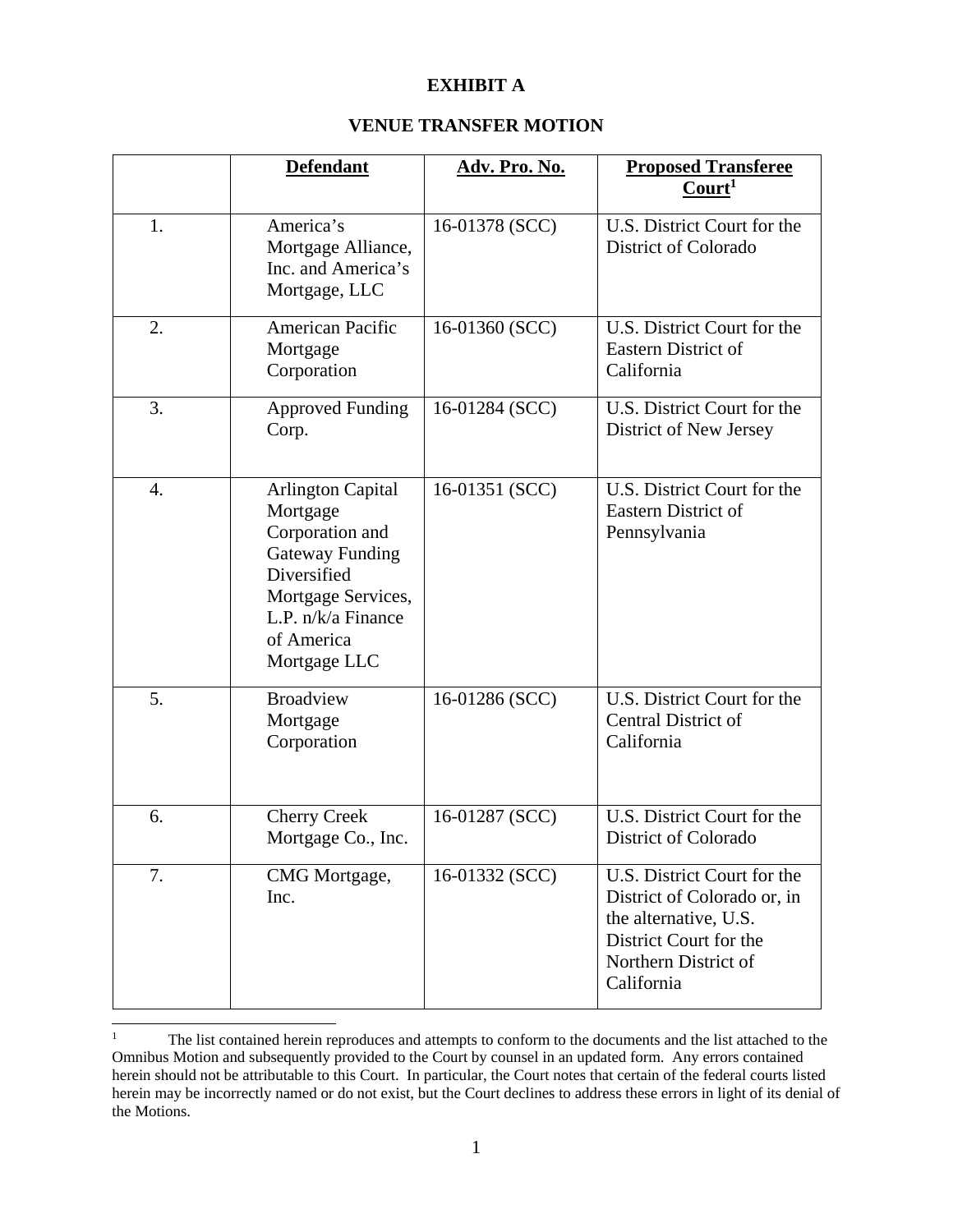| 8.  | <b>Commerce Home</b><br>Mortgage, Inc.<br>$f/k/a$ BWC<br><b>Mortgage Services</b><br>f/k/a Simonich<br>Corp.       | 16-01376 (SCC) | U.S. District Court for the<br>Northern District of<br>California                                                                                                |
|-----|--------------------------------------------------------------------------------------------------------------------|----------------|------------------------------------------------------------------------------------------------------------------------------------------------------------------|
| 9.  | Congressional<br>Bancshares, Inc.                                                                                  | 16-01003 (SCC) | U.S. District Court for the<br>District of Maryland                                                                                                              |
| 10. | Cornerstone<br>Mortgage, Inc.                                                                                      | 16-01288 (SCC) | U.S. District Court for the<br><b>Western District of</b><br>Missouri or, in the<br>alternative, U.S. District<br>Court for the Southern<br>District of Illinois |
| 11. | <b>First California</b><br>Mortgage<br>Company                                                                     | 16-01313 (SCC) | U.S. District Court for the<br>Northern District of<br>California                                                                                                |
| 12. | <b>First Mortgage</b><br>Corporation                                                                               | 16-01290 (SCC) | U.S. District Court for the<br>Central District of<br>California, Eastern<br>Division                                                                            |
| 13. | <b>First National Bank</b><br>of Omaha as<br>successor to Circle<br>One Mortgage and<br><b>First National Bank</b> | 16-01364 (SCC) | <b>United States District</b><br>Court for the District of<br>Colorado                                                                                           |
| 14. | Guaranteed Rate,<br>Inc.                                                                                           | 16-01292 (SCC) | U.S. District Court for the<br>Northern District of<br>Illinois, or, in the<br>alternative, the District of<br>Delaware                                          |
| 15. | <b>Guild Mortgage</b><br>Company                                                                                   | 17-01001 (SCC) | U.S. District Court,<br>Western District of<br>Washington                                                                                                        |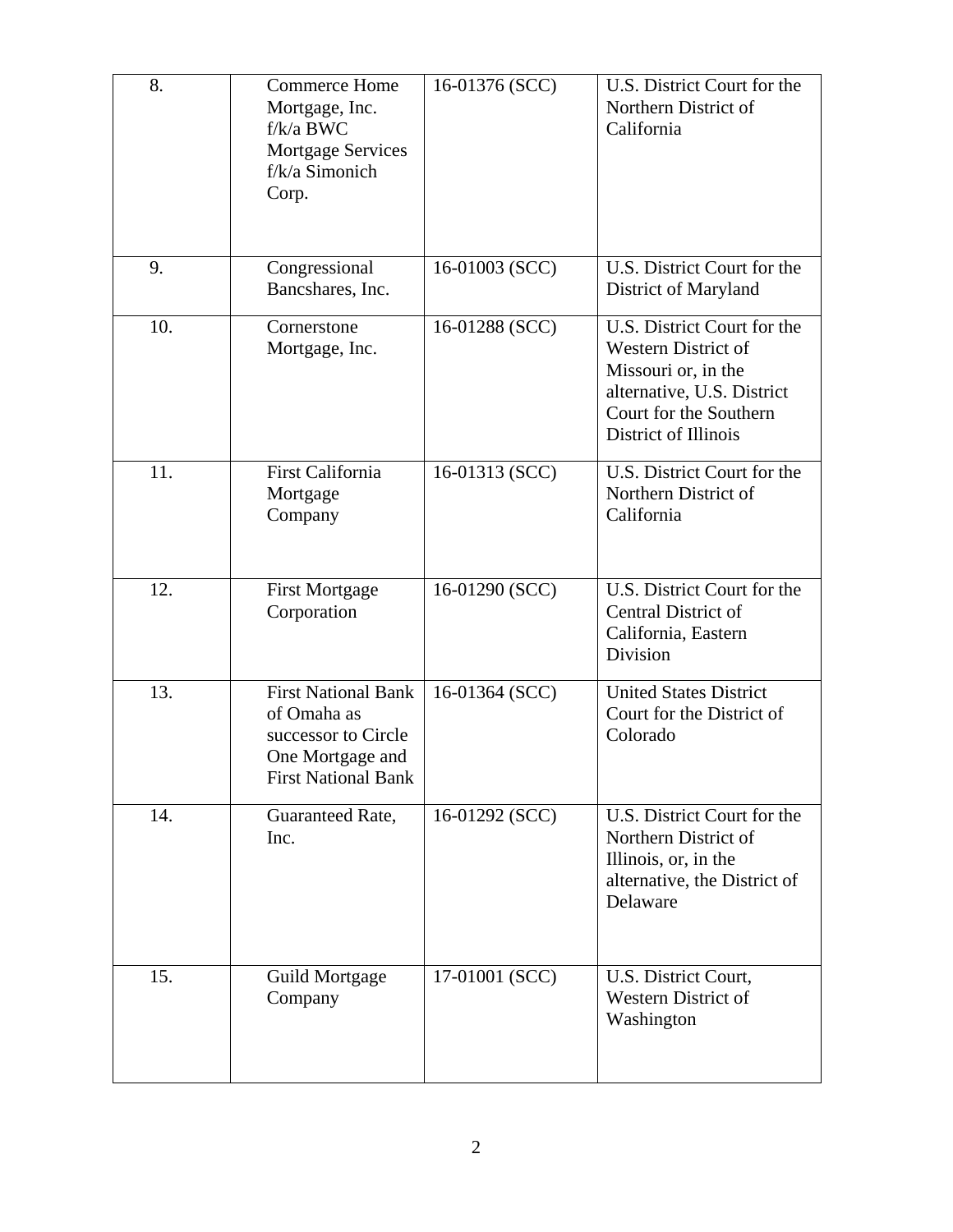| 16. | <b>Hartland Mortgage</b><br>Centers, Inc.                                                                                          | 16-01317 (SCC) | U.S. District Court for the<br>District of Wisconsin                                                                                                          |
|-----|------------------------------------------------------------------------------------------------------------------------------------|----------------|---------------------------------------------------------------------------------------------------------------------------------------------------------------|
| 17. | Loan Simple, Inc.<br>$f/k/a$ Ascent Home<br>Loans Inc.                                                                             | 16-01309 (SCC) | U.S. District Court for the<br>District of Colorado,<br><b>Denver Division</b>                                                                                |
| 18. | MC Advantage,<br>LLC f/k/a Republic<br>Mortgage Home<br>Loans, LLC                                                                 | 16-01334 (SCC) | U.S. District Court for the<br>District of Utah                                                                                                               |
| 19. | Mega Capital<br>Funding, Inc.                                                                                                      | 16-01304 (SCC) | U.S. District Court for the<br><b>Central District of</b><br>California, Western<br>Division                                                                  |
| 20. | MegaStar Financial<br>Corp.                                                                                                        | 16-01301 (SCC) | U.S. District Court for the<br>District of Colorado                                                                                                           |
| 21. | New Fed Mortgage<br>Corp.                                                                                                          | 16-01299 (SCC) | U.S. District Court for the<br><b>District of Massachusetts</b>                                                                                               |
| 22. | <b>Oaktree Funding</b><br>Corp.                                                                                                    | 16-01298 (SCC) | U.S. District Court for the<br><b>Central District of</b><br>California or, in the<br>alternative, the U.S.<br>District Court for the<br>District of Colorado |
| 23. | Parkside Lending,<br><b>LLC</b>                                                                                                    | 16-01308 (SCC) | U.S. District Court for the<br>Northern District of<br>California                                                                                             |
| 24. | Republic State<br>Mortgage Co.<br>individually, and as<br>successor by<br>merger to, Union<br><b>Trust Mortgage</b><br>Corporation | 16-01365 (SCC) | U.S. District Court for the<br>Southern District of Texas,<br><b>Houston Division</b>                                                                         |
| 25. | <b>Residential Home</b><br>Funding Corp.                                                                                           | 16-01361 (SCC) | U.S. District Court for the<br>District of New Jersey                                                                                                         |